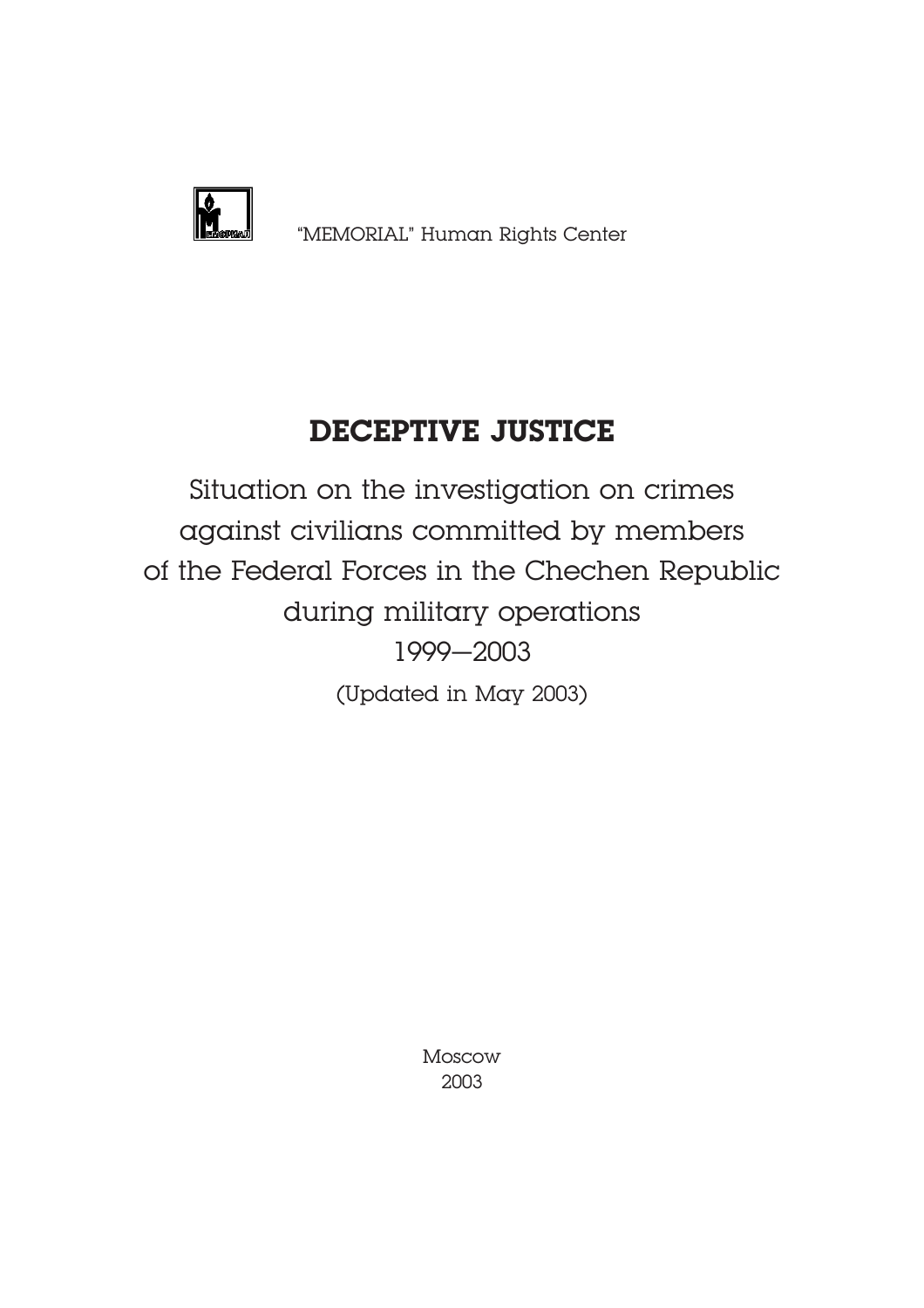## ПРАВОЗАЩИТНЫЙ ЦЕНТР «МЕМОРИАЛ» HUMAN RIGHTS CENTER «MEMORIAL» Россия, Москва, 103051, М. Каретный переулок 12 тел.: (095) 200-6506, факс: (095) 209-5779,

E-mail: memhrc@memo.ru

ISBN 5-93439-113-5

© Human Right
Center, «Memorial», 2003.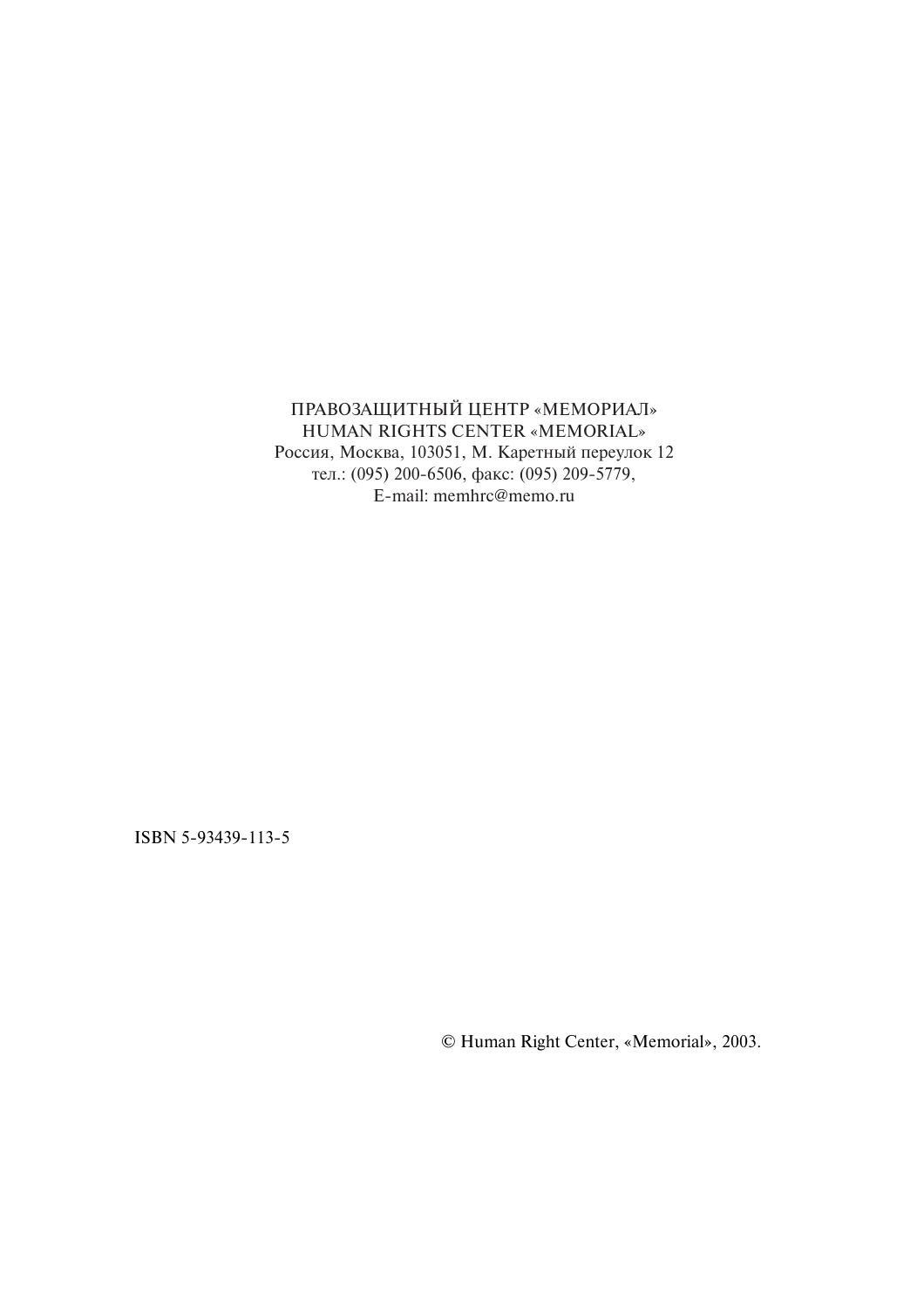## **Contents**

| 2. Sentences to the servicemen who committed crimes                                                                                                                                                                                                                                             |
|-------------------------------------------------------------------------------------------------------------------------------------------------------------------------------------------------------------------------------------------------------------------------------------------------|
| 3. Sentences to the policemen who committed crimes<br>against the inhabitants of the Chechen Republic 11                                                                                                                                                                                        |
| 4. Investigation on criminal cases by the office of public prosecutor 13                                                                                                                                                                                                                        |
| 4.1. Investigation on criminal cases by the office of military prosecutor  20                                                                                                                                                                                                                   |
| 4.2. Investigation on criminal cases by the office of public prosecutor of the                                                                                                                                                                                                                  |
| 5. Attachments                                                                                                                                                                                                                                                                                  |
| 1. Answer from the Deputy Procurator-General of the Russian Federation<br>S.N. Fridinsky to the inquiry sent by the Deputy of the State Duma<br>S.A. Kovaliov on the sentences passed by the courts on criminal cases<br>concerning the crimes against the inhabitants of the Chechen Republic, |
| 2. Izviestia. Evgueny Chubatov, Oleg Yunusov. "Fusillade" article. July, 9 2002 39                                                                                                                                                                                                              |
|                                                                                                                                                                                                                                                                                                 |
|                                                                                                                                                                                                                                                                                                 |
|                                                                                                                                                                                                                                                                                                 |
|                                                                                                                                                                                                                                                                                                 |
|                                                                                                                                                                                                                                                                                                 |
| 8. Report of the Human Rights Center "Memorial" on Zachistka<br>("Mopping up operations") in the Kurchaloevsky district, June $2001$ 51                                                                                                                                                         |
| 9. Information from the Human Rights Center "Memorial" Zachistka<br>("Mopping up operation") in Sernovodsk and Assinovskaya:                                                                                                                                                                    |
|                                                                                                                                                                                                                                                                                                 |
|                                                                                                                                                                                                                                                                                                 |
| 12. Answer from the office of public prosecutor of the Chechen Republic on the                                                                                                                                                                                                                  |
|                                                                                                                                                                                                                                                                                                 |
| 14. Answer from the office of public prosecutor of Grozny about the investigation                                                                                                                                                                                                               |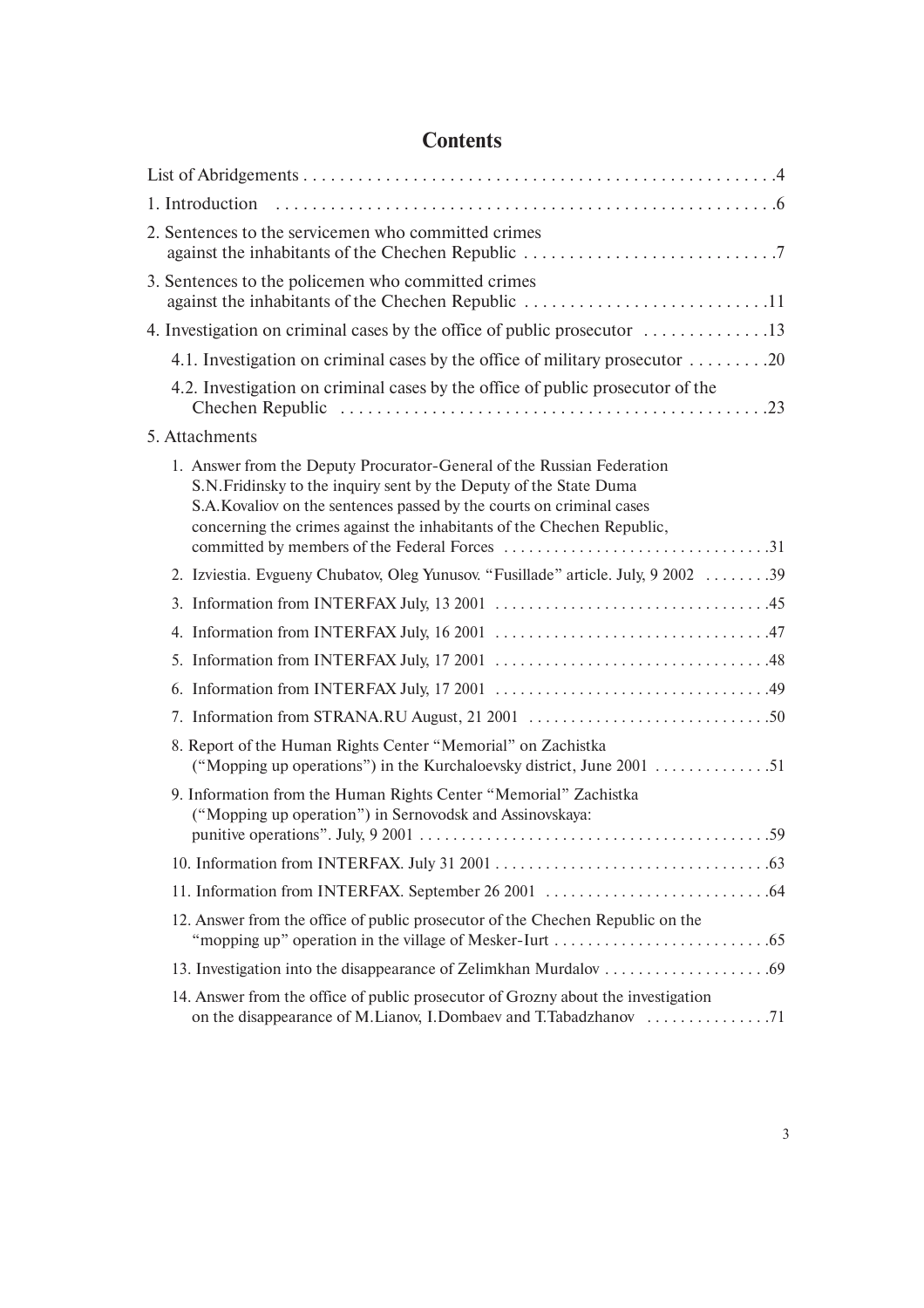## **List of Abridgements**

VOVD: Provisional Department of Internal Affairs IVS: Center of Provisional Detention MIA: Ministry of Internal Affairs MD: Ministry of Defense OMON: Militia Regiment for Special Purpose UN: United Nations PACE: Parliamentary Assembly of the Council of Europe HRC: Human Rights Center ROVD: District Department of Internal Affairs RSFSR: Russian Soviet Federative Socialist Republic RF: Russian Federation SOBR: Special Regiment of Urgent Actions CC: Criminal Code CPC: Criminal Procedure Code FSB: Federal Security Services CR: Chechen Republic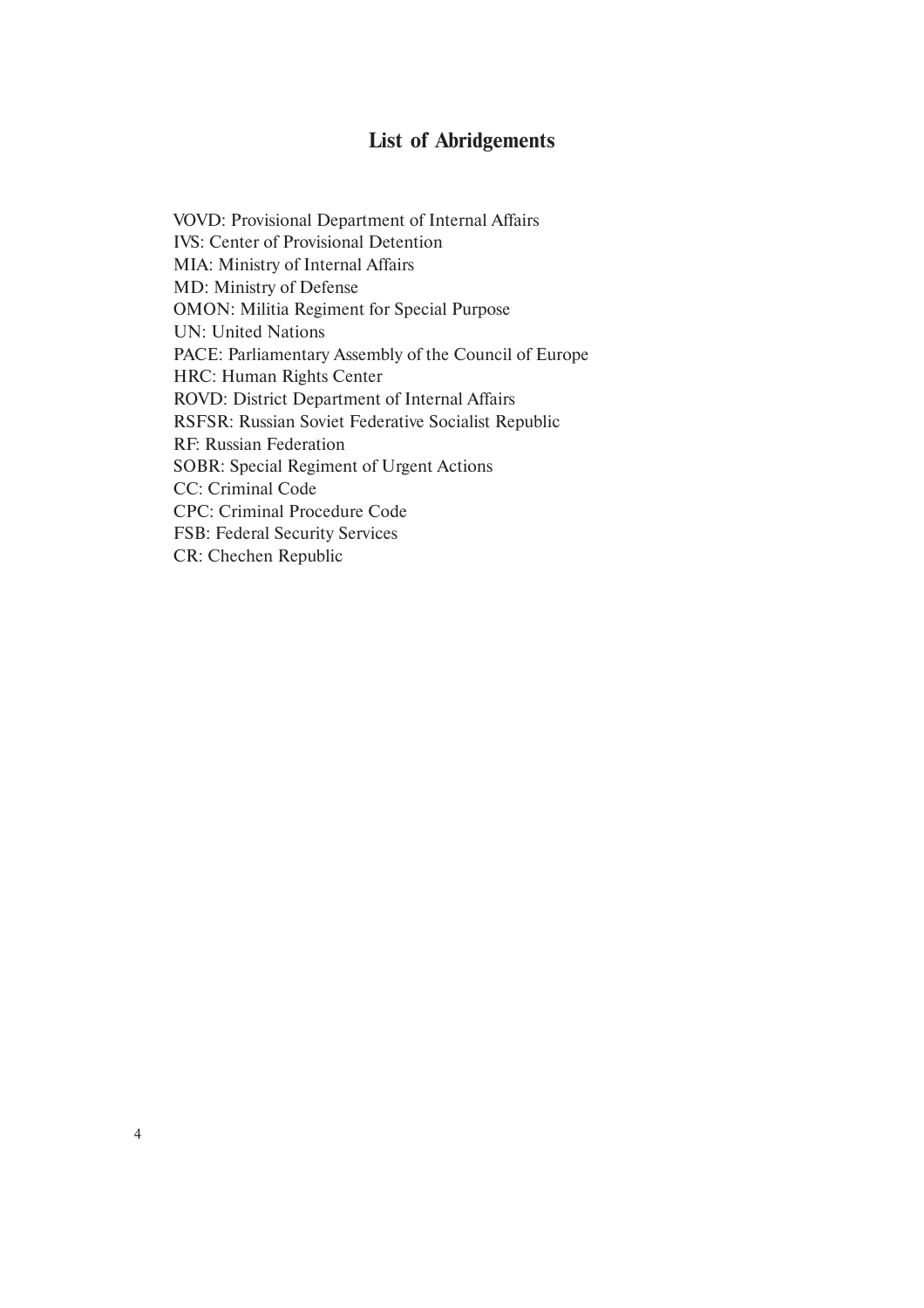**"***The current human rights situation in the Chechen Republic is unacceptable. If a meaningful political process is to develop in the Republic, human rights violations must stop, and those guilty of past abuses must be brought to justice. The people of the Chechen Republic have a right to just to our pity, but also to our protection."*

*(From the PACE Committee on legislation and Human Rights issues "the situation of Human Rights in the Chechen Republic" March 13 2003 written by Rudolf Bindig)*

*"<…>10. To ensure that those responsible for abuses are brought to justice, the Assembly:*

*iii. considers that, if the efforts to bring to justice those responsible for human rights abuses are not intensified, and the climate of impunity in the Chechen republic prevails, the international community should consider setting up an adhoc tribunal to try war crimes and crimes against humanitycommitted in the Chechen Republic; <…>"*

*(From the PACE resolution on "the situation of Human Rights in the Chechen Republic"1323, April, 2 2003)*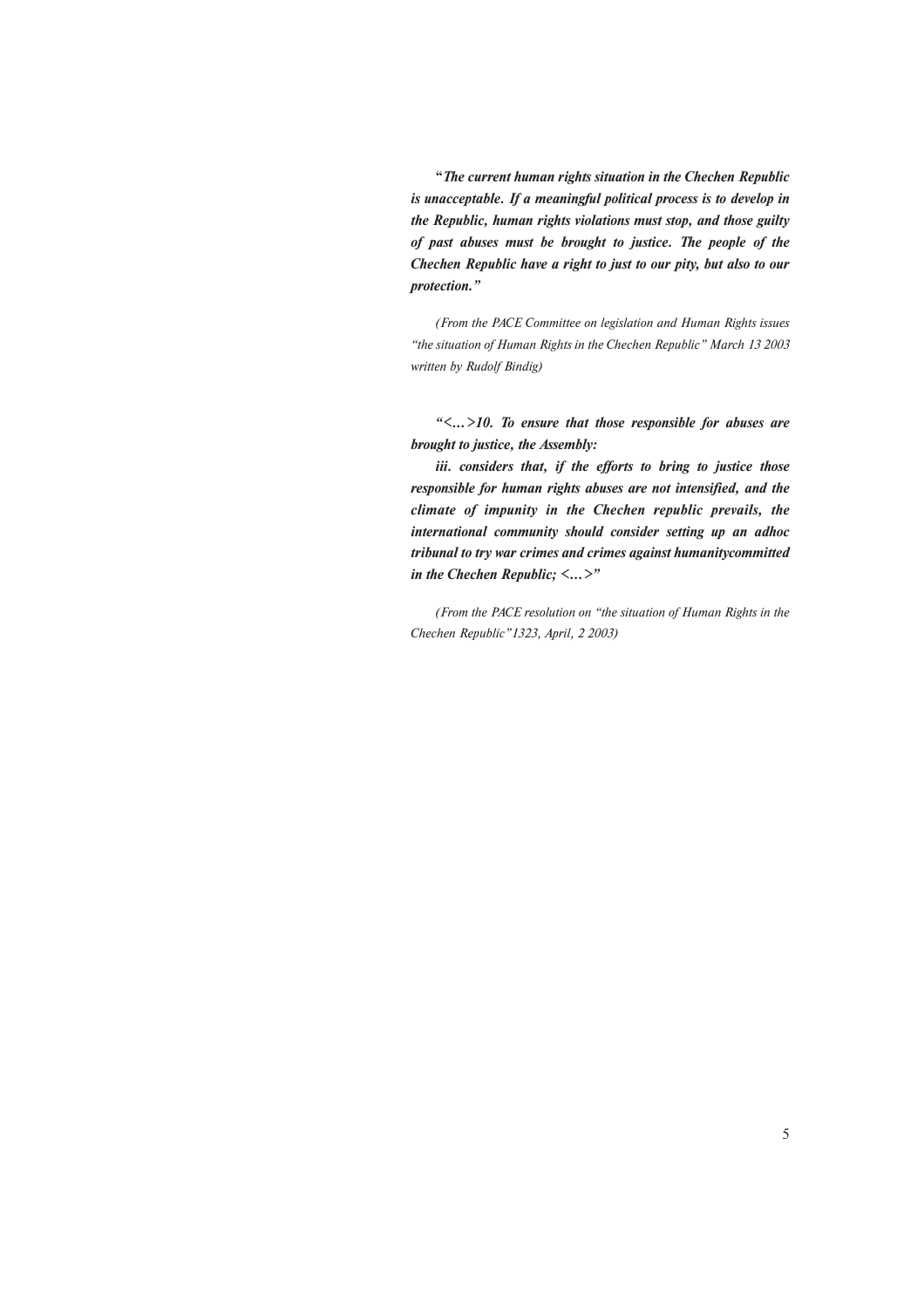### **1. Introduction**

The stabilization of the situation in Chechnya and the establishing of normal relations between the population and the representatives of the Federal Authorities can not be possible without a serious and objective investigation on the various crimes committed against the civilian population of the republic by servicemen, members of both the Ministry of Internal Affairs and the special services.

In March 2000 during the meeting with both the PACE delegation (Parliamentary Assembly of the Council of Europe) and the Russian State Duma, V.V.Ustinov, the Procurator-General of Russia, assured the European deputies that "*no violation of Law and no violation of Human Rights will happen without an investigation from the Russian office of public prosecutor*". He underlined that as far as the members of the office of public prosecutor were concerned, "*there is no difference on who violates the law, whether civilians, or servicemen".*

Within three years, in February 2003, president V.V.Putin declared that in Chechnya, a system of police, courts and office of public prosecutor is well established and "*we will not cover those who committed crimes in the Chechen Republic, including servicemen of the Russian Army*".

The officials of the RF usually provide statistics as a proof of the authenticity of such assertions:

– The number of criminal cases concerning crimes against civilians, committed in Chechnya by servicemen or policemen.

– The number of servicemen or policemen that were condemned for having committed crimes against local inhabitants.

However, these figures alone do not mean a lot.

The number of criminal cases must be compared with the real number of crimes committed by members of the federal forces. It is more important to know the number of criminal cases that have been investigated into, what were these crimes, on which stage the investigation of the most important crimes is carried out, i.e mass violation of Human Rights during "mopping up" operations, kidnapping people, torture and killings of the detained local inhabitant etc.

In order to estimate the efficiency of the work done by organs of investigation, we must take into account what were these sentences passed by the courts, and on which crimes had they been passed.

The Human Rights Center "Memorial" aimed at permanently following the real development of the investigation on crimes committed against civilians, prisoners, workers in medical institution etc, by both sides of the conflict during the armed conflict in the Chechen Republic.

This report was made by the Human Rights Center "Memorial", it is based on a correspondence with the office of public prosecutor, on documents sent by the Russian party to the Parliamentary Assembly of the Council of Europe, on documents published by the Media, and on documents from the Human Rights Center "Memorial" monitoring.

This report deals with the situation in May 2003. In the beginning of June, according to the Main Military Prosecutor's Office, the number of criminal cases brought against servicemen slightly increased, martial courts condemned two more servicemen. This fact does not change the global situation and does not affect the report's conclusion.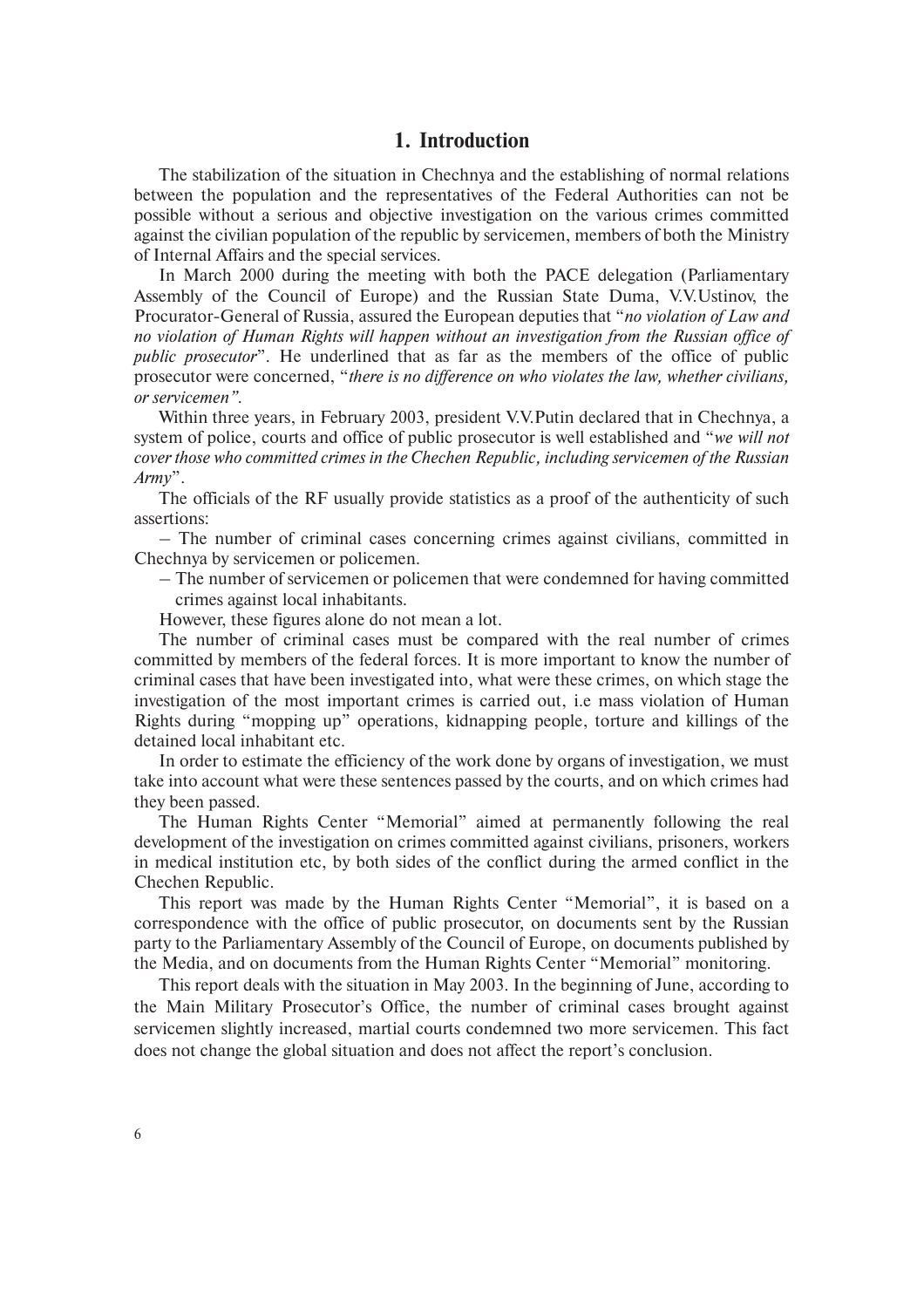## **2. Sentences of the servicemen who committed crimes against the inhabitants of the Chechen Republic**

On March, 24 2003 live from the radio station "Echo of Moscow", the Russian President's assistant **S.V.Yastrzhembsky** informed that 50 Russian servicemen "serve a sentence" for the crimes they had committed in Chechnya against the local population.

On the same month, the General Military Procurator **A.N.Savenkov** also informed the journalists that "during antiterrorist operations in Northern Caucasus, 50 servicemen, including 7 officers have been condemned for various crimes against the local population."

What are these figures alone worth?

Who are they? What crime did they commit? What sentences have been passed?

In September 2001<sup>1</sup>, a similar information was published. In March 2002, the Human Rights Center "Memorial" obtained the same information from the authorities. However, this information was sent neither to the Human Rights Organizations, nor to the Russian deputies or to the PACE in answer to their inquiries. It was only in May that **S.A.Kovalev**, deputy of the State Duma and director of the Russian organization "Memorial" finally managed to get a detailed answer from the office of public prosecutor of the RF, signed by **S.N.Fridinsky** Deputy Procurator-General of the RF (see appendix 1).

The first reading provoked a chock. We began to understand why the authorities made such long time to give this information. It was also obvious that the high officials were cunning when they provided the statistics of the sentences passed by the courts.

At the end of April (the answer from the office of public prosecutor was written on April 25), martial courts have brought verdicts of guilty of crimes against inhabitants of the CR, to 51 servicemen, including 7 officers, 3 warrant officers, 22 soldiers and sergeants under contract (kontraktniki), and 19 conscript servicemen.

**However, the majority of them do not "serve a sentence" as declared by S.V.Yastrzhembsky!**

**Only 19 servicemen were condemned to a real deprivation of liberty**: from one year in colony<sup>2</sup> to eighteen years in a correctional colony with severe regime<sup>3</sup>. 12 servicemen were condemned to deprivation of liberty for killing (appendix 2; see also the article "How a soldier killed four Chechens" in the newspaper Kommersant dated July 13, 2001; and the article "Budanov's Appeal" in <u>Vremia MN</u> dated July 11, 2002 on these crimes),  $2 -$  for robbery,  $1 -$  for hooliganism,  $1 -$  for deliberate causing grave harm on health,  $1 -$  for deliberate causing of death,  $1 -$  for violation of the rules of use of arms,  $1 -$  for violation of the driving military car rules.

For example, the sergeant-kontraktnik **Vladimir Andreev** was condemned to 18 years of

<sup>&</sup>lt;sup>1</sup> Rossiskaya gazeta "Intoxicated by war" September, 20, 2001, answer from the General procurator to "Memorial"

<sup>2</sup> On August, 21 2000 when the military convoy moved to the city of Gudermes, Captain **L.** shot **A.D. Kosubaev**, who died from the mortal wound. The servicemen was found guilty of a crime, under the artcle 109 part 1 (causing death undeliberately) of the CC of the RF, and was condemned to serve one year in colony.

<sup>3</sup> On December, 15 2000 in the village of Alkhan-Kala, the sergeant-kontraktnik **Dmitry Magonov** and the conscriptsergeant **Alexey Sukhanov** killed **Akhmet Ismailov**, 52, and his wife **Zinaida Ismailova**, 48, and their two daughters: **Fatima**, 20, and **Khoda**, 16.

The martial court brought in a verdict of guilty: **Magonov** – of crime under the articles 33 (complicity), 105 part 2 points "a,k,n" (killing under aggravating circumstances), 286 part 3 point "c" (abuse of power causing grave consequences) of the CC of the RF, and was condemned to 15 years of deprivation of liberty in a correctional prison with severe regime and to 2 years of privation of the rights to work in certain posts; **Sukhanov** – of crime under the articles 105 part 2 points "a, k, n", 286 part 3 point "c" of the CC of the RF, and was condemned to 18 years of deprivation of liberty in a correctional prison with severe regime.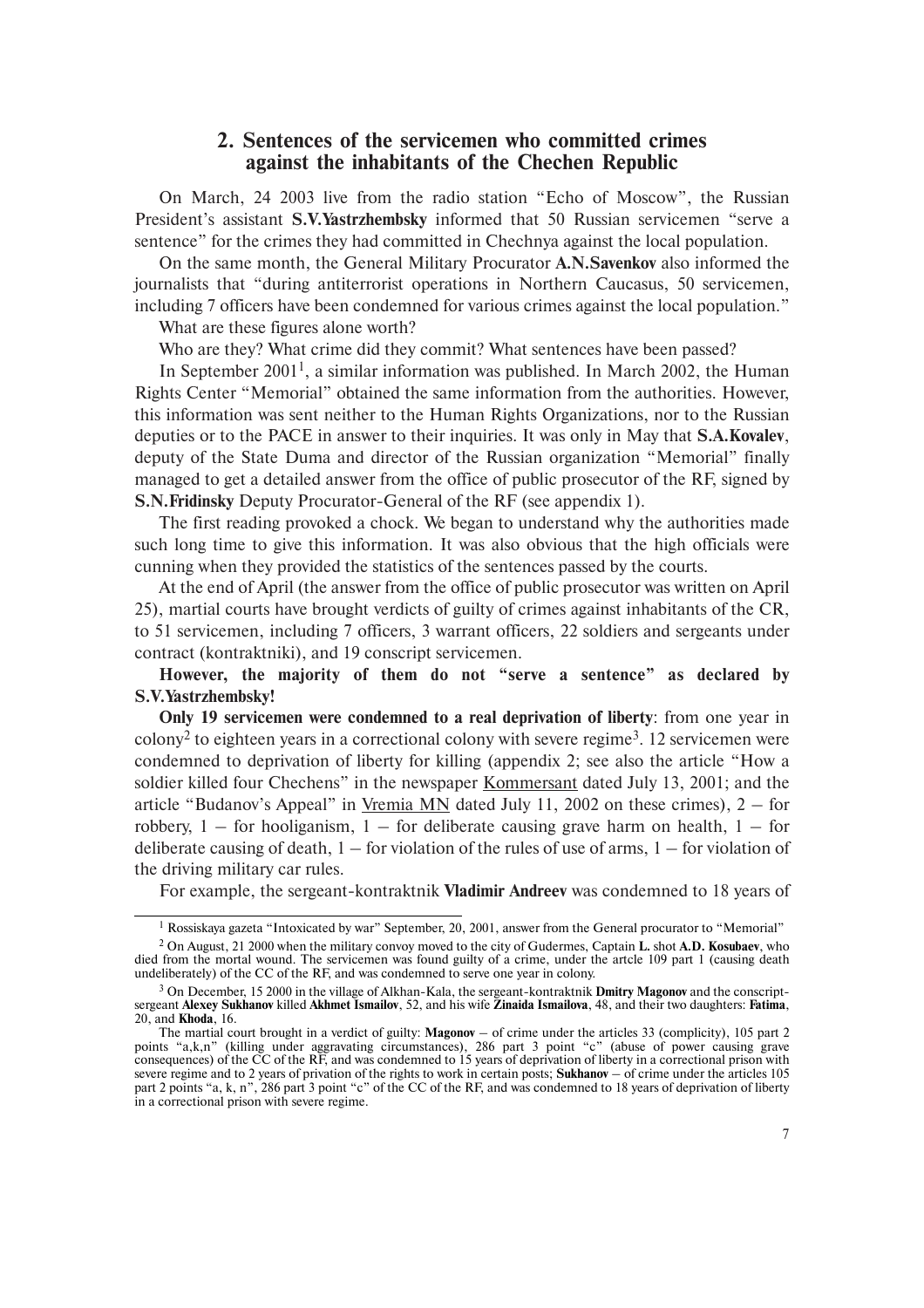deprivation of liberty in a correctional prison with severe regime following the fact that on April, 15 2001 in the village of Dargo for hooligan motives (article 213 part 3 of the CC of the RF) killed (article 105 part 2 points "a, i" of the CC of the RF) two women. On the same night three drunk servicemen without leave, left for a village to look for vodka. Nobody gave them vodka. They then broke into the house of a local female inhabitant **N.D.Talalaeva.** She began to shout that she did not have vodka and ran out of her house. The sergeant shot her. She fell and called for help. Her neighbor **Khatimat Nazaeva** jump out in the street and dragged the wounded woman in her house. The sergeant followed them in the house and killed the both of them.

The conscript sergeant **Anosov** was condemned to 12 years of deprivation of liberty in a correctional prison with severe regime following the fact that on January, 22 2001, in Grozny, he killed (art.105 part 1 of the CC of the RF) a local inhabitant and his colleague, and wounded as well two local people. On the same day, a drunk sergeant and his drunk colleague opened an indiscriminate shooting in the streets of the city and exploded several grenades. As a result, passing people were wounded as well as one of the drunk servicemen.

The media dealt with these Russian sentences as a proof of the fact that people guilty of crimes against civilians of Chechnya do not escape the severe but fair punishment.

**However, nobody wrote, or knew that the absolute majority of condemnations against servicemen was purely symbolic.**

The criminal cases concerning three servicemen were closed by order of the court, following an amnesty act<sup>4</sup>.

24 persons were condemned to various periods of deprivation of liberty, and put on probation.

3 servicemen were condemned to a "restriction on military service".

2 other servicemen were condemned to pay a fine.

For example, the Deputy Procurator-General of the RF, **S.N.Fridinsky** declared that:

*"On June,6 2001, during the carrying of a special operation in the settlement of Kurchaloy, captain O. arrested two members of the local office of public prosecutor, they were illegally detained for 40 minutes. On the same day, the mentioned serviceman killed a local citizen U.A Khatkhanov.*

*The martial court brought in a verdict of guilty of crime under the article 286 part 3 points "a, b" of the CC of the RF* [abuse of power with the use of force, arms or special means]*, the serviceman was condemned to pay a fine equal to 50 minimum wages* [nearly 500 US dollars]."

In June 2001, in the Kurchaloyevsky region "mopping up" operations were carried out in settlements, accompanied with a mass use of force against civilians: robberies, beating and use of torture against hundreds of detainees, several of them disappeared or were killed. The servicemen deliberately did not follow the order from the Command of the Union of troops' units in Northern Caucasus, General **V.I.Moltenskoy**, on the necessity of cooperating with both the office of public prosecutor and the local administration during "mopping up" operation. Dozens of complaints from local inhabitants were sent to the

<sup>4</sup> The first case concerns a killing of the citizen **Sh.Murzaev** in the settlement of *Starotchedrinskaya*, under an excess of necessary defense bounds; the second – grave harm to the health of the citizen **A.Khizirova** inthe village of *Bachi-Yurt*; the third case concerns the shooting in the village of *Prigodny*, as a result of which the shooter's colleague was accidentally killed.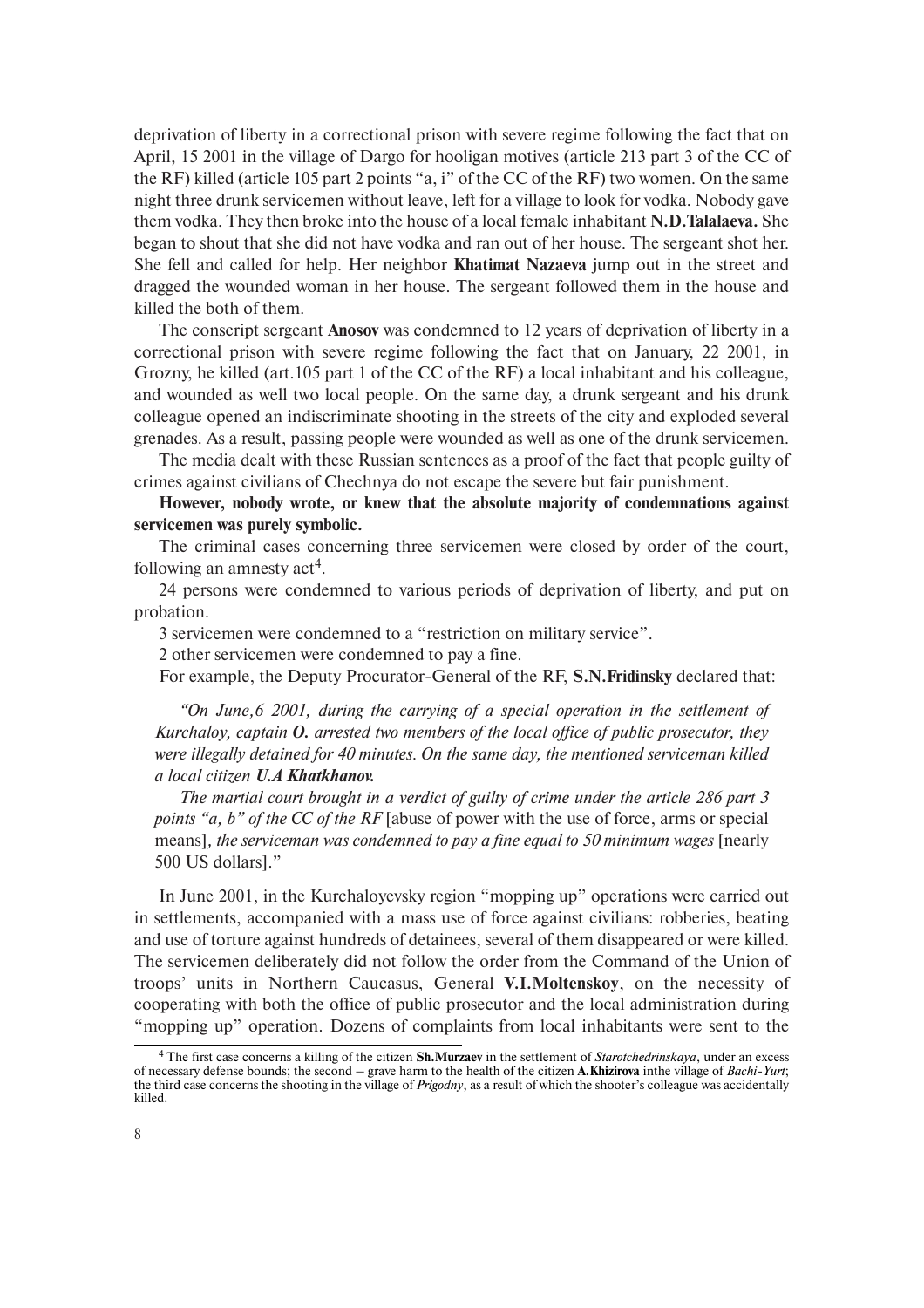office of public prosecutor, which was forced to treat them as criminal cases. Officials (**V.Kazantsev**, Representative Plenipotentiary of the President of the RF in Southern region of the Federation, **V.Dakhnov**, procurator of the CR, **A.Kadyrov**, chairman of the Chechen administration, **S.Iliasov**, chairman of the government of the CR, etc…) made a declaration on this issue (see appendix 5,6,7,8,9).

The Human Rights Center "Memorial" made a report on these events (see appendix 10).

Thus, two years later, the investigation into the absolute majority of criminal cases was closed for "non-representation of persons subjected to prosecution" (article 195 part 3 point 1 of the Criminal Procedure Code of the RSFSR or part 1 point 1 of the CPC of the RF)5. Captain **O.**, who was prevented from jeering at local inhabitants, delayed members of the office of public prosecutor without superfluous ceremonies and was "condemned" to the payment of a fine. All the accused had the same sentence: nobody was condemned for killing, use of torture, robbery or for the disappearance of detainees.

After this kind of sentence, the servicemen, who ignored the order on the necessity of cooperating with the office of public prosecutor during special operations, will hardly respect the cooperation with this institution.

Let us give another example of a symbolic sentence to a real and violent crime. In Chechnya, the practice of illegal detention is widely spread: local people are conveyed to military unit bases, where they are subjected to torture and beating in order to make them confess that they help rebel fighters or to get such testimonies on other people. The soldiers, policemen or members of the FSB guilty of such criminal practices, almost always get away from responsibility. However, a first sentence was passed:

*"On February 4 2001 the citizens R.V.Sataev and R.V.Mogamedov were beaten during a long time by the warrant officer Ch. and the junior sergeant M. in a barrack room. The martial court passed a verdict of guilty of crime under the article 286 part 3 point "a" of the CC of the RF* [abuse of power with use of force] *and each servicemen was condemned to three years of deprivation of liberty on probation of two years."*

Attention is to be drawn not only to the "conditional" aspect of the punishment, but also to the fact that the servicemen were not charged with the use of torture. The article 117 of the CC of the RF ("Torture") qualifies this act as follows:

*"Physical or psychological suffering through a systematical beating or through other violent means…"*

The part 2 of this article makes provision for aggravating circumstances:

*"The same act, committed:*

*a) against two or more persons*

*b) by a group of persons in preliminary agreement or by an organized group.*

*<…>"*

However, to the martial court, the beating of two citizens during a long period of time, captured by servicemen was only an "abuse of power"!

 $5$  The Criminal Procedure Code of the RF was carried into effect on December, 18 2001. Before, the CPC of the RSFSR acted on the territory of Russia.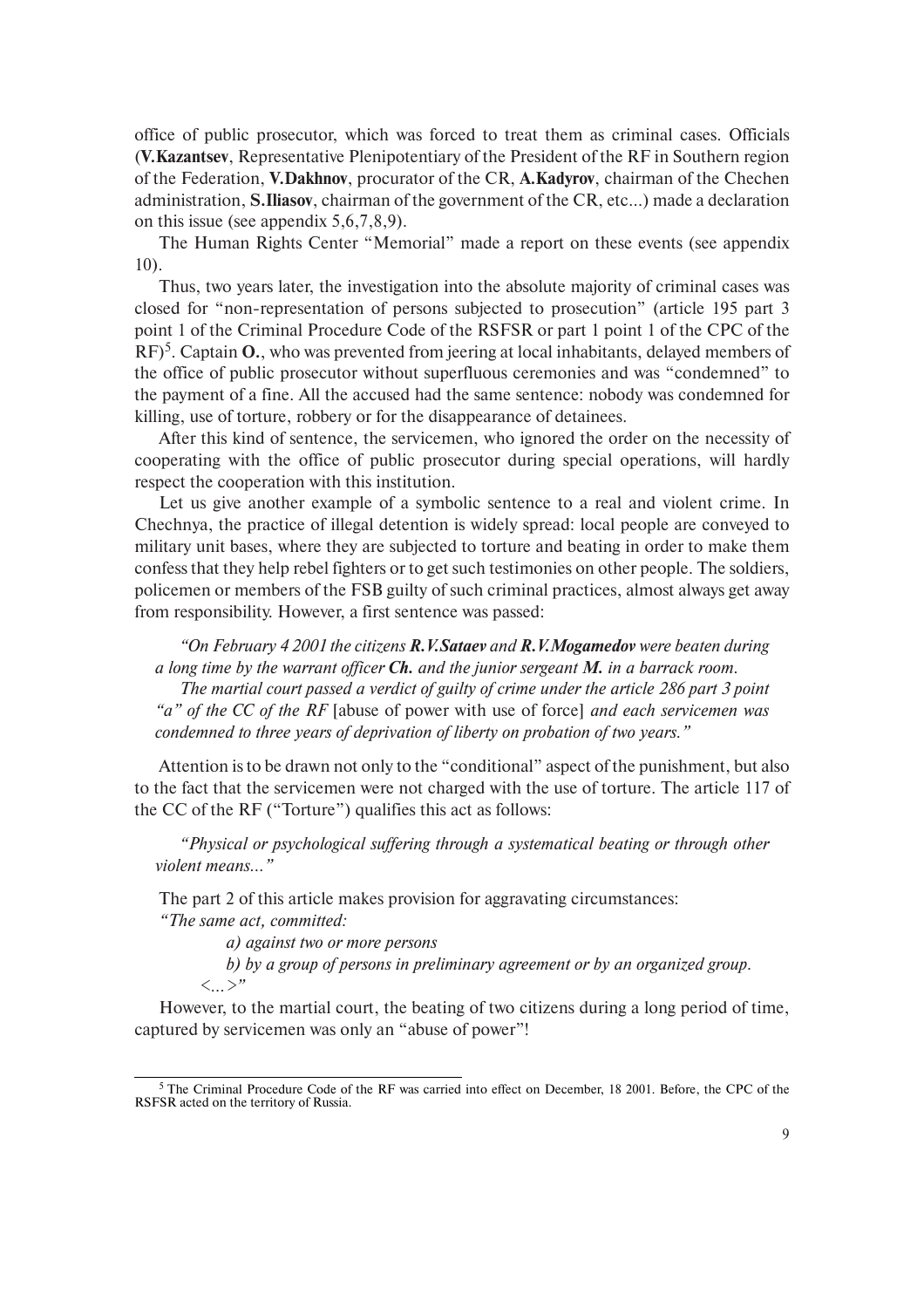Another consternation concerns two sentences passed on two rapes. The first crime was directly committed in the General Russian Military Base in Chechnya.

*"On March 10 2001 in the settlement of Khankala the warrant officer Ch. raped the female citizen I.A.Ivchenko in the barrack of the military unit lodging. The martial court passed a verdict of guilty of crime under the article 131 part 1 of the CC of the RF* [Rape]*, the servicemen was condemned to four years of deprivation of*

*liberty, and was suspended for five years."*

The second crime was committed during a "mopping up" operation. Such crimes in the current Chechnya are unfortunately not uncommon. The difference is that this criminal case was brought before court<sup>6</sup>. However the serviceman (who represents the Russian State during special operations) that robbed and raped a local woman, was condemned to just a symbolic punishment.

*"On August, 29 2001 in the settlement of Shali during a special operation, the conscript serviceman O. openly robbed the belongings from the house of the Dambaevis worth 1500 rubles and raped the female citizen A.R.Dambaeva.*

*The martial court passed a verdict of guilty of crime under the article 131 part 1* [Rape] *and article 161 part 2 points "d, e"* [Robbery with use of force, harmless to life and health, causing a significant damage] *of the CC of the RF, the serviceman O. was condemned to 5 years of deprivation of liberty on probation of five years."*

The servicemen who committed robberies, extortion, massacre, theft, deliberate destruction of belongings, hooliganism resulted in death, were also sentenced with a symbolic conditional punishment on the basis of criminal negligence or violation of the driving car rule.

Moreover, offices of investigation and courts sometimes qualify the servicemen actions in a strange way.

For example, according to "Memorial"'s information, on December, 22 2000 in the mountainous village of Redukhoi, a group of Russian servicemen went near the house of a local female inhabitant **Masani Shakhguiriyeva**, 65, an alcoholic drink seller. The servicemen called her from the street and told her: "The chief ordered to give Vodka!". When the woman said that she did not have vodka at that moment, one of the servicemen turned out a burst of sub-machine-gun fire in her feet. The neighbours arrived and took the wounded woman to the Russian military unit located in the village, she was given medical care.

The court qualified this event as "a violation of the rule of the use of weapons" and condemned the soldier **Ts.** to six months of restriction of military service!7

<sup>6</sup> Documents on the procurator' examinations on such cases sometimes amaze of their cynicism. Thus, following the refusal of initiating the criminal case on the attempt of rape during two "mopping up" operations in one of the villages of Chechnya, the procurator of the CR declared to the H.R.C "Memorial":

*<sup>&</sup>quot;After a detailed examination of the declaration about the attempt of rape upon female inhabitants of the village, the facts are not established. According to the explanations of A., B., C., D.* [we do not give the victims' names] *the servicemen proposed them to have sexual intercourse and expressed it without any censure, they took their hands and stroked their bodies. In their explanations, they denied the use of force by the servicemen in order to reach their goals".*

<sup>7</sup> During six months this soldier will not be able to get the rank of corporal or junior sergeant.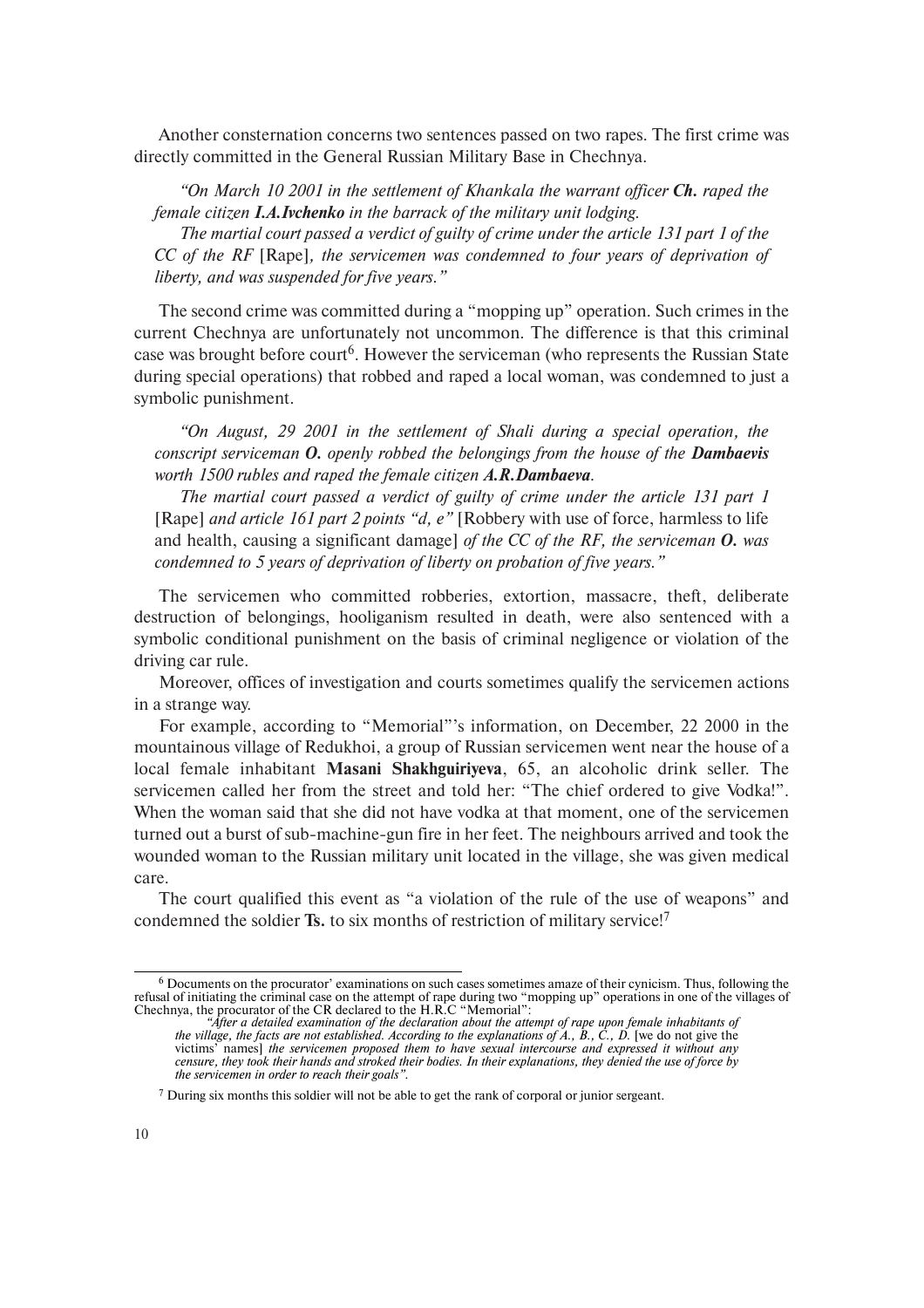## **3. Sentences of the policemen who committed crimes against the inhabitants of the Chechen Republic**

To the inquiry sent by the deputy **S.A.Kovaliov**, **S.N.Fridinskij,** Deputy Procurator-General of the RF answered (see appendix 1) that at the end of April 2003, "the court was examining 7 criminal cases concerning 17 policemen".

After this answer, a sentence was passed on 7 criminal cases concerning only 16 policemen.

1 of them was discharged.

1 had his case "closed because of a change of situation"8.

10 policemen were condemned to different periods of deprivation of liberty and put on probation.

Only 4 policemen were condemned to various periods of deprivation of liberty in correctional prisons. However, the four of the convicted policemen were released in the courtroom, since the sentence corresponded to the period they passed under guard during the preliminary investigation. These four policemen were guilty of robbery of sheepfold belonging to the State, during their official journey trip from the Republic of Daguestan to Chechnya, and of damage of more than one-million ruble damage (more than 33 million US dollars) to the citizen.

The policemen were condemned to a symbolic conditional punishment for killing, misuse and abuse of power, for fraud, corruption, hooliganism, and for causing grave harm to health undeliberatly.

Let us see two examples of answer from the Deputy Procurator-General:

*"21.08.2000 in the central market of Gudermes, P., the commander of the group of the PPC of the Oktiabrskij POVD, killed citizen Dakaev during a quarrel.*

*The Rostov regional court passed a verdict of guilty of crime under the article 105 part 1* [killing] *and 286 part 3* [abuse of power with use of force and arms, causing grave consequences] *of the CC of the RF, P. was condemned to six years of deprivation of liberty on probation of five years."*

*"07.12.2002, policeman driver of the Vedenskij ROVD, D. being in a drunken state in a public place of Grozny, started to shoot with his staff gun and caused bullet wounds of various level of gravity to the local inhabitants Khachukayev A.A. and Musayev M.B.*

*The Leninsky district court of Grozny, passed a verdict of guilty of crime under the articles 118 part 1* [causing grave harm to health undeliberately] *and 213 part 3* [hooliganism, committed with the use of weapons] *of the CC of the RF, D. was condemned to 4 years and 6 months of deprivation of liberty on probation of two years."*

In March 2003, during a press conference<sup>9</sup> a similar sentence, the Deputy Procurator-General **S.N.Fridinsky** proudly declared:

<sup>8</sup> 12.06.2001 in the village of *Alkhan-Kala*, policeman **A.** from the separate battalion of the escort service of the Internal Affairs Administration of the city of Saratov, was quarrelling and shooting, he thus reached a local female inhabitant **Z.M.Gaerbekova**, who died from the wounding on her way to the hospital.

The Sterpnovsky district court of the *Stravopol region*, re-qualified the accused **A.'**s action under the article 111 part 4 (premeditation of causing grave harm to health, leading to death) of the CC of the RF to have been prosecuted under article 109 part 1 (causing death undeliberately) of the CC of the RF, after which the criminal prosecution against **A.** was closed because of change of situation.

<sup>9</sup> The press conference took place in the offices of the agency "Interfax-South" in Rostov-na-Donu on March, 28 2003.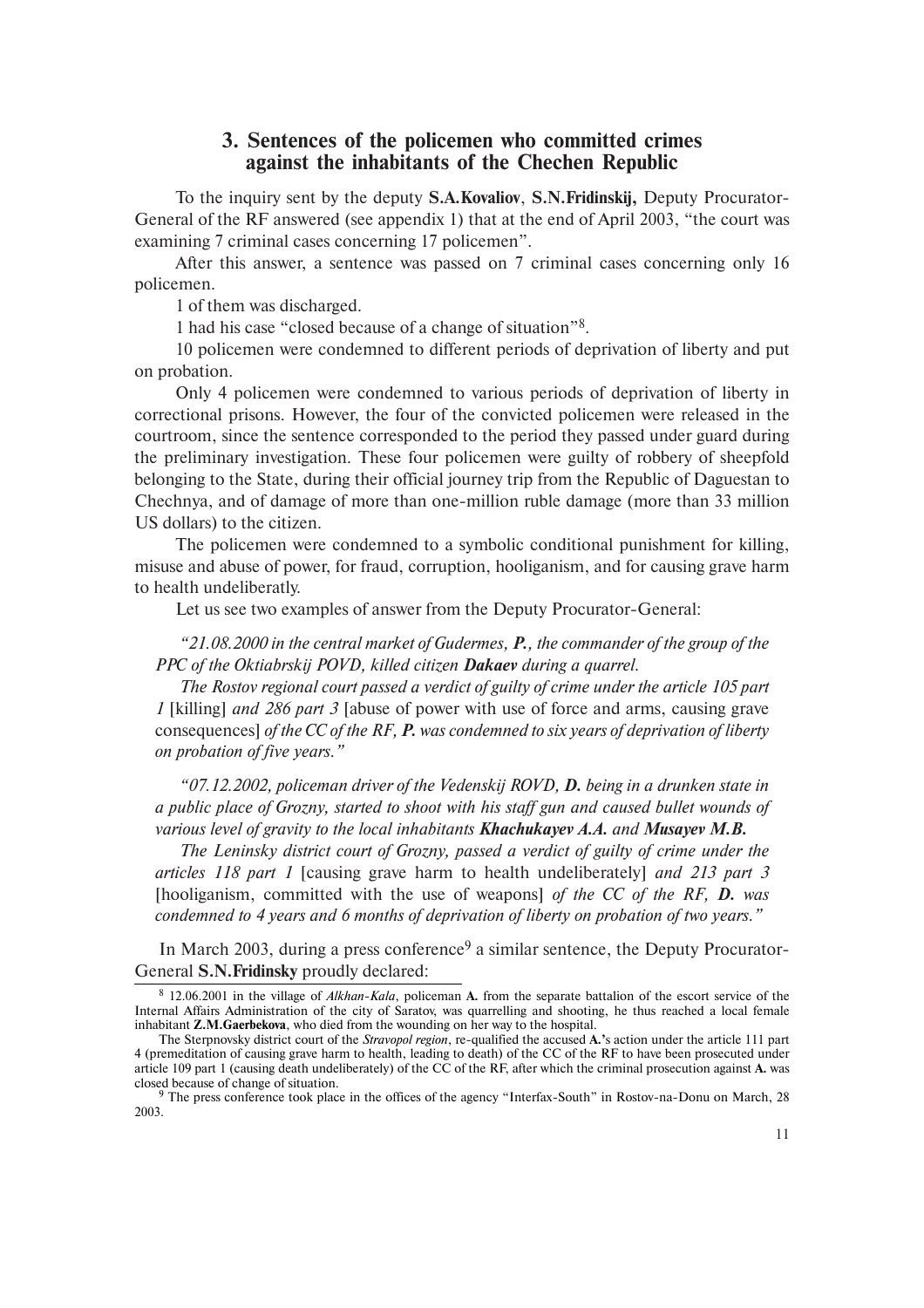*"A month ago a verdict of guilty was passed concerning three officials – one colonel and two policemen majors, who unreliably made their official duties in a way that entailed a violation of citizen rights during the carrying of special measures in the settlements of Assinovskaya and Sernovodsk that had large public resonance.*

*Thus, law enforcement agencies de facto showed that – first, the work of investigation of crimes committed in the past years continues, and second, not only the soldiers are responsible for all."*

However, Mr. **Fridinsky**, as usual passed over in silence that the policemen were sentenced to a conditional punishment.

Colonel **Galiamin** and the major **Vasiliev** were found guilty of abuse of power (article 286 part 1 of the CC of the RF) and were correspondingly condemned to 1,5 year and 1 year of conditional deprivation of liberty. The major (or colonel according to other information) **Mostovoy** was condemned for abuse of power (article 286 prt1 of the CC of the RF) and for fraud (article 159 of the CC of the RF) to one year and six months of conditional deprivation of liberty.

During his press conference, the Deputy Procurator General was completely right to notice that the violations of Human Rights during the "mopping up" operations carried out in Sernovodsk and in Assinovskaya "had had a large public resonance".

At the beginning of July 2001, the "mopping up" operations in these villages were accompanied with mass detentions of local residents, robberies, beatings, torture, killings and disappearances. Even the heads of the administration of the villages and local policemen were detained and beaten. The authorities could not prevent the publicity of these events and lots of Media described the horror of the "mopping up" operations, based on the testimonies of refugees from the villages and on the documents of Human Rights organizations (see appendix 11 on "Memorial"'s information).

A scandal broke out. The administration and the government of the Chechen Republic had to protest against the illegal actions of the Federal forces. The representatives of the United troops' force admitted that "the servicemen, under the influence of emotional factors, may have committed certain violations". The office of public prosecutor treated the criminal cases concerning these violations. And various officials made a declaration on the events (see appendices 4, 5, 6, 7, 9, 12, 13).

On July, 25 the Procurator General of thee RF **V.Istinov** issued Order N.46, which began as follows:

*"On July 3–4 2001, during an anti-terrorist operation in the settlements of Assinovskaya and Sernovodsk - Chechen Republic, the members and servicemen of the united troop force sub-unit carried out a control of citizens' registration in their place of residence or sojourn.*

*After the control, many appeals were sent to the office of public prosecutor concerning the illegal detentions of inhabitants, the use of force against civilians and other violations of human rights and freedoms, which constituted the basis of initiation of series of criminal cases.*

*This situation witnesses that the office of public prosecutor of the Chechen Republic and the territorial and military procurators had not get a rigorous observance of the*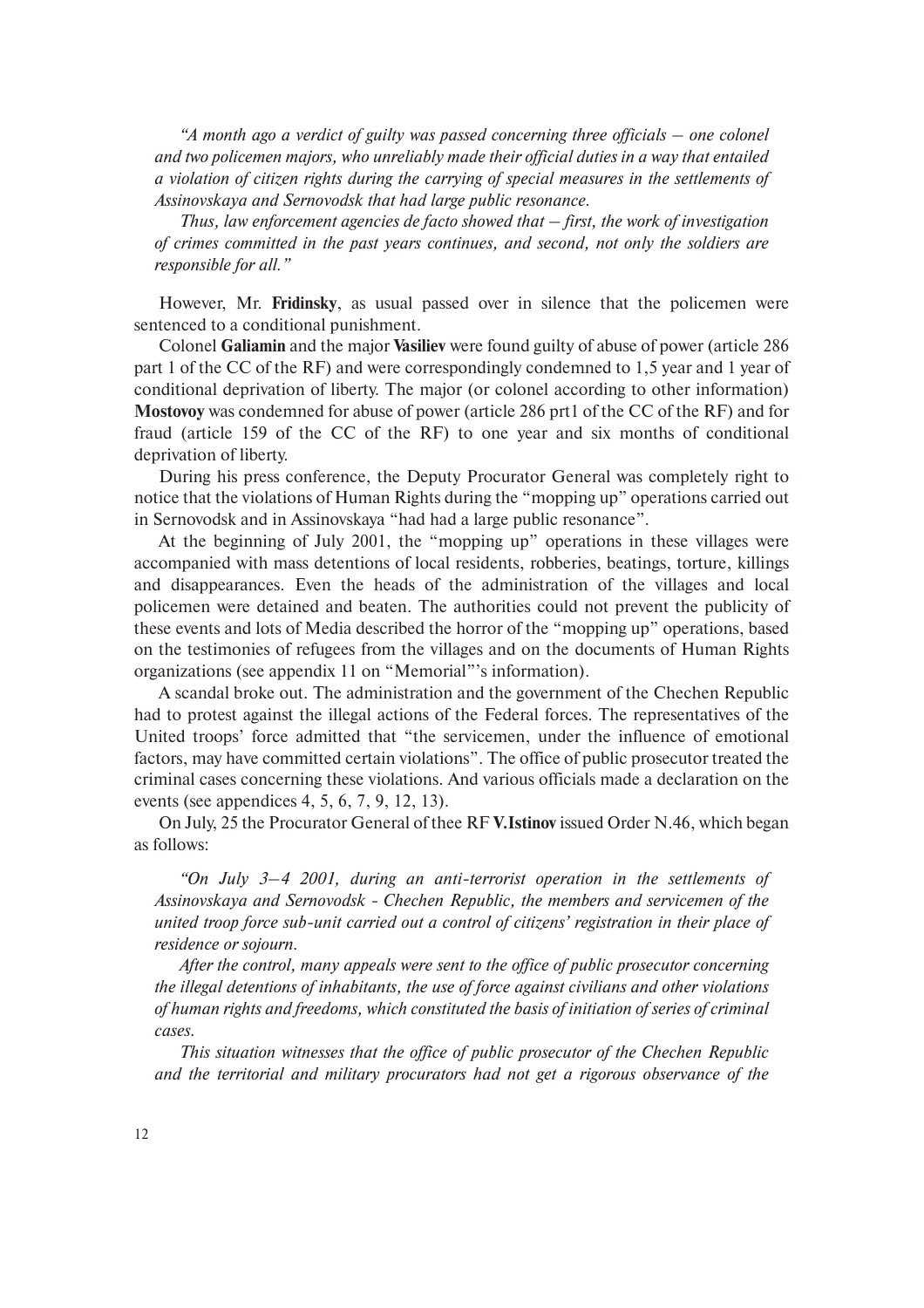*established order on the control of citizens' registration on their place of residence or sojourn and on the detection or removal of weapons, ammunitions, explosives, or drugs."*

One year and six months later, three officers were condemned to a conditional punishment. There is still no guilty of beating or robbery, still no guilty of the disappearance of detainees. We still do not know what happened to **Apti Isigov** and **Zelimkhan Umkhanov**, who had been arrested by members of the Federal forces after which they disappeared. The investigation on this criminal case was suspended because of the "non-representation of persons subjected to be guilty of a perpetration of crime".

### **4. Investigation of criminal cases by the office of public prosecutor**

According to the Russian legislation, the criminal cases concerning crimes committed by servicemen (MO, VV MVD, or frontier guards) are investigated by the offices of military prosecutor that is under the command of the Main Military Prosecutor. The general office of military prosecutor, although being under the command of the General office of public prosecutor of the RF, has for several reasons close contacts with the military leadership. Only members of the office of military prosecutor can carry out an investigation on servicemen.

The crimes committed by policemen (OMON, SOBR etc) on official journey from different regions of Russia to Chechnya, as well as members of the Chechen police, are investigated by the territorial (civil) office of public prosecutor of the Chechen Republic.

We have to acknowledge that the reports of the office of public prosecutor show completely different approaches to the investigation of crimes on the basis of whether they had been committed by members of the Federal forces, or by rebel fighters.

Obviously, the information on the great number of criminal cases concerning rebel fighters' aggressions on members of the Federal forces or on civilian inhabitants, remains closed. Living in conditions of a continuing guerrilla, the offices of public prosecutor are facing lots of problem including dangerous threats for the lives of the members of the office of public prosecutor<sup>10</sup>. Therefore the office of public prosecutor quickly deals with the criminal the cases concerning crimes committed by rebel fighters and strives for an efficient investigation $11$ .

For example, it took a little beat more than a year to arrest, identify and even bring to trial the rebel fighters that destroyed the Perm OMON regiment at the end of March – beginning of April 2000.

On February, 27 2003 the Procurator of the CR **V.V.Kravchenko** declared that the case concerning the destruction of Russian military helicopters in August-October 2002, and the

<sup>&</sup>lt;sup>10</sup> During the "second Chechen war" 10 members of the office of public prosecutor died, and 25 were wounded in Chechnya.

<sup>&</sup>lt;sup>11</sup> This theme – investigation into crimes committed by members of armed groups of the CR – is not dealt in this report. We notice that the reports of the office of public prosecutor show the striving for demonstrating the results but do not really establish the truth. In the Chechen Republic, all the defects of the Russian investigation system are strained: whether they do not accept to investigate on crimes committed by a certain category of persons, or "open" the case of another category of persons, by all means such as "careless" examination of documents, or the use of "unlawful methods" against people under investigation etc… But, we repeat, this report deals with another theme.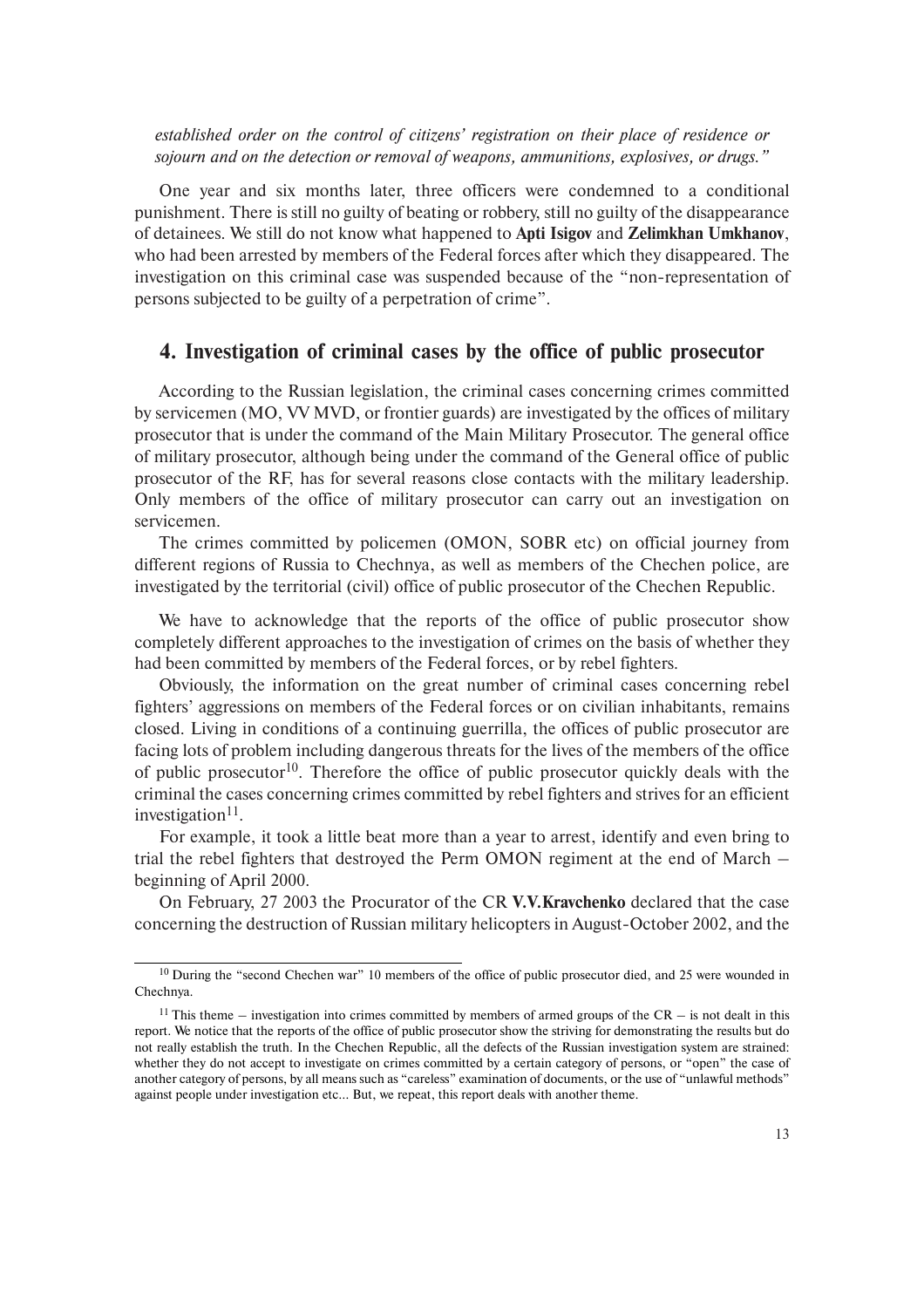case concerning the killing of the general lieutenant **Shifrin** committed on November, 15 2002, were completely disclosed<sup>12</sup>.

On March, 10 2003 the Deputy Procurator-General of the RF **S.N.Fridinsky** declared that the office of public prosecutor established the identities of both the executors and organizers of the explosion of the Chechen government buildings in Grozny on December, 27 2002. Three persons were arrested, two of them gave useful testimonies. Several other persons that participated in the terrorist attack are under investigation<sup>13</sup>.

If we look at the investigations of criminal cases under article 208 of the CC of the RF, with which the rebel fighters are usually charged – (organisation of or participation in an illegal armed group), it results that:

- In 2000, in the CR, 325 criminal cases had been investigated under this article the investigations on 143 criminal cases have finished, and 3 were suspended "for non identification of persons subjected to prosecution" article 208;
- $-$  In 2001, in the CR, 311 criminal cases had been investigated under this article  $$ the investigations on 112 criminal cases have finished, and 5 were suspended for "non identification of persons subjected to prosecution"
- $-$  In 2002, in the CR, 322 criminal cases had been investigated under this article  $$ the investigations on 170 criminal cases have finished, and 11 were suspended for " non identification of persons subjected to prosecution"<sup>14</sup>.

In 2002, according to the Prosecutor of the CR, investigators of the office of public prosecutor of Grozny brought 69 criminal cases to court, concerning 110 rebel fighters, who committed grave crimes, including 61 premeditated murders of civilian citizens<sup>15</sup>.

The reaction to complaints of crimes committed by servicemen or policemen is completely different.

In 1999-2000, for several months the office of public prosecutor did not make any answer to such complaints from citizens. The same office of public prosecutor violated the law since the Criminal Procedure Code establishes clear periods for the carrying of the first examination and for the adoption of a decision on the application for initiation of the criminal case: three days after the receiving of the declaration, and in exceptional cases – no more than ten days. As a result of a long correspondence with the office of public prosecutor and with the help of deputies of the State Duma, representatives of Human Rights Organizations finally managed to obtain the information on the investigation of criminal cases.

Since the beginning of 2001, the situation has changed. The office of public prosecutor began to treat the citizens' complaints on criminal cases. This was due to the pressure put by international organizations: the Council of Europe, the OSCE and the UN.

However, the treatment of criminal cases does not at all mean that there will be investigations into these crimes either that the guilty persons will be sentenced.

For several years, the office of public prosecutor could not hold anyone responsible for the perpetration of mass assassinations of civilian citizens during "mopping up" operations

<sup>12</sup> Interview of the Prosecutor of the CR **V.V.Kravchenko** to the correspondent of Strana.ru on February, 27 2003.

<sup>13</sup> Information from Interfax Agency.

<sup>14</sup> From the answer n. 34/4-37, sent on February 6 2003 by **V.I.Kravchenko**, Deputy director of the GIT of the Ministry of Internal Affairs of the RF, to the deputy of the State Duma **V.V.Igrunov**.

<sup>15</sup> Declaration of the Procurer of the CR **V.V.Kravchenko** to the journalists of Interfax –AVN on February 14 2003.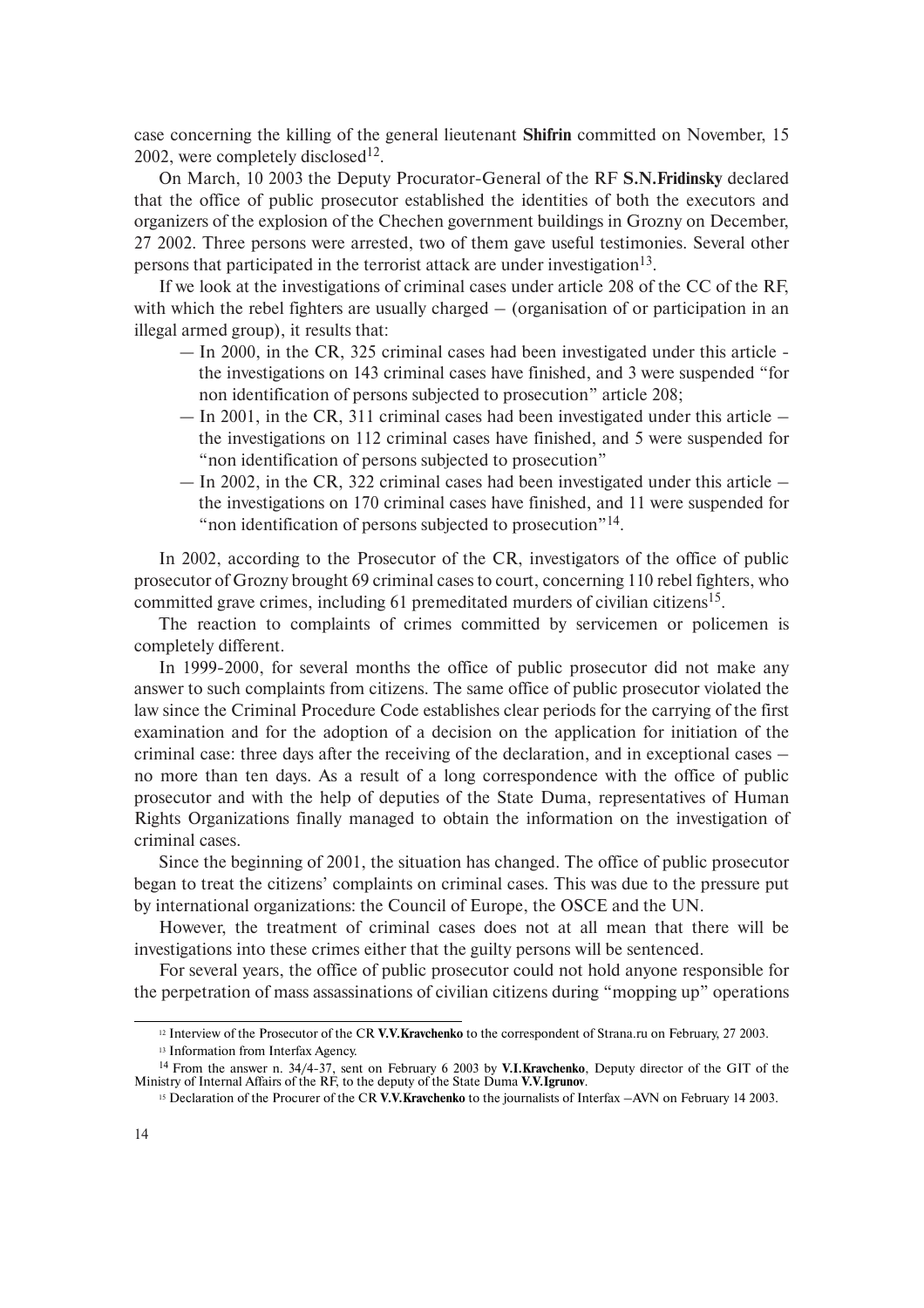in the village of Novie Aldi (February 2000) in the Staropromislovskij region of Grozny (January-February 2000) and in the village of Alkhan Yurt (December 1999). In general, the overwhelming majority of the of crimes committed by members of the Federal forces during "mopping up" operations, remains unpunished.

*"21.05.2002 in the village of Mesker-Yurt, during a special operation Islam Abdulaevich Ortsuyev, born 1980, was taken from his house on 157, Lenin Street by unidentified persons wearing camouflage clothes, to a filtration center to control his identity papers, he then disappeared. Following this fact, the office of public prosecutor of the Shalinskij district a criminal case under the article 126 part 2 of the CC of the RF* [kidnapping a person]."

This quotation is extracted from the answer of the office of public prosecutor of the  $CR^{16}$ to "Memorial"'s inquiry (see appendix 14). On the same day, lots of local people were kidnapped from their house, in the same way, during "mopping up" operations. However, no servicemen or policemen were held responsible for these crimes. The rebel fighters do not at all operate in the villages, they rather hide themselves in mountains or forests. According to the office of public prosecutor, it is impossible to know who carried off the detainees to the filtration center, or to know what happened in this center. Although there is a General, who is responsible for the carrying of the special operation; although there are specific subdivisions, responsible for the "mopping up" of certain zones of the settlement; although there is a documentation on the carrying of the "mopping up" operation; despite all these facts, it remains impossible neither to find the persons guilty of the perpetration of concrete crimes, nor to establish at least an extent of guilt against the command.

A similar situation occurred with the investigation into the majority of criminal cases concerning crimes committed by servicemen and policemen during "mopping up" operations in the cities and villages of the Chechen Republic<sup>17</sup>.

Here is another typical example of "investigation" into crimes committed during a "mopping up" operation in 2003.

On January, 8 2003, early in the morning, in Argun, servicemen of the Federal forces of the military base of Khankala, began a "mopping up" operation accompanied with robberies and massacres. Bursting into a house, the servicemen threw out people from their beds and without letting them put their clothes on, carried them off. The detainees were subject to torture in the open pit located between Argun and Khankala. Detainees'relatives found two exploded people in the open pit. Thanks to the residue of clothes, only one corpse could be identified. It was **Almazor Majitovich Ortsukhaev**, 36, inhabitant of Argun living on 12, Sheripova Street, who had been arrested by servicemen on January, 8 in the morning. During his detention, Ortsuev had his leg injured.

The military Prosecutor, **Alisher Sabitov**, who was in the thirty fourth brigade unit that operates with the VV of the Ministry of Internal Affairs of the RF and that was part of

<sup>16</sup> Answer to the inquiry 15/39-1336-02 by **A.A.Tyumentsev**, head of the department of the prosecutor's office of the CR on surveillance of investigation on crimes by the office of public prosecutor - July 14 2002.

<sup>17</sup> The Human Rights Center "Memorial" makes correspondence with the office of public prosecutor on the investigations on crimes committed during the various "mopping up" operations in 2000-2003 in the cities of: *Grozny, Argun, Urus-Martan, the villages of Chernoreche, Avtury, Alkhazurovo, Alkhan-Kala, Alkhan-Yurt, Bachi-Yurt, Galsan-Chu, Gueldagana, Gekhi, Kurchaloy, Mairtup, Mesker-Iurt, Noviye Aldy, Proletarskoye, Stariye Atagi, Turpi-Khutor, Tsa-Vedeno, Tsotsin-Yurt, Chiri-Yurt, Chechen-Aul, Shaami-Yurt, Shuani.*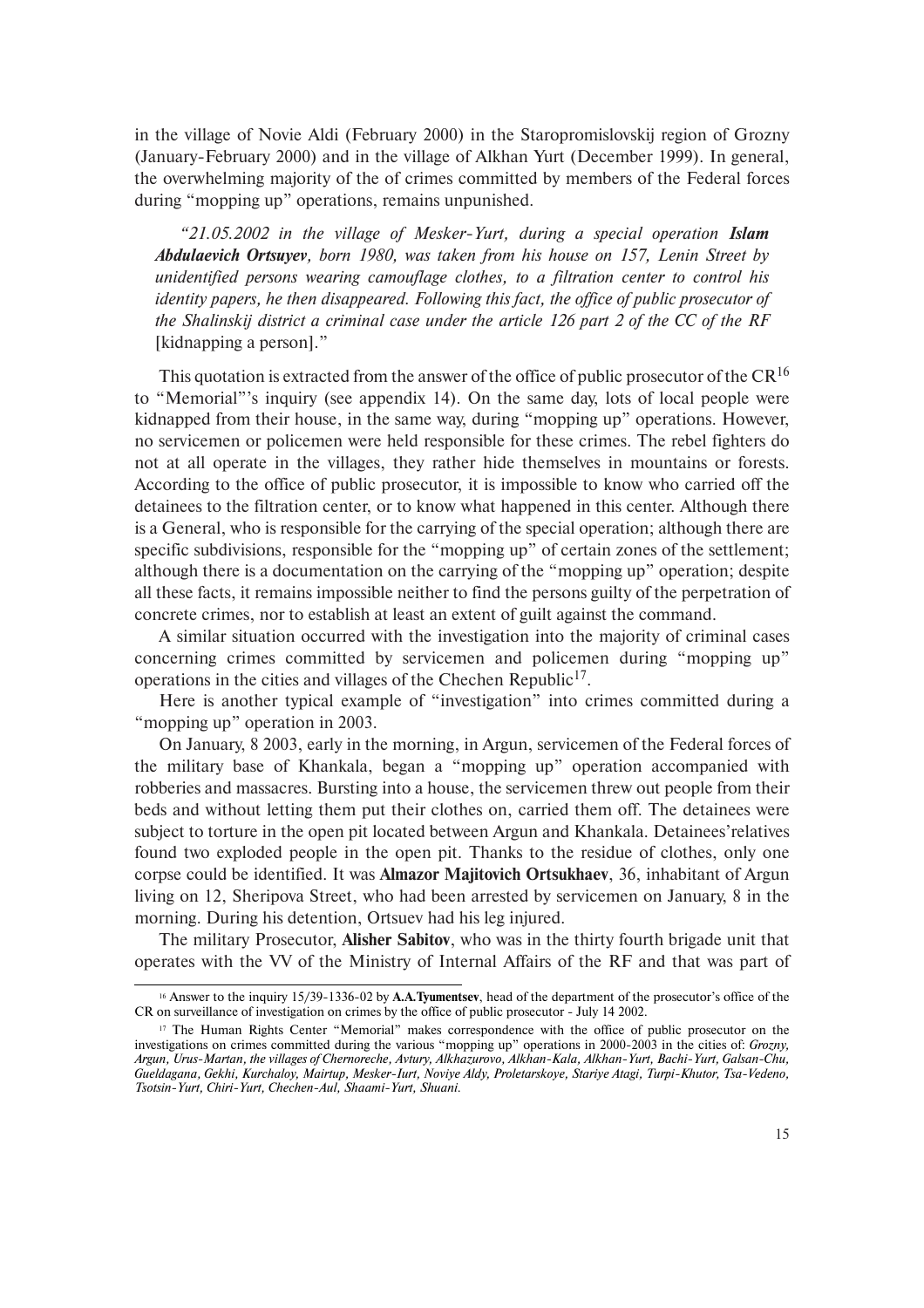the cordon during the "mopping up" operation, did not accept any application from the kidnapped people's relatives.

As a result of the mass protests from the inhabitants of Argun, local and republican authorities were compelled to intervene in the situation. On January, 15 the servicemen released nearly all the detainees. All of them had been awfully beaten and needed an urgent medical care. However, the detainee **Azamat Vakhaevich Aliev** disappeared and what happened to him until now is not known.

**Khoj-Akhmed Aslanbekovich Salataev** had been detained during a special operation, he died soon after his remission.

Here one of the answers from the office of public prosecutor of the Chechen Republic to "Memorial"'s inquiry concerning the investigation into crimes committed during the "mopping up" operation of Argun:

*"To your inquiry about the detention in Argun – Chechen Republic, of Ortsukhayev Almazor and his assassination, I inform that on 13-01-03 the office of public prosecutor of Argun CR initiated the criminal case 26002 concerning the kidnapping of Ortsukhaev A. on 08-01-03, on the basis of crime commited under the article 126 part2 of the CC of the RF* [kidnapping under aggravating circumstances].

*On 13.04.03, the preliminary investigation of the criminal case was suspended on the basis of the article 208 part 1 point 1 of the CPC of the RF* [persons subjected to prosecution shall not be represented].

*Concerning the case on the discovery on 08-01-03 on the territory of the Groznenskij region CR, of neat remains of a dead body which was identified by relatives as being Ortsuev A., the office of public prosecutor on 11.01.03 initiated the criminal case 42 002 on the basis of crime under the article 105 part 2 of the CC of the RF* [assassination under aggravating circumstances].

*On 11.03.03, the investigation of the case was stopped under the article 208 part 1 point 1 of the CPC of the RF.*"<sup>18</sup>

There are still no investigations of the case of the discovery of dead bodies with traces of torture and violent death.

For example, until now, there is no identification of the criminals who killed 51 persons, whose bodies were found in the ruins of a suburban settlement next to the Russian military base in the village of Khankala, at the end of February-beginning of March 2001. The dead bodies had traces of both bullet and stab wounds. Some bodies had their ears cut. Many bodies had their hands tied and their faces tied with kerchiefs or eyes blindfolded. It is obvious that all these people had been victims of unlawful executions. Moreover, there are many witnesses who know that at least a part of these people had been, at different moments arrested in different settlements of Chechnya by servicemen or policemen<sup>19</sup>. The criminal case no.21037 is under the investigation of the office of public prosecutor of Chechen

<sup>18</sup> Answer to **A.N.Majidov**, head of the department on the examination of the investigations on crimes by the office of the public prosecutor of the CR, 15/39-624-03 May, 19 2003.

<sup>19</sup> See "Memorial"'s report "People that had been detained by members of the Federal forces, became victims of unlawful executions" March, 26 2001 (http://www.memo.ru/hr/hotpoints/N-Caucas/hankala/pres1903.htm).

The HR "Memorial" is aware of the identification of 17 bodies among the dead ones found in the suburban settlement of Khankala, they are people's bodies that had been detained by members of the Federal forces before being killed.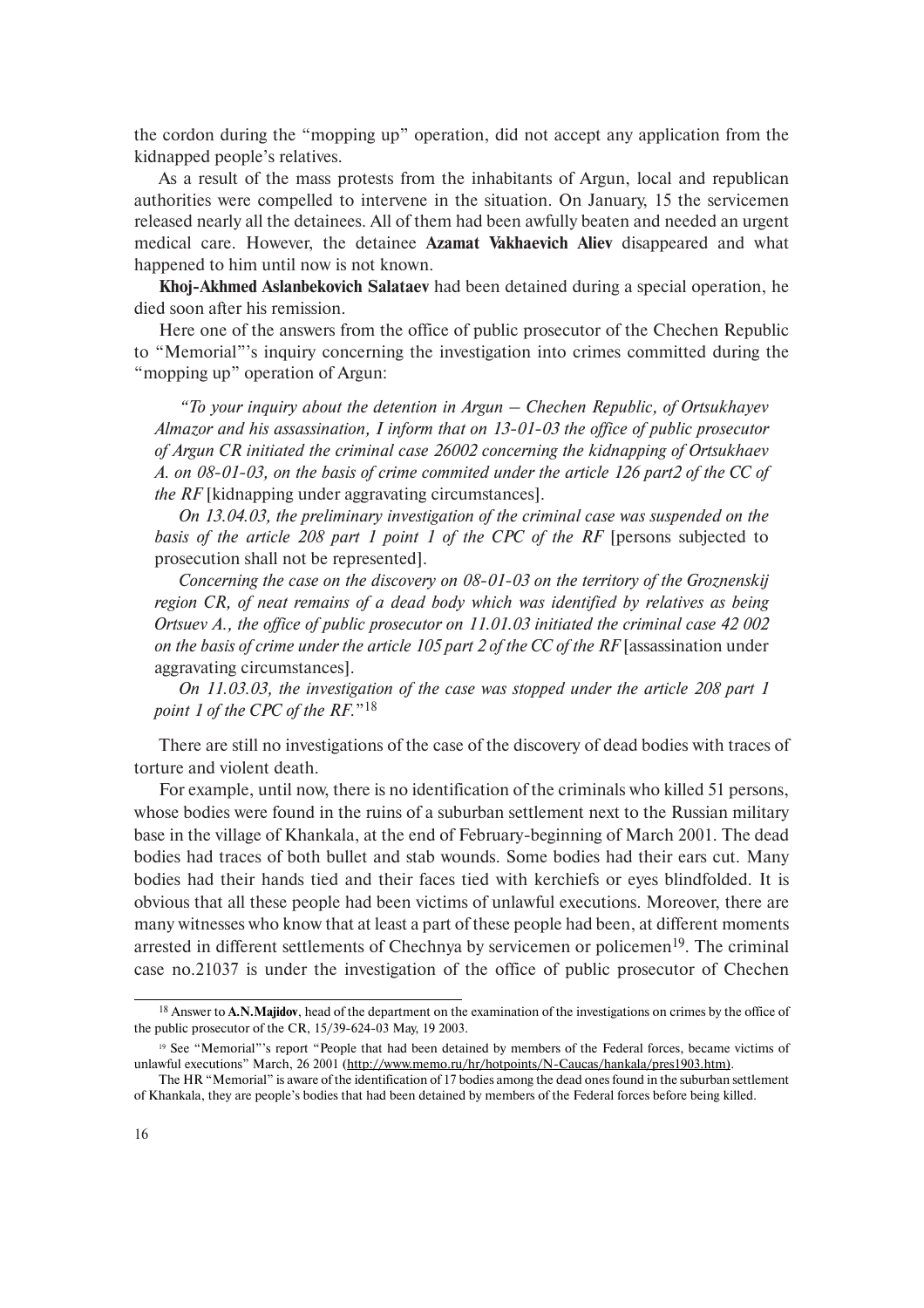Republic. Representatives of the office of public prosecutor made various declarations on this mass burial. In November 2001 the prosecutor of the CR **V.V.Chernov** informed the representative of the Human Rights Center "Memorial" **A.V.Cherkasov**, that three women and one man<sup>20</sup>, whose bodies were found among the others in the suburban settlement, had been arrested by members of the federal forces during their ambush into one apartment in Grozny. However, until now, no serviceman or policeman has been held responsible for these crimes.

The investigation of another similar case was closed for "non-identification of persons subjected to persecution". On March, 13 2001 on the territory of the Federal force military base in the village of Khankala, a burial was found. It contained 4 bodies<sup>21</sup> of the 11 inhabitants that had been arrested on March, 11 2001 in Argun during a "mopping up" operation, after which they disappeared. The office of military prosecutor (in the military regiment no.20102) initiated the criminal case no.14/33/0132-01, concerning the killing of these four people.

On May, 28 2001 the HRC "Memorial"'s member, **A.V.Cherkasov**, was interrogated as witness on this case, by the assistant of the military prosecutor of the military regiment no.20102, **V.Iu.Zimin**. Following the article published in the newspaper "Versia" based on "Memorial"'s documents on the missing people that were detained in Argun, a member of the military office of public prosecutor came to "Memorial".

All the documents gathered by "Memorial" were added to the protocol interrogation of **Cherkasov**. However, six months later, during the interrogation of Cherkasov by another member of the office of military prosecutor (who replaced **Zemin**), that was in charge, among many others, of the same criminal case, the prosecutor was not aware of "Memorial"'s documents that were supposed to be joined to the case 6 months earlier.

At the beginning of 2002 the investigation of this criminal case was suspended.

A similar situation occurred with the investigation into the killings of people whose bodies were found in many other burials.

There was no punishment for the persons guilty of the assault of artillery and bombing raid in 1999-2000 on settlements of civilian people and on roads on which refugees were moving. The criminal cases of the absolute majority of such crimes are not even initiated. There are several exceptions following the fact that many victims lodged applications with the European Court on Human Rights. It was only after the communication of the applications by the Court<sup>22</sup> that all the criminal cases were examined. However, the criminal case concerning the firing on February, 4 2000 of the village of *Katyr-Yurt*, which caused a great number of victims among the civilian population, was dropped by the office of military prosecutor "for the lack of *corpus delicti*". According to the office of military prosecutor, the death of the inhabitants

<sup>20</sup> **Raisa Gakaeva, Nura Lulueva, Zavalu Tazurkaev and Aset Elbuzdukaeva.**

<sup>21</sup> **Batsiev Muslim Umarovich, Gairbekov Aiub Bibulatovich, Tovzarkhanov Abdul-Malik Gazalievich, KhutievIsmail Musosovich.**

<sup>&</sup>lt;sup>22</sup> The stage of the complaint's communication comes after its registration in the European Court on Human Rights and its first examination by one of the Court's section. If there are enough stated facts in the complaint, the Court will communicate it to the representative of the Respondent State. Moreover, the Government's Agent is ordered to present to the Court his objection on the merits and on the admissibility of the complaint.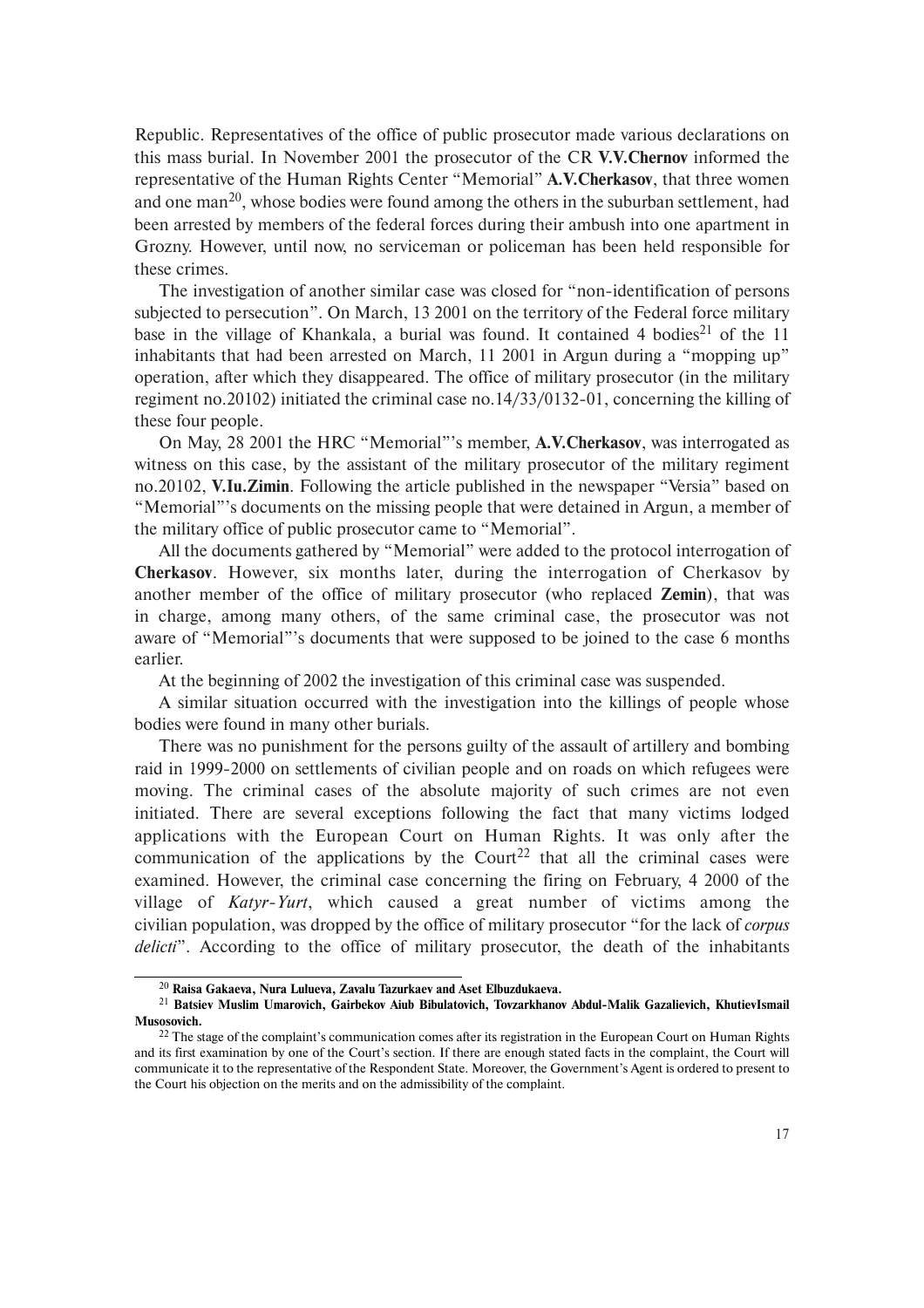of the village "resulted from the absolute necessity of the use of force", since the village was occupied by rebel fighters' detached forces that fired on the Federal forces positions<sup>23</sup>.

The criminal case concerning the shelling by the military aviation, on the column of refugees in their way to the village of *Shaami-Yurt,* was closeded by the office of military prosecutor "for absence of *corpus delicti* in the actions of the pilots of the planes".

A sole sentence was passed against the colonel **P.** for an artillery raid on a settlement.

*"On April 16 2002, in the settlement of Gargachi – Shatoiskij district of the CR, lieutenant colonel P. commited a mistake in the targeting of a goal on the observation post of illegal armed units and stroke an artillery raid, as a result of which the exlosion of the mortar shell killed two minors: Kasaeva E.M and Kasaev Kh.M., one minor Kasaev A.M, was seriously wounded.*

*The martial court passed a verdict of guilty of perpetration of crime under the article 293 part 2 of the CC of the RF* [criminal negligence]*, P. was condemned to 4 years of deprivation of liberty on probation of one year."*

Although there are many examples of artillery raids on settlements of the Chechen Republic in 2001-2003, this bringing a criminal case to court remains unique. All the other criminal cases were closed on the investigation stage either because of "the lack of *corpus delicti*" or because of the "non-representation of persons subject to prosecution".

In Chechnya, people disappear. During the "antiterrorist operation" (since October 1999) in the Chechen Republic, 1178 criminal cases concerning the disappearance of 1663 citizens were initiated. Only in 2002, 565 cases concerning the kidnapping of 738 persons were opened $24$ .

We have to note that the majority of the kidnappings in the Chechen Republic in 1999- 2003 were committed by members of the Federal forces. This is proved by the circumstances of these kinds of crimes: the criminals used armored troop carriers and military trucks. They openly operate during curfews<sup>25</sup>, freely go through checkpoints etc. Officials are actually aware of this fact. Thus, at the beginning of March 2003 in Grozny, during a private session of military and security administrations of the CR, **V.V.Kravchenko,** prosecutor of the CR, distributed his report, in which it is said that:

<sup>&</sup>lt;sup>23</sup> It is important to underline that the command of the Russian troops consciously let the Chechen rebel fighters pass into the village. In December 1999-January 2000, the Russian troops blocked in Grozny a Chechen rebel fighter's detachment that defended the city. There was heavy fighting in the city.

At the end of January, the command of the Federal forces carried out secretly a special operation to entice the rebel fighters from Grozny. An unreliable information reached the Chechen commanders, according to which the rebel fighters might be able to pay Russian servicemen for a secure departure from Grozny to the mountains, through a definite itinerary that lies across series of villages. At the beginning of February, those who paid for the corridor began to go out of Grozny. However, land mines had been prepared in this passage against the rebel fighters. The Federal artillery and aviation shelled the villages of the appointed itinerary. The Chechen detached forces had significant losses, but there were more victims among the civilian population. *Karty-Yurt* was on this "itinerary of death" drawn by the generals: on February, 4 2000 the village was deliberately shelled with indiscriminate weapons, reactive systems of salvo fire "Grad" and "Uragan" and with heavy flame-thrower systems TOS-1 "Buratino" that fire by vacuum ammunitions.

In autumn 1999, this village was declared "Zone of security" by the Russian command. Refugees that lived in other regions of Chechnya, in which hostilities had began, moved to this village.

<sup>24</sup> Interview of the prosecutor of the CR **V.V.Kravchenko** to the correspondent of Strana.ru on February 27 2003.

<sup>&</sup>lt;sup>25</sup> Officially, there are no curfews in the Chechen Republic, however, there is a "restriction of trnsport and people circulation during an appointed period of the day".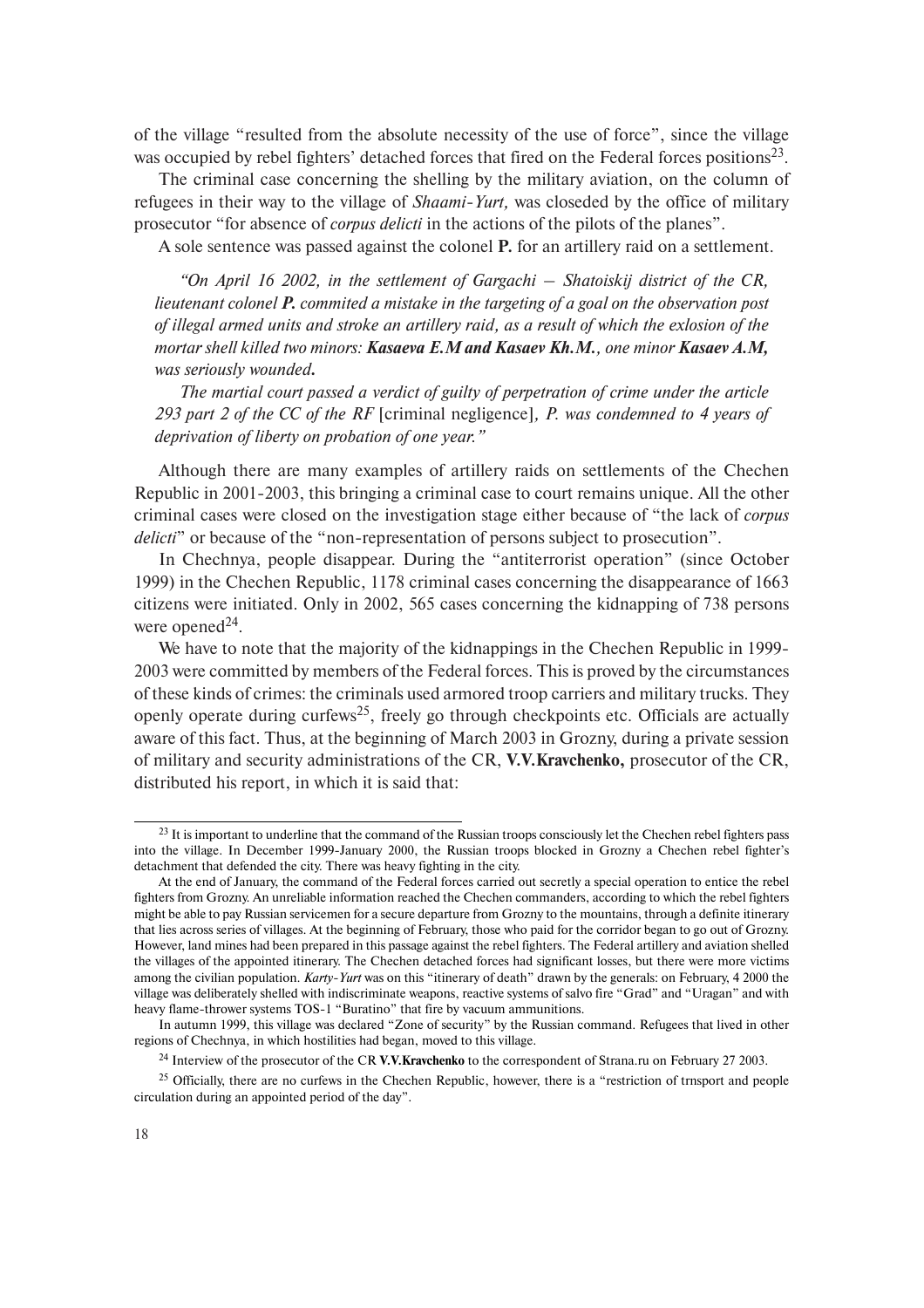*"…in 2002, out of the total number of 565 criminal cases initiated by the offices of public prosecutor, nearly 300 criminal cases include facts of the participation of members of the Federal forces in the citizens disappearances".*<sup>26</sup>

The Head of the Administration of the Chechen Republic, **Akhmed Kadirov** also spoke of this during an interview with the radio station "Echo of Moscow" on March 26 2003:

"…*The journalist: The Human Rights Center "Memorial" has recently published its report, in which it is said that one of the main problems linked to security in Chechnya concerns the mass cases of kidnappings. There are some "squadrons of death" that burst into houses and kidnap people. Who are they? How much serious this problem is?*

*A.Kadirov: This is a very serious problem, and it is a very serious question. In order not to look for who did this among various structures: FSB, the Ministry of Internal Affairs or the Ministry of Defense, only one structure has to work: the FSB.*

*The journalist: That is to say that these are operations carried out by the Federal forces?*

*A.Kadirov: Unfortunately, in December and January, these were precisely carried out by people driving APCs and "Urali"* [motor trucks]*. I think that today, Bassaev does not drive APCs…"*

Nevertheless, only 2 criminal cases on the kidnappings of citizens by the Federal forces, had been investigated by the offices of public prosecutor. However, in both cases, the office of public prosecutor does not charge the guilty persons with the article 126 of the CC of the RF [Kidnapping]:

- The court examined the case concerning the charge of the colonel **Iu.D.Budanov** with the assassination of the girl **Elza Kungaeva** who was illegally taken by force from her house, and deprived of liberty; the office of public prosecutor did not charge the colonel with kidnapping.
- The case 18004 was brought to court, it deals with the detention and the disappearance of **Z.A.Murdalov** carried out by the members of the Oktiabrskij VOVD<sup>27</sup> in Grozny. The criminal case was initiated under the article 126 of the CC of the RF. However, during the investigation, the accusation was re-qualified and now there is only one guilty: the police officer of the autonomous neighborhood of Khanti-Mansiyskij, **S.V.Lapin**, who was charged with the article 286 part 3 point "a, b" [abuse of power, leading to a violation of rights and legal interests of citizens, with use of force or threat of use of force], article 111 part 3 point "a" [causing deliberate grave harm to health, harmful to life, committed by a group of persons in preliminary agreement], and article 292 [official forgery] of the CC of the RF (see appendix 15).

This second case has distinctive peculiarities:

— First, the Oktiabrskij VOVD of Grozny happens to be completely composed of "un-established persons". The investigation could not establish the majority of

<sup>26</sup> "Nezavissimaya Gazeta". The scandalous declaration of the procurer of the republic. S.Ofitova, M.Glikin. April,

 $27$  VOVD: Temporary Department of Internal Affairs - one of the structures of the Ministry of Internal Affairs of the RF that operates in the Chechen Republic as a regional department of internal affairs. The VOVD is exclusively composed of members of the Ministry of Internal Affairs that operate from various regions of Chechnya.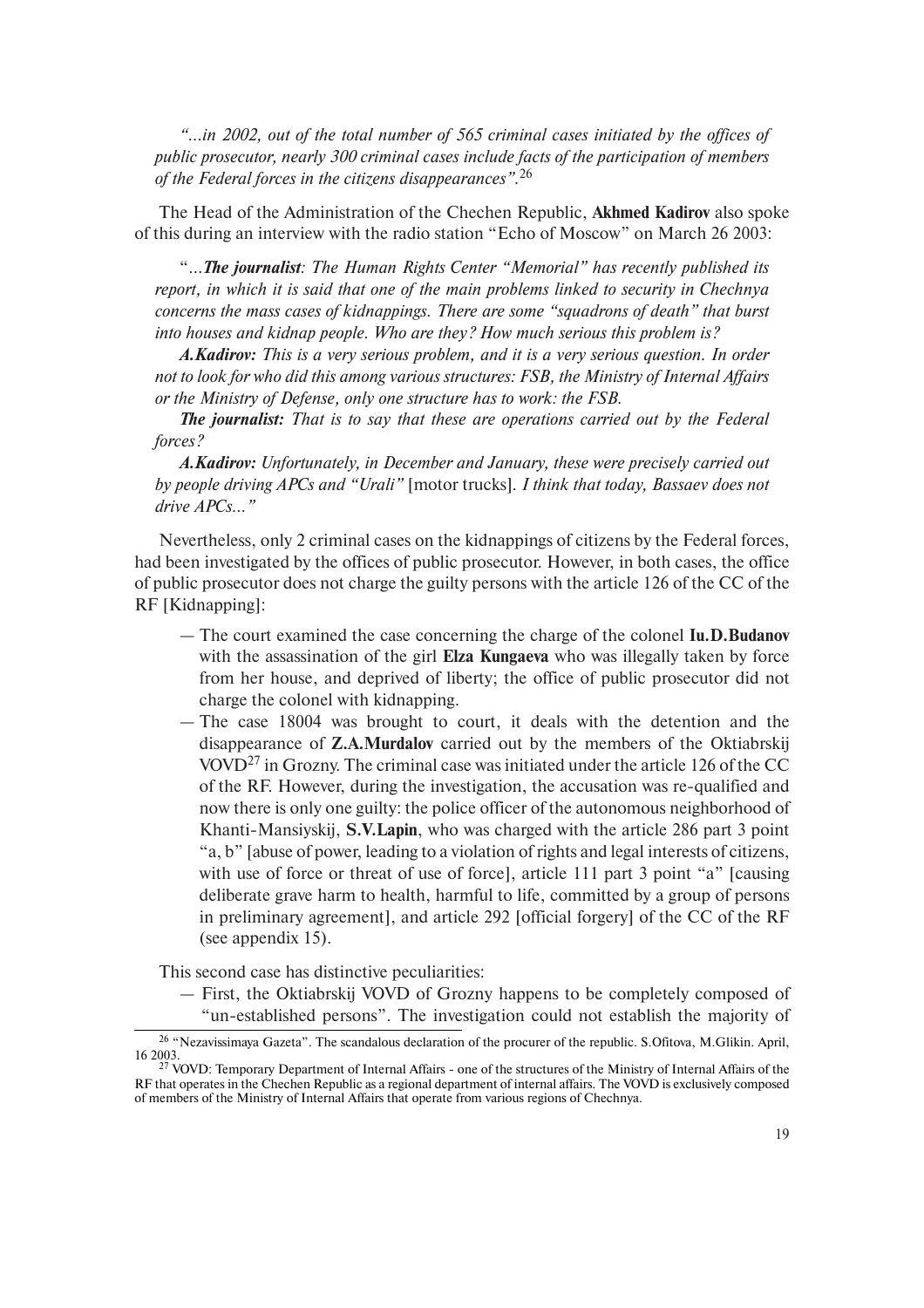Lapin's accomplices, guilty of tough beating against the detainee and of falsification of the documents on his supposedly remission. However, the investigation usually establishes the accomplices of the arrested members of guerrilla detachments (illegal armed groups).

— Second, the only established **Lapin**'s accomplice, guilty of falsification of the signature of the disappeared detainee **Z.Murdalov**, get away from responsibility following the loss of a significant part of the criminal case.

Totally, 3/4 of the criminal cases concerning the article 126 of the CC of the RF, which prove the participation of members of the Federal forces in the perpetration of crimes in the Chechen Republic, were suspended "because of the impossibility of identifying persons subjected to prosecution"<sup>28</sup>.

However, 30 cases concerning the charge with kidnappings by members of illegal armed groups, were already brought into court, dozens of persons were made answerable for these  $c$ rimes<sup>29</sup>.

The offices of public prosecutor find thus easier to investigate on criminal cases concerning the perpetration of crimes by members of illegal armed groups, than on criminal cases, in which members of the Federal forces are suspected.

#### **4.1. Investigation of criminal cases by the office of military prosecutor**

Five offices of military prosecutor work in the settlements of Khankala, Shali, Kalinovskaya, Itum-Kala, and Borzoi where the Federal forces positions are located.

According to the data of the General office of military prosecutor<sup>30</sup>, from the beginning of the antiterrorist operation (October 1999) to March 2003, the office of military prosecutor carried out the investigations on 168 criminal cases concerning crimes committed by servicemen against the local population. At the beginning of June, this figure increased up to  $177$  criminal cases<sup>31</sup>. Within a year, from March 2002 to April 2003, the office of military prosecutor initiated 39 new criminal cases  $32$ .

From the 168 criminal cases that the office of military prosecutor has initiated since March 2002:

- 58 cases were taken to military courts (42 are already being examined see section 2.),
- $-43$  cases were dropped for various reasons (36 for absence of corpus delicti, 3 following an amnesty,  $3 -$  following the defendant's death,  $1 -$  following the failure to prove the defendant's participation in the perpetration of the crime),

<sup>28</sup> In May 2001 the offices of public prosecutor prepared and sent documents to the Parliamentary Assembly of the Council of Europe, that were composed of a summary list of the criminal cases on crimes committed by members of the Federal forces against the population of the Chechen Republic. The Human Rights Center "Memorial" still follows the carrying of the investigation on these cases. Moreover, the HRC "Memorial" sends inquiries on crimes to the offices of public prosecutor, and follows the carrying of these criminal cases investigation.

<sup>29</sup> Interview of the procurer of the CR **V.V.Kravchenko** by the correspondent of Strana.RU 27.02.03

<sup>&</sup>lt;sup>30</sup> According to the information of Newsru.com on March 6 2003: the declaration of A.Savenko, General Military prosecutor of the RF, to the journalists; answer of the office of military prosecutor to S.A.Kovaliov, deputy of the State Duma.

<sup>&</sup>lt;sup>31</sup> A.Ponomarenko, deputy general military prosecutor of the RF, declared it on June 3 2003 during a session of the State Duma commission on political regulation and Human Rights in Chechnya.

<sup>&</sup>lt;sup>32</sup> According to the information of INTERFAX agency, on March 23 2002, M.Kislitsin, General military prosecutor of the RF, declared to the journalists that from the beginning of the "antiterrorist operation", the office of military prosecutor of the Chechen Republic has treated 129 criminal cases on crimes commited by servicemen against the local population.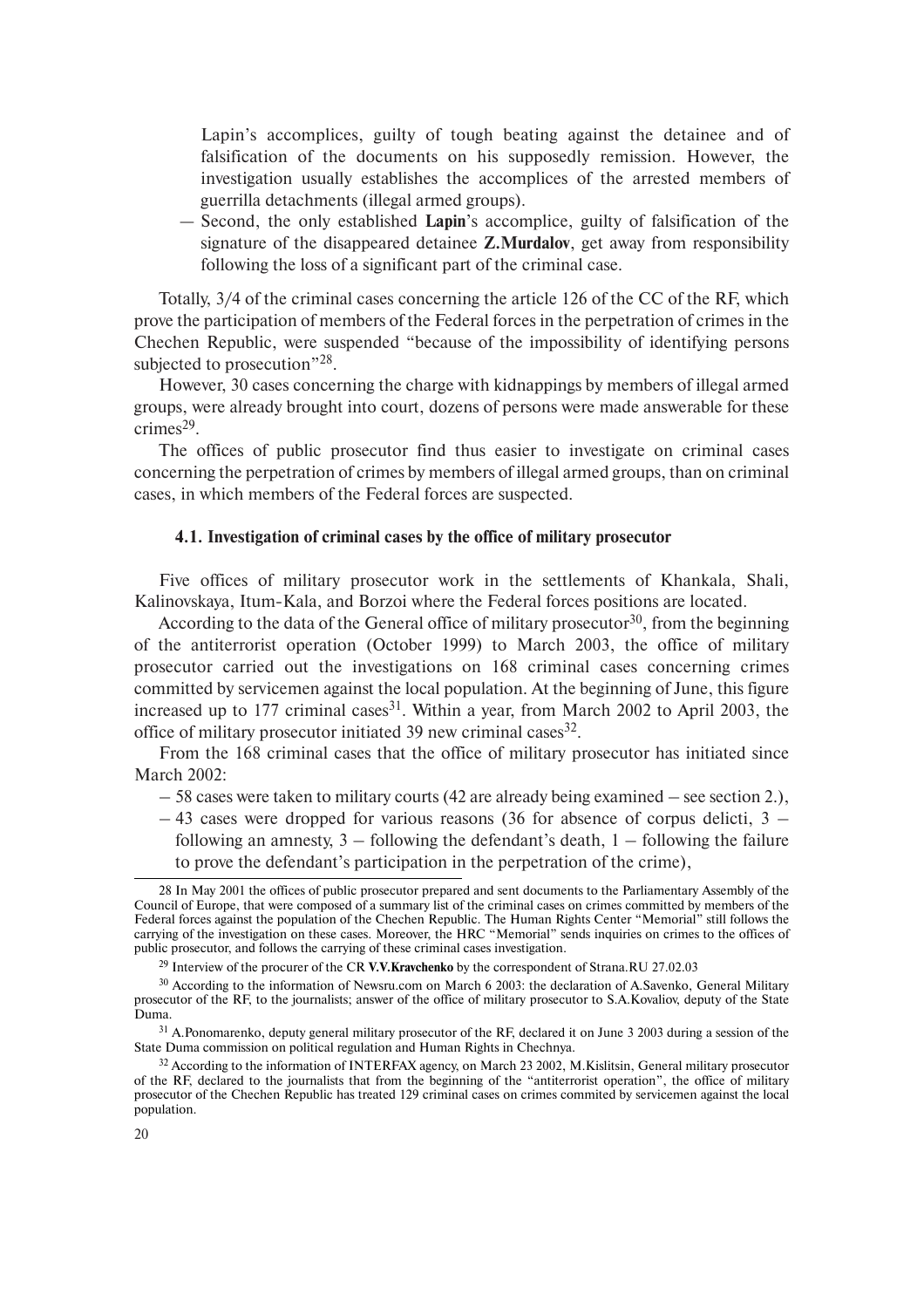- $-18$  criminal cases had their investigation suspended (9 because of the nonrepresentation of persons subjected to be guilty of the perpetration of crime,  $7 -$  for the non establishing of the defendant's whereabouts,  $2 -$  for the absence of real possibilty of the defendant's participation in the criminal case),
- 15 criminal cases continue to be investigated by the offices of military prosecutor,
- 34 criminal cases were transferred to the offices of public prosecutor of the Chechen Republic.

The phrase "transferred to the offices of public prosecutor of the CR" usually means that the offices of public prosecutor sent to the office of military prosecutor a criminal case, which deals with the participation of servicemen in the perpetration of a crime. The office of military prosecutor initiated the case, examined the documents and "established the non-participation of sevicemen in the perpetration of crimes", and sent it back to the office of public prosecutor of the CR.

As an example of such "throwing back" of criminal cases, let us see the criminal case concerning the disappearance of three young people on July 28 2000 in Grozny: **I.Dombaev, M.Lianov,** and **T.Tabadjanov**. The office of public prosecutor of Grozny precisely established that they were arrested by members of the Pskovskij OMON, who kept the detainees in the 8-th brigade settlement of the internal troops (VV) of the Ministry of Internal Affairs, and who transferred them to a specific officer, whose rank and function were precisely established (see appendix 16). However, the servicemen refuse to come in the offices of public prosecutor of the Chechen Republic for interrogation. According to the law, the case was then transferred to the office of military prosecutor, which is sole able to conduct criminal cases against servicemen. The case lay some time there, and was sent back to the office of public prosecutor of the CR. According to the military prosecutors, the three young people were detained in Grozny "by not established persons wearing camouflage clothes"33, and the participation of servicemen in the crime was not established. Since then, the military unit 3732 of the 8-th brigade left Chechnya and went back to its permanent position. The case lay at the office of public prosecutor of Grozny: there were neither interrogations, nor investigations against the servicemen, and anyway, the civil office of public prosecutor could not investigate, since the suspected persons left Chechnya. The only thing that the office of public prosecutor of Grozny could do with this case, was to suspend it for "non identification of persons subjected to prosecution", and it did so. We still do not know what happened to the three young people.

**Is this absurdity? Let us rather speak of sabotage!**

In some cases, the important documents, indispensable for the investigation into criminal cases simply disappear in the bowels of the office of public prosecutor. In 2000, the Human Rights Center "Memorial" sent to the office of public prosecutor a videocassette, in which was recorded how a Russian officer gave the order to shoot an arrested rebel fighter, **Khadjimurad Iandiev**, who then disappeared<sup>34</sup>. The military office of public

<sup>&</sup>lt;sup>33</sup> Form the answer sent by the office of public prosecutor to the missing people's relatives.

<sup>34</sup> **Iandiev Khadjim**urad Soslambekovich, born in 1975 lived in Grozny, had been detained and disappeared.

This member of the Chechen armed groups, had been wounded in his leg during his departure from Grozny, and had been arrested on February 2 2000 by sevicemen in the hospital of Alkhan-Kala among other wounded rebel fighters. The videocassette shows the detainees'embarkation in buses near "Memorial"'s location, during which an officer ordered to shoot **Kh.S.Iandieva**: his name was not registered in the official lists of detainees.

Later, his relatives went to various official instances, which could not get any news on him.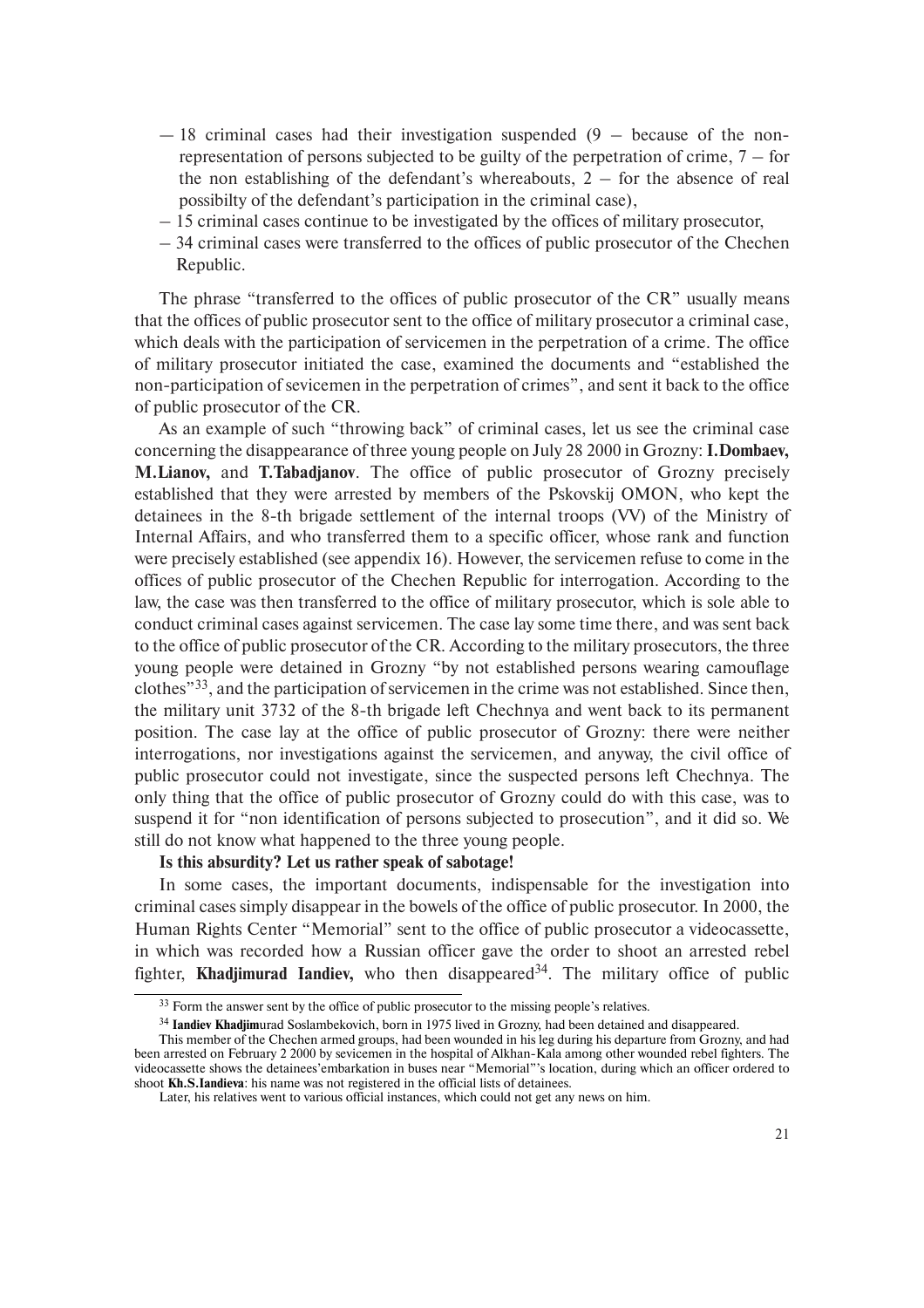prosecutor answered that, "Iandiev's corpse was not found out, the video does not prove that there was a de facto murder, since it does not show it…we decide not to treat this criminal case according to the article 5 point 1 of the CPC of the RSFSR – absence of *corpus delicti*". Later, the assistant of the military procurer **Zimin Vladimir Iorevich** declared that the HRC "Memorial"'s videocassette was received in the Main office of military prosecutor in Moscow, and was transferred to the office of military prosecutor of the Chechen Republic (military unit 20102 in Khankala) but "diasppeared" on its way.

For its part, on July, 14 2001, independently from the office of military prosecutor, the civil office of public prosecutor of Grozny (rural district) initiated the criminal case no.19112 on the "disappearance" of Kh.Iandiev under the article 126 part 2 of the CC of the RF. Two months later, the case was suspended for non identification of persons subjected to prosecution. The office of military prosecutor did not even initiate the case, since "the servicemen's guilt was not proved".

However, several cases that the office of military prosecutor accepted from the office of public prosecutor of the CR were taken to court.

In May 2001, the General office of public prosecutor prepared series of documents to the Parliamentary Assembly of the Council of Europe, composed of an exhaustive enumeration of criminal cases on crimes against the inhabitants of the Chechen Republic, in which there are reasons for suspecting servicemen or policemen to have commited them. This list shows that the office of public prosecutor of the CR has sent 70 criminal cases to the office of military prosecutor. Within two years, the courts passed sentences<sup>35</sup> on five out of these 70 cases. Twenty cases were sent back to the office of public prosecutor of the CR: 17 had their investigation suspended for "non identification of persons subjected to

3) On November 4 2000 in the village of Vedeno, the conscript serviceman **K.** opened fire on the minor **Abdulkhanova M.A.,** who had thrown stones on him, as a result of the firing, he had a mortal bullet wound.

<sup>35</sup> 1) On August 21 2000, Captain L. shot **A.D.Kosubaev** to death, in the military settlement of Gudermes.

The martial court passed a verdict of guilty of perpetration of crime under the article 109 part 1 of the CC of the RF [undeliberate killing], the serviceman was condemned to one year of deprivation of liberty in prison.

<sup>2)</sup> On October 6 2000, in the village of Khankala, the serviceman **Z.** did not manage to control the self-propelled artillery mounting, and caused a collision with a car. As a result of the accident, two female citizens died: **Tatasheva A.Sh** and **Tataeva M.**

The martial court passed a verdict of guilty of crime under the article 350 part 3 of the CC of the RF [violation of the driving rule, or exploitation of a car], the serviceman was condemned 5 years of deprivation of liberty on probation of four years, and to privation of driving transport means.

The martial court passed a verdict of guilty of perpetration of crime under the article 111 part 1 of the CC of the RF [causing grave harm to health deliberatly], the serviceman was condemned to 5 years of deprivation of liberty in a severe regime jail.

<sup>4)</sup> On December 15 2000 in the village of Alkhan Kala, the sergeant-kontraktnik **Dmitri Magonov** and the conscript sergeant **Alexei Sukhanov** killed **Akhmet Ismailov**, 52, and his wife **Zinaida Ismailova**, and their two daughters**: Fatima,** 20 and **Khoda,** 16.

The martial court passed a verdict of guilty: **Magonov** — of perpetration of crime under the articles 33 [complicity], 105 part 2 points "a, k, n" [killing under aggravating circumstances] of the CC of the RF, he was condemned to 15 years of deprivation of liberty in a correctional prison with severe regime, and was prohibited from working in certain posts during 2 years; **Sukhanov** – of perpetration of crime under the articles 105 part 2 points "a, k, n", 286 part 3 point "c" of the CC of the RF, and was condemned to 18 years of deprivation of liberty in a correctional prison with severe regime.

<sup>5)</sup> On December 19 2000 in the village of Shatoy, the serviceman **B.** assassinated the citizen **Mogamedov M.M.** and the female citizen **Tunaeva A.** that died from the bullet wound.

The martial court passed a verdict of guilty of perpetration of crime under the articles 105 part 1 [killing], art.112 part 1 [causing intentional harm to health of medium level of gravity] of the CC of the RF, the serviceman was condemned to 11 years of deprivation of liberty in a correctional prison with severe regime.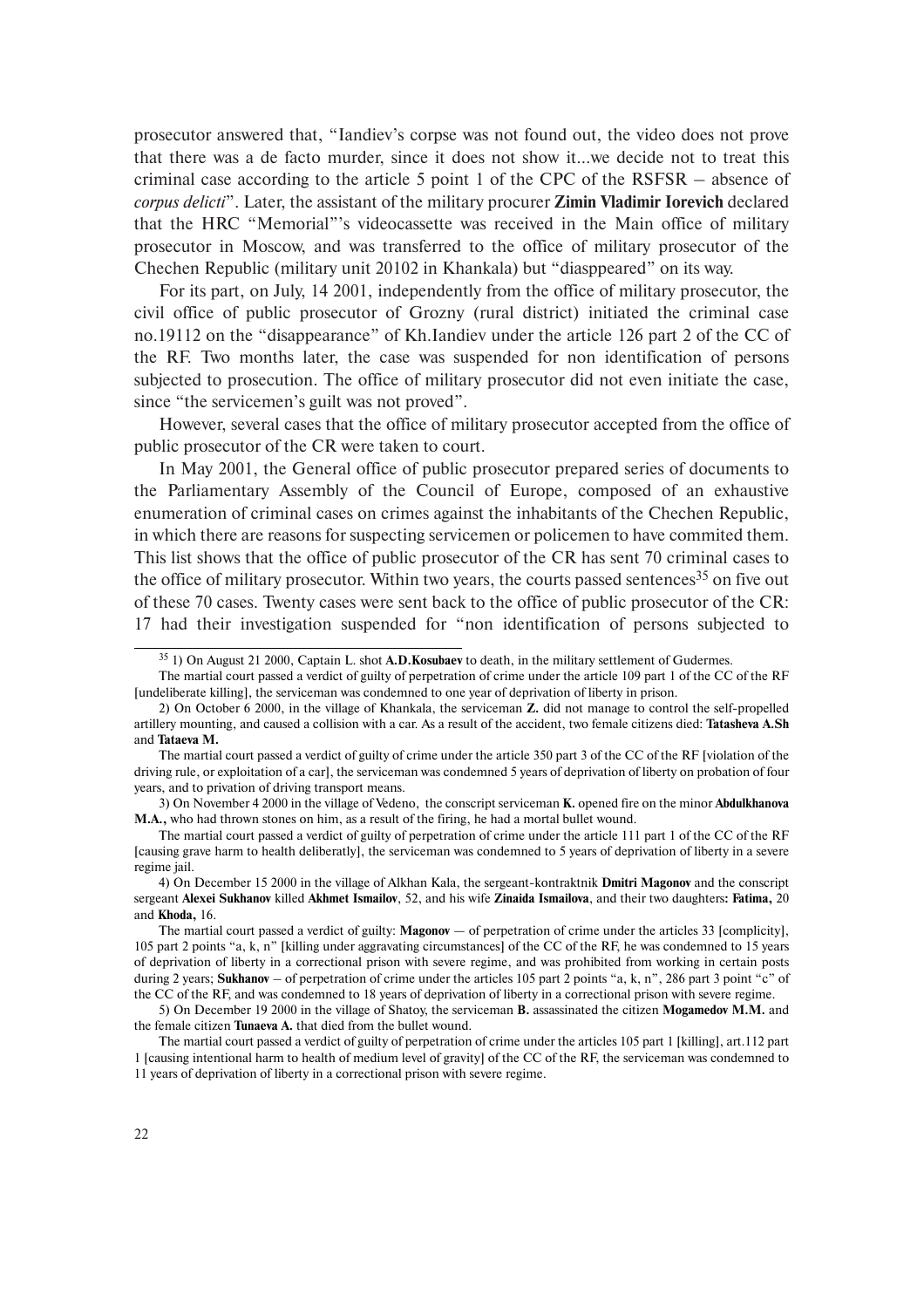prosecution", one was stopped for absence of corpus delicti, another one – for absence of crime. We do not yet have news on the 45 other criminal cases.

However, a significant part of criminal cases that are transferred from the office of public prosecutor to the office of military prosecutor and vice versa, are simply not taken into account in the office of military prosecutor's statistics.

The statistics presented by the Russian Officials (58 cases out of 168 are taken to court), may at first, present an acceptable work of the offices of public prosecutor of the Chechen Republic. However, if we compare them with the global context of investigations on crimes committed in the Republic, the situation becomes different. The total number of crimes commited by members of the Federal forces against the civilian population is huge.

For example, from January 1 to November 2002, the office of the Special Representative of the President of the RF on Human Rights in the Chechen Republic received 1568 declarations of kidnapping and 1085 declarations on other types of crimes. In the absolute majority of cases, the declarants accuse the Federal force of having commited these crimes. We do not have later information.

From January to May 2003, according to the declaration of the vice-president of the government of the CR, **Mavsur Khamidov**36, 245 inhabitants of Chechnya had been kidnapped. **Khamidov** indirectly confirmed that a significant part of crimes are linked to the representatives of the Federal forces. "Not all the people were kidnapped by the Federal forces. Lots of them were also kidnapped by rebel fighters…" he said. But let us remind **V.V.Kravchenko**'s report (see section 4.), procurator of the CR, in which he recognizes that the 300 criminal cases treated in 2002 proved the complicity of members of the Federal forces in the citizens disappearances.

According to our unexhaustive source, such as " Chronicle of Violence" (conducted by the Human Rights Center "Memorial" since July 2002), there are data on the death of 559 citizens in 2002, in the Chechen Republic. Among the killed people, 60 were women and 30 – chidren or teenagers. Moreover, independently on the federal forces or the Defense structures of the CR, 372 civilians died (2/3 of the total number). It is obvious that our enumeration of crimes commited against the civilian population is far from being complete. "Memorial" monitoring operates on just 25-30% of the territory of the CR. We estimate that the total number of dead people in the CR may be 3-4 times higher than the number "Memorial" is aware of.

It becomes obvious that the 168 criminal cases initiated since the "second Chechen war" (since October 1999) constitute a small part of the number of criminal cases on crimes commited by the Federal forces against the population of Chechnya.

#### **4.2. Investigation of crimes by the Offices of public prosecutor of the Chechen Republic.**

The offices of public prosecutor of the Chechen Republic (territorial office of public prosecutor) treat the criminal cases in which there are reasons for suspecting policemen.

This office of public prosecutor examines criminal cases concerning crimes committed against local inhabitants, by servicemen, even if they were not caught in the act. Or even if there is no indisputable evidence that the crime was committed by serviceman of a specific

<sup>36</sup> Интервью М.Хамидова агентству ИНТЕРФАКС 18 мая 2003 г.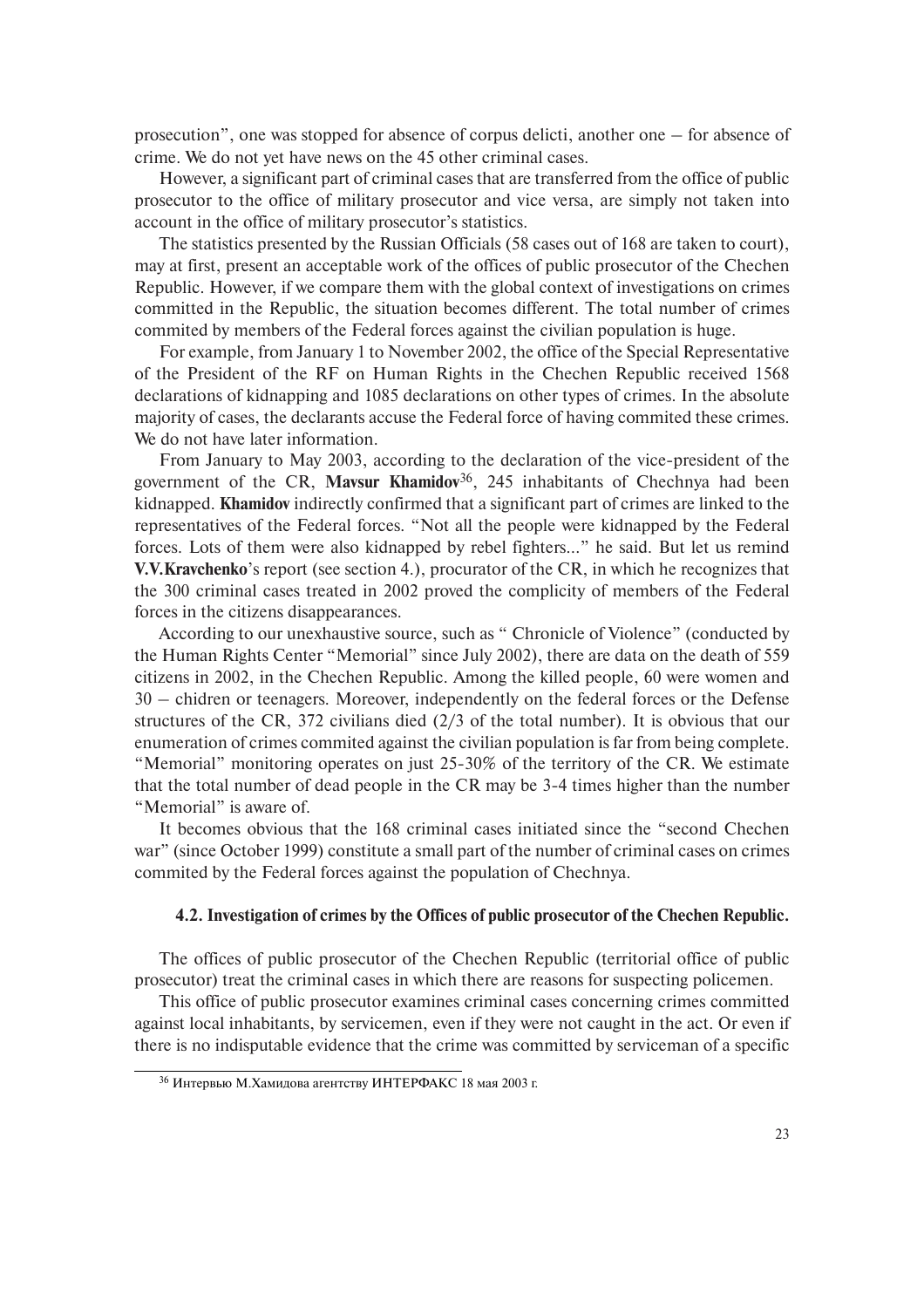troop unit, since the members of the federal forces operate without any decoration and usually paint over their car number. The office of military prosecutor has a simple logic: "Maybe the crime was committed by members of OMON, or by rebel fighters, or even by Marsians? First, you have to prove that they were servicemen, and then we will start the investigation!". But how can the members of the office of public prosecutor of the CR prove it, if the servicemen can prevent them from entering the troop unit settlement, can refuse to answer their questions etc?!

We have already given an example (case on the disappearance of **I.Dombaev, M.Lianov** and **T.Tabadjadov**) when the offices of public prosecutor of the CR established that the missing people were first arrested by members of OMON and then transferred to sevicemen. However, the continuing of the investigation was stopped because of the servicemen's refusal to speak to the civil office of public prosecutor. The office of military prosecutor, for its part, did not establish the participation of the servicemen that soon left Chechnya. Although there have been real detention and disappearance of the detainees, the guilty persons are not yet found and we still do not know what happened to the missing people.

Let us see another similar example. On August 17 2001 during a "mopping up" operation, two local inhabitant had been arrested by the Federal forces in the village of Alleroy and then disappeared: **Alsultanov Mogamed-Emin Soipovich** and **Alsultanov Khan-Ali Imalievich.** As their relatives managed to know, the detainees were kept in the filtration center that servicemen call "Titanic", located on a hill between the villages of Alleroy and Tsetoroy. During acheck up, the prosecutor of the CR saw them in the filtration center, but later they disappeared. Their relatives went to various official instances, the office of public prosecutor of the CR finally treated the case. "Memorial" and Deputies of the State Duma sent inquiries to the office of public prosecutor. In his answer, the procurator of the office of public prosecutor of Argun, P.V.Tishin37, informs:

*"...The brothers Alsultanov had been transfered to the filtration center under the responsibility of Barishev S.N*38*, worker in the UFSB of the CR, who also transferred the detainees to the servicemen that were supposed to convey them to the IVS of the Kurchaloevskij VOVD. However, the brothers Alsultanov had not been transfered to the IVS of the Kurchaloevskij VOVD. We still do not know where they are. The investigation on this case of the kidnapping of the Alsultanovs is carried out by the office of military prosecutor of the Chechen Republic."*

Currently, the investigation on the case of the kidnapping of the brothers Alsultanov is suspended "because of the non identification of persons subjected to prosecution". It is obvious that the offices of public prosecutor, both military and territorial, did not want to deal with the FSB or to establish the truth. It is also obvious that, if the office of military prosecutor could not find the servicemen, to who colonel Barishev supposedly gave the brothers Alsultanov, it then means that the colonel did not properly write the documentation: he thus can be charged with, at least, neglidence of his work. Moreover, if the offices of military prosecutor committed sabotage on the carrying of the investigation, the office of public prosecutor of the CR would have to appeal the General office of public prosecutor of the RF. But as far as we know, nothing has been done. In such cases, two

<sup>&</sup>lt;sup>37</sup> To the missing people's relatives n.117 on February 2002.

<sup>38</sup> Colonel **Serguei Nikolaevich Barishev** – head of the filtration center.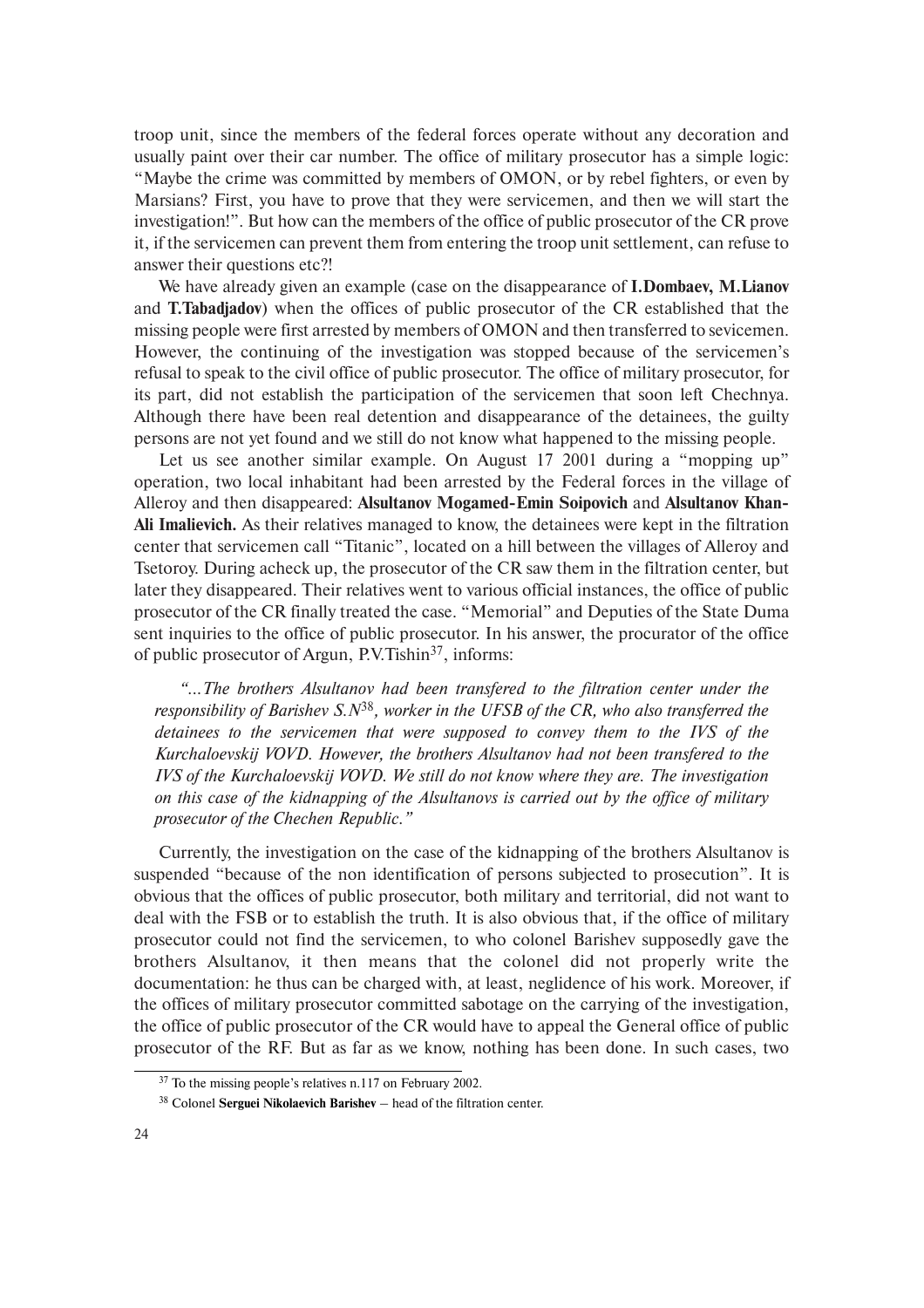branches of the office of public prosecutor transfer one to another the criminal case, until one branch considers that it is time to stop the investigation.

According to the declaration of the Deputy Procurator-General of the RF, **S.N.Fridinsky**39, all the offices of public prosecutor of the CR "during the carrying of antiterrorist operations, initiated 417 criminal cases on crimes that members of the Federal forces are suspected to have committed against the local population of Chechnya". Out of these 417 cases, 341 (82%) were suspended for "non identification of persons subject to prosecution"!!!

The figure quoted by the above mentioned official, means that:

- Whether the Deputy General procurer is cunning about the figures that he deliberately unstated,
- Whether the office of public prosecutor of the CR did not treat almost all the criminal cases on crimes "that members of the Federal forces are suspected to have committed",

– Or, in 2002, such crimes have not been commited.

The problem is that, in May 2001, the General office of public prosecutor prepared series of documents to the Parliamentary Assembly of the Council of Europe, that contain a detailed enumeration of criminal cases against the inhabitants of the Chechen Republic, in which there are reasons for suspecting servicemen and policemen. The HRC "Memorial" distributes copies of these documents. This list is composed of 302 of this kind of criminal cases, which were examined by the office of public prosecutor of the Chechen Republic. Each of these cases deals with crimes committed by members of the federal forces, and not at all with crimes committed by rebel fighters. In fact, we know that there are no criminal cases on crimes commited by rebel fighters against the local population, on this list.

In October 2001, the deputy **S.A.Kovaliov** received an answer from the assistant of the General procurator of the RF, M.M.Umariev<sup>40</sup>, to his inquiry on the number of criminal cases concerning crimes committed by members of the Federal forces against the local population. According to **M.M.Umariev**, the office of public prosecutor of the CR is currently examining 393 criminal cases on crimes against the local population.

If, to these 393 criminal cases, we add the 300 ones treated in 2002 that the procurator of the CR, **V.V.Kravchenko,** wrote about in his report; the figure of 417 criminal cases happens to be inexact.

Unfortunately, crimes are committed, and there are many witnesses, not only members of Human Rights Organisations.

Though, since 2001, some criminal cases are initiated by the office of public prosecutor of CR,it does not always happen.

However, it is obvious that the General office of public prosecutor manipulates the figures.

Though, there are objective indices that can not be manipulated. In his answer on April 25 2003<sup>41</sup> to **S.A.Kovaliov, S.N.Fridinsky** declares that during the antiterrorist operation, the

<sup>39</sup> Answer of the deputy general procurer of the RF, **S.N.Fridinskij**, n.52-1429-03 on February 19 2003 to the inquiry of the deputy of the State Duma, **S.A.Kovaliov**

 $41 n.52 - 3804 - 03$ 

<sup>40</sup> n. 41/2-7-2001 from October 5 2001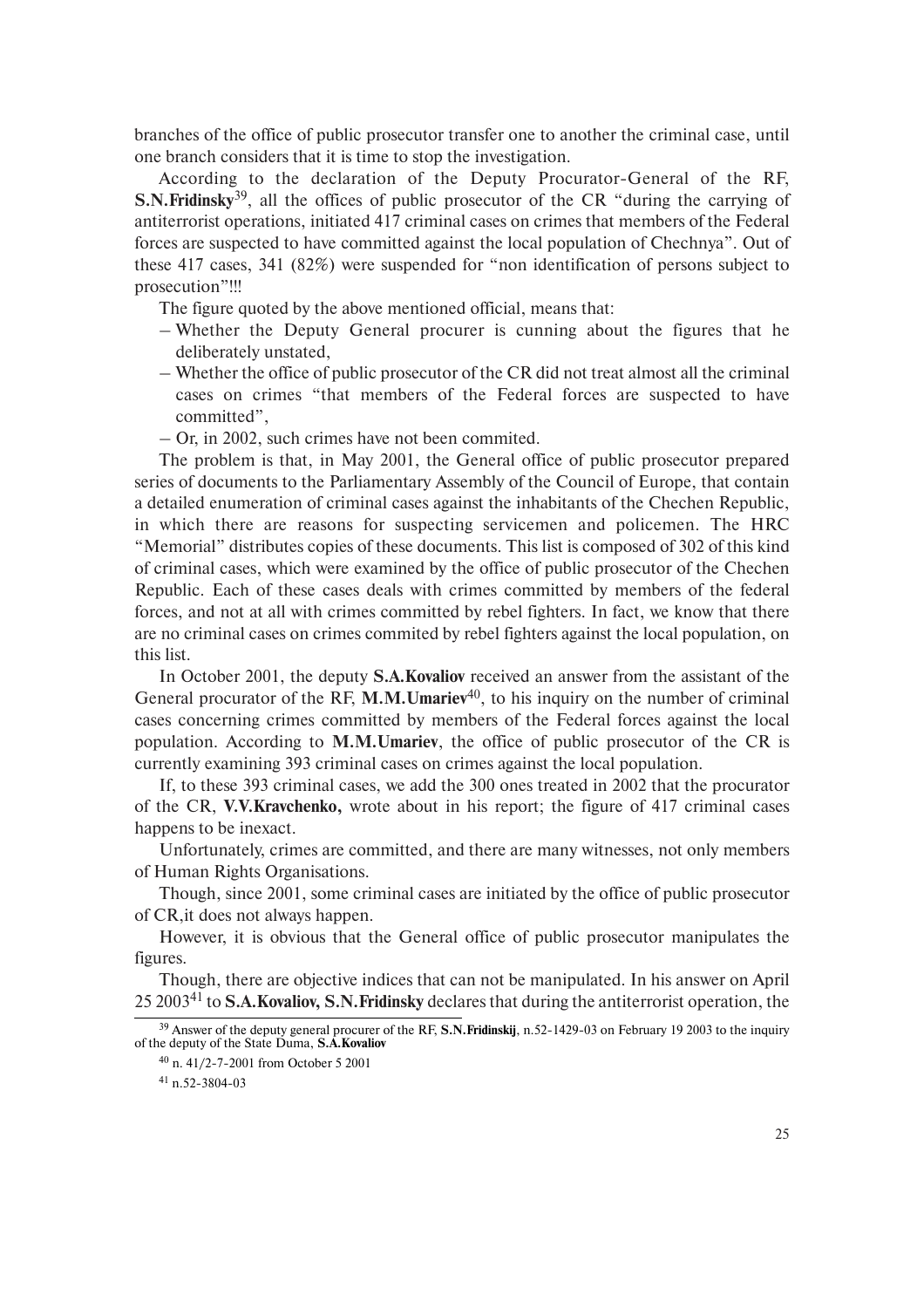offices of public prosecutor of the CR "sent 17 criminal cases to court"; so even if we proceed from the official figure (417 criminal cases), the office of public prosecutor of the CR obviously fail in their work.

The HRC "Memorial"expects to follow the carrying of the investigation on the 302 cases that were on the list prepared by the General office of public prosecutor to the PACE. By May 2003, sentences were passed on only 6 out of all of them. The investigations of 72% of the criminal cases were suspended "because of the non identification of persons subjected to prosecution". Almost each of these 208 cases, of which the investigations had been suspended in May 2001, remains motionless. Only 4 criminal cases had their investigations resumed and not yet finished.

This situation is aggravated sometimes by the fact that the office of public prosecutor of the Chechen Republic does not want to treat citizens' complaints.

Let us see a characteristic example of the indifference of the office of public prosecutor towards people' suffering.

On November 21 2002, the Human Rights Center "Memorial" sent to the procurer of the CR **N.P.Kostiuchenko**, by fax, a declaration on the illegal detentions by servicemen (a kidnapping in fact) on November 11 2002 at the entrance of the *city of Shali*, of five persons: one taxi driver and his four passengers. A copy of this declaration was sent to the General office of public prosecutor of the RF. "Memorial indicated not only the detainees' names and family names, but also the name of the village they lived in, and the address of one of the illegal detainee. It was thus not difficult to verify the reliability of our declaration. There was only one error in it: it was later discovered that there were not one, but two women among the kidnapped passengers.

Members of "Memorial" often go, along with the victims or their relatives, to the offices of public prosecutor, where they make the officials accept and register their declaration on a perpetration of crime. Unfortunately, because of the great number of perpetrations of crimes in Chechnya, it can not be always made. In this case, the missing people's parents lived in a remote village, difficult to reach in situation of war. But we considered that our declaration on a perpetration of a grave crime compells the offices of public prosecutor to seriously verify the declaration' stated facts.

As it was elucidated, members of the office of public prosecutor of the CR did not really want to verify the information on the perpetration of a crime. Despite our reminders sent to the office of public prosecutor of the CR, we received their answer on the point only at the end of February 2003, that is to say more than two months later. The answer stated that the information that we sent was not confirmed.

Moreover, the investigator of the office of public prosecutor of the Shalinskij district, **U.V.Naminov,** sent us a decision on the refusal of treating the criminal case (written on December 22 2002) and pointed out "to the director of the HRC "Memorial" the weak work on the checking of the information sent to the State agencies".

It results from this "decision" that it took 12 days to transfer our declaration from the office of public prosecutor of the CR to the office of public prosecutor of the Shalinskij district; it took then 20 days for the office of public prosecutor of the Shalinskij region to verify the information. What did the members of this office of public prosecutor do during these 20 days? They just checked the certificate they received from the Shalinskij ROVD.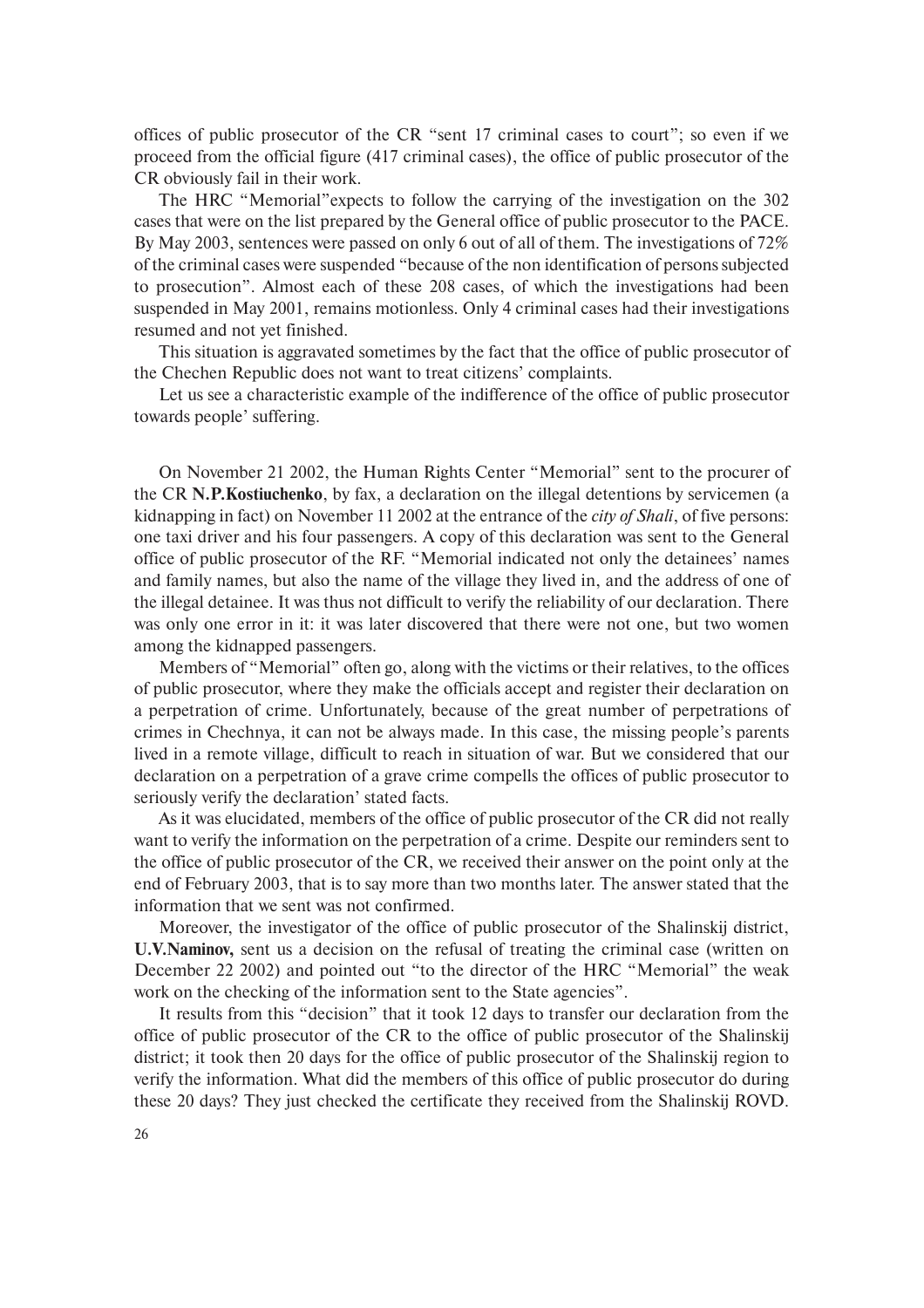The members of the Shalinskij ROVD informed that "the citizens'names **Aguev Vakhab, Abubakarov Kh-M,** and **Tukhirov** do not appear on the registration of the unit. The Shalinskij ROVD did not register declarations on the kidnapping of women and on the theft of a car "Gaz" in November 2002". During such a "verification", members of the office of public prosecutor did not find time for interrogating the victims' relatives or their fellowvillagers.

Furthermore, by the beginning of this verification, three of the kidnapped people have been released and two others disappeared. Fellow-villagers apparently gave a ransom for the taxi driver. The servicemen also released, after having raped them, the two female passengers of the taxi. Two male passengers – **Vakhad Aguev** and **Khaj-Magomed Abubakarov** were taken somewhere by servicemen, and disappeared. **V.Aguev**'s mother, **Jardat Agueva**, later informed the members of "Memorial" of this fact.

She tried to make official instances search her kidnapped son. This illiterate villager woman acted the same way as thousands of local people before her. She tried to resolve the problem through negociators, who take commissions on the payment of ransoms to federals to release detainees. She then went to the VOVD and ROVD of the Shalinskij and Kurchalevskij district, to the regional department of the FSB in the Shalinskij district, to the office of public prosecutor of the CR and even to the GAI. She was transfered from instance to instance like a "foot ball".

In the same time, the offices of public prosecutor were "verifying" "Memorial"'s declaration. However, they were entirely satisfied with the formal verification of our declaration only through the record keeping of the ROVD. And since the facts were not recorded, it means to the office of public prosecutor, that they had not happened. It thus means that there were no crimes. Evidently, the regular speaker of the United troop force, **Igor Shabalkin**, speaks about such kind of "cases" when the declarations on kidnappings of local inhabitants by servicemen, were not affirmed by a verification.

In February 2003, members of "Memorial" met **Jardat Agueva**. On February 17 2003, **Jardat Agueva** wrote a declaration to the procurer of the CR, **Kravchenko V.P.** and, along with a member of "Memorial", went to the office of public prosecutor of the CR. This time, thanks to the persistence of the member of "Memorial", the office of public prosecutor of the CR accepted to take **J.Agueva**'s declaration. Later in Moscow, the HRC "Memorial" received an answer from the office of public prosecutor of the CR<sup>42</sup>:

*"… On December 22 2002, the investigator of the office of public prosecutor of the Shalinskij district refused to treat the criminal case, not taking any measures for a detailed and entire investigation on all the circumstance of the illegal detentions of the mentionned persons.*

*On April 18 2003, under the direction of the office of public prosecutor of the CR, the investigator decided to examine the criminal case n. 22063 on the basis of crime under the article 126 part 2 of the CC of the RF.*

*The investigation on this criminal case is currently under the control of the office of public prosecutor of the CR. We will inform you of the carrying of the investigation and of the forthcoming decision."*

<sup>&</sup>lt;sup>42</sup> Ответ начальника отдела по надзору за расследованием преступлений органами прокуратуры ЧР А.А.Тюменцева № 45/13 от 5 марта 2003 г.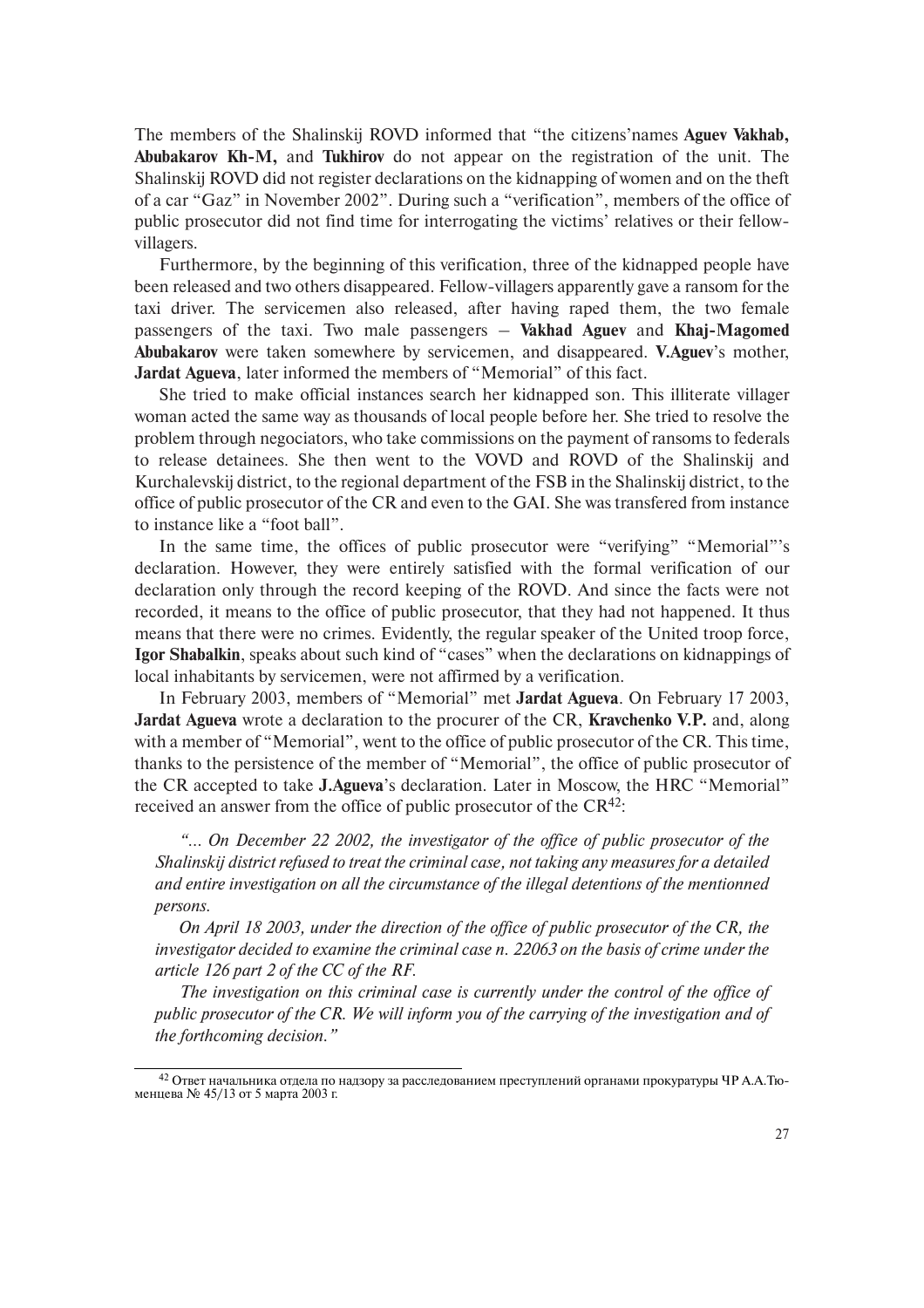However, as a result of the irresponsible attitude of the workers of the offices of public prosecutor of both the CR and the Shalinskij region towards the verification of the information on the perpetration of a grave crime, for three months, nothing has been done to find the kidnapped people, nor to punish the guilty persons of the perpetration of this crime.

How many such other crimes are not even stated in the official instances? We just have to guess.

However, one thing is certain: the offices of public prosecutor, the Ministry of Internal Affairs, and the FSB do not aim at disclosing and punishing crimes commited by members of the Federal forces against the civilian population.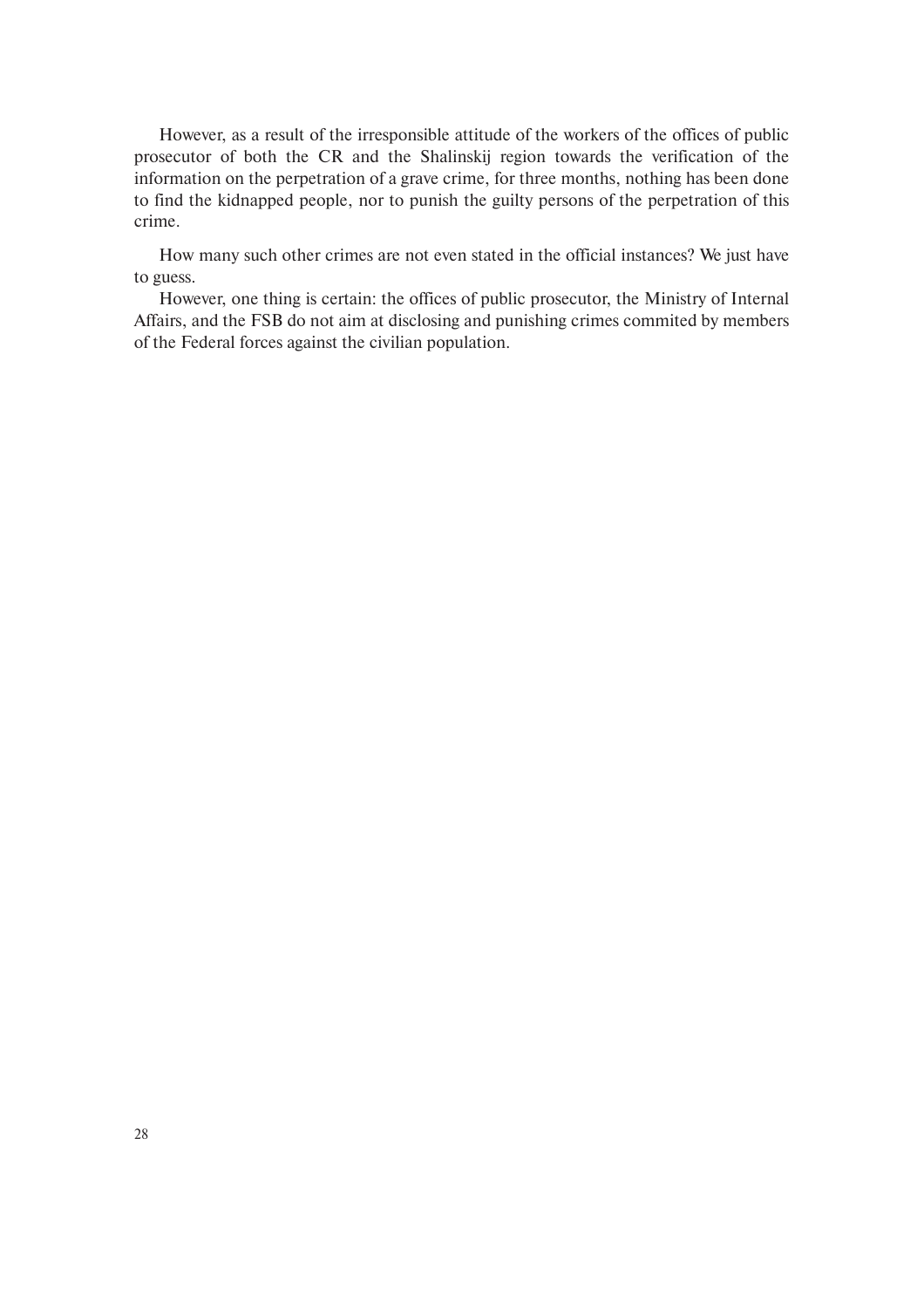## Attachments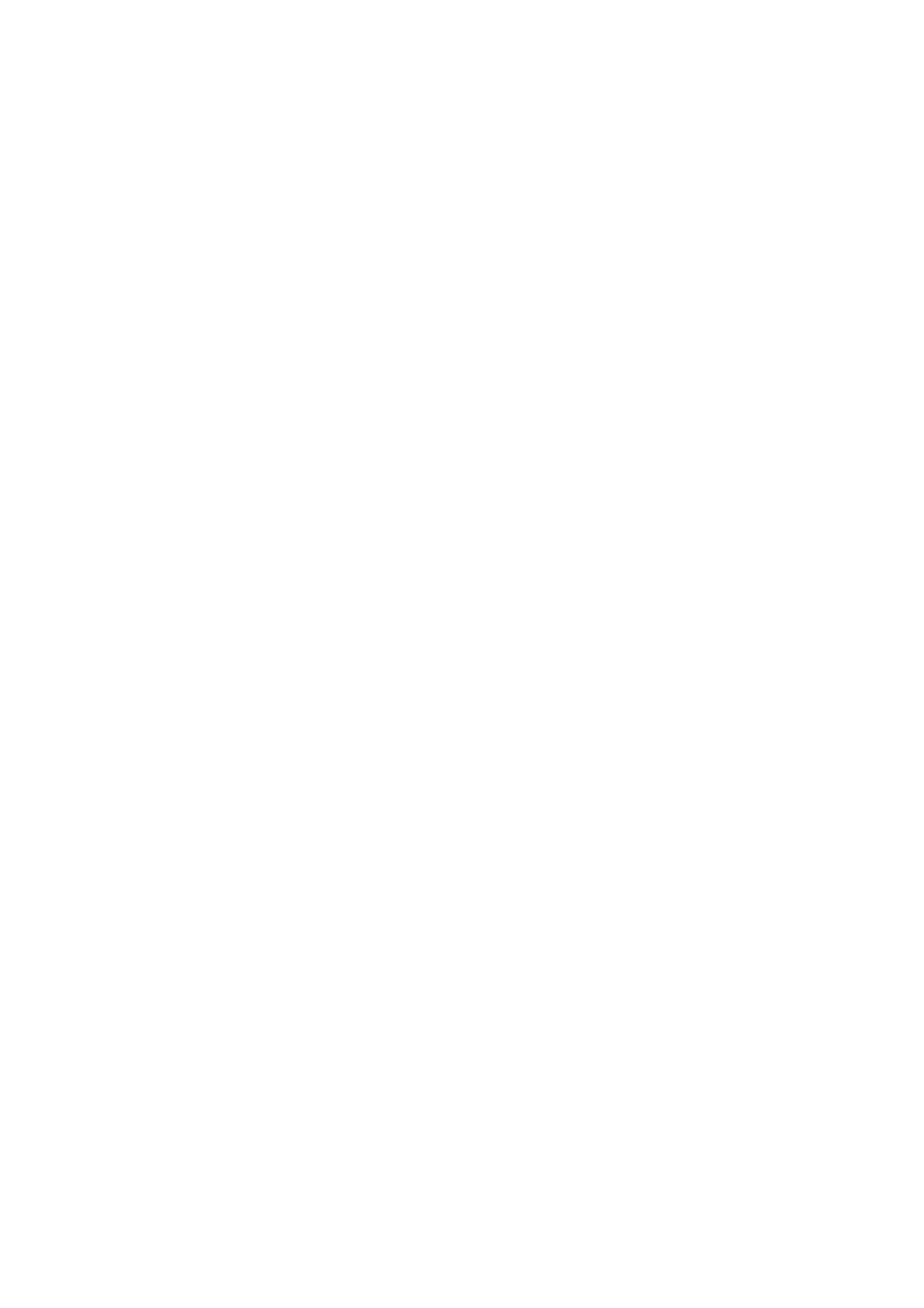#### **OFFICE OF THE PROSECUTOR-GENERAL THE RUSSIAN FEDERATION**

15a, Bolshaya Dmitrovka Street Moscow, Russia GSP-9, 101999

**To Mr. S.A. Kovalev Deputy to the State Duma of the Federal Assembly of the Russian Federation**

#### **Dear Serguei Adamovich,**

Following the instructions of March 3, 2003, received from Mr. Yu.S. Biryukov, the acting General Prosecutor of the Russian Federation, I send herewith the following information of the outcome of the court hearings of the criminal cases in connection with certain crimes having been performed by the military people and representatives of the Force Structures in respect of the civilians in the process of the counter terrorists operation.

#### **The Offices of Military Prosecutors**

have handed over to military courts criminal cases (people in number) – 58/74

Of the murder (the Article 105 of the CC of the  $RF$ )  $-12$ 

Of the murder in connection with the surpassing the limits of the necessary self–defense (the Article 108 of the CC of the  $RF$ )  $-1$ 

Of inflicting death through negligence (the Article 109 of the CC of the  $RF$ )  $-2$ 

Of stealing (embezzlement) of someone else's belongings (the Articles 158-163 of the CC of the  $RF$ )  $-13$ 

Of inflicting criminal harm to health through negligence (the Article 118 of the CC of the  $RF$ )  $-1$ 

Of intentional destruction of or damage to property (the Article 167 of the CC of the  $RF$ ) — 1

Of superseding authorities granted by the position (the Article 286 of the CC of the  $RF$ )  $-4$ Of criminal negligence (the Article 293 of the CC of the  $RF$ )  $-1$ 

Of violation of the Rules of driving military vehicles (the Article 350 of the CC of the RF)  $-5$ Of violation of the Rules of handling guns (the Article 349 of the CC of the  $RF$ )  $-4$ 

Of rape (the Article 350 of the CC of the  $RF$ )  $-2$ 

Of hooliganism (the Article 350 of the CC of the  $RF$ )  $-5$ 

Thus:

At present military courts have considered 42 criminal cases in their essence, and 51 military men have been found guilty of the crimes committed in respect to the Chechen Republic citizens, among the guilty there are 7 officers, 22 contracted soldiers and sergeants, 19 enlisted servicemen, 3 warrant officers.

On the 17th of January 2000 in Tsentoroi settlement of the Chechen Republic in superseding his authorities granted to him by his position senior lieutenant S. instructed the personnel to leave the regiment dislocation and started firing from the automatic rifle in the irection of the dwelling houses in the village, thus having inflicted damage to the citizens\_ property.

The military court has found the lieutenant guilty of having committed the crime under the Article 286, part 3, clause b of the Criminal Code of the Russian Federation, and he was sentenced to the 3 years of imprisonment with the 2 years probation period.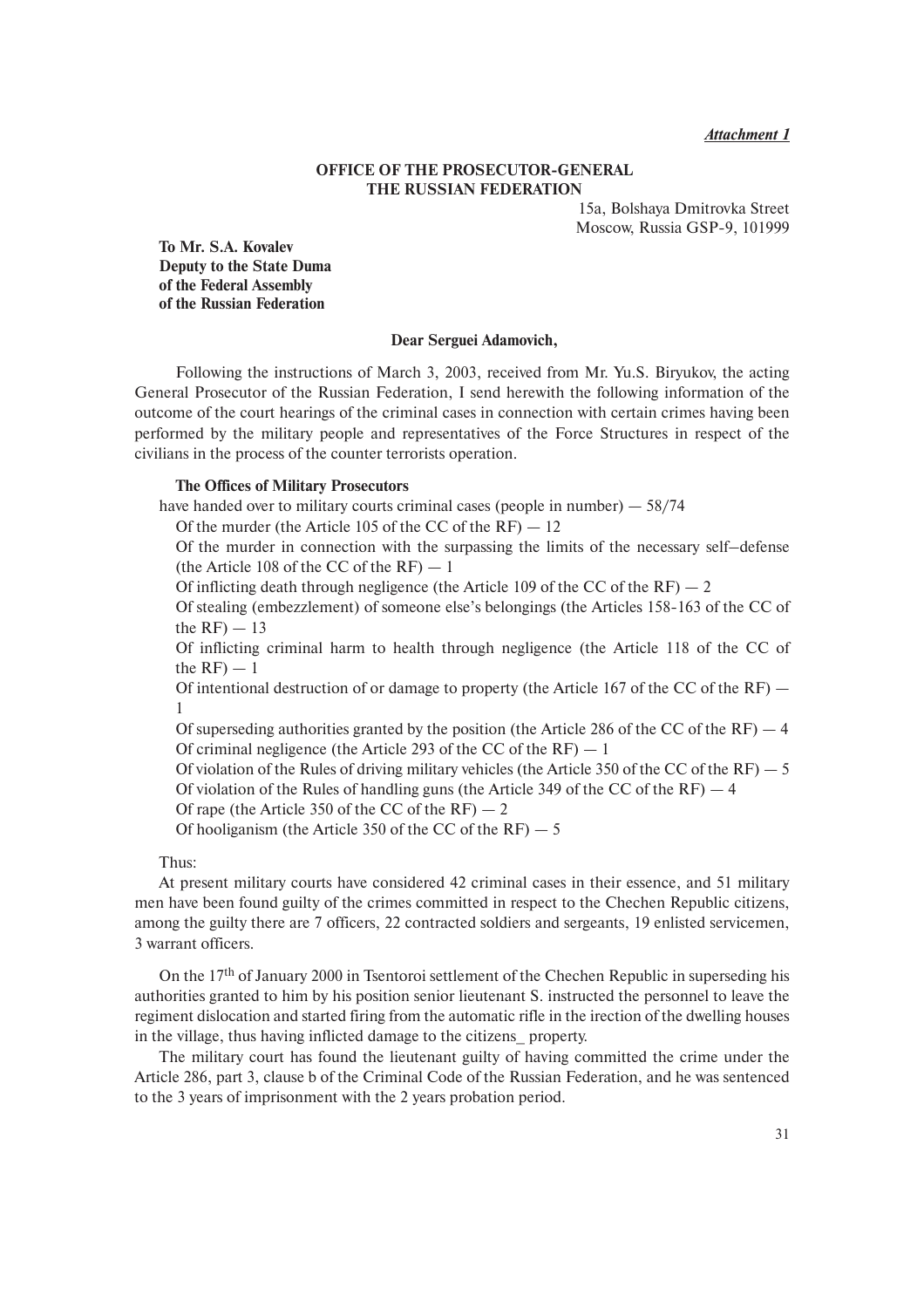On the 9th of June 2000 in Shali settlement of the Chechen Republic senior lieutenant K. violated the rules of driving the military vehicle and rode over the citizens Z.E. Kurmagaeva and E.I. Dakhaev, as a result of which collision E.I. Dakhaev died.

The military court has found the lieutenant guilty of having committed the crime under the Article 350, part 2 of the Criminal Code of the Russian Federation, and he was sentenced to the 3 years of imprisonment, de bene esse, with one year probation period, and he was deprived of the right to drive any vehicle for one year.

On the  $21<sup>st</sup>$  of August 2000 in the process of the military regiment being on the march to Gudermes settlement captain L. mortally wounded A.D. Kossubaev from the automatic rifle.

The military court has found the lieutenant guilty of having committed the crime under the Article 109, part 1 of the Criminal Code of the Russian Federation, and he was sentenced to one year of custody in the colony settlement.

On the 1st of January 2000 in the Tscholkovsky region of the Chechen Republic senior lieutenant K. killed citizen Sh. Sh. Mirzaev in surpassing the limits of the necessary self–defense.

The military court has qualified the case under the Article 108, part 1 of the Criminal Code of the Russian Federation, and the criminal proceedings in connection with this case have been stopped under the act of amnesty.

On the 6th of June 2001 in Kurchaloi settlement of the Chechen Republic in the course of a special operation captain O. has seized unlawfully two officers of the regional prosecutor's office, and they were detained for 40 minutes. The local citizen U.A. Khatkhanov was beaten on the same day.

The military court has found the captain guilty of having committed the crime under the Article 286, part 3, clauses "a" and "b", of the Criminal Code of the Russian Federation, and he was sentenced to a penalty in the amount of 50 times of the minimum official wages.

On the 29th of December 2001 in Grozny senior lieutenant P. violated the rules of handling the guns, as a result citizen Medaev was wounded.

The military court has found the lieutenant guilty of having committed the crime under the Article 349, part 1 of the Criminal Code of the Russian Federation, and he was sentenced to one year restriction in the service and 10 per cent deduction from his monthly salary.

On the 16th of April 2002 in Gargachi settlement of Shatoi Region of the Chechen Republic as a result of the mine explosion children E.M. Kassaeva and Kh.M. Kassaev died and teenager A.M. Kassaev was heavily wounded as a result of lieutenant colonel P.'s mistake in choosing the coordinates for the target during firing from the mortars in the direction of the observation post of the illegal armed forces regiment.

The military court has found the lieutenant colonel guilty of having committed the crime under the Article 293, part 2 of the Criminal Code of the Russian Federation, and he was sentenced to 4 years of imprisonment, de bene esse, with one year probation period.

#### WARRANT OFFICERS

On the 8th of February 2001 not far from Belorechje settlement warrant officer G. assaulted citizens Kh. Ussaev, I. Ussaev and Ibrahim Ussaev with the aim in view to take hold of their belongings.

The military court has found the warrant officer guilty of having committed the crime under the Article 160, part 3, clause "a" of the Criminal Code of the Russian Federation, and he was sentenced to 6 years of imprisonment, de bene esse, with the 5 year probation period.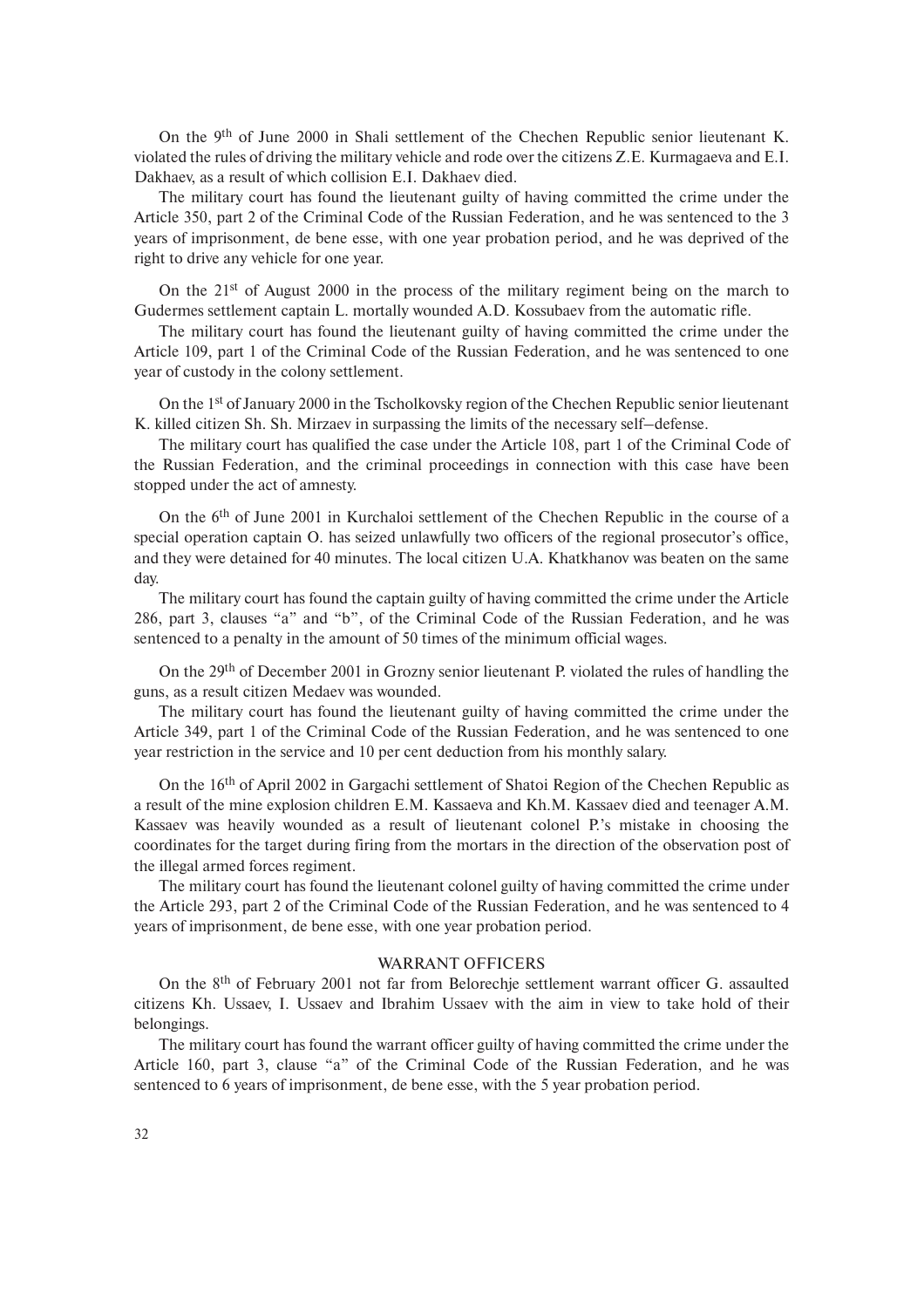On the 4th of February 2001 warrant officer Ch. was beating citizens R.V. Sataev and R.V. Magomadov for a long time in the soldiers' barracks.

The military court has found the warrant officer guilty of having committed the crime under the Article 286, part 3, clause "a" of the Criminal Code of the Russian Federation, and he was sentenced to 3 years of imprisonment, de bene esse, with the 2 year probation period.

On the 10th of March 2001 in Khankala settlement warrant officer Ch. raped citizen I.A. Ivchenko in the premises of the barracks under construction.

The military court has found the warrant officer guilty of having committed the crime under the Article 131, part 1 of the Criminal Code of the Russian Federation, and he was sentenced to 4 years of imprisonment, de bene esse, with the 5 year period of delay.

#### CONTRACTED SOLDIERS AND SERGEANTS

On the 17th of January 2000 in Tsentrovoi settlement private D. inflicted a severe damage to the health of citizen A.U. Khazrieva through negligence.

The military court has qualified his actions as falling under the Article 118, part 2 of the Criminal Code of the Russian Federation, and the legal proceedings were terminated under the amnesty.

On the 15th of February 2000 in Khankala settlement two servicemen P. and Ch. killed citizen B.Kh. Shankhullaeva and inflicted a severe damage to the health of her sister in the course of the robbery assault against the citizens.

The military court has found the servicemen guilty of having committed the crime: Ch. was announced guilty under the Article 105, part 2, clause "u" of the Criminal Code of the Russian Federation, and he was sentenced to 12 years of imprisonment in the colony with an extremely strict regime of keeping, and P. was announced guilty under the Articles 158, part 2, clause "и" and 158, part 2, clause "г" of the Criminal Code of the Russian Federation, and he was sentenced to 9 years of imprisonment in the colony with an extremely strict regime of keeping.

On the 15th of December 2000 in Alkhan-Kala settlement two servicemen M. and S. killed citizens A.I. Ismailov, Kh.A. Ismailova, F.A.Ismailova and Z.A. Ismailova.

The military court has found the servicemen guilty in having committed the crimes: M. was announced guilty under the Article 33, parts 4 and 5, clauses "a, k, н" of the Criminal Code of the Russian Federation, and he was sentenced to 15 years of imprisonment in the colony with an extremely strict regime of keeping, and he was deprived of the right to occupy certain positions for two years and S. was announced guilty under the Articles 105, part 2, clause "a, k, н" and 286, part 3, clause "в" of the Criminal Code of the Russian Federation, and he was sentenced to 18 years of imprisonment in the colony with an extremely strict regime of keeping.

On the 19th of December 2000 in Shatoi settlement the serviceman B. killed citizen M.M. Magomadov and wounded citizen A. Tunaev.

The military court has found the military man guilty of having committed the crimes under the Articles 105, part 2, and 112, part 1 of the Criminal Code of the Russian Federation, and he was sentenced to 11 years ofimprisonment in the colony with an extremely strict regime of keeping.

On the 3rd of April 2001 in Akhichu-Borzoi settlement two military men B. and Sh. committed a robbery assault in the course of which citizen M.I. Makhadjiev was killed with the help of an automatic rifle and a slight damage on the health of two citizens L.I. Makhadjiev and Kh. Yushaeva was iflicted.

The military court has found the military men guilty of having committed the crimes: Sh. was announced guilty under the Article 105, part 2, clause "a" and "и", Article 162, part 2. clauses "в, г", Article 213, Part 3 of the Criminal Code of the Russian Federation, and he was sentenced to 16 years of imprisonment in the colony with an extremely strict regime of keeping, and his property was to be confiscated, and B. was announced guilty under the Article 213, part 3, of the Criminal Code of the Russian Federation, and he was sentenced to 2 years of imprisonment in the colony with an ordinary regime of keeping.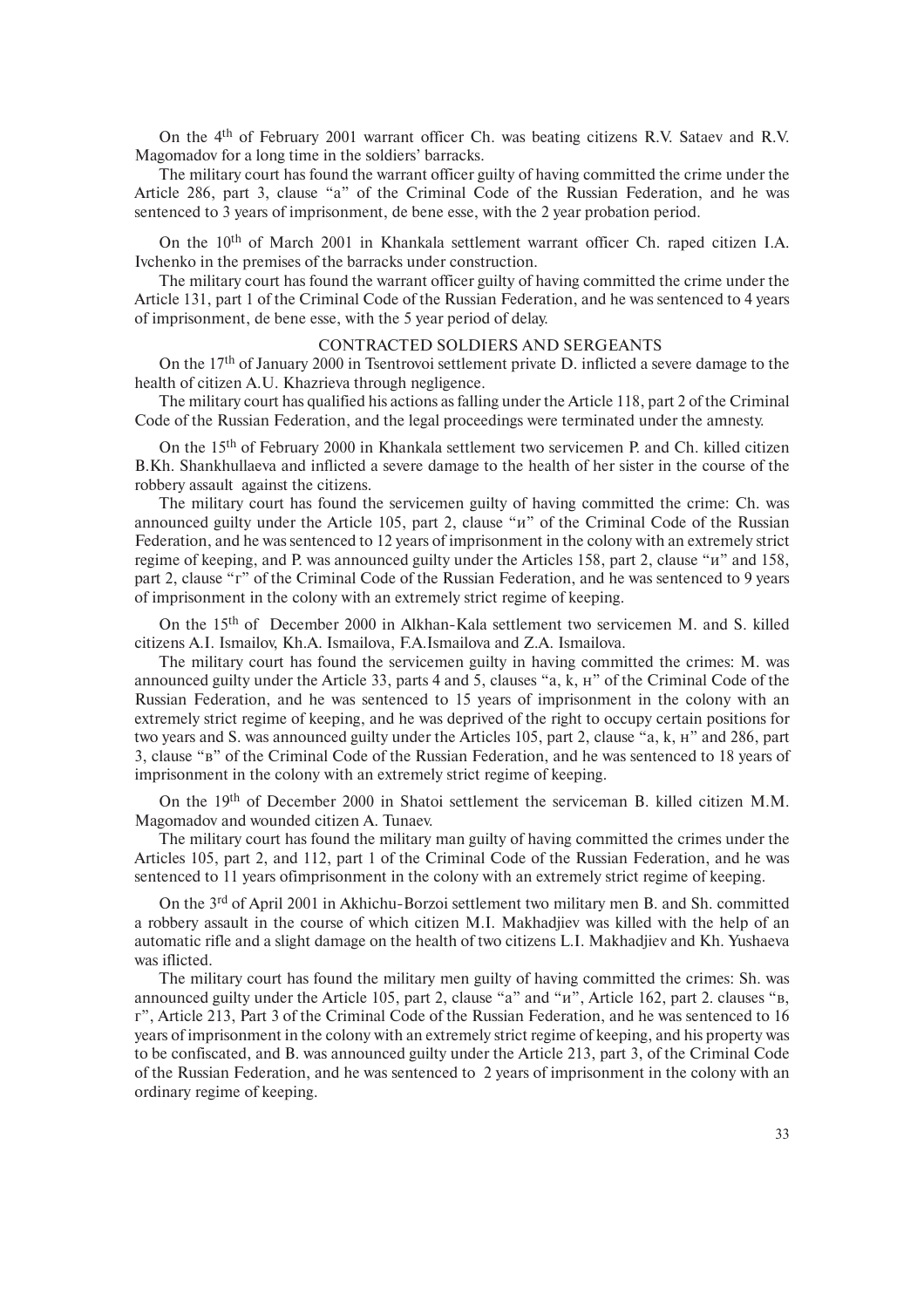On the 15th of April 2001 in Dargo village soldier A. killed two citizens N.D. Tallaeva and Kh. Nazaeva through the act of hooliganism.

The soldier was found guilty of having committed the crime under the Article 105, part 2, clauses "a" and "и" and Article 213, part 3 of the Criminal Code of the Russian Federation, and he was sentenced to 2 years of imprisonment in the colony with an ordinary regime of keeping, and he was deprived of his military rank.

On the 21<sup>st</sup> of November 2000 at the road block point to Shatoi settlement military men S, and O. committed a robbery assault against citizen L.A. Abdullvakhidov.

The military court has found the military men guilty of having committed the crimes: S. was announced guilty under the Article 162, part 2, clause "г" of the Criminal Code of the Russian Federation, and he was sentenced to 4 years of imprisonment, de bene esse, with the 3 years probation period, and O. was announced guilty under the Article 213, part 3, of the Criminal Code of the Russian Federation, and he was sentenced to 3 years of imprisonment, de bene esse, with the 2 years probation period.

On the 17<sup>th</sup> of December 2000 near the road block point "Ischerskoye" the military man B., who was driving the URAL truck, collided with the passenger car "GAZ-3102" whose driver  $-$  citizen Kh.M. Dadagov died on the spot.

The military court has found the military man B. guilty of having committed the crime under the Article 350, part 2 of the Criminal Code of the Russian Federation, and he was sentenced to 2 years of imprisonment, de bene esse, with the one year probation period, and he was deprived of the right to drive any vehicle.

On the 19th of December 2000 serviceman Ch. violated the rules of driving military vehicles, when driving a military vehicle, and collided with the UAZ truck, as a result of this collision two militia men died and a damage on the health of citizen L.V. Shatuilova, who was in the passenger car, was inflicted.

The military court has found the serviceman Ch. guilty of having committed the crime under the Article 350, part 2 of the Criminal Code of the Russian Federation, and he was sentenced to 2 years of imprisonment, and he was deprived of the right to drive a vehicle for the period of two years.

In the period between May 12 and May 16, 2001 serviceman B. was blackmailing V.B. Gagaev, a citizen of Naurski region, for Rubles 3,000 for the alleged protection in selling oil products and threatened to detain him.

The military court has found the serviceman B. guilty of having committed the crime under the Article 163, part 1 of the Criminal Code of the Russian Federation, and he was sentenced to 2 years of imprisonment, de bene esse, with the one year probation period.

On the 16th of January 2001 in Shatoi region servicemen G. and Yu. damaged citizen R.Kh. Chugaev's car VAZ-2106 in the act of hooliganism.

The military court has found the servicemen guilty of having committed the crime: G. - under the Article 213, part 3 of the Criminal Code of the Russian Federation, and he was sentenced to 5 years of imprisonment, de bene esse, with the 3 years probation period, and Yu. - under the Article 167, part 1 of the Criminal Code of the Russian Federation, and he was sentenced to 4 years of imprisonment, de bene esse, with the 2 years probation period.

On the 3rd of December 2000 in Shatoi region serviceman E. exploded a grenade in the act of hooliganism, as a result of which a slight damage on citizen E.Kh. Bataev's health was inflicted.

The military court has found the serviceman E. guilty of having committed the crime under the Article 213, part 3 of the Criminal Code of the Russian Federation, and he was sentenced to 3 years of imprisonment, de bene esse, with the 3 years probation period.

On the 3rd of February 2001 in Shali settlement serviceman B. penetrated the Zakriens' house and stole their property.

The military court has found the serviceman guilty of having committed the crime under the Article 158, part 2, clause "в" of the Criminal Code of the Russian Federation, and he was sentenced to a penalty in the amount of 75 times of the minimum official wages.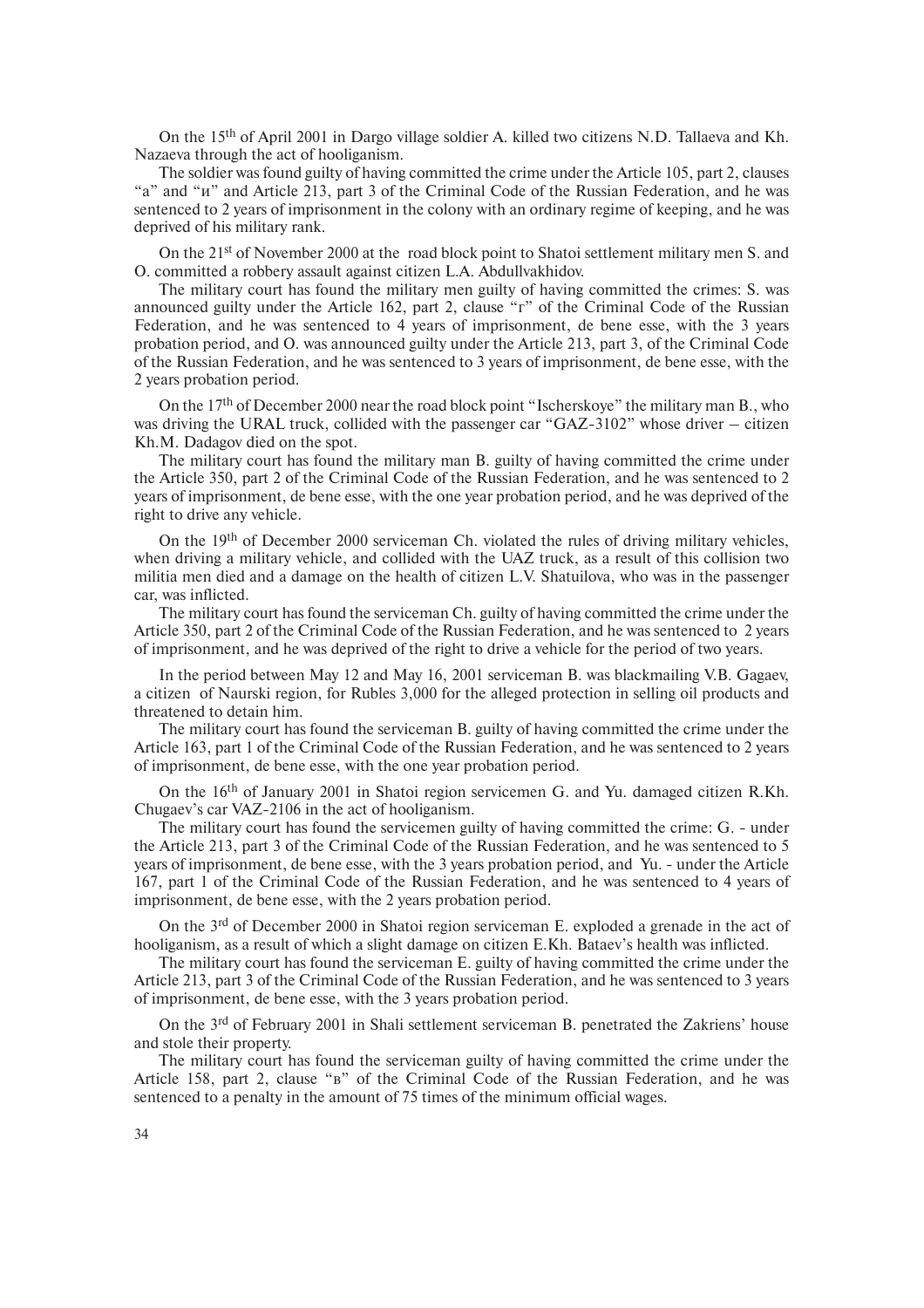On the 20th of January 2000 in Prigorodny settlement serviceman M. fired a few shots in the dark in the direction of the alleged whereabouts of citizen A.S. Suleimanov resulting in the mortal wound of his fellow soldier D.

The military court has qualified the case under the Article 109, part 1 of the Criminal Code of the Russian Federation, and the proceedings in connection with this criminal case have been stopped under the act of amnesty.

On the 16th of August 2001 in Tsentrovoi settlement serviceman P. detained and killed citizen R.A. Djamalov.

The military court has found the serviceman guilty of having committed the crime under the Article 105, part 2, clauses "д" and "к" of the Criminal Code of the Russian Federation, and he was sentenced to 9 years of imprisonment in the colony with an extremely strict regime of keeping.

On the 20th of August 2002 in Verkhny Nur settlement militia serviceman L. and the soldier of the military commandant's office E. beat 9 local citizens.

The military court has found serviceman E. guilty of having committed the crime under the Article 213 of the Criminal Code of the Russian Federation, and he was sentenced to 3 years of imprisonment, de bene esse. (L. was pardoned of the punishment, though a cassation complaint was filed against the court's sentence.)

On the 19th of April 2000 in Utum-Kalinsk region of the Chechen Republic servicemen K. and L. penetrated A. Basnakaev's house, where L. shot down two young men, one of them was the house owner's son. Citizen A. Basnakaev put up resistance to the servicemen and in the course of the fight with K. he fired K.'s automatic rifle and mortally wounded L.

The military court has found the serviceman K. guilty of having committed the crime under the Article 105, part 2, clauses "a", "e" and "и" of the Criminal Code of the Russian Federation, and he was sentenced to 9 years of imprisonment in the colony with an extremely strict regime of keeping.

#### ENLISTED SERVICEMEN

On the 25th of December 1999 at the temporary dislocation point at the territory of the Chechen Republic serviceman A. wounded the local citizen A.V. Eltsova as a result of violating the rules of handling the guns, and inflicted slight damage on her health.

The military court has found the serviceman guilty of having committed the crime under the Article 349, part 1 of the Criminal Code of the Russian Federation, and he was sentenced to one year restriction in the military service and 10 per cent deduction from his monthly salary to the State income.

On the 6th of October 2000 in Khankala settlement serviceman Z. lost control of the armored vehicle and collided with a passenger car, as a result of the accident two passengers of the car  $-A$ . Sh. Tatasheva and M. Tataeva – died.

The military court has found the serviceman Ch. guilty of having committed the crime under the Article 350, part 3 of the Criminal Code of the Russian Federation, and he was sentenced to 5 years of imprisonment, with the 4 years probation period, and he was deprived of the right to drive a vehicle.

On the 22nd of December 2000 in Shatoi region of the Chechen Republic soldier Ts. violated the rules of handling the guns and wounded citizen T. Shakhgerieva.

The military court has found the serviceman guilty of having committed the crime under the Article 349, part 1 of the Criminal Code of the Russian Federation, and he was sentenced to 6 months restriction in the military service.

On the 2nd of November 2000 in Grozny servicemen Yu., B. and G. committed the robbery assault on the foodstuffs small shop.

The military court has found servicemen guilty of having committed the crimes: Yu. - of having committed the crime under the Article 162, part 2, clauses "a", "в" and "г" of the Criminal Code of the Russian Federation, and he was sentenced to 4 years of imprisonment in the colony with an extremely strict regime of keeping, B. – of having committed the crime under the Article 162, part 2, clauses "a", "б" and "г" and the Article 213, Part 3 of the Criminal Code of the Russian Federation, and he was sentenced to 4 years and 6 months of imprisonment in the colony with an extremely strict regime of keeping, G. – of having committed the crime under the Article 213, Part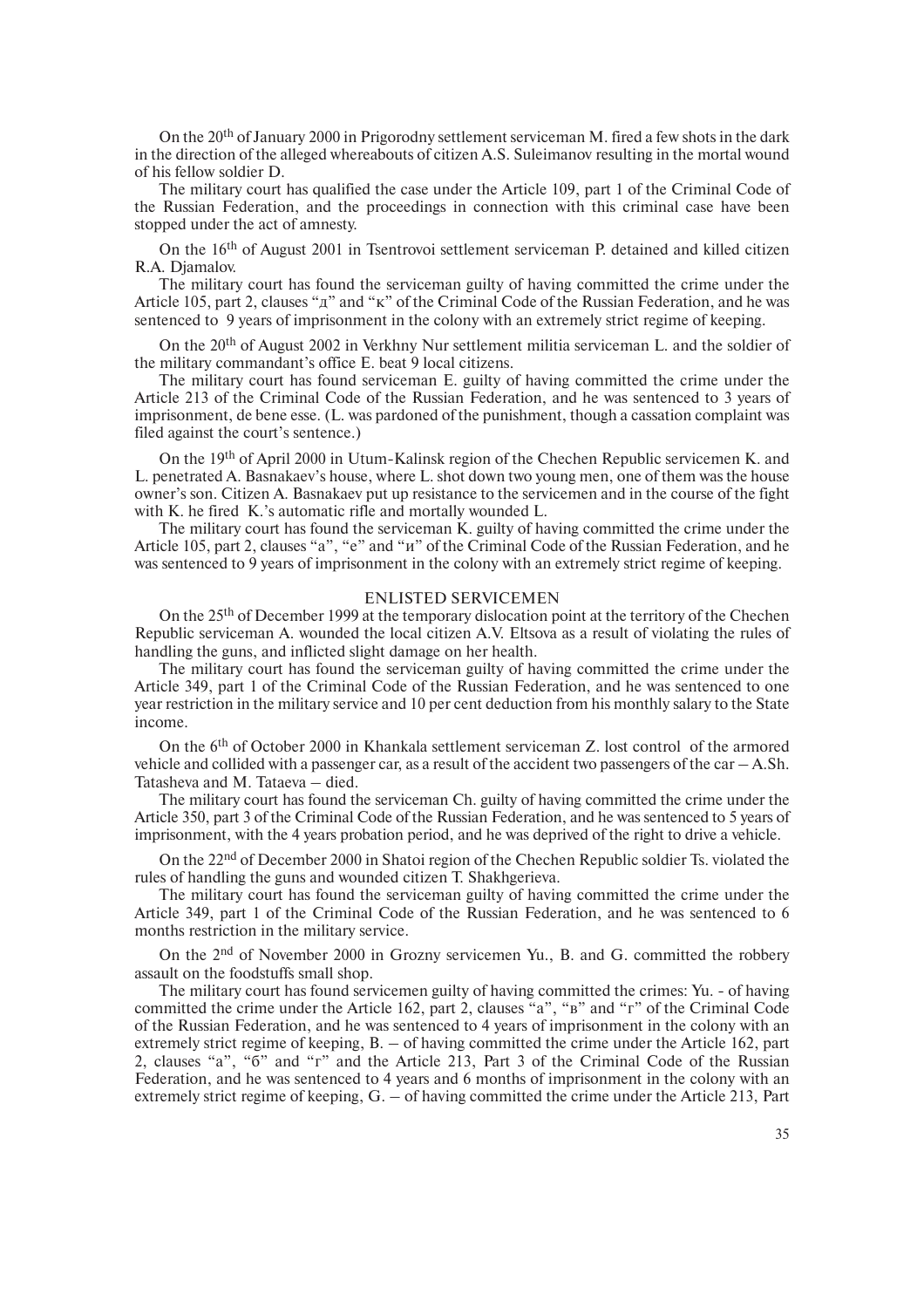3 of the Criminal Code of the Russian Federation, and he was sentenced to 2 years and 6 months of imprisonment, in the colony with an extremely strict regime of keeping.

On the 4th of February 2001 junior sergeant M. was beating citizens R.V. Sataev and R.V. Magomadov for a long time in the barracks.

The military court has found the serviceman guilty of having committed the crime under the Article 286, part 3 of the Criminal Code of the Russian Federation, and he was sentenced to 3 years of imprisonment, with the 2 years probation period.

On the 30th of October 2001 in Kalinovskaya settlement enlisted servicemen R. and Yu. (the criminal case against the second person was isolated into separate proceedings) stole the pipes, worth, in aggregate, Rubles 1,200, belonging to citizen A.A, Susurkaeva,.

The military court has found serviceman R. guilty of having committed the crime under the Article 158, part 2, clause "в" of the Criminal Code of the Russian Federation, and he was sentenced to 3 years of imprisonment, de bene esse, with the 2 years probation period.

On the 11th of July 2001 in Borzoi settlement enlisted servicemen T., K. and S. stole the passenger car VAZ-2106, belonging to citizen M.M. Akhmedov.

The servicemen were found by the military court guilty under the Article 166, part 2, clause "a" of the Criminal Code of the Russian Federation, and sentenced to 3 years of imprisonment, de bene esse, with one year probation period.

On the 4th of February 2001 junior sergeant M. was beating citizens R.V. Sataev and R.V. Magomadov for a long time in the barracks.

The military court has found the serviceman guilty of having committed the crime under the Article 286, part 3 of the Criminal Code of the Russian Federation, and he was sentenced to 3 years of imprisonment, with the 2 years probation period.

On the 4th of November 2000 in Vedeno settlement the sentry of the commandant's post, enlisted soldier K. started firing in the direction of the teenager M.A. Abdullkhanov, who was throwing stones at the sentry, and M.A. Abdullkhanov was mortally wounded.

The military court has found the serviceman guilty of having committed the crime under the Article 111, part 1 of the Criminal Code of the Russian Federation, and he was sentenced to 5 years of imprisonment in the colony with the very strict regime of keeping.

On the 12th of May 2000 about 10 o'clock servicemen U. and M. at the road block point, located on the highway from Grozny to Argun, stopped the passenger car GAZ-24 and under a threat of murder forced the driver – citizen Eskiev, to bring them to the market place in Berkat Yurt village, where they robbed the merchants.

U. was sentenced under the Article 162, Part 2, clause "г" of the Criminal Code of the Russian Federation to 4 years of imprisonment, de bene esse, with two years probation period, and M. was sentenced under the Article 30, part 3 and the Article 161, Part 1 of the Criminal Code of the Russian Federation to 2 years of imprisonment, de bene esse, with one year probation period.

On the  $8<sup>th</sup>$  of June 2001 private A. lost control of the armored vehicle he was driving on the way to Grozny and crossed the road separation line and collided with the passenger car GAZ-2410, driven by citizen A.A. Saikhanov, who suffered serious damage as a result of this collision.

The serviceman was found by the military court guilty under the Article 350, part 1of the Criminal Code of the Russian Federation, and sentenced to one year of imprisonment, de bene esse, with 6 months probation period.

On the 1st of October 2001 in Betty-Mokh settlement enlisted sergeant Zh. from the search and reconnaissance group killed citizens Ossmaev and Balatkhanov.

The military court has found the serviceman K. guilty of having committed the crime under the Article 105, part 2, clause "a" of the Criminal Code of the Russian Federation, and he was sentenced to 8 years of imprisonment in the colony with an extremely strict regime of keeping.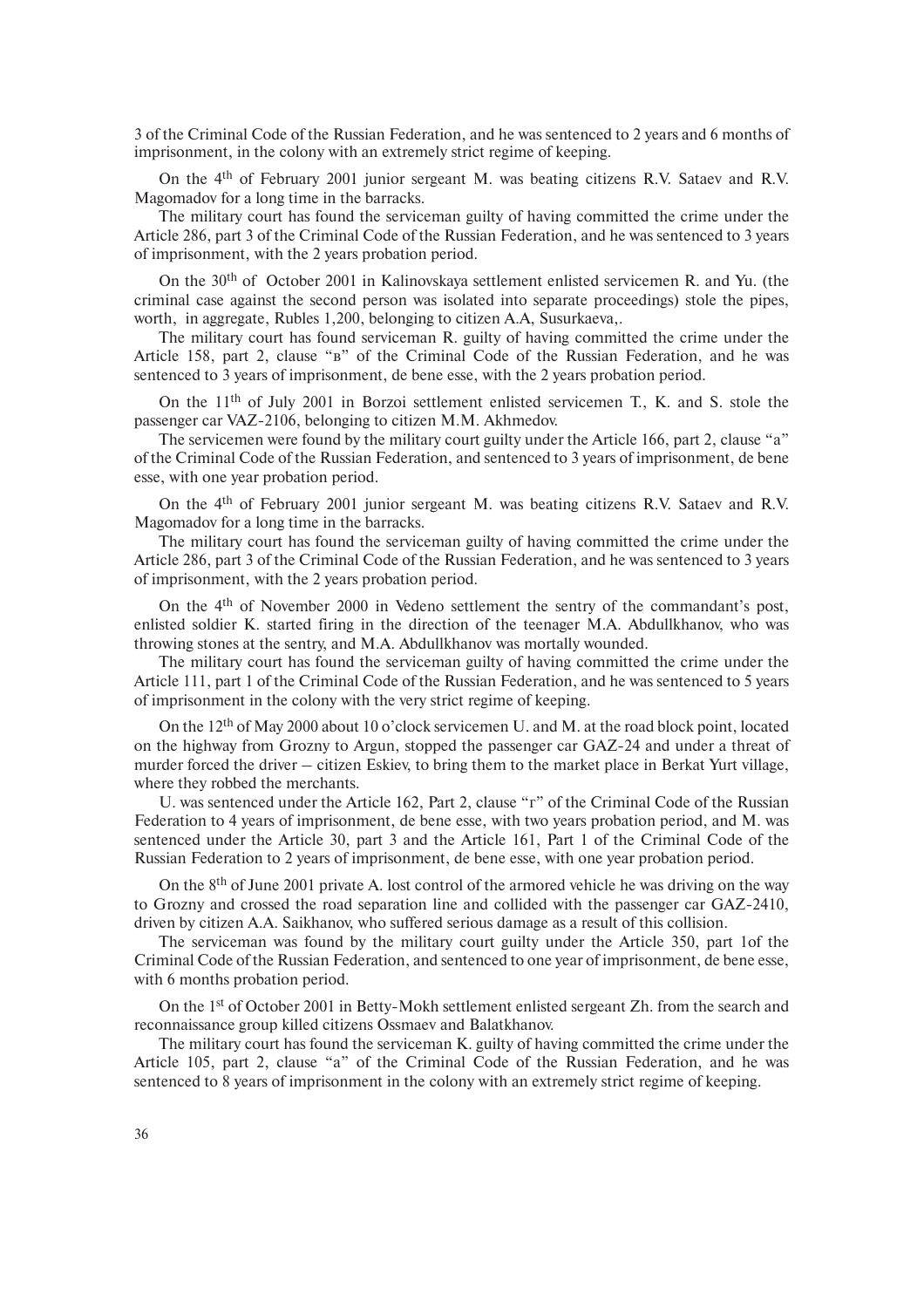On the 22nd of January 2001 in Grozny servicemen A. and P. opened random fire and exploded grenades. As a result of P.'s actions citizen B. Uguev was killed and two more local citizens were wounded.

Moreover, serviceman A. killed his fellow serviceman – V.M. Peremolov.

The military court has found the serviceman A. guilty of having committed the crime under the Article 105, part 1 of the Criminal Code of the Russian Federation, and he was sentenced to 12 years of imprisonment in the colony with an extremely strict regime of keeping.

On the 22nd of August 2001 in the region of Petropavlovskoye settlement operator and gun layer C. of the armored vehicle made a mistake in choosing the target and laid the fire on the KAMAZ truck, where A.A. Djavatkhanov and A.C. Djavatkhanov were killed and two more passengers were wounded.

The military court has found the serviceman C. guilty of having committed the crime under the Article 349, part 3 of the Criminal Code of the Russian Federation, and he was sentenced to three years of custody in the settlement colony.

On the 29th of August 2001 in Shali settlement during a special operation enlisted serviceman O. openly stole the property, worth Rubles 1,500 from the Dambaevs' house and raped citizen A.R. Dambaeva (born in 1981).

The military court has found serviceman O. guilty of having committed the crime under the Article 131, part 1, clause " $r$ " and ' $\pi$ " and the Article 161, part 2 of the Criminal Code of the Russian Federation, and he was sentenced to 5 years of imprisonment, de bene esse, with the 5 years probation period.

## **The Procurator's offices of the Chechen Republic**:

To consider the criminal cases in their essence 17 criminal cases of the mentioned category in respect of 29 militia servicemen were submitted to court proceedings.

At present 7 criminal cases in respect of 17 militia servicemen have been heard.

Thus:

On the 15th of August 2000 in Gudermes senior officers A. and Kh. of the criminal investigation department (property crimes) of the Criminal Investigation Office of the Ministry of Internal Affairs of the Chechen Republic were trimming the money in the amount of Rubles 5,000 from citizen Elimkhadjiev blackmailing him for his alleged participation in illegal armed groups, and they received from him a bribe in the amount of Rubles 3,200 for not taking him in custody.

The Rostov regional court has found A. guilty of having committed the crime under the Article 290, part 4, clause "в "of the Criminal Code of the Russian Federation and sentenced him to three years of imprisonment, de bene esse, with the 3 years probation period. Kh. was pardoned of the punishment (an acquittal sentence was passed).

On the  $21<sup>st</sup>$  of August 2000 P. - the commander of the group of immediate reaction of the Patrol and Guard Service of the Regional Department of the Internal Affairs – killed citizen Dakaev as a result of the quarrel between them at the central market place of Gudermes.

The Rostov regional court has found P. guilty of having committed the crime under the Article 105, part 1and the Article 286, part 3 of the Criminal Code of the Russian Federation and sentenced him to 6 years of imprisonment, de bene esse, with the 3 years probation period.

On the 12th of June 2001 in Alkhan-Kala settlement a militia serviceman of a Separate Regiment of the Convoy Service of the Saratov Department of the Internal Affairs fired at citizen Z.M. Gaerbekova from the automatic rifle, serviceable by his fellow serviceman V., on the ground of a quarrel between them, and she died on the way to a hospital.

The Stepanov regional court of Stavropol Land re-qualified the actions of the accused from under the Article 111, part 4 of the Criminal Code of the Russian Federation (intentional serious damage to the health) to under the Article 109, part 1 of the Criminal Code of the Russian Federation (inflicting death through negligence), and after that the accused A. was freed from legal proceedings in view of the change in circumstances.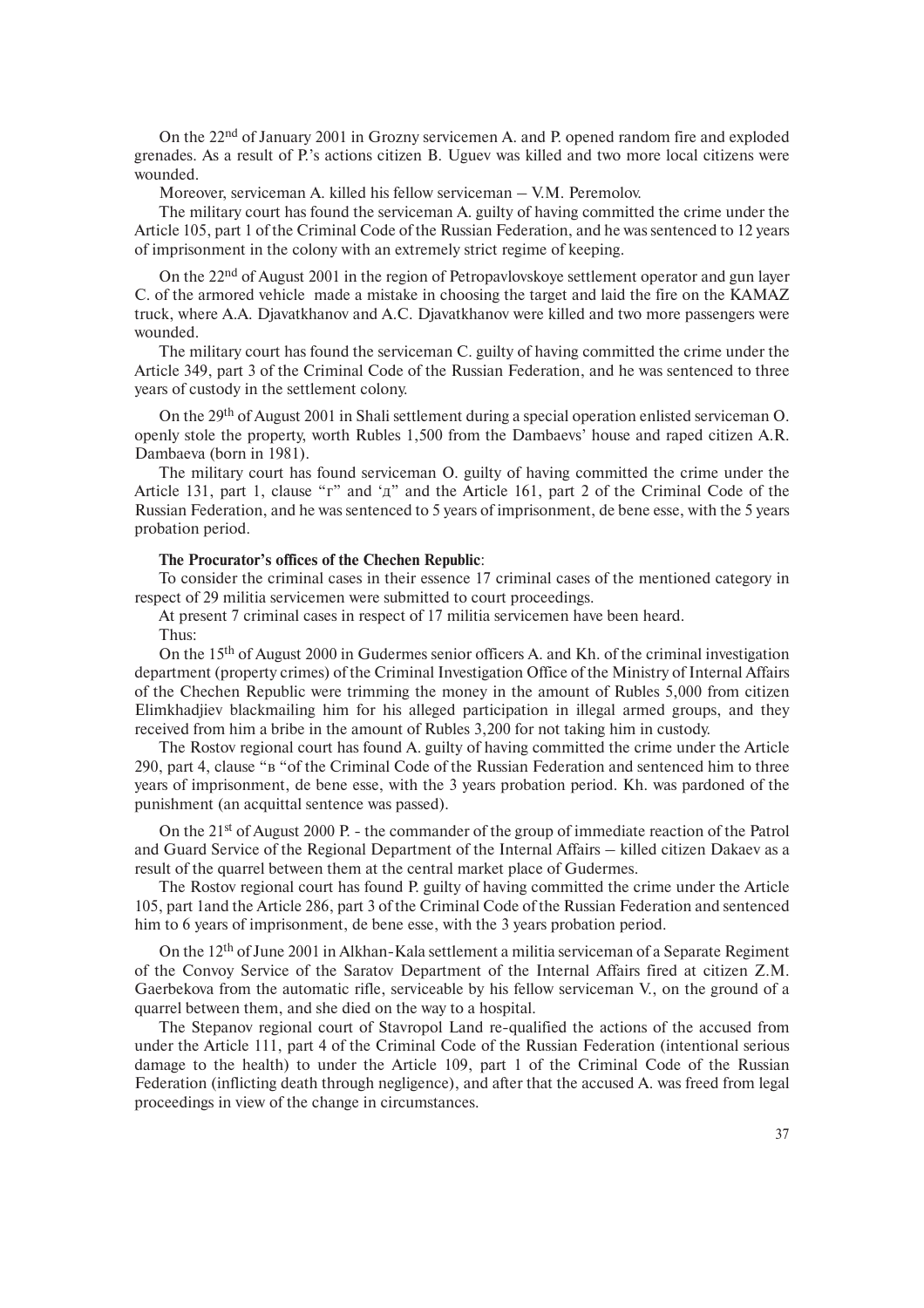On the 1st of October 1999 servicemen of Nogaisk Department of the Internal Affairs of Dagestan Republic A., B., T. and I. Committed robbery assault on the sheep-hold of the State Farm "Caucasus" located in Shelkovskoi region of the Chechen Republic and inflicted damages in the amount of over Rubles 1, 000,000 on citizen Musikhanov.

The Kirovski District Court of Rostov-on-Don city has found A. guilty of the crime under the Article 161, part 1, clause "б" and applied the Article 64 of the Criminal Code of the Russian Federation (a milder sentence than that stipulated for such kind of the crimes) and sentenced him to three years of imprisonment. The accused V. and T. were found guilty of the crime under the Article 161, part 1, clause "б" by the Caucasus District Court of Krasnodar Land and sentenced to 11 months and 11 days of imprisonment in the colony with a very strict regime of keeping under the Article 64 of the Criminal Code of the Russian Federation, which was applied. The accused I. was found guilty under the same Articles and sentenced to 6 months and 6 days of imprisonment in the colony with a very strict regime of keeping. The accused were released from custody in the court room, since the term of the punishment was equal to the term they have spent in the preliminary investigation cell.

On the 7th of September 2002 the servicemen of the Oktiabrsk Department of the Internal Affairs of Grozny city Kh., C., C. and C. committed a prevarication – they trimmed the money in the amount of Rubles 3,000 and a part of the cargo from the KAMAZ truck driver  $-$  a local citizen Edelkhanov, who was transporting liquor.

The Zavodskoi District Court of Grozny city pardoned every one of them from punishment under the Article 163, part 3, clause "a" and every one of them was found guilty under the Article 285, part 1 of the Criminal Code of the Russian Federation and sentenced to one year of imprisonment, de bene esse, with the one year probation period.

On the  $7<sup>th</sup>$  of December 2002 D.  $-$  a militia serviceman and driver of the Vedenskoye Department of the Internal Affairs – being drunk in a public place in Grozny, out of hooliganism, started firing his service gun and inflicted damage on the health of two local citizens  $-$  A.A. Khachukaev and M.B. Mussaev – he wounded both of them.

The Leninsky District Court of Grozny has found D. guilty under the Article 118, part 1 and the Article 213, part 3 of the Criminal Code of the Russian Federation and sentenced to 4 years and 6 months of imprisonment, de bene esse, with 2 year probation period.

From the 3<sup>rd</sup> to the 5<sup>th</sup> of June 2001 militia servicemen V., G. and M. intentionally deprived citizens A.U. Terkhoev, C.Kh. Aduev and M.M. Akuev of their freedom in the course of a special operation of passports control in Assinovskaya settlement of Sunjensk region with the aim in view to find participants of the illegal armed forces.

The Leninsky District Court of Rostov-on-Don city has found the accused V. guilty of having committed a crime under the 286, part 1 of the Criminal Code of the Russian Federation and sentenced him to one year of imprisonment, de bene esse, with one year probation period; the accused G. has been found guilty of having committed a crime under the Article 286, part 1 of the Criminal Code of the Russian Federation and sentenced to one year and 6 months of imprisonment, de bene esse, with one year probation period; the accused M. has been found guilty of having committed a crime under the 286, part 1 and the Article 159, part 1 of the Criminal Code of the Russian Federation and sentenced, in aggregate, to one year and 6 months of imprisonment, de bene esse, with one year probation period.

10 cases out of those, submitted to the court consideration, have not yet been heard.

Deputy General Prosecutor of the Russian Federation 1<sup>st</sup> Grade State Counselor of Justice S.N. Fridinsky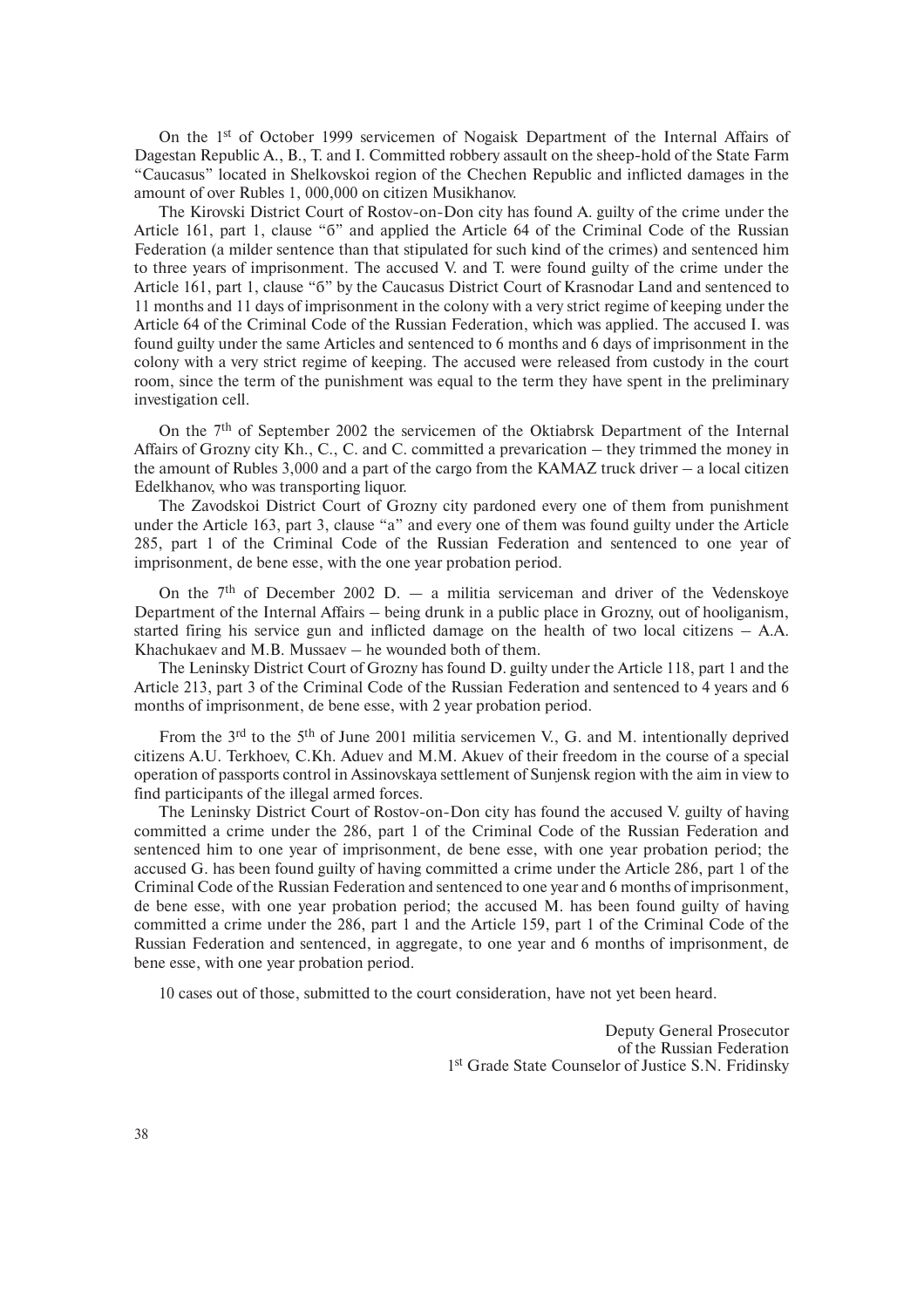*Attachment 2*

July 9, 2002 – Izvestia

# **Shooting**

# *Dmitry Magonov and Alexey Sukhanov were condemned for what Budanov should be condemned*

#### *Evgueny CHUBAROV, Oleg ZHUNUSOV*

Two ex-sergeants-paratroopers – Dmitry Magonov, 23 and Alexey Sukhanov, same age, were condemned to deprivation of liberty. On December 14-15 2000 at night, during the conducting of a special operation in the village of Alkhan-Kala, they shot at a Chechen family – the conjugal couple, and their two daughters.

The juridicial procedure of Magonov and Sukhanov did not have a wide publicity, contrary to the Budanov's case that covered all the crimes committed by Russian servicemen during the establishing of the Constitutional order in the rebellious republic. Magonov and Sukhanov are ones of the first servicemen condemned for crimes in Chechnya.

Magonov was condemned to 15 years of deprivation of liberty in prison, and Sukhanov – to 18 years in prison with severe regime. Magonov serves his sentence in the Smolensky region, and Sukhanov – in the Khabarovsky region. Correspondents from "Izvestia" visited both prisonners. A strange feeling arose from their interview: both of them happened to be, by a tragedic chance, in the wrong time and place. By having committed these violent, and above all, senseless acts, the exsergants deprived the lives of four people, and broke theirs for ever.

## **"The kitchen knives had also been hidden"**

In the middle of December 2000, the  $417<sup>th</sup>$  detached intelligence battalion, in which served Magonov and Sukhanov, raised an alarm. The entire battalion moved out from Khankala. Dmitry Magonov said that he straightaway understood that it was a serious case.

"At almost 5 in the morning, we arrived in the village of Alkhan-Kala and took up our position. According to the intelligence data, there were a rebel fighter (boyevik), Arby Baraev, and his group in the village. That is why the zachistka ("mopping up" operation) was especially carried out by an elite battalion, and not by a unit of the internal troops."

On December 14, at dawn, the landing troop began to control the village. However, in the houses there were no men, nor weapons. Kitchen knives had also been hidden. The Chechen women smiled and said that they knew about the zachistka three days ago.

In one courtyard, the intelligence officers were lucky: they found seriously wounded rebel fighters (boyeviki) hidden under tonsils. According to Sukhanov, the rebel fighters were then taken to a pit and were threatened: "If you don't start to talk, we'll start to shoot you"

"They took one rebel fighter, tied up his mouth and shot into the air, one of us yelled as if he was dying. They took a second one and repeated the "spectacle". And a third one, a fourth one… They finally came to the last one, he did not resist. They drove him all over the village in the APC: he showed who put the landmines, who were the snipers, and who helped the rebel fighters."

On the first day, the intelligence officers controlled a third of the courtyards and went back to their position near the village.

#### **"He was shaking from fear"**

At 23:00, Magonov was in his post and noticed people walking along the outskirts of the village. The sergeant also smoothed out a home made mortar directed towards the intelligence office position. Magonov left his post and ordered the conscript sergeant Sukhanov to follow him.

Shukhanov remembers:

"I watched the outskirts of the village through the night-watched instrument. Our sergeantkontraktnik (under contract) Dmitry Magonov came up. There was not time for report, the rebel fighters could put down the battalion within five minutes."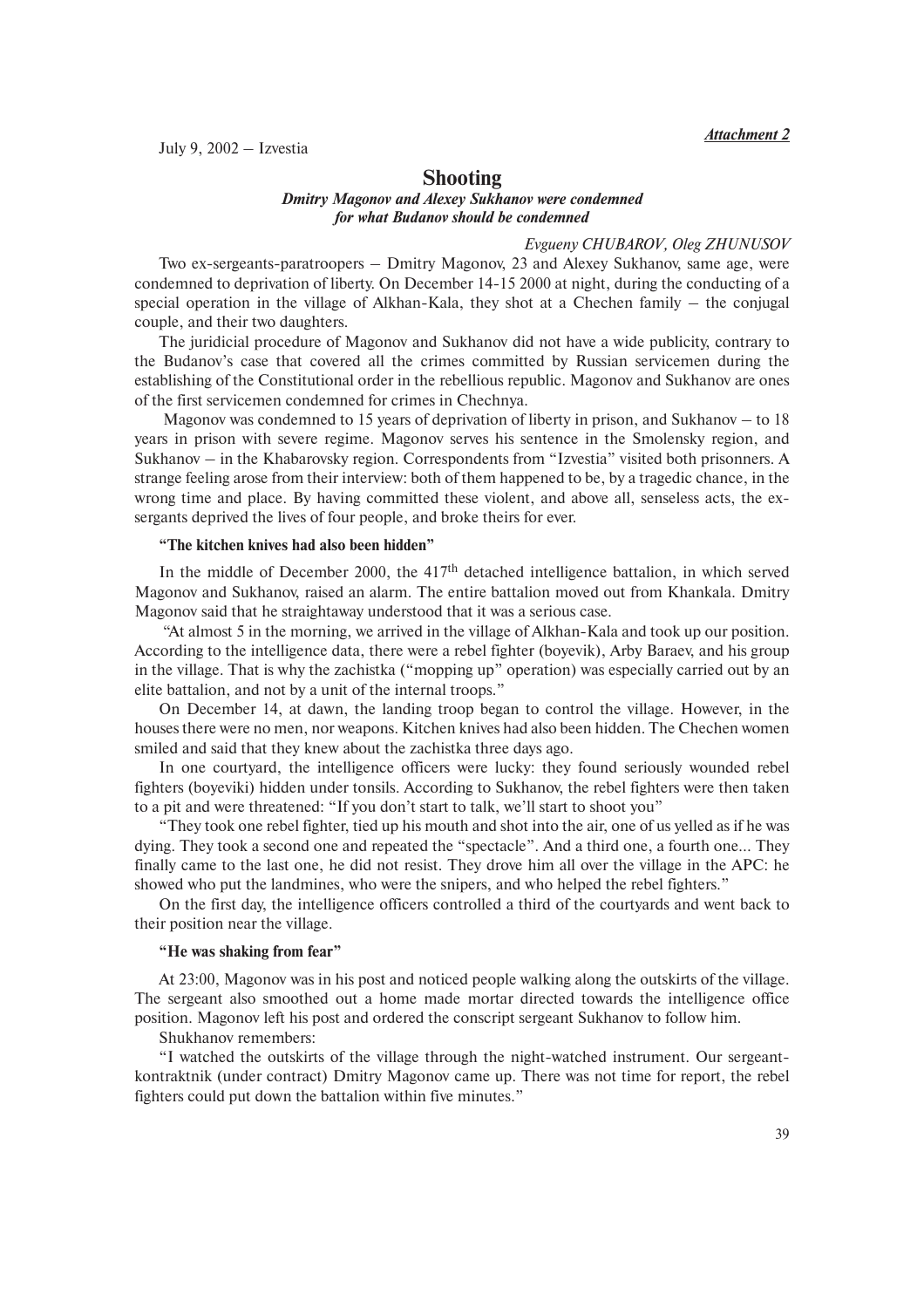The sergeants found the mortar made in the boyevik's way. There was nobody near the weapon. Thinking that the boyeviki could not have gone too far, the intelligence officersseparated and went towards different sides of the main street. At that moment, Magonov saw again the group of several people, and hide himself.

The Chechens went towards Sukhanov, who also hide near the road. From emotion, his gun fell. Understanding that he betrayed himself, he went out in the street.

Akhmet Ismailov, his wife Zinayda and their two daughters, Kheda and Fatima came up to the sergeant. They said that they were going to their relatives in the other side of the village, and asked the sergeants to let them pass. Sukhanov agreed. Ismailov whipered something to his daughters that went back, Akhmet and Zinaida went straight.

Seeing that Kheda and Fatima went backyards, Magonov suspected them of bringing boyeviki and decided to follow them. However, the girls went back home and quietly waited for their parents to arrive.

Sukhanov also feared that the people he had let pass would warn the boieviki, and decided to move.

" I got into an empty house, in which there was nothing except walls and a roof. As ill luck would have it, when I climbed in through the window, I stumbled over a brick. I began to thunder a little. Suddenly I heard someone stepping from behind. I thought that they did not need to come in the house, since throwing a grenade would have been enough. I bounded through the window and bounced the sub-machine-gun back. I rose my head and saw a silhouette. I thought they surrounded me. I took the sub-machine-gun and shot. I moved toward the fence to protect my back With fear, I would have shot again and again if my sub-machine-gun did not wedge. Suddenly I heard Magonov calling me."

At that time, Magonov was near the Ismailovs' house:

" I sat next to the house, in which the girls entered. At this moment, I heard a toneless sound, typical of the sub-machine-gun AS "Val": a special silent shooting weapon. Sukhanov had this kind of weapon. I run to look for him. I run towards the crossroads where there were two bodies. I finally found Sukhanov: he was sitting next to a deserted house. He was shaking from fear".

#### **"I saw death, but it was the first time that I killed"**

According to him, Magonov "tugged" Sukhanov in order to awaken him and brought him to a secure place. Sukhanov could hardly speak. With great difficulty, Sukhanov declared that he had killed boyeviki before his sub-machine-gun fouled.

"I watched the sub-machine-gun and said "Your cartridges just finished" and I put a new bugle" said Magonov.

The paratroopers went back to the killed Chechens. It was Akhmed and Zinaida Ismailovs. At that time, oil-stoves already lighted in the houses, Magonov then proposed to hide the corpses. They pulled the dead bodies aside of the fence and covered them with branches.

The paratroopers then went to the Ismailovs' house, where the killed people's daughters were standing near the gate.

When Alexey Sukhanov remembered what had happened then, he hardly could articulate and words hardly came out.

"We came near the house, the girls were already standing at the frontdoor. I began to feel very bad. I saw death, but I killed first. There was a buzzing in my head, as if it had a cap, as if there was fire inside, I was terribly thursty. I sat on potatoes, I completly could not stand up and I just moaned that I wanted to drink. The girls said that they straightaway bring me water and went inside the house.

Sergeant Magonov more briskly said:

"I told them that a special operation was carried out and that they did not have to worry about their parents. They went in the house to get some water. We followed them. Sukhanov went first, I was behind him. I did not even cross the threshold, when I heard the same toneless shots."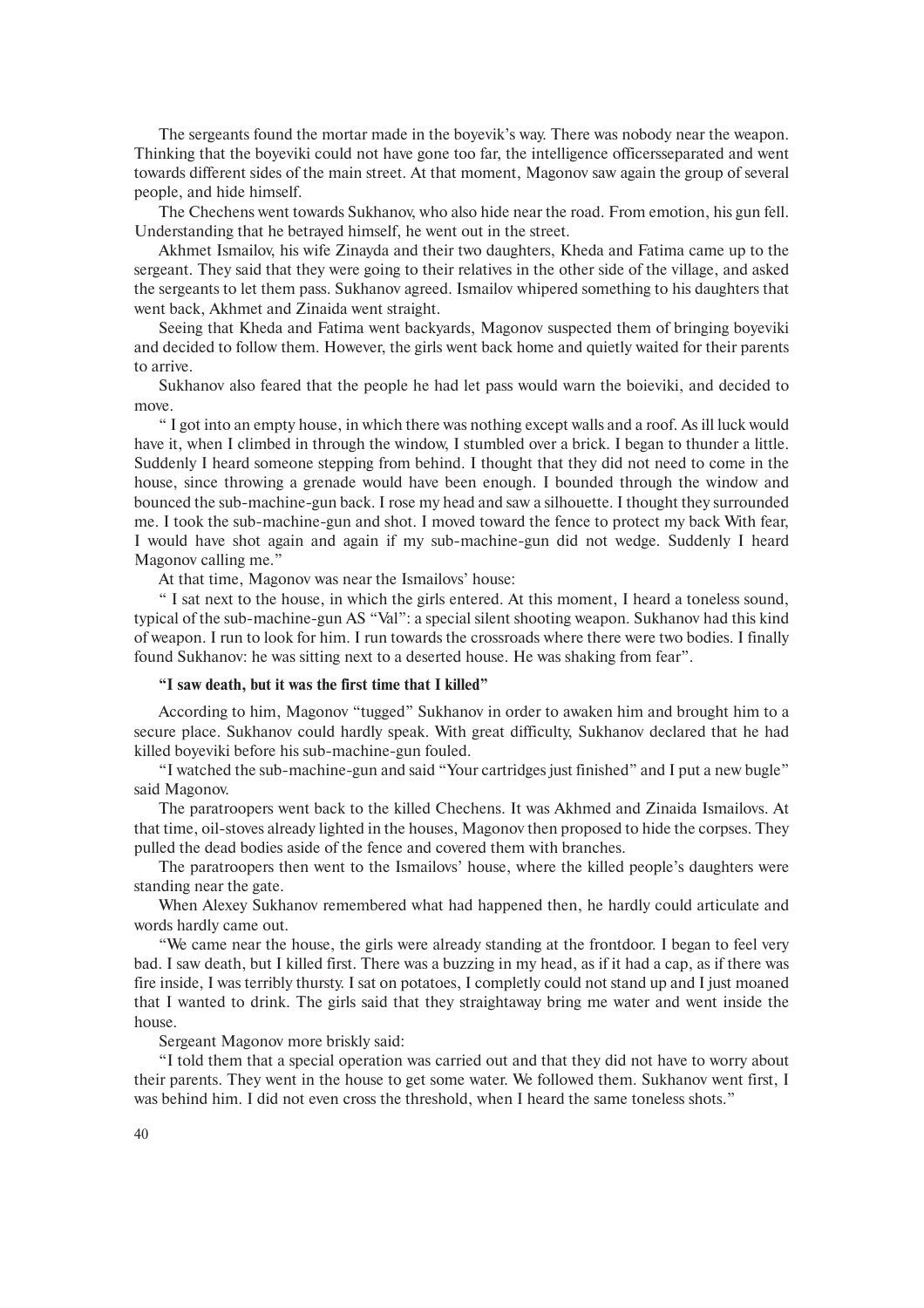Only Sukhanov saw what exactly happened in the house.

"I stepped in the room, and the light hit my eyes. I do not know what happened to me: I saw two silhouettes, took the sub-machine-gun and shot. I turned around and saw an armed man coming closer. I hardly understood that it was Magonov. He took the sub-machine-gun off me and ordered me to go out and breathe fresh air. I reached the fence and fell. I stayed sick for a long time. Then, Magonov went out, and caught me up to our position. Later, I knew that Magonov cut one dead girl's ear. I can not understand why."

Magonov as well was not in a state for explaining his act:

"When I entered the house, I saw the girls' bloody bodies, I also started to be mad. I remember: I took the kitchen knife from the table, went up to one girl, took her ear in one hand and slashed it with the other one. I then wrapped it up in cellophan, and finally threw it. I do not know the reason why I did all this."

The psychologist, who worked with Magonov during the preliminary investigation, explained that Magonov watched Oliver Stone's film "Platoon" about the Vietnam war, many times. The heroe of the film also cuts a Vietnamese girl's ear. The expert added that it is obvious that Magonov remembered this scene very well. And when he happened to be in similar circumstances, and moreover, being under high stress, he acted according to the pattern.

# **"Slowly you come to yourself, and slowly you die"**

Within one hour and a half, the paratroopers got back to their position and slept. When they woke up, everybody knew about the incident: early in the morning, Chechens came to the commanding officersand demamded the extradition of the criminals.

Magonov and Sukhanov said that they came to the commanding officer on their owns, and recognized all the facts. They were put in a zindan (a vegetable pit), that served as guardroom.

"We did not sleep for two nights after that. Anyway, it was impossible to sleep in the zindan: there were water, dirt and lice at the bottom" said Sukhanov. "They tortured us with electroshock: they dragged us out of the pit and attached us on a chair with two conductings, the lieutenant turned the volumeand the more he turned, the stronger the current was. They said: testify what they tell you. We did not care. We had already confessed everything.

Magonov and Sukhanov were above all afraid of another thing: the investigators implied that they could transfer them to the relatives of the dead people. Magonov and Sukhanov were then ready to sign anything.

"You know how Chechens deal with people like us?" It seems that Sukhanov remains afraid of this. "They stick in drugs and strip your skin off. And then, you slowly come to yourselfand slowly die from the painful shock.

Magonov remembers that during the investigation, his "colleague" made a real impression of madness on him.

"When we were in the zindan, he was absolutely out of mind. I told him what and how to write. I rubbed shoulders with him so many times – I astonished that he was found responsible. Moreover, he had a serious contusion."

#### **"It is an obvious attempt to get rid of witnesses"**

In the court's verdict, the majority of the facts mainly concurred with Magonov and Sukhanov's testimony. However, the investigation differently presented several details.

According to the verdict, when meetiing Magonov and Sukhanov, the head of the family Ismailov – Akhmet Ismailov – ordered his daughters to go back home and asked the servicemen not to arrest him so that he could notify the neighbours about the forthcoming special operation. Parting with the Chechen, the soldiers went their way, when suddenly they heard someone stepping behing them. Out of the dark, someone was running towards them. According to his first testimony,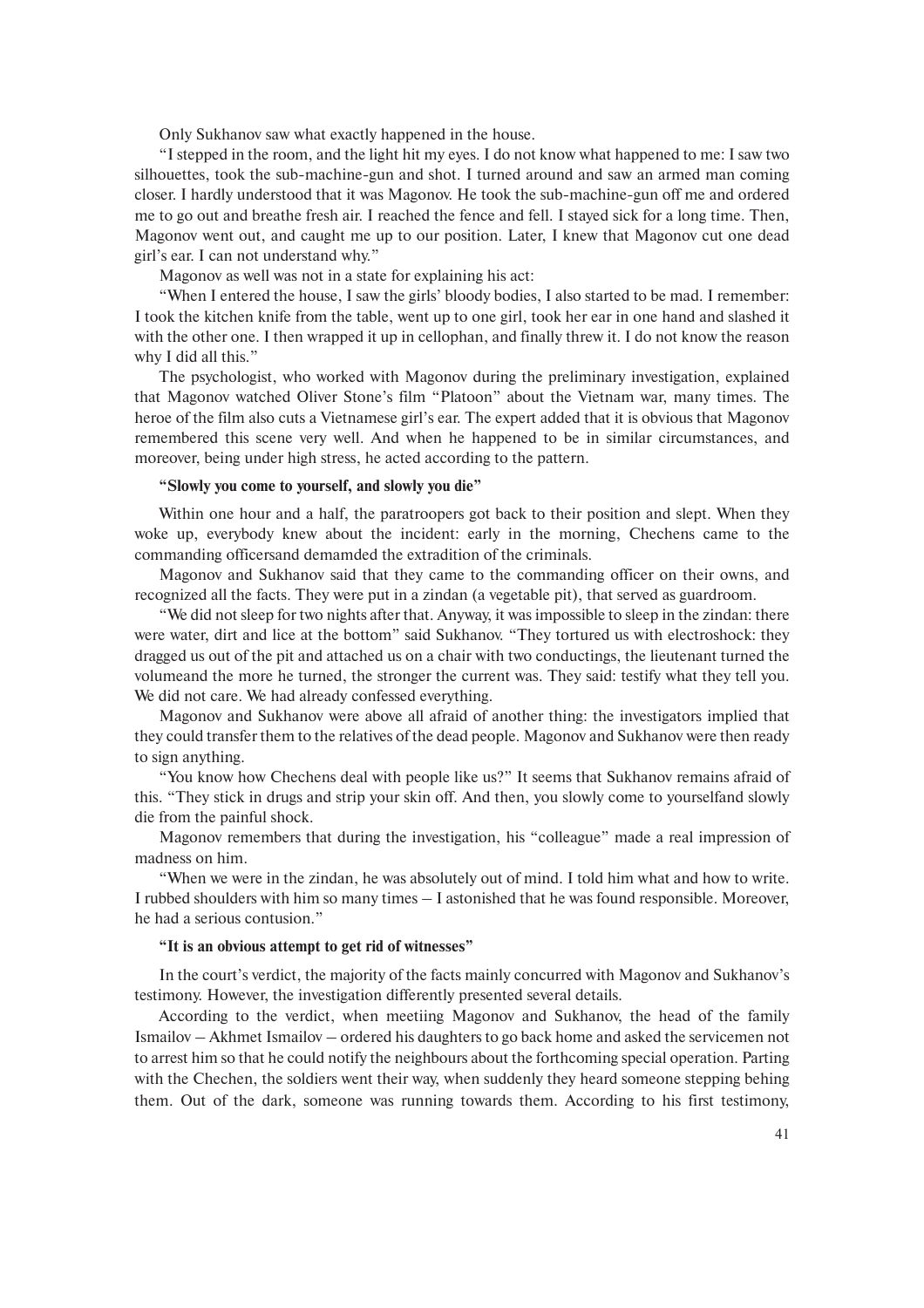Magonov touched Sukhanov's shoulder: this sign meant "Attention!". But Sukhanov understood it as an order to open fire. The person he killed turned out to be Akhmed Ismailov.

Soon after, Zinaida Ismailov ran up to themand so her husband's deadbody and was dumbfounded. Sukhanov shot her before she strated to shout. The paratroopers hide the corpses and went to the Ismailov's house, where Fatima and Kheda stayed. According to the investigators, the sergeants feared that the girls could identify them. Sukhanov shot again in the house, he had a silent sub-machine-gun.

Experts found Magonov and Sukhanov responsible. In the court, the public prosecutordeclared that "the assassination of Akhmet Ismailov could be accidental, but, concerning the other crimes – it is an obvious attempt to get rid of witnesses". The Judge condemned Alexey Sukhanov to 18 years of deprivation of liberty, and Dmitry Magonov – to 15 years.

#### **"Hold on Dima, hope we will see each other. Iury Budanov"**

Dmitry Magonov was born in the Kharkovsky region (Ukrain). He was still young when his parents moved to Kazakhstan. It was the first time that Dmitry met Chechens there. But at that time, as he says, "everybody was equal" and the word "Chechen" did not have the same meaning as today. In 1991, the family Magonov moved to the countryside of the Chernoye Viazemsky district in the Smolensky region.

Dmitry says that when he was 18, Alexander Nevzorov's film "Purgatory" made a great impression on him. He wanted to serve in the army and got ready to it thoroughly. He participated in the military patriotic club and got the grade of hand-to-hand fighter. There was just one problem: Dmitry did not have the Russian citizenship. Thanks to it, I would be able to be serviceman, remembers Magonov. Dima wanted to serve in Chechnya, but at that time, the first campaign ended.

Dmitry was called to the 106<sup>th</sup> Tulskaya guard division of the VDV. He served in Kosovo, among the peacemaker force of the KFOR, and participated in military operations for one year. Although he had his first contusion there, Dima remembers Kosovo with joy. He served well. The American general Clark himself, decorated Magovov with a memorable sign – the sergeant served in the subunit that ensured the entire intelligence office contingent.

In summer 2000, Dima was demobilized. He owned 16 thousands dollars from Kosovo and went to his family in the countryside of Chernoye.

"I did not feel well in the civil life. I could not even breathe like when I was in war. I started to depress, I could not do anything in the village. So, I got away to Chechnya. I signed a contract, my mother saw it and cried."

He did not have a girlfriend.

"I always avoided long relationship with women. Because I saw weakness in people who had attachment to someone. There were lots of guys with me, who missed their girlfriends. I did not need that."

In August 2000, Magonov arrived in Chechnya.

" I was lucky. On the very first day, I participated in fighting and was under fire. The depression stopped and the tiredness disappeared." Says dima with enthusiasm and smiles.

He spent four months in Chechnya. He liked fighting. But he was sceptical to the commanding officers. And always tried to "display my own initiative".

"You knowhow special operations are carried out nowadays. They notice the head of the administration beforehand, servicemen knock on doors and say: "Hello!". It is even funny!"

Dima especially suffers from an event occured in the Shatoysky district, on the border of Grozny.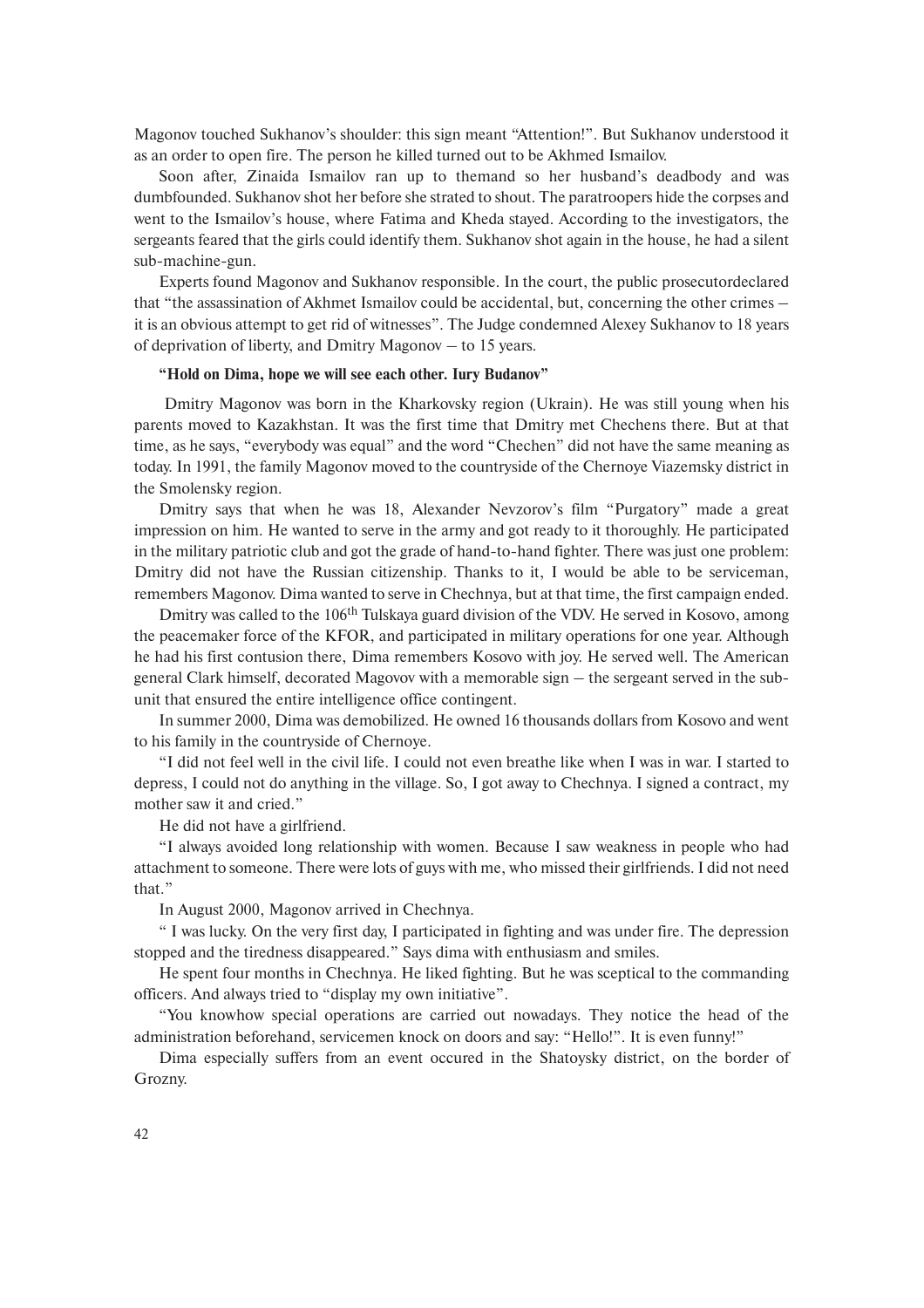"We took aim at 68 boiviki, crossing Grozny. But there was no order to open fire. Finally we were ordered to let them pass, the command wanted to know to where they were going. However, the boyeviki hide themselves behind the pass."

After his arrest, Dima stayed in the prison of Rostovsky SIZO (detention center) for more than a year, in the same cell that of Yury Budanov. They are still writting to one another.

"Budanov, is one of the most honest men in Russia" affirms Dmitry Magonov. "A remarkable person. I know another aspect of him, different from that you can read in newspapers or watch on television. In Chechnya, I heard only good things about him. It is a pitty that good commanding officers became so few. I know that he was diminished responsibility, this is not surprising. Will a man whose 39 years old be of sound mind after two wars and several contusions. And during the first war, how many friends did he lose? How can he be normal?"

According to Dmitry, Budanov writes him very warm letters, he tries to support him. "Hold on Dima, hope we will see each other again", this is how the colonel usually ends his letters to Magonov.

According to Magonov, everybody is good to him in the prison. Nobody offends. There are nomore detainees for crimes in Chehnya here.

"It is true that they are two more prisonners, who fought during the first war. But they committed crimes in their civil life. This is the Chechen syndrome." Says Magonov.

Magonov's younger brother, Andrey, visited him. It is time for Andrey to serve in the army, and he also wants to serve in Chechnya. He is already registered in the enlistment office to serve in the same subdivision that of his brother served in. Magonov tried to dissuade him. It did not work.

At the end of the interview, Dmitry Magonov shares his plans for the future:

"I more and more wish to live. I expect to be released on probation. I feel pity for Chechens. Each one has systers, brothers, and children. My fault: my self-confidence. Of course, I became cleverer. I read a lot. I like Russian classical literature of the second half of the XIX century. I read "War and Peace" and I will soon begin "Crime and Punishment".

## **" When I will go out, I will be 41. I will do my best to be a man"**

Alexey Sukhanov lived the major part of his life with his father, in a remote village of the Khabarovsky region. You can reach it only by plane or helicopter, said Sukhanov.Near the village, there are no roads or railways.

When he was a child, he loved hunting. His uncle gave him a gun. With the money he gained from hunting, he brought a motor cycle "Voskhod", a second hand Japanese brand.

After having finished school, Alexey studied in the technical secondary school. He dreamt of marrying a fellow-villager girl, Svetlana, a future music student. He did not manage: a year after having finished the technical secondary school, he was called in the army.

Sukhanov says that he well served. Within half ayear, he was one of the rare people that received the title of sergeant and honours student: to be an example for "youngsters". He was then called in the intelligence service of the Ussurisky detached brigade of the VDV. 6 months before he would finish his military service, an order was passed to send 70 paratroopers, following the loss occured in Chechnya.

"We all worried of course, we knew where we were sent to. But I worried the most, when we arrived in Khankala. The helicopter, in which we flew, choked up with dead bodies."

He started to serve in fighting conditions. According to him, the atmosphere was completly different: there was not even a "tough test" for new servicemen. They lived under canvas: 20 men and a small television in each one. They organized friendly parties. On his friend's bithday, Alexey offered him a armoured waistcoat, taken from a killed boyevik.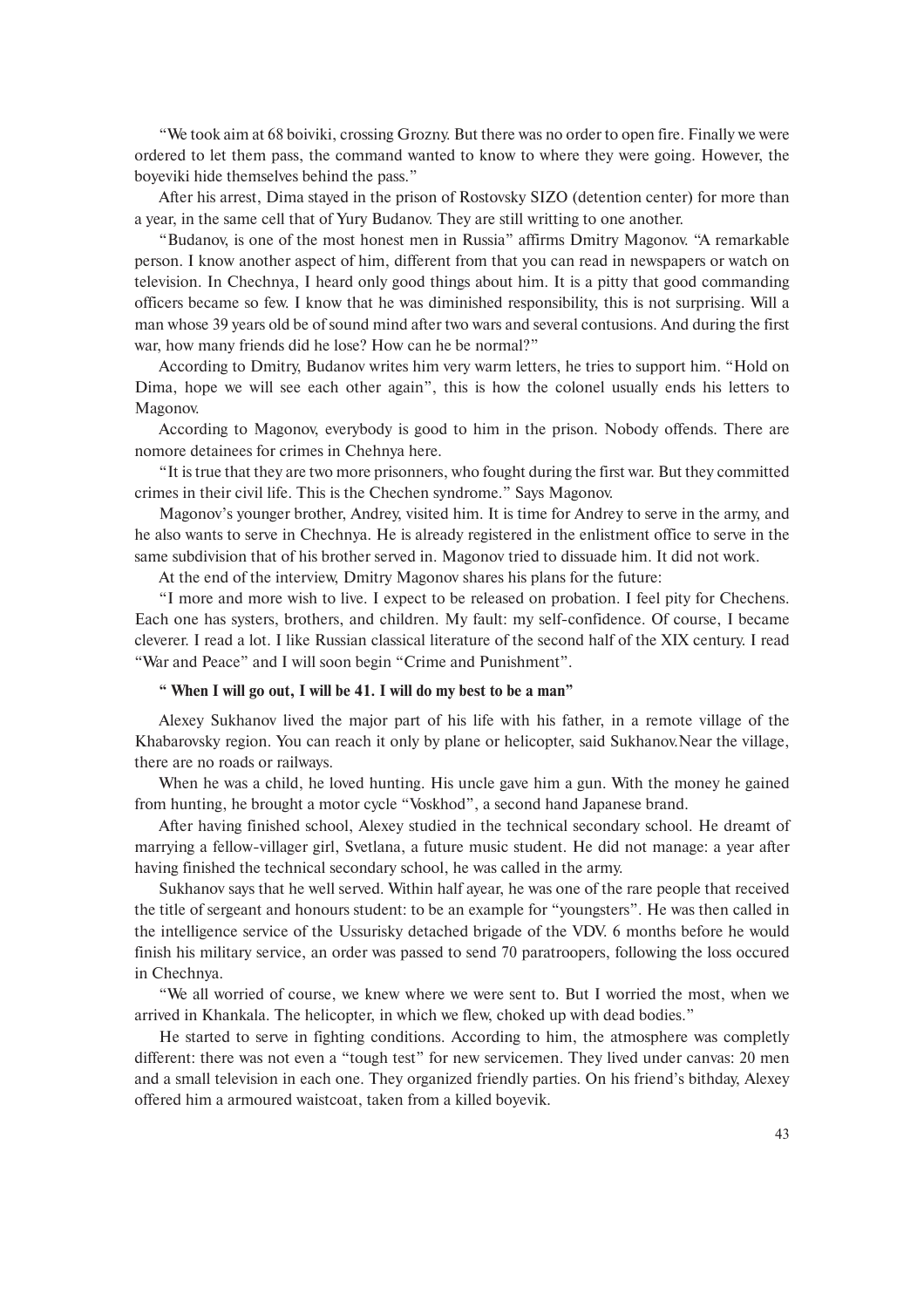"It was imported" smiles Sukhanov. "It did not even had a bullet from the sniper's rifle." Sukhanov remembers only good things about the officers.

"In Chechnya, officers treat soldiers as if they were friends. Sometimes they do not. It depends on who protects your back."

Once, when he accompanied the convoy in Grozny, Alexey came under a grenade fire:

"Everything was closed up. I was afraid, and thought I got injured. I rubbed my face, it was dry, there was no blood, only dirt, but there was a ringing in my head and my right ear was bloody. In the medical unit, the doctor said that it would mend naturally."

Compare to Magonov, Sukhanov serves his sentence in tough conditions. In the cell, he says, it is impossible to light a match because of the lack of oxygen. Alexey does not complain.

"Here, in the Khabarovsky SIZO, it is like a health resort." He says with a cheerful voice. "The cell is the same that in Rostov. But here, we are 18 men; there, we were more than a hundred."

Sukhanov will no longer fight for a change of sentence.

"I do not want to please myself with illusions." He says. "They prevent me from living. I already got used to the idea of staying 18 years in prison. When I will get out, I will be 41. Life does not finish yet. I will learn in jail. I will do my best to be a man."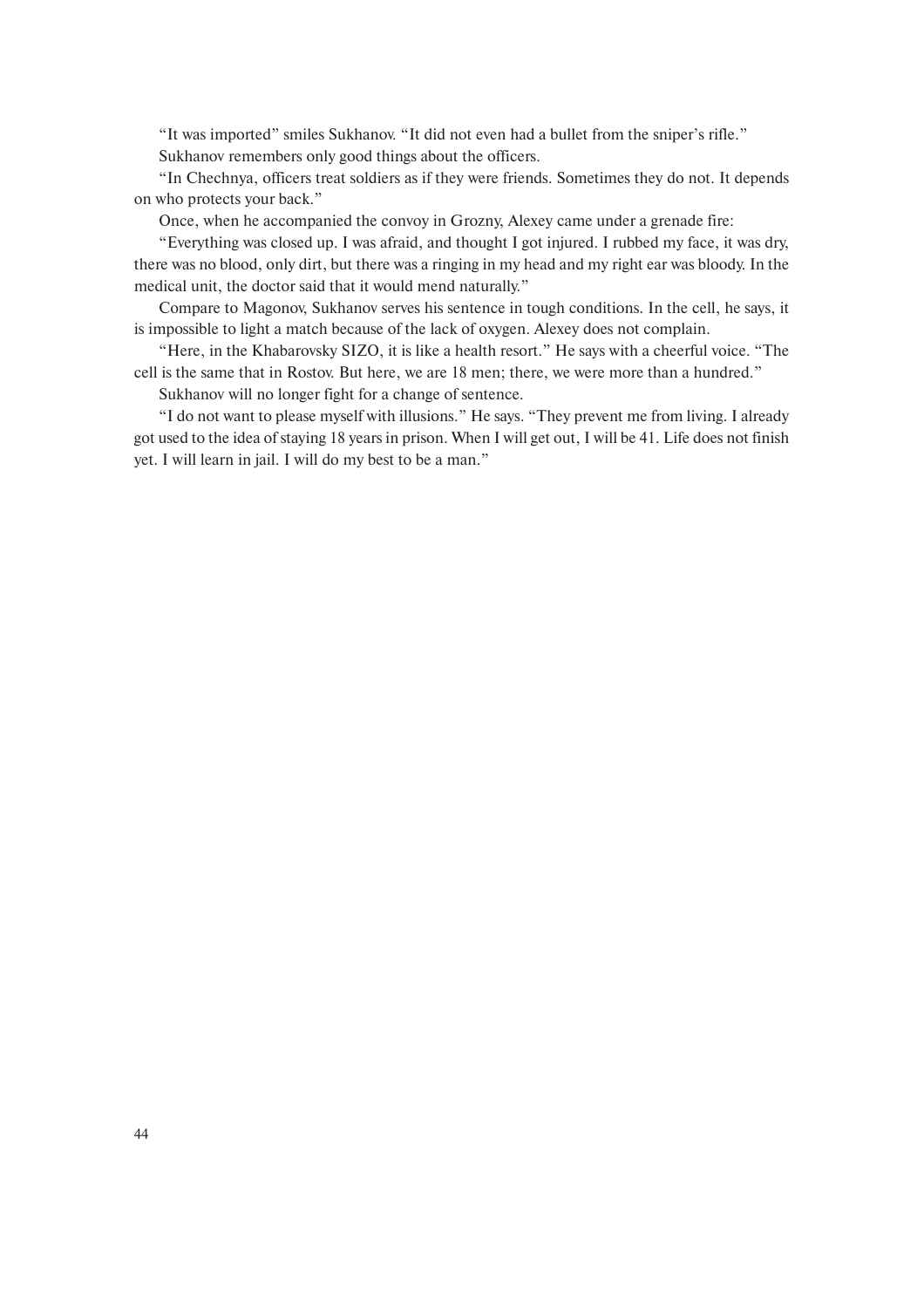# **Khankala. July 13, 2001. INTERFAX**

Ten residents of Chechen villages Assinovskaya and Sernovodsk (Achkhoi-Martanovsky district) received physical injuries in the course of the mop-up operations carried out by federal forces on July 3-4. Viktor Dakhnov, the Prosecutor of Chechnya, informed Interfax about the accident: 'Facts of inflicting physical injuries have been established in accordance with the due procedure, there exists evidence, the beatings have been recorded by medical doctors, the protocols have been drawn up'- he reported.

Along with this, the investigators 'have established the facts of inflicting material damage' in the Chechen settlements. In Assinovskaya and Sernovodsk the teams of investigators continue their work, checking 'a large amount of complaints received from the local residents' – said V. Dakhnov. "Not all of the facts specified are being confirmed, often the local residents accuse the military servicemen proceeding from emotions, not from specific events"- he noted.

At the same time the final conclusion of someone's guilt has not been drawn, since the investigation "has to go through an immense amount of factual evidence and testimonies of witnesses", explained the Prosecutor of Chechnya. "The main question for investigation is whether violations of regulations for carrying out special operations by federal forces have taken place"- said V. Dakhnov. In his opinion, the answer to this question will be received after the official check-ups, which will be filed to the case. "Presently, the prosecution has no evaluations of the events from the military, the militiamen and the special services"- noted the Prosecutor of Chechnya.

He reminded that a criminal case had been instigated on the events in Assinovskaya and Sernovodsk in compliance with articles 286 and 161 of the Criminal Code of the Russian Federation — "exceeding official authority" and 'robbery' accordingly. Additionally, several other articles have been added to the case, namely 'inflicting physical injuries' and 'inflicting damage to property'.

As has been previously reported, in the start of July in Sernovodsk and Assinovskaya the members of illegal armed formations have carried out a series of terrorist acts, killing 5 officers of temporary OVD of Achkhoi Martanovsky district of Chechnya and the military servicemen of interior forces of MVD, destroying two automobiles. A base of temporary dislocation of the MVD was subjected to fire, injuring one of the servicemen.

Almost immediately after these events a large-scale operation by the federal forces was launched in the Chechen settlements located at the border with Ingushetia. Sernovodsk was entirely blockaded, the identity of all male residents aged 15-60 had been checked. 500 persons had been checked through the computer database. On July, 5 the heads of local administration of Sernovodsk, Vakha Arsamakoev, and of Assinovskaya, Nazarbek Terkhoev, sent in their resignations. The officials explained their decision by the fact that "*zachistka* carried out in the last two days in their settlements bore an unjustifiably rough character".

Khasan Deniev, the deputy head of administration of Kurchaloj district of Chechnya likewise decided to resign from his position. He claims that "since recently the situation in the district is becoming more complicated", this related to the disappearance of people detained during mop-ups in Kurchaloj, Maytrup and Oktyabr'koye. In his turn, the chairman of government of Chechnya, Stanislav Ilyasov confirmed that in the course of the special operations in Sernovodsk and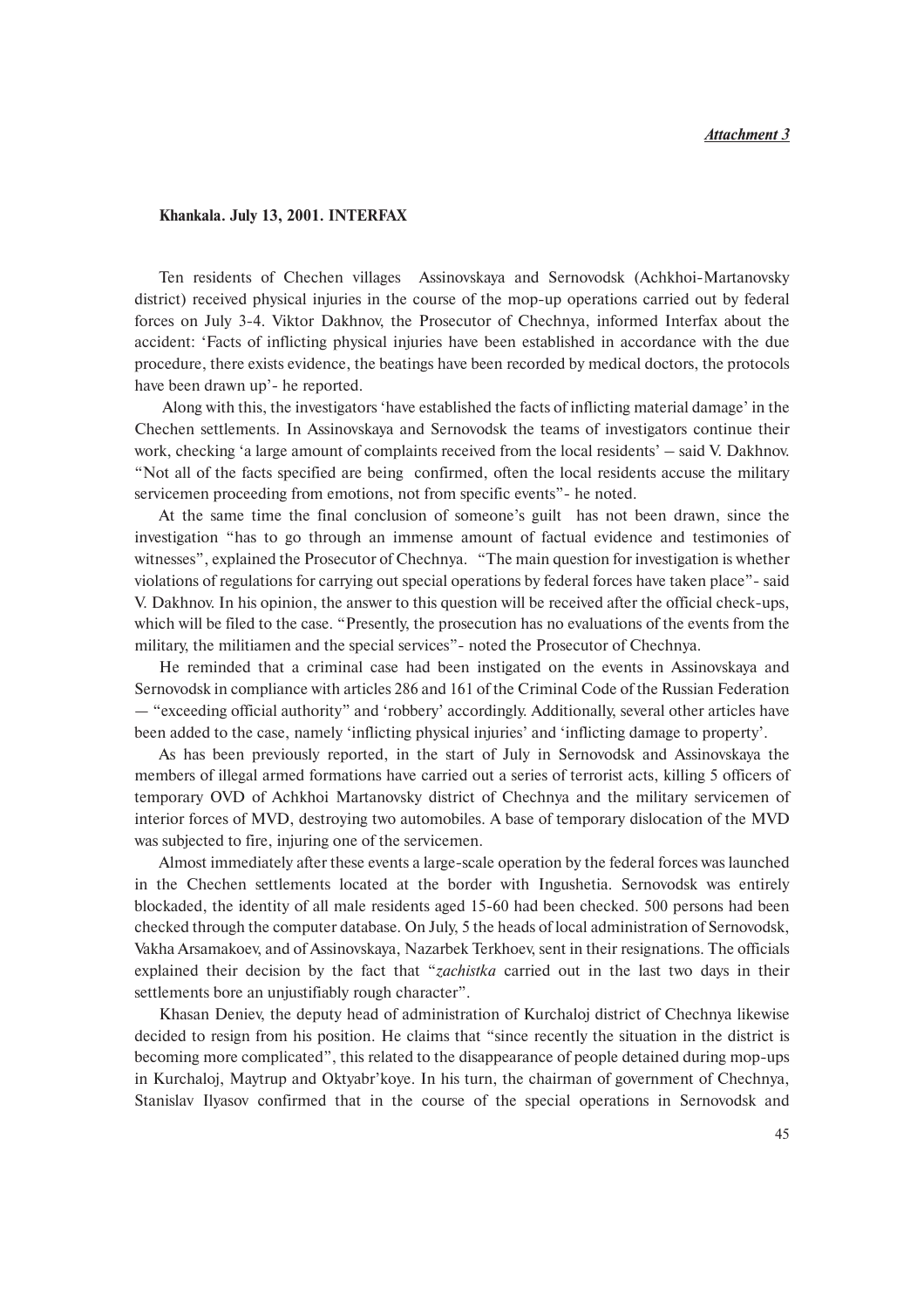Assinovskaya "serious violations have been committed". In the meantime, the Interior Minister of the Russian Federation Boris Gryzlov claimed that 'rough but necessary special operations' were carried out in Chechnya. He disagreed with the statement of the Chairman of the Chechen government S. Ilyasov that the violations of law committed during the special operations for revealing and detaining the members of illegal armed formations — the so-called *zachistki* had taken place*.* "These operations are carried out the way they should be carried out, in compliance with legal norms circumscribed for counter-terrorist operations".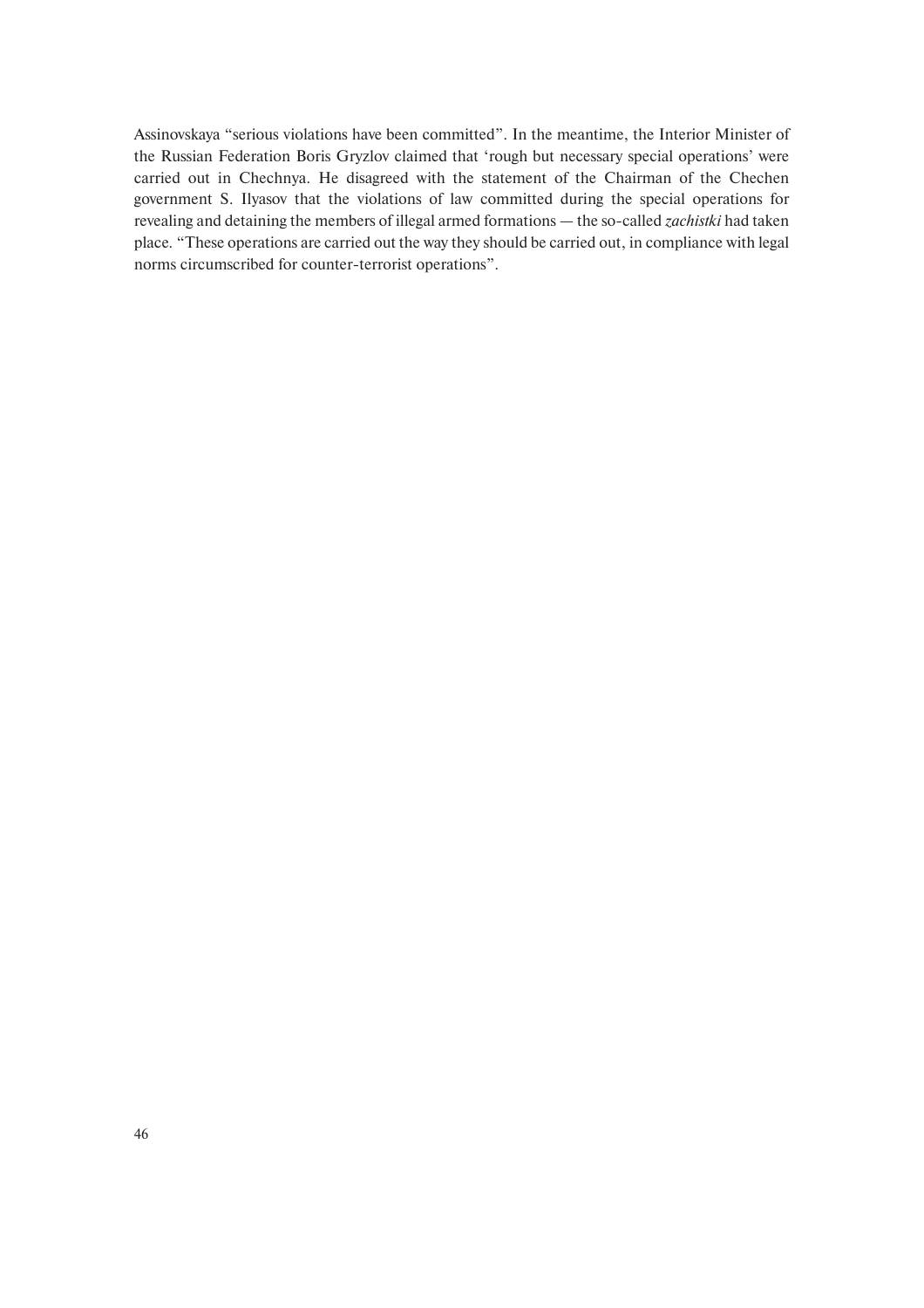# **Grozny. July 16. INTERFAX**

In Grozny on Monday will take place the government meeting of Chechnya representatives of the commandment of the allied group of forces, MVD and other power structures.

According to the information from the press-service of the Cabinet of Ministries, in compliance with the assignment of the Executive Representative of Russia in the Southern Federal Okrug, Viktor Kazantsev, the leadership of the Republic and the heads of administration of the districts will be informed about the preliminary results of investigation into criminal cases, instigated on the facts of violations during special operations in Assinovskaya and Sernovodsk.

According to the latest data, the law-enforcement agencies received 357 complaints from the local residents. On the eve of the event the head of the administration of Chechnya Akhmad Kadyrov asserted to Interfax that "for establishing relations of trust between the military and the civilian populations, the military servicemen guilty of outrages, if those have indeed been committed, have to be held responsible".

"Only strict observance of law will help stabilize the situation and start the process of return of refugees", he noted.

At the same time the executive head of administration of Kurchaloj district Khasan Deniev announced to journalists that in this sense "the investigation into the facts of disappearance of 8 local civilians and applying physical force to 11 detained has not even started". In early June, Kh. Deniev sent in his resignation. However, later he agreed to stay in the office having received reassurance from the head of administration of Chechnya and V. Kazantsev that the events in Kurchaloj would be investigated and the culprits held responsible.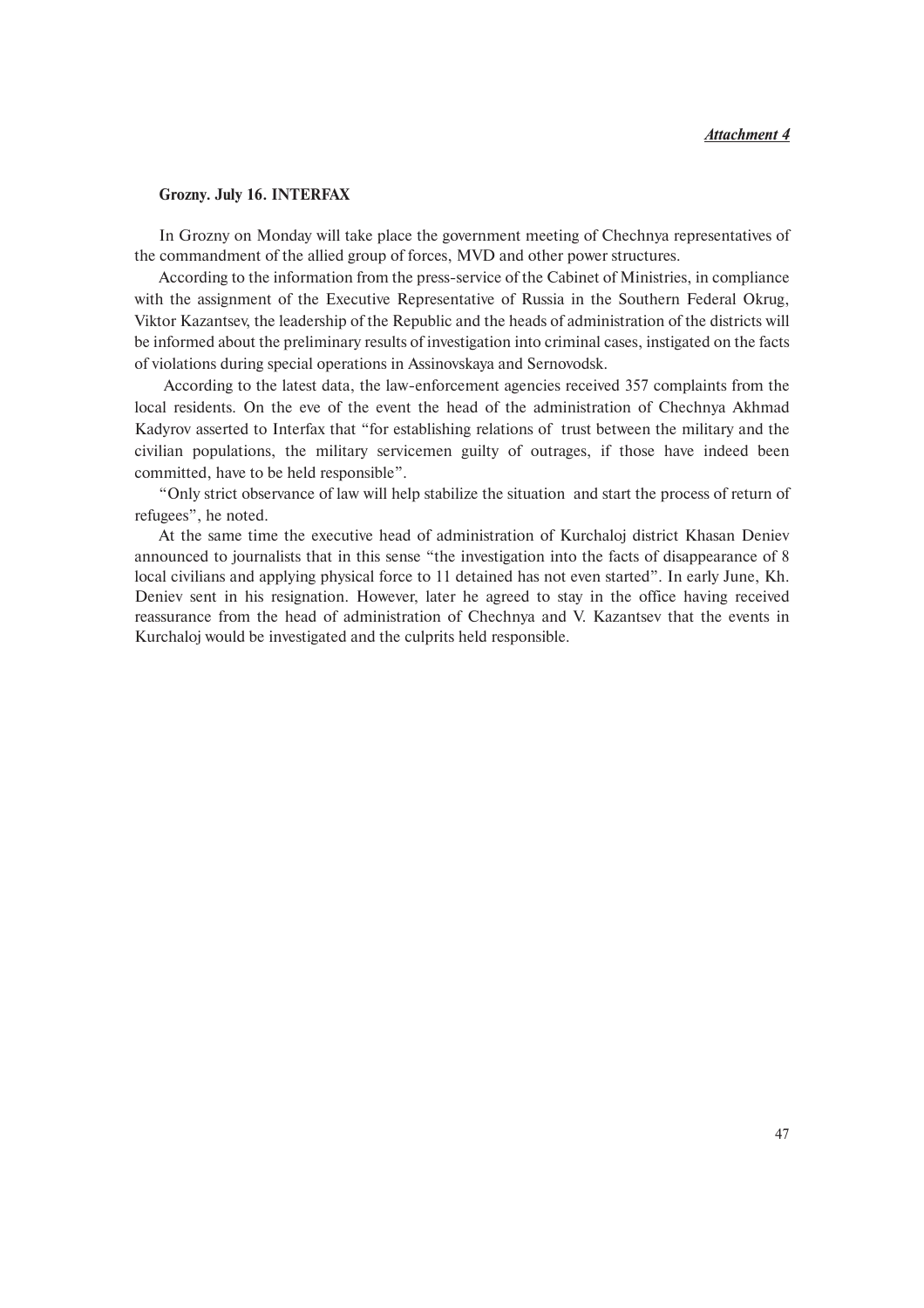# *Attachment 5*

## **Grozny. June, 17 2001. INTERFAX.**

The head of administration of Chechnya Akhmad Kadyrov claims that he personally saw the order signed the day before by the Executive Commander of the Allied Forces Vladimir Moltenskoy which holds responsible some individual representatives of commandment of Allied Group of Forces. Kadyrov made this announcement, when commenting upon the recently appeared evidence that none of the officials named by the Commandment of the Allied Forces in relation to the special operations had been punished.

In his opinion, conversations of this kind aim at diminishing the significance of the measures taken by the leadership of Allied Forces and by the republican administration for ensuring stability in Chechnya. He noted that V. Moltenskoy and the representatives of prosecution work efficiently to conclude the investigations and to determine the degree of responsibility of individuals involved in violations in the Chechen settlements of Kurchaloj, Assinovskaya and Sernovodsk. A. Kadyrov announced to journalists that he had been shown a video recording of brothers Berkhoev and Musanipov detained from Kurchaloj on June, 30 and thrown out the day before in the outskirts of village Melchu-Khi. A. Kadyrov emphasized that what he was shaken by what he had seen. The bodies of the Chechens bore numerous marks of beatings and cut injuries, he said. According to Kadyrov, all the three men were in a critical state even unable to speak. He abstained from verbalizing any interpretation of the event, although characterized it as an 'atrocity'. I will not leave it like this and will do everything in my power for the guilty to be identified and punished in accordance with the law"- claimed Kadyrov.

On Monday, the Deputy Procurator General of the Russian Federation Vladimir Kravchenko confirmed that brothers Bekhoev and Musanipov were in a critical position in the hospital and the investigation enactment were to be carried out with them within the framework of investigations into the criminal cases earlier instigated on the events in Kurchaloj. Speaking of the timeframe for investigation of the criminal cases and if necessary their transfer to courts, A. Kadyrov noted that cases of the kind cannot be completed in a week or two, but "the people should know the principled approach of the military and civilian authorities to those events". "The antiterrorist operation is carried out against bandits, terrorists and kidnappers of people, not against the civilian population, and each fact of violation of human rights, to say nothing of inflicting heavy physical injuries, could not be left without attention, if we want to bring peace back to Chechnya"- claimed A. Kadyrov.

A. Kadyrov emphasized that the troops had fulfilled their assignment and now the order should be established, targeted work done by secret services and the units of interior troops of Russian at pre-specified addresses.

Kadyrov saw indirect guilt of the local ROVD servicemen in the events in Kurchaloj: they failed to prevent kidnapping of 8 civilians from the village by unidentified persons, in spite of their obligation to abort 'illegal actions, whoever commits them'. A. Kadyrov thinks that to improve the situation and to return refugees to Chechnya it is necessary to start the process of reviving the social sphere, create working places, stop the practice of large-scale 'zachistki'".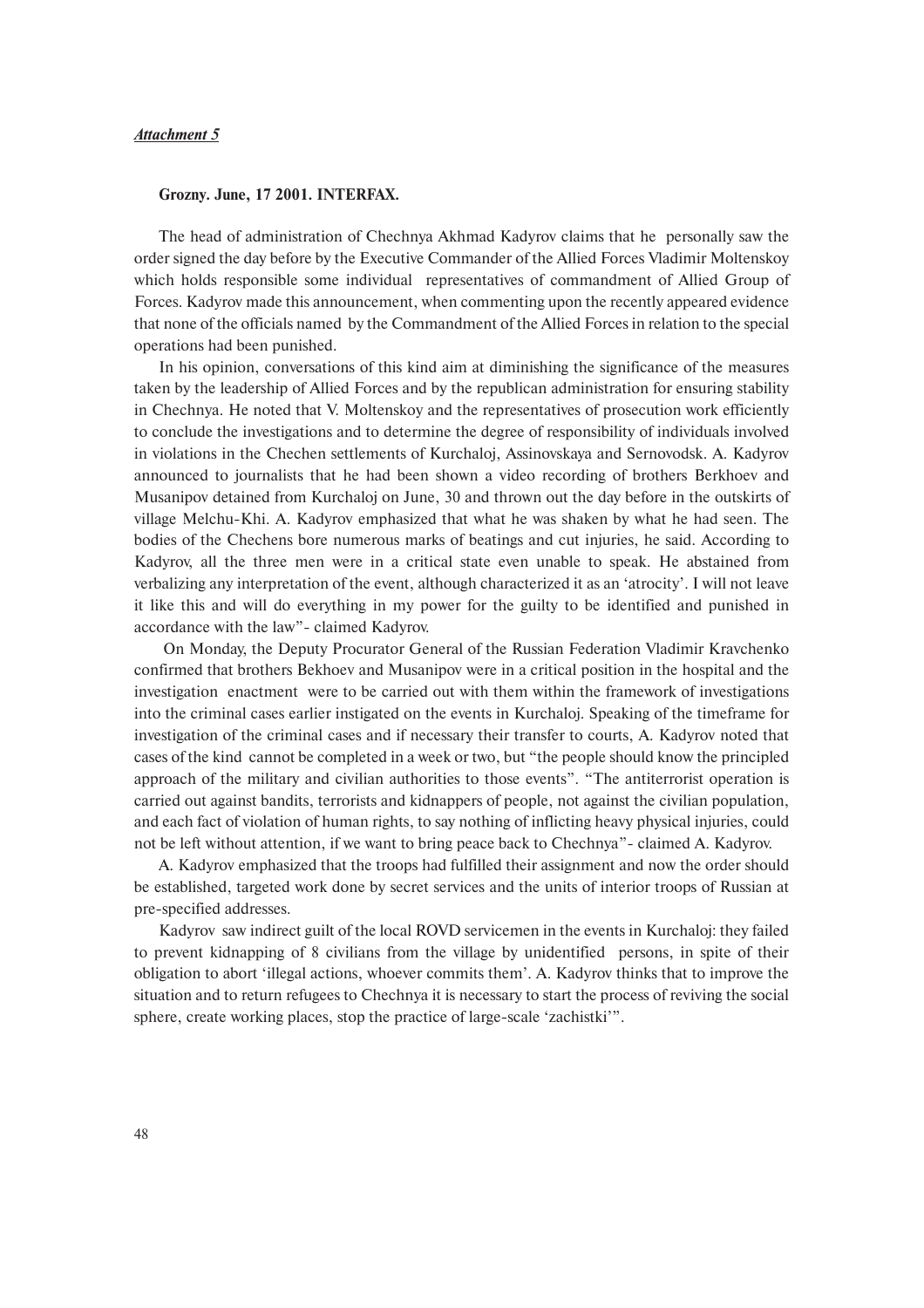# **Moscow. July 17 2001. INTERFAX.**

The Executive Representative of the President of the Russian Federation in the Southern Federal Okrug, Viktor Kazantsev considers that violations of law have been committed by the individual servicemen of the federal forces and by the civilian population in the Chechen settlements of Assinovskaya, Sernovodsk and Kurchaloj. He announced this in the broadcast of the TV channel NTV Tuesday evening.

According to Kazantsev, 8 criminal cases have been instigated on the facts of these violations. The Executive Representative does not exclude the possibility that the number of cases increases. A number of authoritative officials at different levels of power ministries and departments have been punished, he reported.

At the same time, the Executive Representative emphasized that "we should not forget about the illegal actions of the civilian population". "The very fact that more than one half of them renounced their applications (with the complaints on the actions of the federal servicemen - IF), speaks for itself,- he said.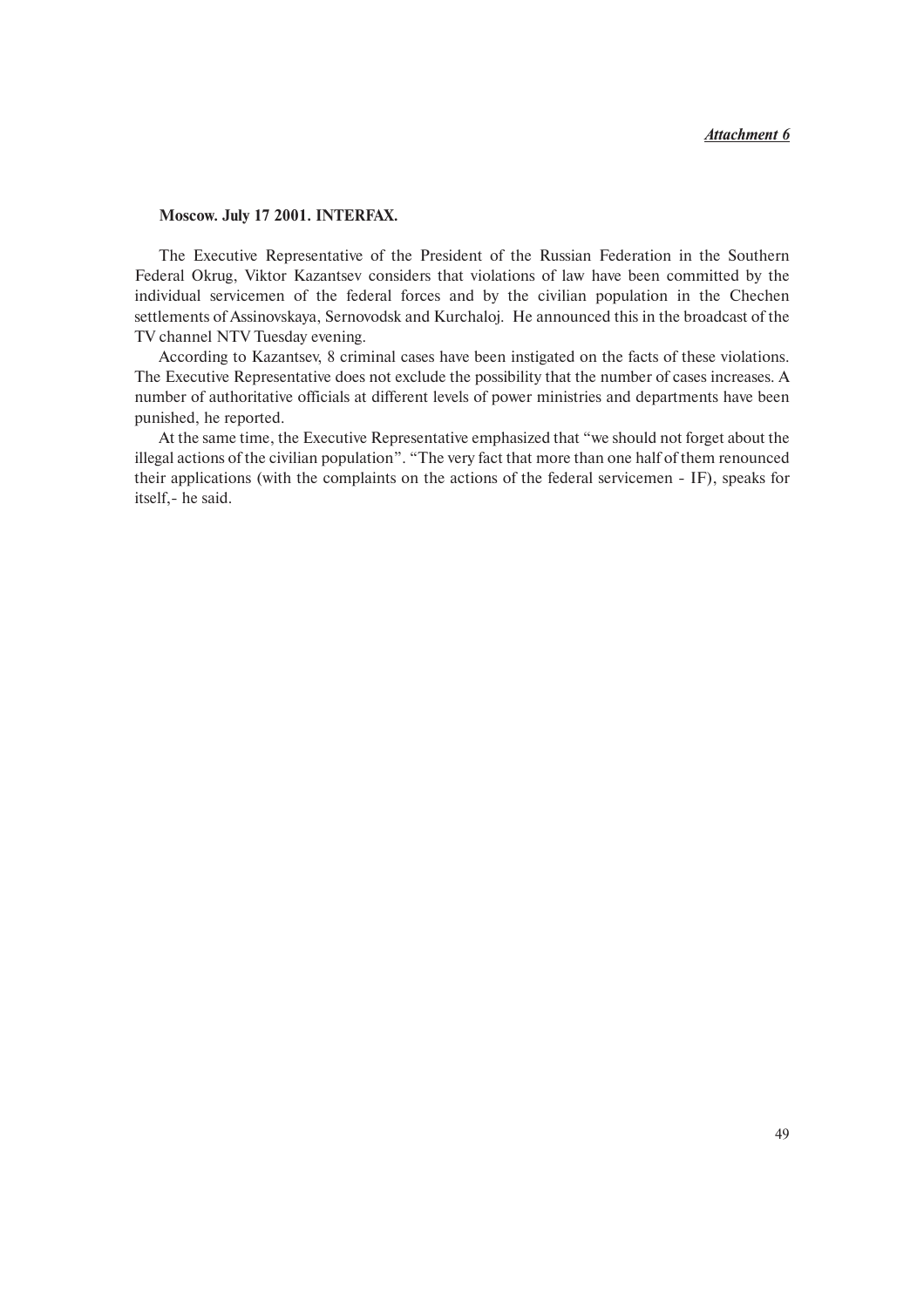# **Attachment 7**

#### **August, 21 2001 Strana.Ru**

More than 60 residents of villages Sernovodsk and Assinovskaya have been officially recognized as victims of unlawful actions by the representatives of federal forces, which has taken place on July 2-4 carried out special operations for checking the observance of passport regime. This the Prosecutor of Chechnya Vsevolod Chernov reported at today's meeting of the members of the working groups of State Duma of the Russian Federation and PACE, which took place in Grozny chaired by the special representative of the President of the Russian Federation in the Republic Vladimir Kalamanov.

In the words of Chernov, the innocent victims of the special operations have a right for compensation of their losses and "now the military servicemen try to make up for the damage inflicted to these citizens". At the same time, the prosecutor noticed that the investigations into the circumstances, related to the actions of the federal forces in Assinovskaya, Sernovodsk and Kurchaloj continues. Concrete individuals have already been arrested for the events in Kurchaloj, and accusations have been issued "in conjunction with the atrocities, committed by them against the civilian population", emphasized Chernov.

Upon his claim, in the course of investigation the negligence on behalf of authorities has become obvious. "We are determining the circle of those individuals in order to give legal evaluation to them",- he noted. But, without waiting for the final results of the investigation, the prosecution of the republic considered it possible to forward the corresponding documents of the prosecution reaction to the Minoborony, MVD and FSB of Russia. "There we raise the question of strict punishment for a number of officials, including the authorities of the known special operations" emphasized Chernov.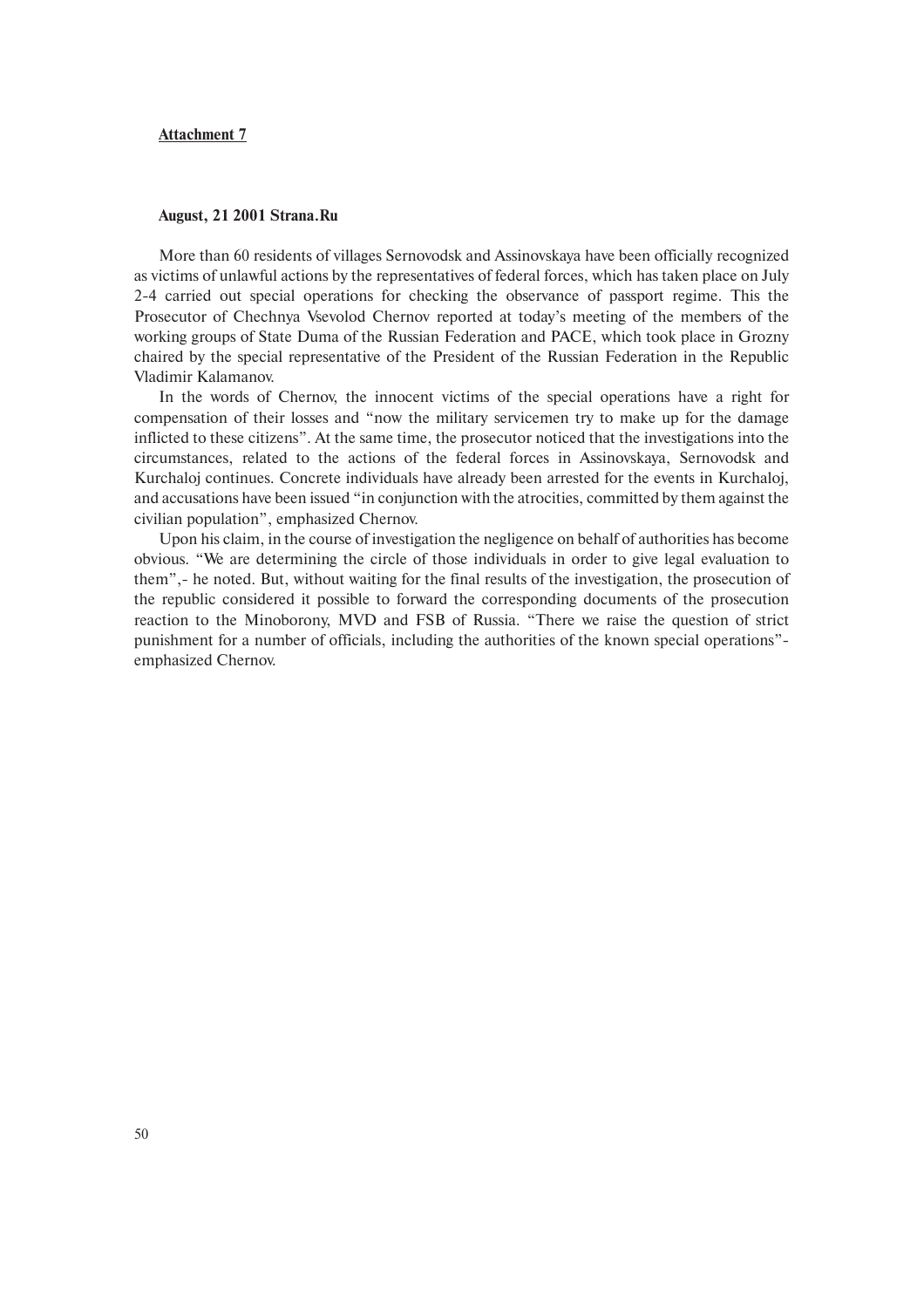*Attachment 8*

#### **Human Rights Center "Memorial"**

# **CLEANSING OPERATIONS IN THE KURCHALOYEVSKIY REGION**

June 2001

**In June 2001, members of the Human Rights Center 'Memorial' went to the Kurchloyevskii region in the Republic of Chechnya, where they interviewed local residents, talked to the region's administrative representative and visited the central hospital.**

**Below follows information about local events; the appendixes provide excerpts from local residents' statements.** 

**Kurchaloyevskii region** is located on the plain and foothills to the east of Grozny.

Since autumn 2000, the Human Rights Center (HRC) 'Memorial' has been receiving news about the extreme violations of human rights occurring in this region. The HRC 'Memorial' was the recipient of information about Kurchaloyevskiy, submitted on the 22nd November 2000 by Mr. M. Taramov, the chief administrator of the region. This report includes descriptions of sabotage and acts of terrorism by the rebels, as well as numerous cases of violence against peaceful civilians by the federal forces.

**Makhkal Taramov, a civil servant of the Russian administration and a man under death threats from the rebels, nonetheless released the following statement:**

*«The criminal acts committed by the federal forces and by representatives of various special service branches have a hugely negative effect on the general atmosphere in the region and cause widespread repercussions. There are constant cases of peaceful civilians being unlawfully detained and terrorised during the so-called 'clean-up operations'. People are taken away and their fate becomes a mystery <…..> Deliberate contempt is shown to civilians passing through at each checkpoint. Local police are often offended and derided. The bureaucratic chaos created by the federal forces adds to the explosive liability of the situation.*

In the Spring of 2001 the **'Operational Headquarters for the improvement of the socio-political situation'** was set up with the participation of the region's military commander, heads of the regional administration, leaders of the Temporary Department of Internal Affairs (VOVD – police temporarily taking command in Chechnya) and the Regional Internal Affairs Management (RUVD – Chechen police). Several times a month, this board chaired widely attended conferences, but the situation in the region did not improve. The HRC 'Memorial' continued to receive reports of acts of aggression against civilians by servicemen of the federal forces: of murders, robberies, torturing and 'disappearances' of local residents held under arrest.

At the same time armed formations continued resistance against the the federal forces.

30th April 2001: on the road outside the village of *Oktyabrskoe* a landmine blew up a vehicle of the Unified Military Forces Group. One soldier died and two were wounded.

1st May 2001, *Kurchaloy*: an uncased bomb exploded in coach that had been transformed into a cafe. Six servicemen of the federal forces and a waitress were wounded.

Evening, 1<sup>st</sup> May 2001: as a result of the shelling of a car, **Saikhan Chukaev**, the head of the village administration of *Geldagan*, was killed.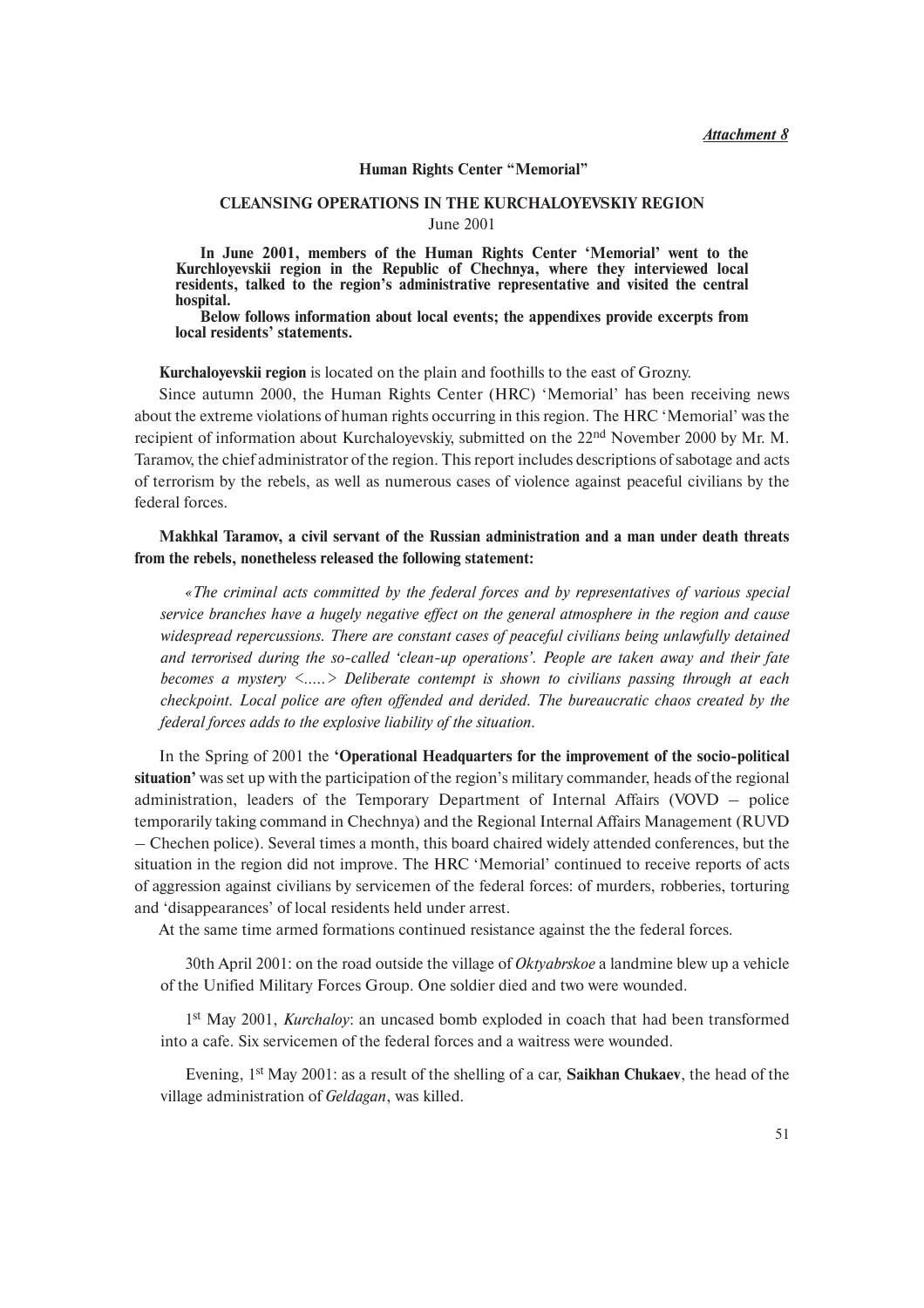2nd May 2001: in the northern outskirts of *Kurchaloy*, a radio-operated landmine blew up a truck carrying servicemen of the Khabarovskiy OMON returning from a special operation. One policeman died and two were wounded.

Immediately following this event, soldiers arrested 4 local residents – men who happened to be not far from the site of the explosion; two were workers at a car repairs works, one, the owner of a roadside cafe and one, a young man who was washing his car by the river. During their arrest they were all severly beaten. At the VOVD however, for some reason only one of them was beaten up. Within 2 days all the arrested men were released. However, this incident caused clashes between soldiers and the local women, which led to the injury of an 11-year old girl*.*

12th May 2001: at 04:30 in the morning, soldiers arriving in armoured cars surrounded a block of flats in the village of *Geldagan*, burst into the home of **Khamdi Khumandinovich Gerikhanov** (born 1954) and shot dead his son **Umar Khamdievich Gerikhanov** (born 1982). The soldiers shot **Khamdi Gerikhanov** first in the leg, beat him and then shot him in the head.

On the same day armed federal forces representatives burst into the house where the brothers of the killed Khamdi Gerikhanov were living. They were taken from the house and released only after torture and assault:

**Khamzat Khumadievich Gerikhanov** (born 1952) – broken right foot, concussion.

**Gairbek Khumadievich Gerikhanov** (born 1959) – damaged ribcage, lower back, pelvis.

**Ilyas Khumadievich Gerikhanov** (born 1966) – forced to drink a substance that caused his body to break out in a rash and left him feeling extremely unwell.

**Abubakar Khuseinovich Umarov** (born 1980) – grievously beaten up.

According to the report from the headquarters of the United Federal Forces Group, dated **14th May**, two rebels were killed in **Gedagan.**

17th May 2001: near the village school in *Tsotsin-Yurt*, the military commander of the Kurchaloyevskii region, colonel **Sergei Kislov**, stopped a passing car with three men inside and demanded to see the driver's documents. In response the driver shot at the commander several times with a pistol. The commander died later in hospital from his wounds.

In the return fire the driver and one passenger were killed. The third rebel managed to escape.

At the time of the incident, 4 young men were found near the scene. Not having succeeded in catching the third passenger, soldiers arrested these men. They were:

**Dzhabrail Abdulkadyrov** (born 1972)

**Askhab-Ali Mugudinovich Biyakaev** (born 1985) **Umar Makhmayev** (born 1980)

**A man of dagestani origin** who had come to the region to buy oil.

In the evening of the same day General **Troshev** appeared on television. He presented 4 men; their heads covered by sacks, and said that they were responsible for the commander's death. The parents of the men recognised them, but when they questioned the authorities — the commandant's office, the VOVD, ROVD and the federal security service (FSB) - all denied that the men had been detained.

<sup>\*</sup> The word «serviceman» is used here and further on, although it has almost always been impossible to identify who exactly has been taking part in these actions. It could have been servicemen from the interior forces, OMON men [riot police] or SOBR [rapid reaction forces], SpetsNaz [anti-terrorist troops] of the GUIN [special troops linked to penal system services] of the Russian Federation Justice Ministry, and others. Federal forces personnel in Chechnya frequently operate wearing camouflage uniforms with no identification badges and hardly ever identify themselves to the local population.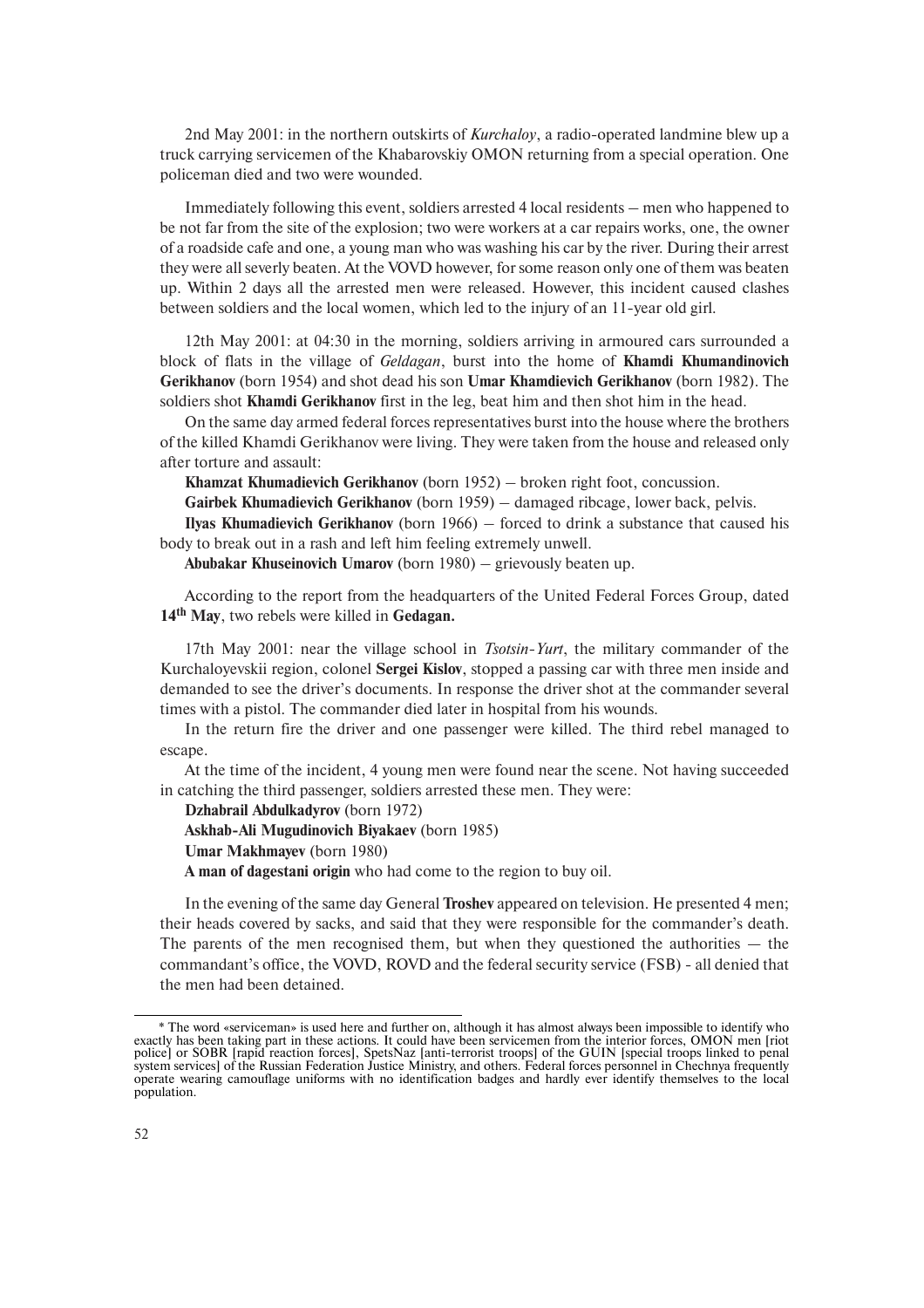All 4 men were released within 2 weeks. They had all been beaten but no charges had been made.

27th May 2001: armed men in camouflage and facemasks burst into the house of the divisional police inspector of *Geldagan*, **S. Chukaev**, and killed him and his brother.

# **THE FIRST 'CLEANSING' OF THE VILLAGE OF MAIRTUP**

1st June 2001: soldiers surrounded *Mairtup* (Kurchaloyevskii region) in the early morning. A 'cleansing' operation began, in which neither the regional commander nor the administrative head were involved. Soldiers burst into residential blocks, 20 or 30 at a time and fanned out round the courtyard and sheds. They held the residents at gunpoint in the courtyard, while they turned the contents of the homes upside down; tearing down carpets, breaking furniture and confiscating anything valuable. On discovering young men, the soldiers announced they were taking them with them, although they then offered the families the opportunity to pay for their immediate release.

8 men were taken to the outskirts of the village where they were chased by dogs and beaten. Later, 4 were released and the remaining men were taken to the commandant's office. They were detained there for 5 days. Two of them were then released, but two – **Said-Khasan Salamov** (born 1953) and **Said-Magomed Vakhaev** (born 1962) disappeared without trace. Vakhaev was taken to the commandant's office in a state of unconsciousness and was then taken away on a stretcher. Nonetheless the commandant's office claimed that neither Vakhaev nor Salamov had been held there. Documents confiscated from the released detainees were not returned to them.

*\*\*\**

Beginning of June 2001: the headquarters of the Unified Military Forces Group in the North Caucasus released several statements about increased rebel activity in the Kurchaloyevskii region.

5th June 2001: **Sheikhi Dubaev,** a member of the security services of the head of the administration of Chechnya, received several wounds as a result of an attack on his car in the outskirts of the village of *Kurchaloy***.**

6th June 2001: an armoured division approached the outskirts of the village of *Mairtup***.** Soldiers seized 3 herdsmen and delivered them to the  $33<sup>rd</sup>$  regiment, which is based in the former territory of the road repair station. There the prisoners were taken into tents and tortured with electric shocks, thus forcing from them testimonies indicating names of people in the village connected to the rebels. They were then thrown into a pit where they were left without food and water until the following evening when they were taken to a forest and abandoned.

8th June 2001: according to a commanding representative of the United Federal Forces Group, an armoured vehicle was blown up in a mine incident near the village of *Mairtup* and two policemen were killed.

On the same day the second 'cleansing' of the village of *Mairtup* commenced and continued till the 9th June 2001.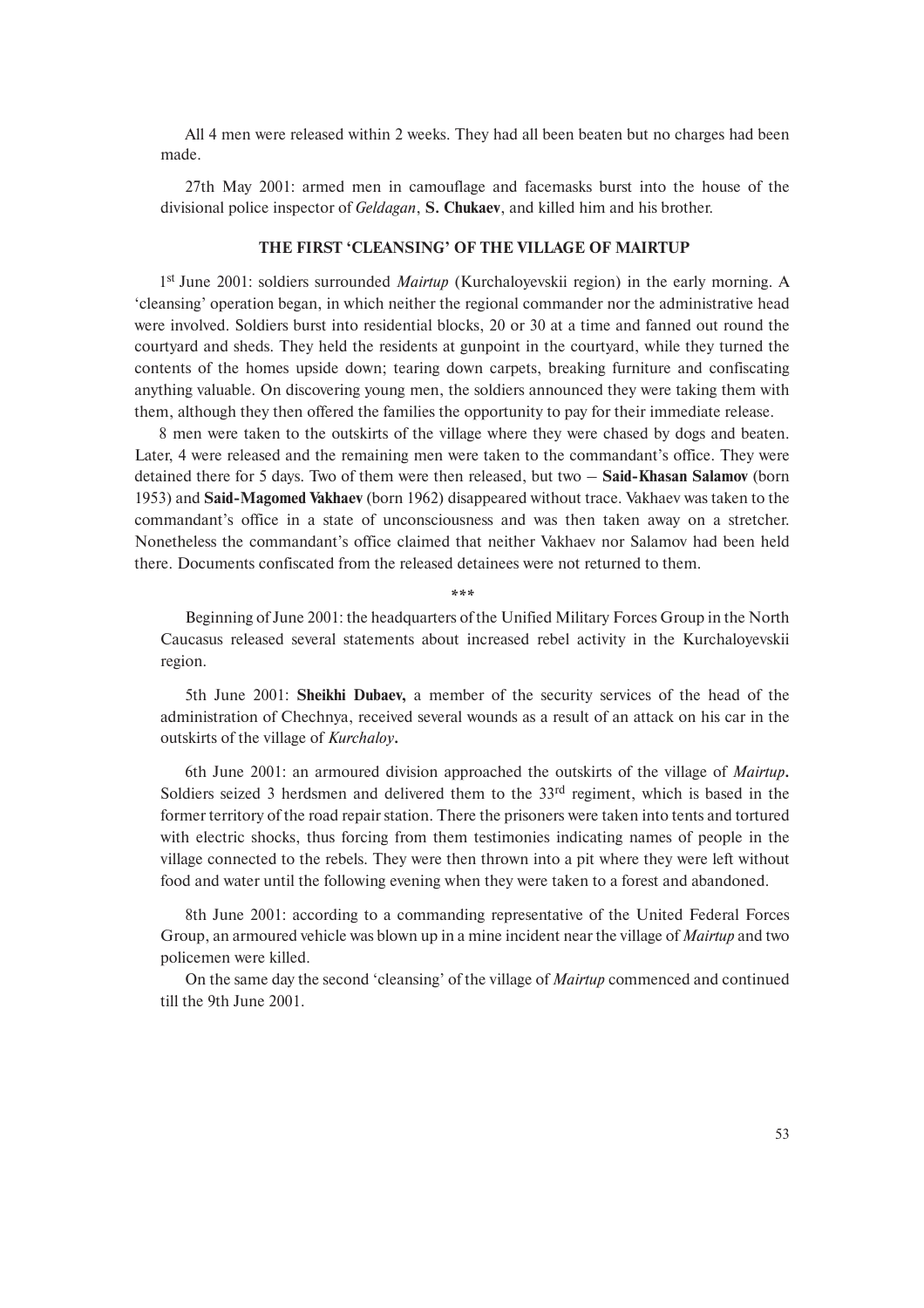#### **THE SECOND 'CLEANSING' OF THE VILLAGE OF MAIRTUP**

#### **Firstly the statements of two official persons:**

On the 9th June an unnamed general informed a correspondent of Interfax: "We cannot adopt the approach 'an eye for an eye', but neither can we promise the residents of Mairtup a peaceful existence over the next two weeks".

On the 26th June A. **Kadirov**, the administrative head of the Republic of Chechnya informed journalists that the return of refugees from Chechnya is significantly hampered by "clean-up operations, which are accompanied by pillaging and excesses of behaviour in relation to peaceful citizens». He noted the 'clean-up' of *Mairtup* as an example where, he stated, «300 people, who were not involved in the unlawful activities were arrested".

8th-9th June 2001: the village of *Mairtup* was blockaded. The 'cleansing operation', as usual took place in the absence of the commandant and the administrative head. Members of the Tverskoi OMON who are serving at the checkpoint nearest to the village and are supposed to guarantee the safety of its residents, shut themselves in a building and took no steps to intervene.

Undisguised robbery and extortion took place in the village. Servicemen of the federal forces rounded up the young men under any pretence. Dozens of people were arrested.

9th June 2001: **Apti Akhyadov,** a 14-year-old boy, was killed. By mistake, the permanent address on this boy's provisional I.D. was incorrectly stated as *Alleroi*. Knowing that such a mistake could cause severe problems for her grandson, his grandmother advised him to run away. **Apti** ran off but the soldiers noticed him and one of them shot as he was climbing over a fence. The shot was taken at close range and it would have been obvious that this was not a grown man, especially since **Apti** was not a tall boy. His brother ran up to him but he was already dead. The soldiers decided to detain the 16-year-old brother of the dead boy. In vain the boy asked to be allowed to remain until his brother's funeral and swore he would then turn himself in. But they took him away nonetheless.

Driven to despair, the residents of the village laid **Apti's** body on a stretcher and the gathering crowd set off through the village to the regional centre of *Kurchaloye*. The soldiers immediately burst out of the courtyards where they had been carrying out their 'cleansing operation'. A woman threw a stone at them. One soldier aimed and fired an automatic weapon at her. A second soldier grabbed him and forced the first's arm upwards and the shots went off into the air. The soldier tried to shoot a second time, but was again prevented from doing so. The residents wanted the commanding officer to speak to him, demanding not the ending of the 'cleansing operation; but that it should be carried out lawfully. The soldiers began to fire into a pile of stones, which the villagers were standing in front of. Several bullets ricocheted into the crowd; three men received injuries as well as one woman whose knee was shattered by a bullet. Two men hoisted her up and called for the commanding officer. The soldiers compromised saying that the commanding officer would address them only if the crowd withdrew 10 metres and only three men approached the administrative building.

At this moment the deputy commander of the region Odissey Danaev arrived. The residents noticed that he was in a good mood and told him what had happened. Danaev promised that in future the cleansings would be carried out only in the presence of members of the military and civil administration.

Apti Akhyadov's brother was released late that evening. There were no charges made against him.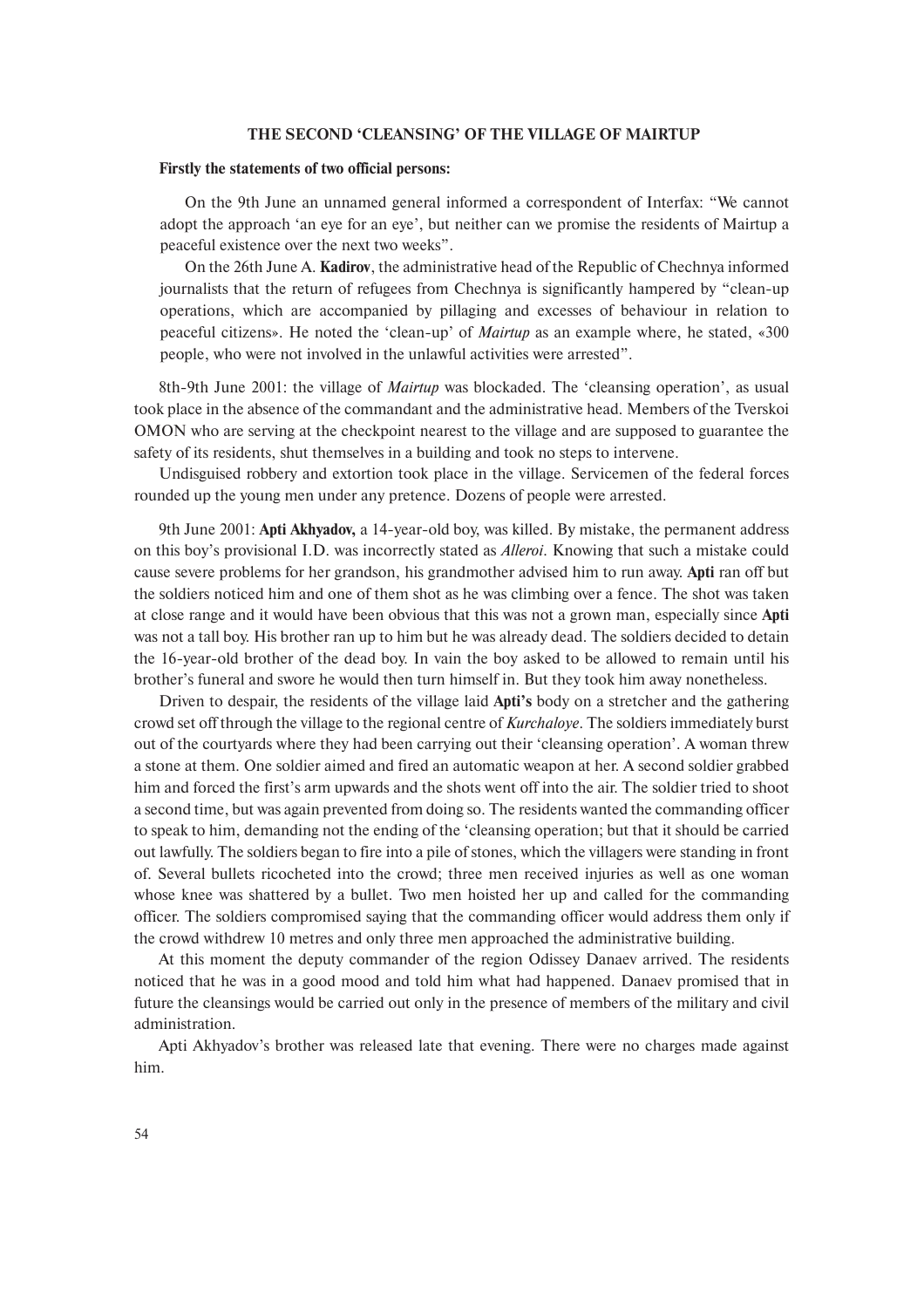#### **'CLEANSING OPERATION' IN THE VILLAGE OF TSOTSIN-YURT**

15th June: the latest meeting of the 'Operational Headquarters for the improvement of the socio-political situation' took place in the morning in the regional centre of Kurchaloy. In particular the order of the commanding officer of the Unified Military Forces Group in the Northern Caucasus №145 was being discussed. According to this order, the commanders of the various sections and divisions of the federal forces must co-operate with the leaders of the local administration, the military commandants, chiefs of the regional police units and the military prosecutors during all special operations in civilian areas. At the start of a special operation, the leader of the operation must invite these officials to his command office.

However, as it later became clear, at the very time that this was going on, and without even informing the head of the Kurchaloyevskii region, anyone from the village's central administration or even the commandant of Kurchaloyevskii region, the federal forces were undertaking a 'cleansing operation' in the village of *Tsotsin-Yurt*.

From 10:00 am *Tsotsin-Yurt* was surrounded by a large number of armoured vehicles. By 11:00 am soldiers blockaded the village. No one was admitted to the village, not even a woman bringing the dead body of her child back from *Makhachkala*.

Next, the helicopter safeguarding *Tsotsin-Yurt* discharged its passengers. All the residents' passports were checked which was accompanied by extensive pillaging of their property. All the pillaged possessions were loaded into the armoured vehicles and transported to a point at the outskirts of the village. Everyone who had been arrested was also taken to this point.

Dozens of male village residents were arrested. They were all subjected to beatings and torture that resulted in broken ribs and limbs. Almost all of them had bloodblisters on their bodies.

Soldiers stopped the drivers of buses and cars along the road through the village, and beat them also.

Most of those arrested were released the same day, however, the fate of 11 people remained unknown. In the course of a week, 9 of the 11 were released. They had been held in temporary solitary confinement cells (IVS) in *Kurchaloy***.** Among the detainees was **Rezvan Saidovich Kubiev** (born 1969) who was suffering from mental illness. Rezvan is not aware of what he does or what is going on around him, he cannot feed himself but has to be fed by his mother. He was kept in isolation for a week.

Two of the arrested men disappeared completely. The men were two brothers – **Adash Adamievich Edisultanov** (born 1975) and **Beslan Adamievich Edisultanov** (born 1973). It is possible that the reason the representatives of the federal forces paid special attention to them was because their bodies were showed old scars. There are statements that reveal that on the  $16<sup>th</sup>$  of June they were detained with the other residents of *Kurchaloye* (see below). There is no current information (as of the beginning of July) as to their whereabouts.

## **'CLEANSING OPERATION' OF THE VILLAGE OF KURCHALOY**

16th June: at dawn the federal forces set about the 'cleansing' of *Kurchaloy***.** According to statements from local residents, the cleansing began at 4:00am and 10 people were arrested according to information on file about them.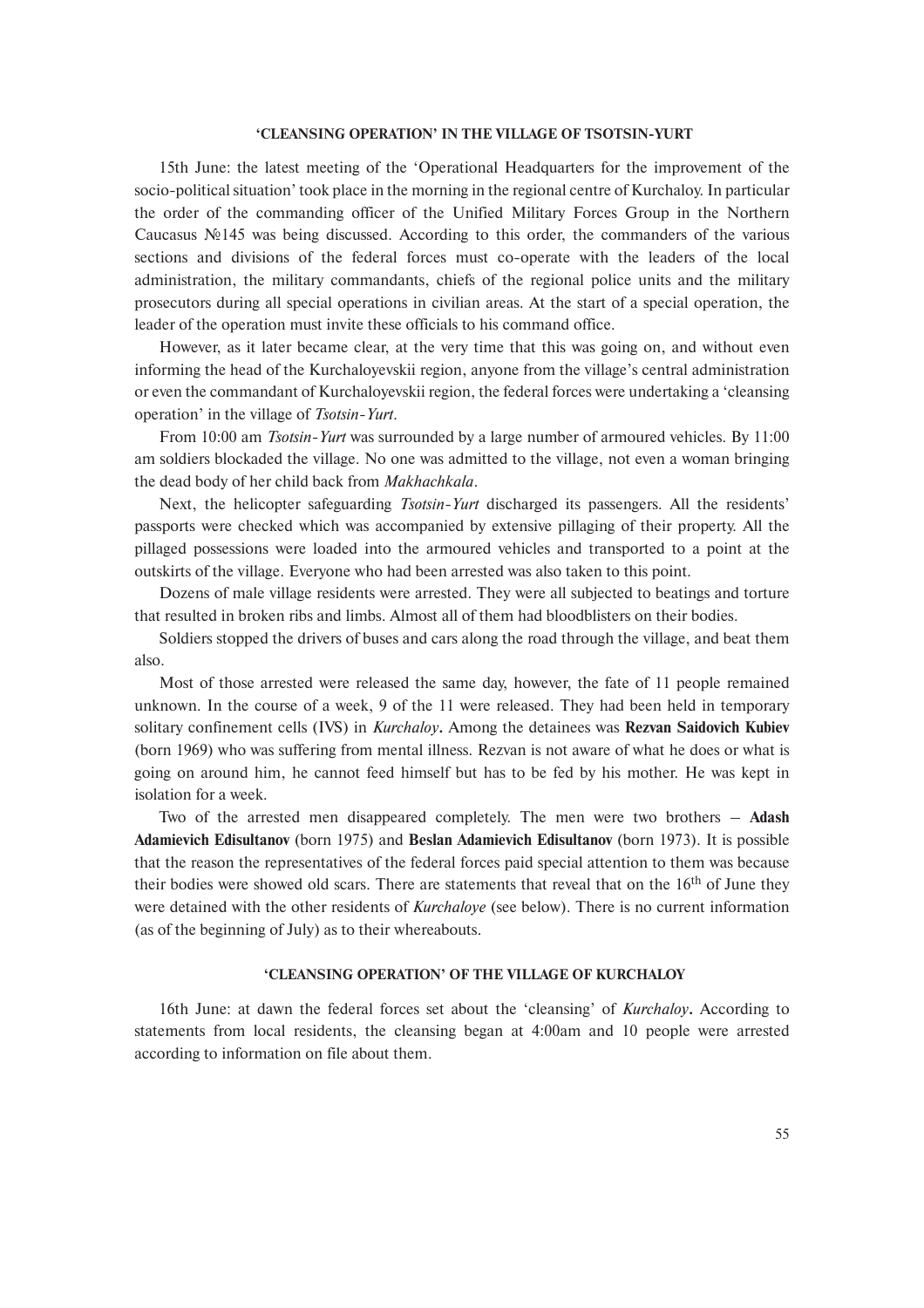# **Arrests of men on file**

**Two brothers – Magomed-Salakh** (born 1980) and **Magomed-Emi Dokhtukaev** (born 1978). The circumstances under which Mahomet-Salakh was wounded by an automatic weapon outside his house are undetermined. He was still alive when soldiers returned to the scene and placed him in an armoured vehicle. They then placed his brother, **Mahomed-Emi** and father, **Said-Mahomed Dokhtukaev** (born 1959) in the same vehicle.

A little while later **S-M. Dokhtukaev** was released after being told: «You will never see one of your sons again, and the other won't be around either. Off you go and suffer for the rest of your life».

The fate of the two brothers remains unknown. Local residents believe that the unrecognisble remains of human bodies, found in the outskirts of the village on the 21<sup>st</sup> June belonged to them. The relatives of the men, however, are unwilling to accept this.

**Khasan Dzhunaidovich Chimaev** (born 1948): at 4:00am soldiers, arriving in cars with muffled motors, stole into his courtyard. Chimaev was home at the time with his wife and 15-year-old daughter. Half asleep, his daughter scarcely managed to tell him: «someone's in our courtyard» when the soldiers burst into his home, breaking down his door and windows. Asking no questions, they began ripping the doors off cupboards and wardrobes, overturning and smashing up furniture. Finding no evidence of criminal activity, they left with Chimaev with the words «we'll have the old man».

21st June: among the corpses found that, day relatives identified him by scraps of his clothing (his wife identified him by the collar of his shirt she had mended).

**Vakha Magomadov**: He worked in the regional office of internal affairs, therefore he left his house and climbed into the military's vehicle calmly when he was detained. Those who arrested him stole all the valuables from his house.

**Magomadov's** dead body was found on the 21<sup>st</sup> June near to the village.

**Khanpasha Khizriev**: He showed his documents ascertaining that he was a divisional police inspector to the soldiers, carrying out identity checks. He was not held while being arrested, according to the eyewitness accounts of his relatives; he climbed into the military's vehicle. At the commandant's office his mother was told that they had no information as to his whereabouts.

Among the bodies discovered on the  $21<sup>st</sup>$  June his body was identified by a note in his trouser pocket. It was a note to him as the divisional police inspector asking for someone to be officially registered.

**Two brothers – Rizvan and Ibragim Gaibov**: from 1997-1999 (during the Maskhadov regime) their brother, Idris Gaibov, was the prefect of the region of Kurchaloevskiy. After the second war in Chechnya began, he moved away from Kurchaloy, but his brothers were hassled every time there was a 'cleansing operation'. This time was no different; in the morning of the 16<sup>th</sup> of June Rizvan and Ibragim were arrested but released in the evening. However, on the 17<sup>th</sup> June Rizvan was again arrested. His exact whereabouts are unknown but it has been reported that Ibrahim Gaibov is alive and being held in a solitary confinement cell at the VOVD.

In addition to the brothers, three other men were arrested who were released after having been beaten and tortured. For example, one of the arrested men, whose son is probably a rebel fighter against the federal forces, had his back sliced. Two ribs were broken as a result of the beatings he suffered. A sharp implement was inserted into his ear as a result of which he now has only partial hearing.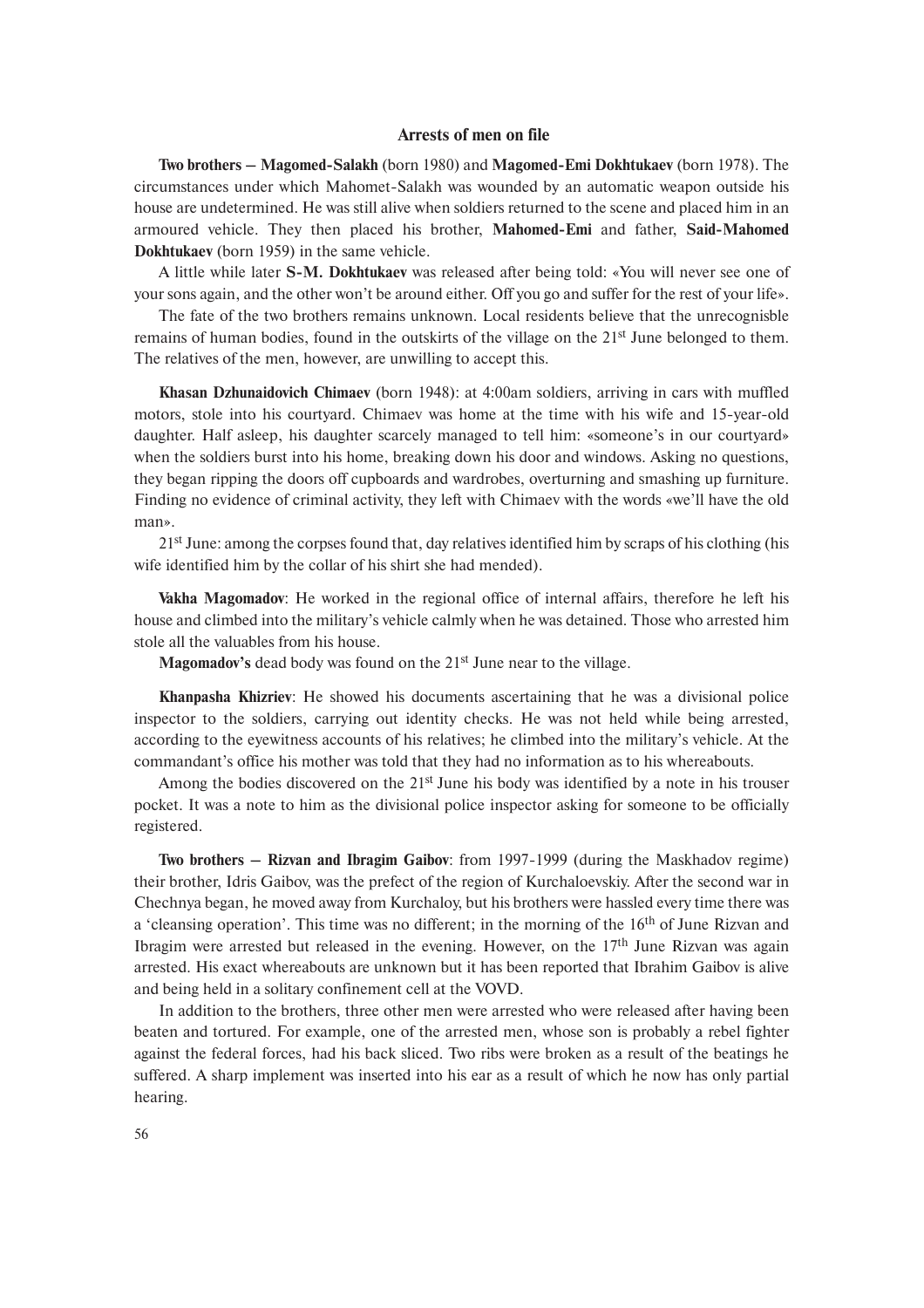#### **The utter 'cleansing' of Kurchaloy**

After the arrests of those on file, many armoured vehicles entered the village and blockaded the streets. A complete check of all the houses commenced. The same thing happened here as in *Mairtup* and *Tsotsin-Yurt* – looting and extortion. The soldiers blatantly loaded valuables – stereos, televisions and carpets into their armoured vehicles.

Public institutions such as the medical clinic were also looted.

The 'cleansing' commenced with no notification or co-operation with the local administration. Soldiers simply didn't allow the head of the regional administration to leave his house that morning.

Only in the afternoon the colonel leading the operation (who refused to identify himself) met the head of the region and the village administration in the presence of the head of the VOVD and the military commandant. He stated that all men arrested would be later released if no charges were made. Those who were clearly involved in suspicious activities would be taken to the military base in *Khankala*. And those who had to be 'worked on' (in the words of the colonel) would be taken to the VOVD.

During the 'cleansing' neither the commandant's assistants nor the VOVD police even tried to stop the excesses. Later the regional commandant claimed that he had not been informed about the impending 'clean-up' operation.

The 'clean-up' continued till the **17th June**, the looting and extortion continued. Unlike the day before however, there were almost no arrests.

#### **Arrests, beatings, torture**

16th June: over the course of the day about 120 men between 16 and 65 years old were arrested.

All the arrested men were blindfolded and had their hands tied behind their backs, and were transported to the outskirts of the village where they were held either outside or in a warehouse of agricultural chemicals. Several of the men were badly sunburned due to being forced to lie halfnaked in the extremely hot sun for hours.

According to the accounts of those who suffered at the hands of the soldiers, they were beaten with plastic water-filled bottles. They were beaten around the head and other vital organs: kidneys, liver etc.

The arrested men were hang up on trees. They were forced to lie on the ground and soldiers jumped onto them. The soldiers burned their bodies with cigarettes, poked fingers in their eyes and squeezed their fingers and toes with pliers. In this way they forced answers to the standard questions: «Are there rebels in your village? «How are you helping the rebels?» «Who has weapons and where are they hiding them?» etc.

At the request of the interviewees, 'Memorial' is not releasing the names of those who were tortured. Among the residents of Kurchaloy who were seriously harmed, information on the following is available:

- A 44-year-old man who suffered broken ribs and was beaten about the kidneys and liver
- A 26-year-old man who had the fingers broken on both his hands
- A 29-year-old man who also had his fingers broken, had his nose broken and was wounded several times with a screwdriver.

There are other seriously wounded men about whom less information is currently available.

After the beatings and the torture, most of the men were released that evening. 19 of them were not returned the documents they held at the time of the arrests. Several more were released over the course of the next few days.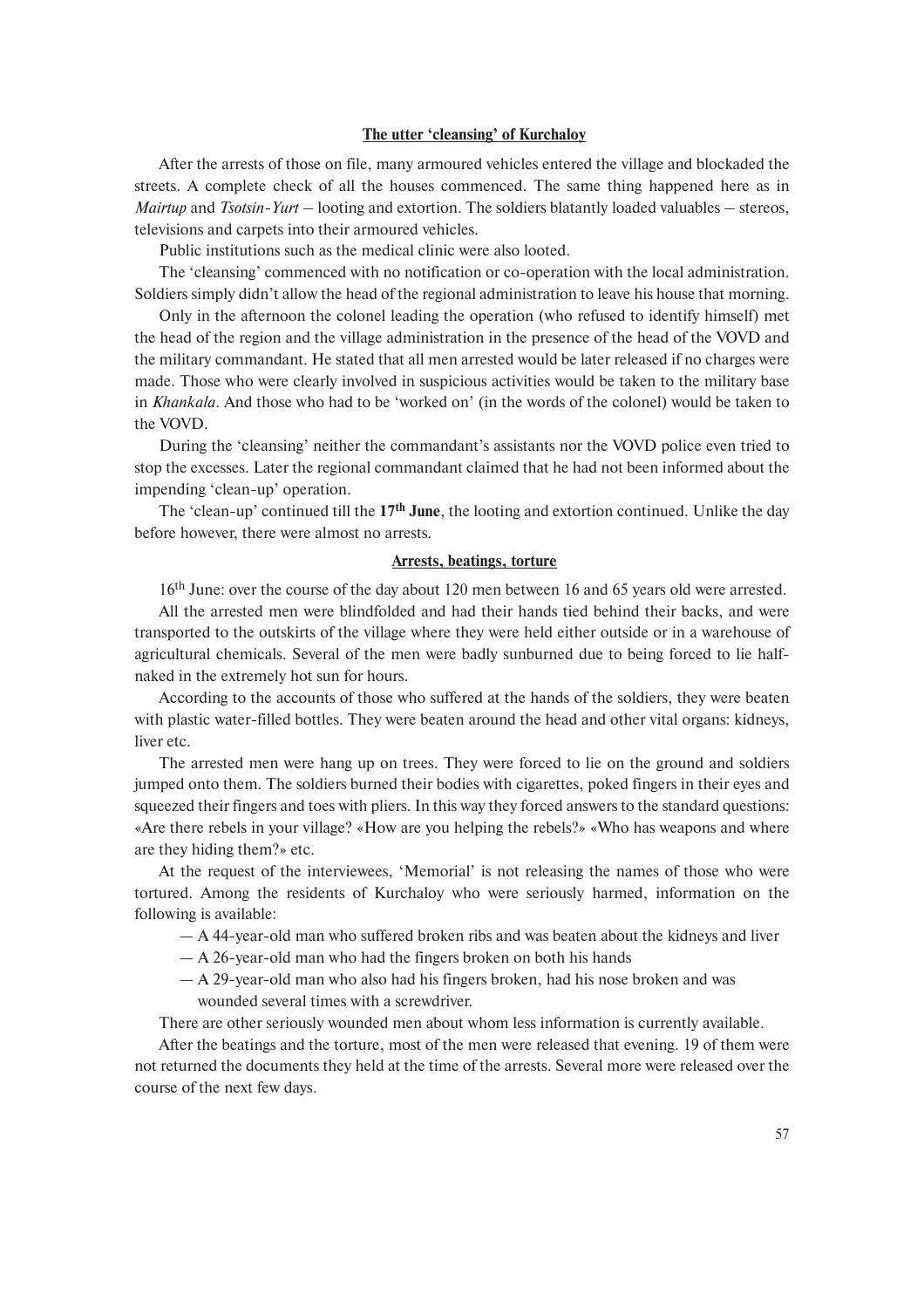However, 7 of the men were not released: **Vakha Magomadov, Khasan Chimaev, Rizvan Gaibov, Ibrahim Magomed-Salikh Dokhtukaev, Magomed-Emin Dokhtukaev, Khanpasha Khizriev** and **Badruddi Israpilov.**

Regarding **Rizvan Gaibov** and **Badruddi Israpilov** (in whose homes hunting weapons were discovered) there is information that they are being held at the VOVD.

#### **Unlawful executions: 'disappearances'**

21st June 2001: 5 mutilated bodies were found a few kilometres from the village in the buildings of a deserted farm.

One of the deformed men was immediately identified. It was **Vakha Magomadov** (see above – arrests of men on file).

The other 4 bodies were practically in pieces, evidently from shell wounds. Nonetheless, two of the bodies were identified by relatives. That is the bodies of:

#### **Khasan Chimaev**

## **Khanpasha Khizriev.**

The remains of the other two men were unidentifiable, but the village residents presume that they are the remains of the bodies of the **Dokhtukaev** brothers.

All these men were arrested by representatives of the federal forces, early in the morning of the 16<sup>th</sup> June during the selective arrests of men whose details are held on file.

The news agency Interfax announced the discovery of the bodies but didn't draw attention to the fact that they were the bodies of men who had been arrested by representatives of the federal forces.

*«INTERFAX 22nd June: In Chechnya, 4 km from a regional capital, local residents discovered the dead bodies of five men.*

*As 'Interfax' was informed on Friday, the forensic examination at the ROVD of the Chechen region of Kurchaloyevskii established that they all died from their 'numerous shrapnel wounds'.*

*At the present time, it has been possible to identify two of the bodies: they are local residents who had previously been presumed missing. The ROVD confirmed that the identities of the other three bodies are currently being in established.* 

*A criminal case has arisen from the discovery of the bodies. Reporters from 'Interfax' gave details that an investigative team from the public prosecutor's office, the FSB and the military commandant's office are working on the scene.*

«*INTERFAX 22 June: Names were established of two of the five men whose bodies were found with numerous wounds at the outskirts of the regional center of Kurchaloy. As Interfax reported earlier, the local ROVD established that among the dead were Guseyn Chimaev and Vakha Magomadov, both residents of Kurchaloy.*

*They were last seen alive on the 16th June. Law enforcement agencies are investigating the events.*»

\*\*\*

**The night of the 27th/28th June:** In the village of *Geldagan* soldiers arrived in armoured vehicles (BTR) at the home of the **Israilov family**. The armoured vehicles broke down the brick wall around the courtyard and the soldiers burst into the house. Neighbours heard shouting and an order in Russian «Lie down on the floor!» After that there was a volley of machine-gun fire. In the morning it was established that **Dzhabrail Uvaisovich Israilov** (born 1953) and his sons **Beksolt Dzhabrailovich Israilov** (born 1982) and **Bekkhan Dzhabrailovich Israilov** (born 1983) had been killed.

Several residents of *Geldagan* cautiously express the opinion that the death of these people may have been connected to their involvement in money-changing operations.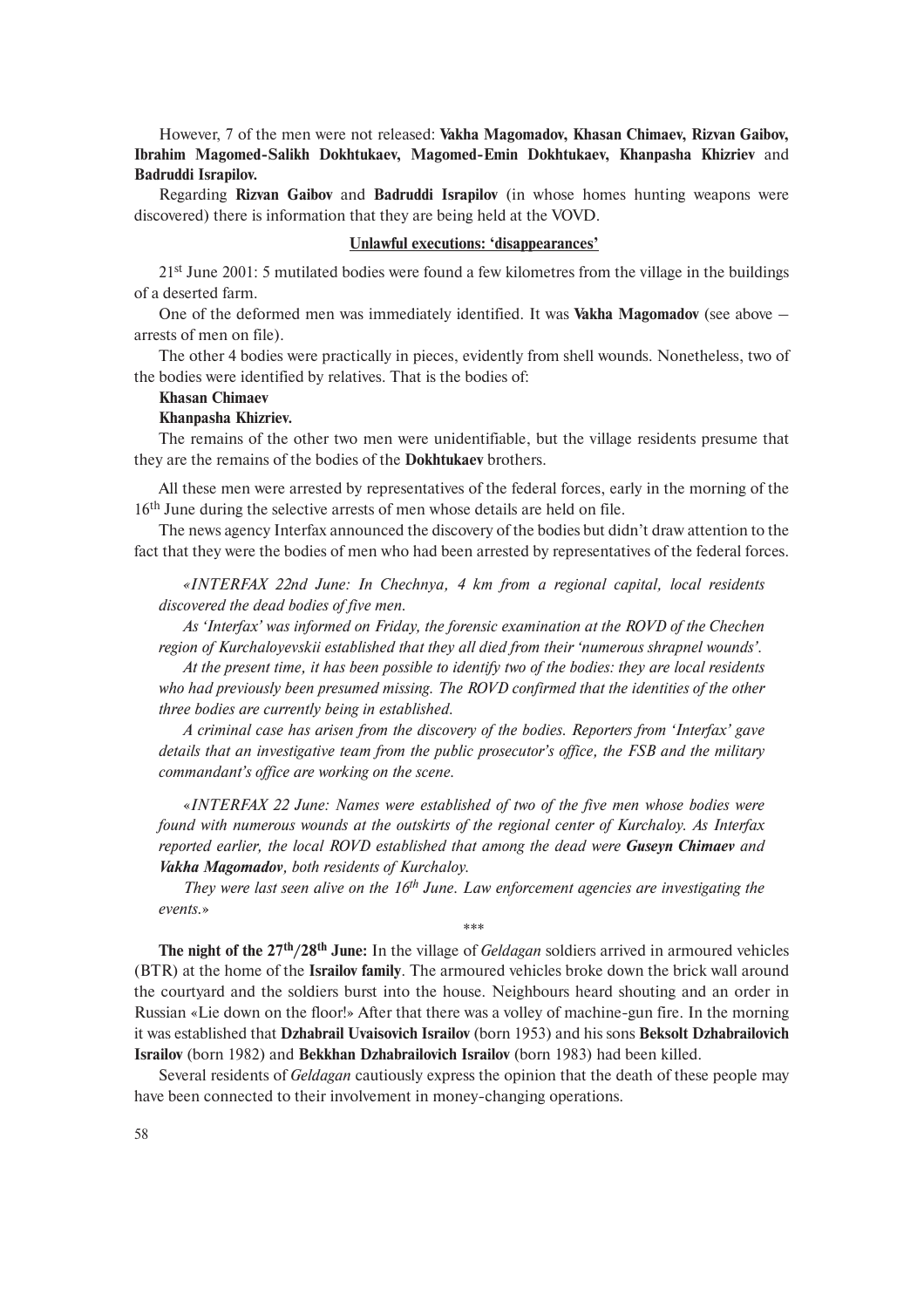#### **report from the scene by members of the Human Rights Centre «Memorial»**

# **HUMAN RIGHTS CENTER «MEMORIAL» THE «CLEANSING» OPERATIONS IN SERNOVODSK AND ASSINOVSKAYA WERE PUNISHMENT OPERATIONS**

#### 09.07.2001

On 2 July 2001 a «cleansing» operation was carried out in the *Sunzhenskiy district* of the Chechen Republic. The target of the «cleansing» operation was the large village of *Sernovodsk*, close to the border with Ingushetia.

On 3 July a «cleansing» operation began, targetting the village of *Assinovskaya*, in the *Achkhoi-Martanovskiy district* of the Chechen Republic. This «cleansing» operation continued on 4 and 5 July.

On 1 July a police car was blown up by a landmine in the village of *Sernovodsk*. 5 policemen were killed.

On 2 July, federal forces began a «cleansing» operation in *Sernovodsk*.

Representatives of the Human rights centre «Memorial» were on the scene and were witnesses to the fact that the «cleansing» operation was essentially an operation to punish all those living in the village and refugees staying in temporary accomodation. The «cleansing» operation was accompanied by mass looting and extortion. Villagers' property was destroyed and ruined. For no reason, grenades were thrown into several homes.

Several hundred local inhabitants were detained and taken out into a field between the villages of *Sernovodsk* and *Samashki*. There, the detainees were interrogated to try to find out from them who in the village supported the fighters, who was a «Vakhabit», where weapons were stored etc. The interrogations were accompanied by vicious beatings and torture. Dogs were deliberately set on several people. A number of people were tortured with electric current.

During the night from 2 to 3 July the majority of the detainees were released. However, more than a hundred men were taken away to *Achkhoi-Martanovskiy*, to the Temporary Department of Internal Affairs.

As a result of the events in *Sernovodsk*, a new flow of refugees poured into Ingushetia. By 3 July, around four thousand people had left Chechnya for Ingushetia. On 4 July, the flow of people out of Chechnya continued.

The «cleansing» operation in *Sernovodsk* was carried out on the same day that a special session of the State Duma was being held in *Groznyi* to discuss the problem of returning refugees to Chechnya.

It should be noted that in contravention of *order of the executive body of the Commander of Joint forces in the North Caucasus No. 145*, the «cleansing» operation was carried out without the cooperation of the local administration. Furthermore, servicemen locked up the head of the village administration, *Vakha Arsamakov* and the head of the administration for the Sunzhenskii region, Khizir Vitaev.

They were locked in their offices and not allowed out for ten hours. All the village militia and traffic police were disarmed during the «cleansing» operation and detained by the servicemen.

On 3 July, on the edge of the village of *Assinovskaya*, an armoured personnel carrier was blown up by a mine. On the same day a «cleansing» operation began in the village, which continued during 4 and 5 July. In the course of the «cleansing» operation mass looting again took place. People who tried to stop their property being taken away were beaten. Around 300 people were detained. They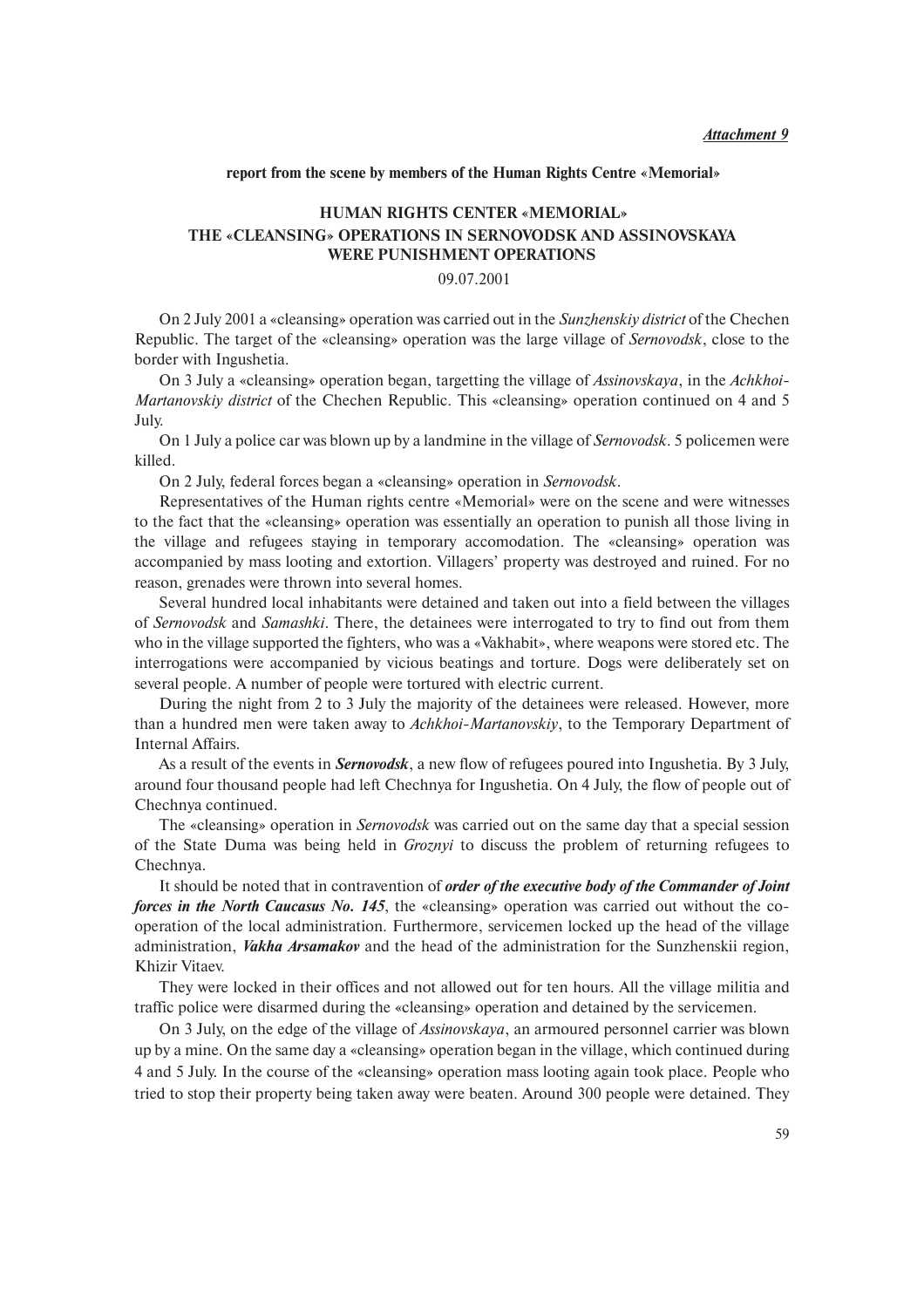were taken out to the edge of the village, into a field, where they were interrogated. The interrogations were accompanied by beatings.

#### **DETAIL**

On **1 July** around midday in the village of *Sernovodsk* a police UAZ truck was blown up by a mine at a leval-crossing. Five policemen were killed.

Military vehicles quickly turned up at the scene. Soldiers opened fire with automatic weapons, machine-guns and grenade launchers into the surrounding woods. Then they detained two young people who were grazing cattle nearby. At first they wanted to shoot them on the spot, but the local policeman intervened. He proved that the two people could not have set off the mine. Nevertheless, the servicemen took away the shepherds. Nothing has been heard of their fate since.

Early on the morning of **2 July**, a sub-unit of federal troops entered *Sernovodsk* and began a «cleansing» operation. The soldiers said that the aim of the «cleansing» operation was to detain the rebel fighters who had caused the blast. However, they carried out their operation using barbaric and illogical methods.

The military servicemen burst into the courtyards of blocks, drove people out of their homes, threw grenades into attics and cellars, took any property which they liked and smashed and slashed furniture. They even began to gather up provisions in the village, killing chickens, turkeys and sheep and even digging up potatoes and loading them onto armoured personnel carriers.

It was clear that various sub-units took part in the «cleansing» operation. The worst excesses were carried out by those operating in the centre of Sernovodsk. Here, military servicemen shot at private vehicles and public transport unless the owner managed to pay them off first. In the courtyard of the home of the **Mutsiyev family**, two cars were shot up with machine gun fire in this way. The **Madaev family** had a «Zhigouli» VAZ 21099 taken away although the documentation for the vehicle was in order.

They even took a diesel electricity generator out of one building and a water pump.

Despite the fact that the village put up no resistance to the soldiers, grenades were thrown into the homes of the **Movsarov, Batashev, Salamov, Arsanukaev, Ramazanov, Saidulaev and Al'tamirov families.**

All the local police and traffic police department were disarmed and held by the servicemen. The head of the village administration, **Vakha Arsamakov**, and the head of the Sunzhenskiy district administration, **Khizir Vitaev**, were locked up in their offices by the soldiers at the start of the «cleansing» operation and not allowed out for ten hours.

In every yard, all males between the ages of 14 and 60 were detained. Some of those detained were able to buy their way out. A specific levy was set for this. If a person's documents were in order and he was registered locally, then this was 200 roubles. If his registration was not a local one (mainly refugees, living in the temporary accommodation centre in the buildings of the technical college and in railway carriages), then it was 500 roubles. If a temporary pass had expired or not all the photographs had been stuck into a passport, the levy was 1,000 roubles.

Several hundred people were unable to buy their way out (some reports say around 700) including two women, **Mazaeva Marem** (40 years old) and *Gazmagomadova*. Among those detained were two sons (aged 14 and 18) of the head of the village administration, **V Arsamikov**. A 90 year old man, **Abdul-Kadyr Gubaev** was also detained. Around 81 people were detained at the temporary accommodation centre and then taken away.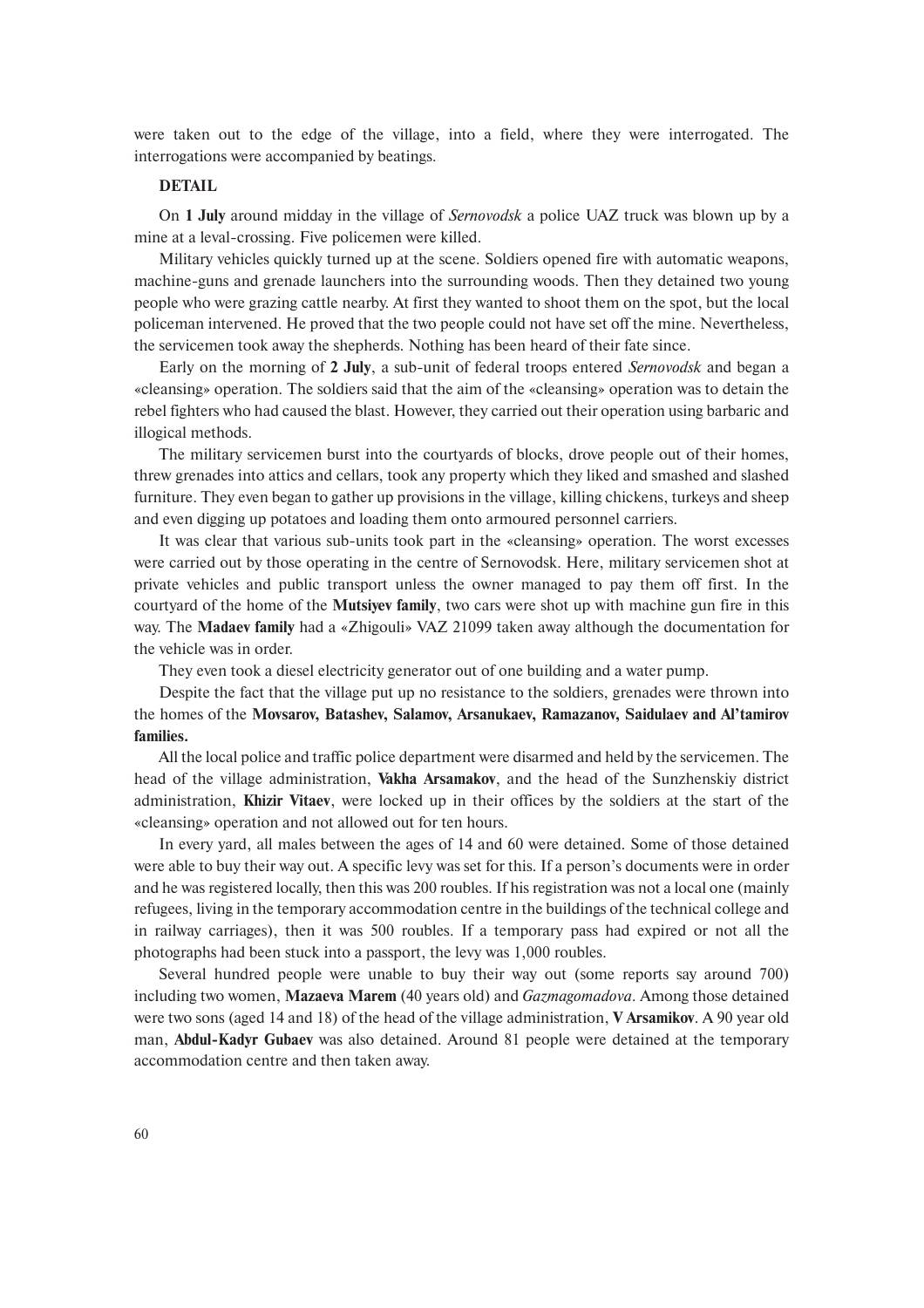All the detainees were led out into a field between the villages of *Sernovodsk* and *Samashki*. There all of them, including the 90 year old **A-K. Gubaev** were ordered to lie face down on the ground and there shirts were pulled over their heads so that they could not see. If anyone made the slightest movement, he was hit in the head with a rifle butt.

They took away the detainees' money and removed rings and watches. The soldiers also ripped up some people's identity documents.

Interrogations were carried out in a tent which they set up there.

Almost everyone was asked the same questions: was he a fighter or a "Vakhabit" ; did he know any rebel fighters; what did he know about Basaev and Khattab. Those being questioned were savagely beaten. People were especially harshly treated if they had any scars on their bodies, even if they were from their childhood. Some people were tortured with electric shocks. Metal rings were put on their fingers and connected to an electric current.

This torture was used on: **Salambek Amagov, Alikhan Basaev, Islam El'diev, Ruslan Yasakov, Visingiri Madaev, Magomed Al'tamirov**. Dogs were set on **Visingiri Madaev** who was bitten repeatedly. The son of the head of the local militia, **Vakhi Susurkaev**, was savagely beaten.

At around 10.00 pm on 2 July they began to release the detainees. By 2.00am, most of the detainees had been released.

**Salambek Amagov**, 35, was dumped unconscious outside his house. When he was lifted up, blood poured from his throat. His relatives took him to the Achkhoi-Martanovskiy hospital.

More than one hundred of the *Sernovodsk* villagers who were detained were taken to *Achkhoi-Martan* to the Temporary Department of Internal Affairs.

As of 7 July, there was no news of the whereabouts of **Apti Isigov, Selimkhan Umakhanov, the brothers Bataev, the brother Muzaev and Ruslan Makhaev** (an invalid from childhood who is 1 metre and 30 centimetres tall).

On 8 July **Ruslan Makhaev** was freed.

#### **Supplement (September 2001)**

In September 2001 two persons among the detained inhabitants of Sernovodska disappeared.

- **Apti Isigov,** born in 1978, who lived on 34, Nervomayskaya Street, was taken into custody by soldiers in his house in front of witnesses. Isigov spent some time with other detainees in APC, but was not taken to the filtration center.
- **Zelimkhan Umkhanov,** born in 1972, who lived on 4, Kutalova Street, was taken into custody by soldiers on Sernovodska Street in front of witnesses. Umkhanov spent some time with other detainees including A. Isigov in APC. He also was not taken to the filtration center.

#### **Supplement (May 2003)**

We still do not know what happened to **Apti Isigov** and **Zelimkhan Umkhanov**. Criminal investigations suspended this case of disappearance because of the «incapacity of representing persons subjected to prosecution».

On the day after the «cleansing» operation (3 July) a large number of local people and refugees decided to leave *Sernovodsk*. People were leaving because soldiers had told them that they were going to «clean up» *Sernovodsk* for 7 days and promised to «wipe the village from the face of the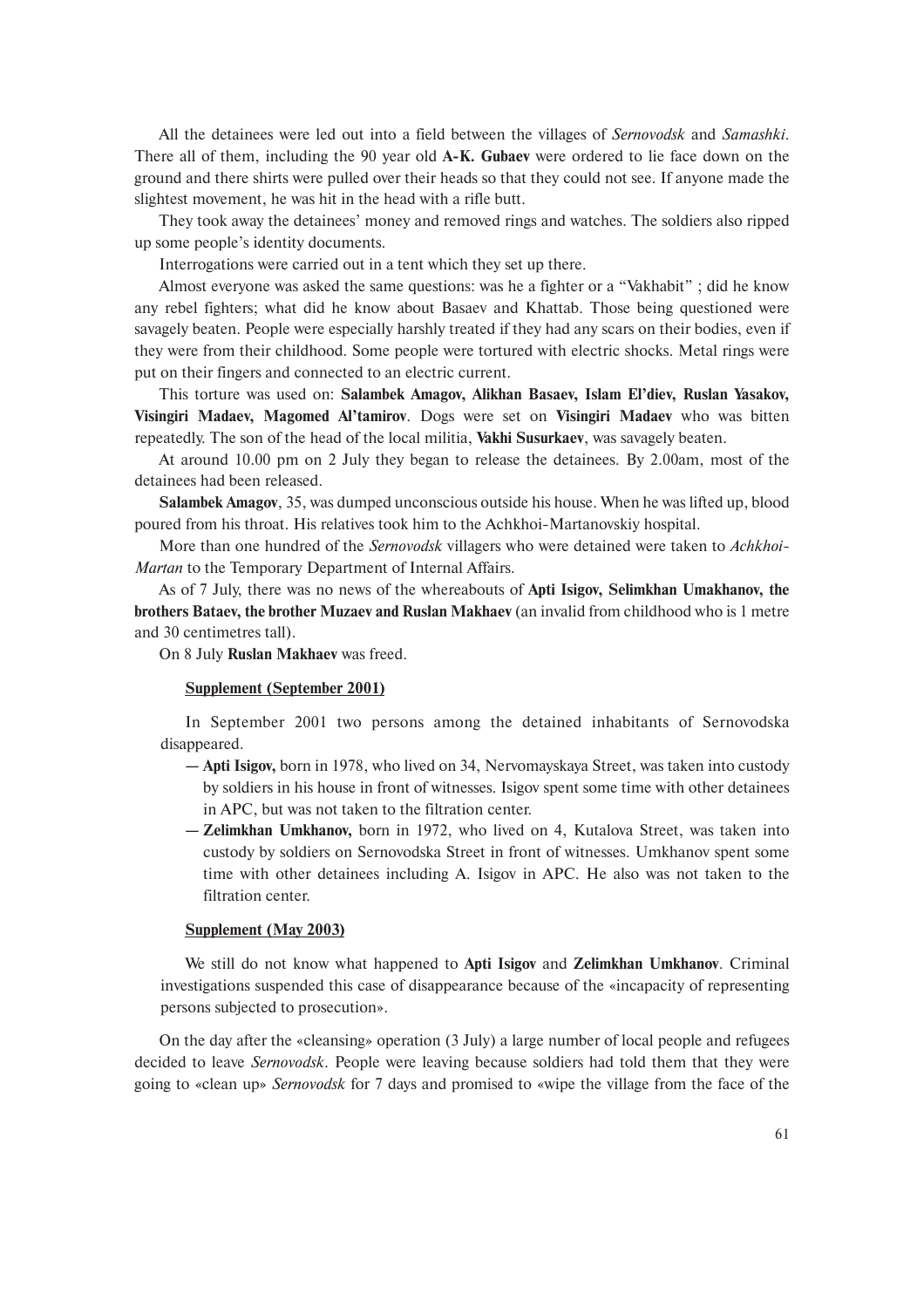earth». Many women literally threw out their sons, insisting to them that it was better to sleep on the ground than to be killed or maimed. During the day, around 4,000 people walked or drove out into Ingushetia. At first they made their way to refugee camps in the village of *Ordzhonikidzevskaya (Sleptsovskaya)*, and then dispersed to various places, afraid to stay together.

The exodus of people from Chechnya into Ingushetia continued throughout the following days. And people began to leave other villages as well. However, starting on 8 July, some Sernovodsk villagers began gradually to return.

It should be noted that the «**cleansing**» operation in Sernovodsk was carried out on the same day that a special session of deputaties of the State Duma of the Federal Assembly of the Russian Federation was being held in Groznyi to discuss the problem of returning refugees to Chechnya. The chairman of the government of the Chechen Republic, *S Ilyasov*, expressed his opinion at this session, that it was only the lack of money that was preventing the return of people. However, it is very clear that the Russian budget will not be able to guarantee returning refugees enough money to be able to buy themselves or their loved ones their freedom each time there is a «**cleansing**» operation.

On 3 July, on the edge of the village of *Assinovskaya*, an armoured personnel carrier was blown up by a mine and federal positions were shot at. One policeman was wounded.

That day, a «**cleansing**» operation began in the village, which continued on 4 and 5 July. During this «**cleansing**» operation there was again mass looting. A 68 year old inhabitant of the village, Gaurgashvili, who tried to stop servicemen taking things from his home, was badly beaten. Relatives were able to take him to the regional Sunzhenskii hospital in Ingushetia, which saved his life.

## **Supplement (September 2001)**

During the «mopping up» operation in Assinovskaya, four local inhabitants have been taken away. Two sisters, **Aishat** and **Raishat** — 17 and 18 — who were accordingly taken into custody because of the fact that they were wearing long coats and headscarves. They had been told that «Wahabitts» wear this kind of clothes and therefore suspected them of being linked to rebel fighters. The sisters stayed three days in Achkoi- Martanovskij VOVD before their relatives gave a ransom in order to get her free.

Two other sisters - 26 and 28 - were taken into custody from their house because there was their brother's electrical equipment that could be used to make bombs, landmines etc- Their brother was electrician and he went out of Assinovkaya, the day before, for business purposes. The girls had been detained in Achkhoi-Martanovskij VOVD. According to them, they had been hit in order to get information about who had put the landmines on the roads. However, after the interrogations, they had been released without demanding ransom.

In *Assinovskaya* about 300 people were detained and taken out to a field on the edge of the village. There they were interrogated. The questionning was accompanied by beatings. Among the detainees was the head of the *Assinovskaya* administration, **Nazarbek Terkhoev.**

On the evening of 3 July, the majority of the detainees from *Assinovskaya* and some of those villagers from *Sernovodsk* who had been taken to *Achkhoi-Martan*, were taken out to a wooded area near the village of *Chemul'ga* and released. For around 24 hours they remained in the same place, as it was as dangerous for them to go through the wood as it was for them to use the roads, blocked by military personnel. Only on 5 July, by risking their lives, were they able to make it to the village of *Chemul'ga*, from where they were able to return home or travel to Ingushetia.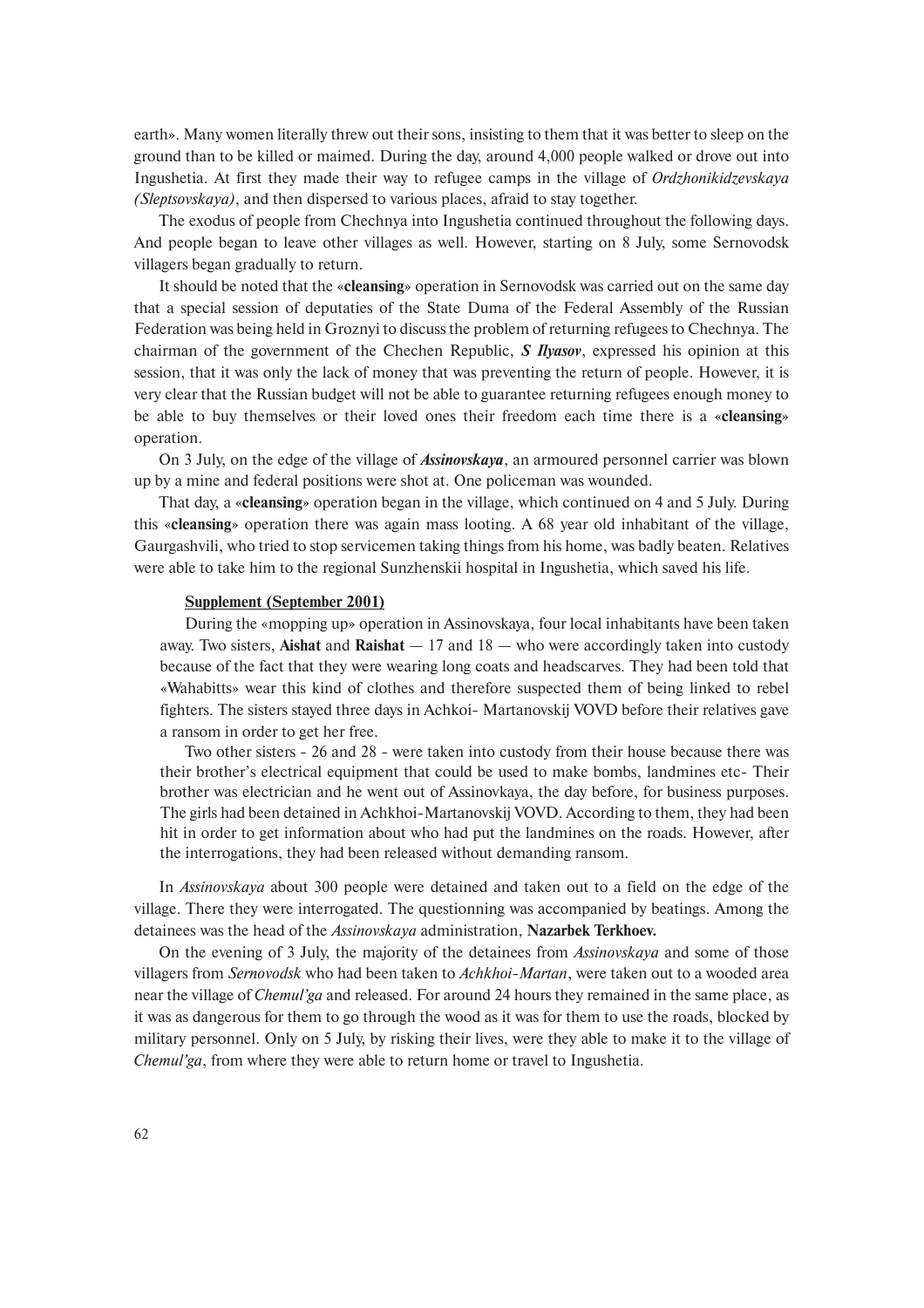# **Moscow. July 2001. INTERFAX**

The Special Representative of the President of the Russian Federation for Human Rights in Chechnya is convinced that the investigation into the events during the special operation in early July in Sernovodsk and stanitsa Assinovskaya will be completed in the nearest future. "I am satisfied with the actions of the prosecution. On these cases there are detained, including the military servicemen. The military prosecution is acting aggressively, gradually, and should the guilt of the military servicemen be established they will be punished, of which the world public will be informed"— V. Kalamanov said during his press-conference in the central office of "Interfax".

He noted that 30 investigators and prosecutors are working on this case. "Practically everyone has been interrogated, not a single detail has escaped the investigation", emphasized Kalamanov. In the words of the Special Representative, he is concerned about the disappearance of two civilians from these settlements. "Although their disappearance may not be related to the carrying out of the special operation",- considers the Special Representative. He reported that in conjunction with the events 175 complaints had been received from the population on the actions of the military servicemen. In the words of V. Kalamanov, part of the complaints has been renounced and at first he did not exclude the possibility of this done under the pressure of the military. "However, our verification has shown that the complaints which have been renounced indicated violations which did not take place in reality " – concluded V. Kalamanov.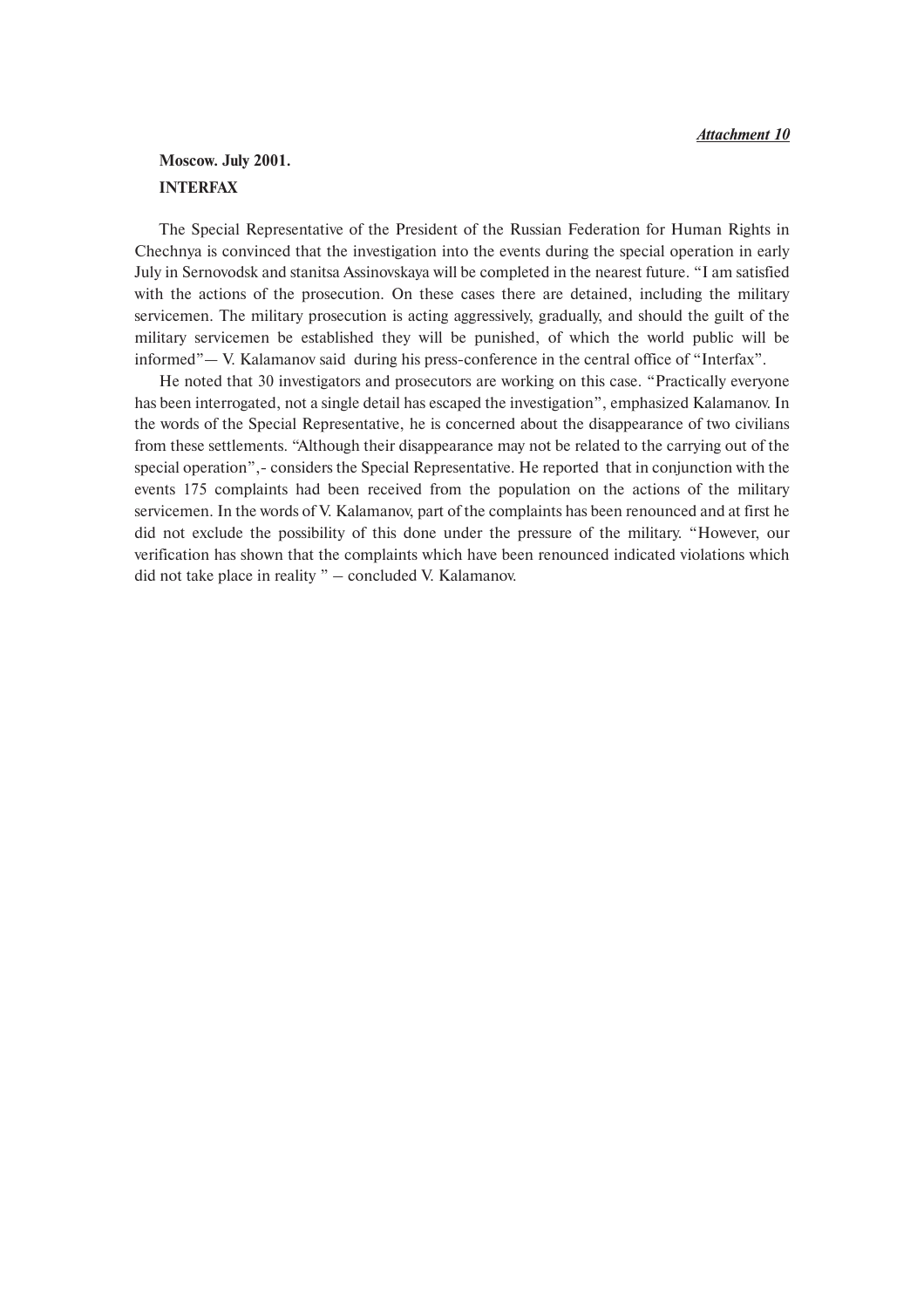#### **Strasbourg. September 26, 2001.**

# **INTERFAX**

The prosecution of Chechnya has accomplished a thorough investigation into the circumstances of 'zachistki' in the Chechen villages Assinovskaya and Sernovodsk, carried out by the federal servicemen on July 3-4. "As of today 58 residents of these villages are recognized victims, four applicants being acknowledged as having received physical injuries, the majority of the applicants recognized as suffering material damage", Vsevolod Chernov, the Prosecutor of Chechnya, announced on Wednesday to "Interfax". The events in Assinovskaya and Sernovodsk have received "deep public resonance", also abroad, V. Chernov said, not excluding the possibility that circumstances of "zachistki" will become a subject of discussion in PACE on Thursday, September 27.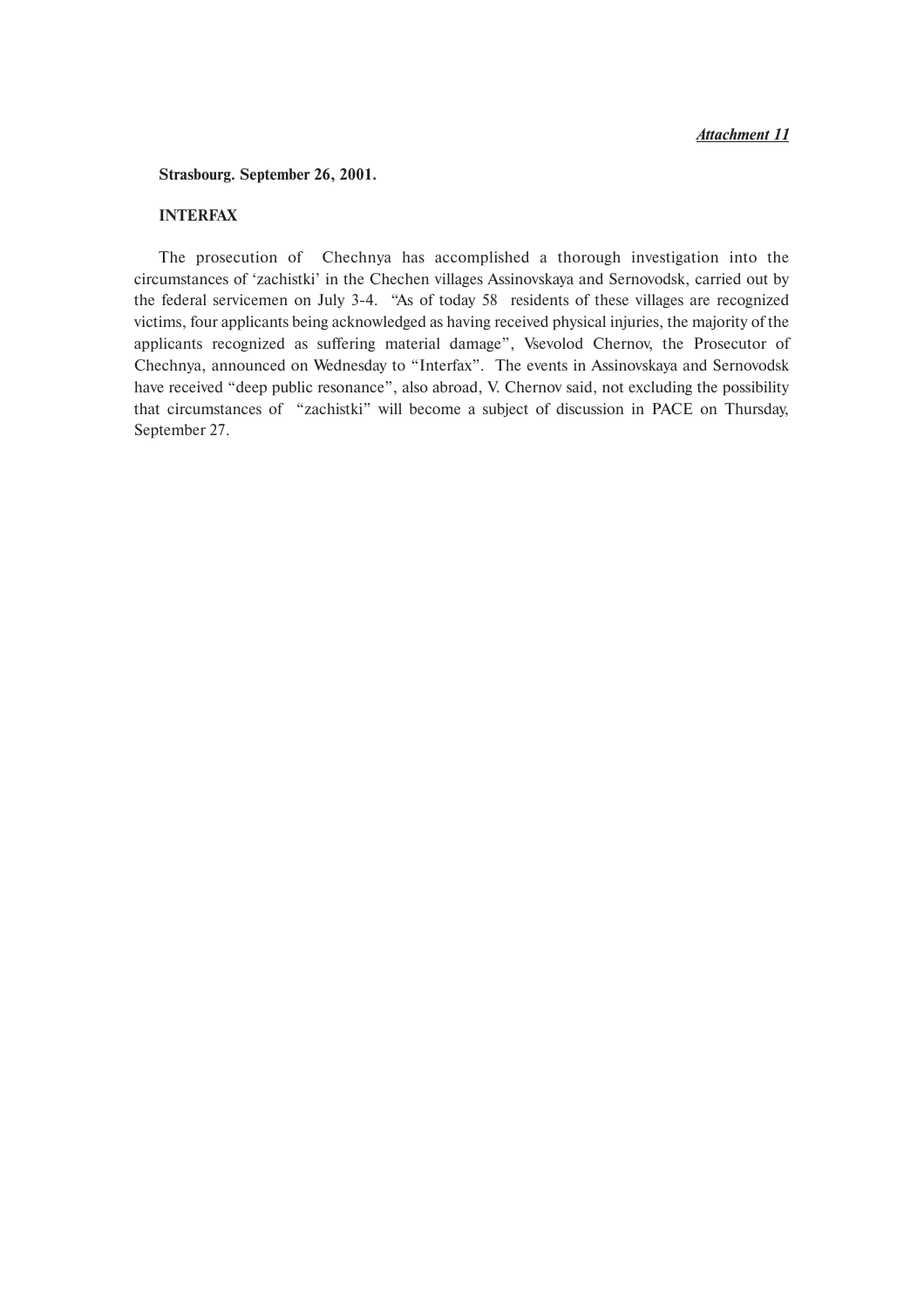# **Prosecution of the Russian Federation PROSECUTION OF THE CHECHEN REPUBLIC**

Chechen Republic, Grozny Garazhnaya street, 9 b Tel/fax  $(095)$  777-92-26 14.07.2002 No 15/39-1336-02 To your № 289/02 оf 14.06.02

103051 Moscow, Maly Karetny pereulok, 12 Human Rights Center "Memorial" To the Chair of the Council of HRC "Memorial" Orlov O.P.

In the period of May 21–June 11, 2002 in the village Mesker-Yurt, Shalinsky district a special operation (zachistka) was carried out involving the units of MO, VV MVD, servicemen of VOGO and PO MVD of the Russian Federation, UFSB of the Chechen Republic, as well as the servicemen of Shalinsky VOVD, POM of village Mesker-Yurt, Shalinsky ROVD and the personnel of Ministry of Justice of the Russian Federation.

In the course of the special operation 208 persons were delivered to the filtration camp (FC) for verification and establishing of their identity; after all the necessary procedures completed they were handed over to the head of the local administration of Mesker-Yurt Aliev M.A. in return to receipt /*under his personal responsibility- transl./.*

10 of the detained citizens, in whose cases there existed grounds to suspect their being privy to participating in the illegal band formations or who at the moment of detainment had weapons or ammunition on them, were handed over to the representatives of the territorial law-enforcement agencies- to Shalinsky VOVD.

In the period of May 21–June 11, 2002, i.e. during the special operation in the village Mesker-Yurt, the prosecution of the Shalinsky district of the Chechen Republic received from Shalinsky VOVD 8 files on the facts of armed clashes of the federal units with the members of illegal armed formations, as a result of which 9 members of band formations were killed, among them 4 were identified by the relatives as local residents (Khadzimuratov I.Y. Malaev M.S., Temirsultanov A.). One of the four, Saltamirzoev Adam, born 1966, according to the information of UFSB RF in the Chechen Republic was a leader of illegal armed formation nick-named "Black Adam". The above mentioned materials have been filed to the case № 59113 in order for the prosecution to establish the identity of the killed members of the illegal armed formations, places of their burial and to verify the circumstances of their death by prosecution.

The presence of the military prosecutor from the department of surveillance GSU VP SKVO, the lieutenant-colonel of justice Tereshuk V.V., was ensured since the first day of the special operation in the village Mesker-Yurt, Shalinsky district of the Chechen Republic; he stayed on the ground and directly dealt with the complaints and applications of the local residents related to illegal actions of the representatives of the federal forces involved in the actions for controlling the observance passport regime.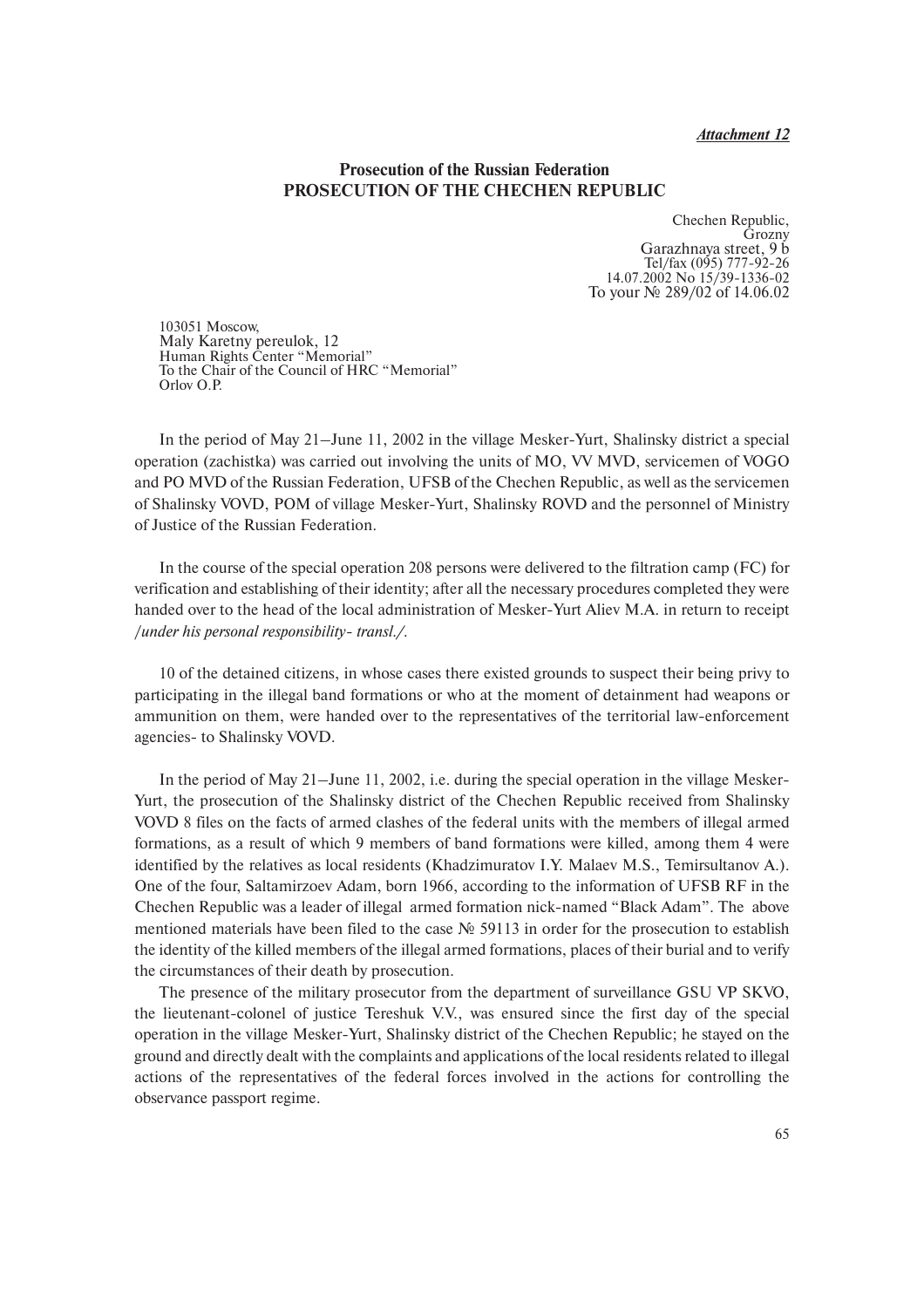In the period when the special operation was carried out, as well as in the following days up until present the law-enforcement agencies of Shalinsky district and of the Chechen Republics have not received any complaints from individual citizens or from the officials of Mesker-Yurt on the facts of : intentional explosion of the building of the village administration, beating of the head of the village administration Mansur Aliev, torture and beatings of Barzaev Khusein, Khavadzhi Akhmadov, Vakha Mezhidov, Knusein Dudaev, Sharapudi Khakimov, brothers Khadzimuradov by the military servicemen, looting and hijacking of automobiles. The information received is being verified, you will be informed on the results of the verification additionally.

07.06.02 the prosecution of the Shalinsky district of the Chechen Republic instigated a criminal case № 59113 on the indications of crime stipulated in article 126 part 2 "ж" of the Criminal Code of the Russian Federation on the fact of kidnapping on 22.05.02 from Shkolnaya street, 6 Mesker Yurt of brothers Didishev - Adam, Abu, Apti (in the text of inquiry- 'brothers Didigov'). Upon the examination of the Didishev's household the personnel of armed forces of FS discovered and expropriated a cache with ammunition (mine MON-100, cartridges to fire-guns). In the area of Mesker-Yurt, in the proximity of 500 meters from the village was discovered a grave with human remains, which supposedly contains the body fragments of the 'disappeared' brothers Didishev. Due forensic medial and criminalist examinations have been scheduled. The criminal case № 59113 since 11.06.02 is processed by the senior investigator of the Prosecutor's Office of the Chechen Republic Ignatenko V.A.

10.06.02 the prosecution of Shalinsky district of the Chechen Republic instigated a criminal case No 59114 on the fact of indications of crime, stipulated by article 126 part 2 "a" of the Criminal Code of the Russian Federation on the fact of kidnapping of Ababukarov S-M.I on 21.06.02 from Lenina street, 64 Mesker-Yurt. In the framework of the investigation Abdulkhalikova A.A was interrogated and recognized a victim. A number of witnesses have been interrogated, their testimony had confirmed that the victim had been detained by the personnel of the militia during the operation controlling the observance of the passport regime.

Within the framework of the instigated criminal cases  $N \in \mathbb{S}9114$  and  $N \in \mathbb{S}9113$  the prosecuting agencies of Shalinsky VOVD verify the information received from the residents of village Mesker-Yurt and the whereabouts of the following persons, allegedly 'disappeared' during the special operation: Madaev B.S., Magomadov A.A., Magomadov R., Ganaev R.S.

On top of that, upon the receipt of complaints from the residents of Mesker-Yurt on the disappearance of the civilians, the following criminal cases have been instigated and are currently under the investigation of the prosecution office of Shalinsky District of the Chechen Republic:

- 1. On 21.05.02 in the village Mesker-Yurt, Ortsuev Islam Abdulaevich, born 1980 during the special operation unidentified persons dressed in the camouflage uniform from his house in Lenina street, 157 under the pretext of verification of documents was taken to the filtration station and furthermore disappeared. On the fact of the disappearance the prosecution office of Shalinsky District of the Chechen Republic on 23.06.02 instigated a criminal case № 59127 on the indications of crime stipulated by article 126 part 2 "a, г" Criminal Code of the Russian Federation.
- 2. On 21.05.02 in the village Mesker-yurt during the special operation unidentified armed persons detained and kidnapped Gachaev Adam Aydievich from his house at Sheripova,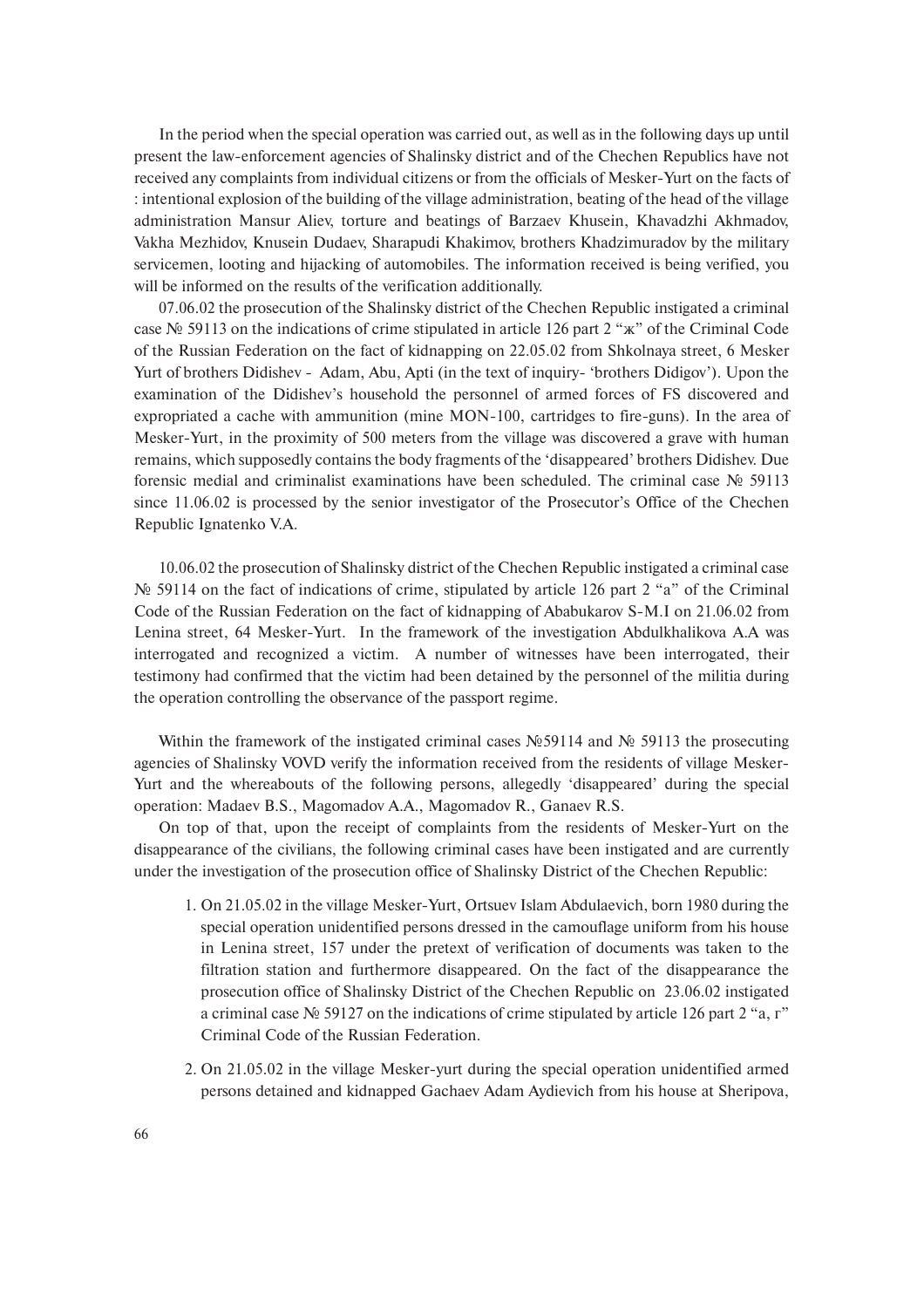24, born 1973, who further went missing. On this fact the prosecutor's office of Shalinsky District of the Chechen Republic on 23.06.02 instigated a criminal case № 59126 on the indications of crime stipulated by article 126 part 2 "a, г" Criminal Code of the Russian Federation.

- 3. On 21.05.02 in the village Mesker-Yurt during the special operation Temirkhanov Lechi Omarovich, born 1980, under the pretext of verification of documents the representatives of federal forces detained from the his house at Moskovskaya street and further went missing. On this fact the prosecution office of Shalinsky District of the Chechen Republic on 23.06.02 instigated a criminal case № 59125 on the indications of crime stipulated by article 126 part 2 "a, г" Criminal Code of the Russian Federation.
- 4. On 22.05.02 in the village Mesker-Yurt during the special operation for controlling the observance of passport regime and revealing the members of illegal armed formations, Askhabov Ibraghim Sharapudinovich, born 1983 was driven away in the unknown direction by unidentified persons in the camouflage uniform and disappeared. On this fact the prosecutor's office of Shalinsky District of the Chechen Republic on 26.06.02 instigated a criminal case № 59134 on the indications of crime stipulated by article 126 part 2 "a, г" Criminal Code of the Russian Federation.
- 5. On 21.05.02 in the village Mesker-Yurt from the house at Tereshkova street, 63, Makhmudov Shoip Rizvanovich, born 1980, was detained and driven into unknown direction by unidentified persons dressed in the camouflage under the pretext of verification of documents, he had not returned home afterwards. On this fact the prosecutor's office of Shalinsky District of the Chechen Republic on 29.06.02 instigated a criminal case № 59138 on the indications of crime stipulated by article 126 part 2 "a, г" Criminal Code of the Russian Federation.
- 6. On 21.05.02 in the village Mesker-Yurt during the special operation for controlling the observance of passport regime carried out by federal forces, from their house at Lenina 1, under the pretext of transporting to the temporary detainment facility were driven into unknown direction Israilov Aslan Eminovich, born 1981 and Israilov Anzor Eminovich, born 1984. On this fact the prosecutor's office of Shalinsky District of the Chechen Republic on 23.06.02 instigated a criminal case № 59128 on the indications of crime stipulated by article 126 part 2 "a, г, ж " Criminal Code of the Russian Federation.
- 7. On 05.06.02 persons in the camouflage uniform armed in infantry weapons, from the house of his relatives at Sportivnaya in the village Mesker-Yurt was driven into unknown direction and went missing Dudagov Abu Magomedovich, born 1981 (in the text of inquiry- Dudaev), the resident of Grozny. On this fact the prosecutor's office of Shalinsky District of the Chechen Republic on 24.06.02 instigated a criminal case № 59135 on the indications of crime stipulated by article 126 part 2 "a, r " Criminal Code of the Russian Federation.
- 8. On 27.05.02 during the special operation for controlling the observance of passport regime carried out by federal forces, from his house at Shkolnaya street, under the pretext of verifying identity were driven into unknown direction and further went missing brothers Magomadov: Suleiman Vakhaevich, born 1978 and Salambek Vakhaevich, born 1980. On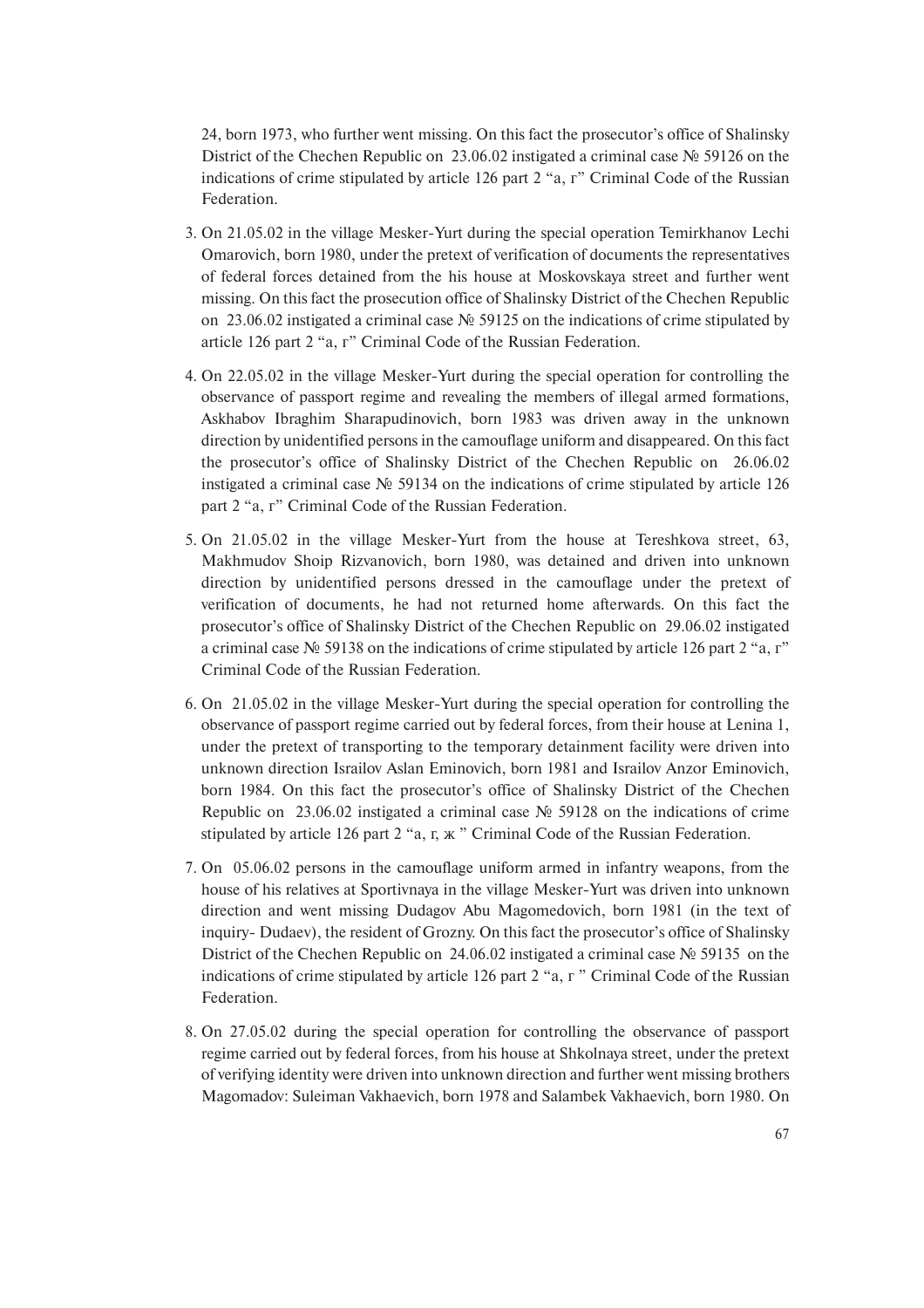the fact of kidnapping Magomadovs the prosecution office of Shalinsky District of the Chechen Republic on 23.06.02 instigated a criminal case № 59129 on the indications of crime stipulated by article 126 part 2 "a, г, ж " Criminal Code of the Russian Federation.

9. On 01.06.02 in the course of special operation carried out by the representatives of the federal forces in Mesker-Yurt Ibragimov Vakha Abdulsalimovich born 1975 (in the text of inquiry- Israilov) was kidnapped from his house by unidentified armed persons and further went missing. On this fact the prosecution office of Shalinsky District of the Chechen Republic on 26.06.02 instigated a criminal case № 59133 on the indications of crime stipulated by article 126 part 2 "a, г " Criminal Code of the Russian Federation.

> The head of the surveillance unit For investigations of crimes By the prosecuting agencies of the Chechen Republic, The advisor of justice Tjumen'tsev A.A.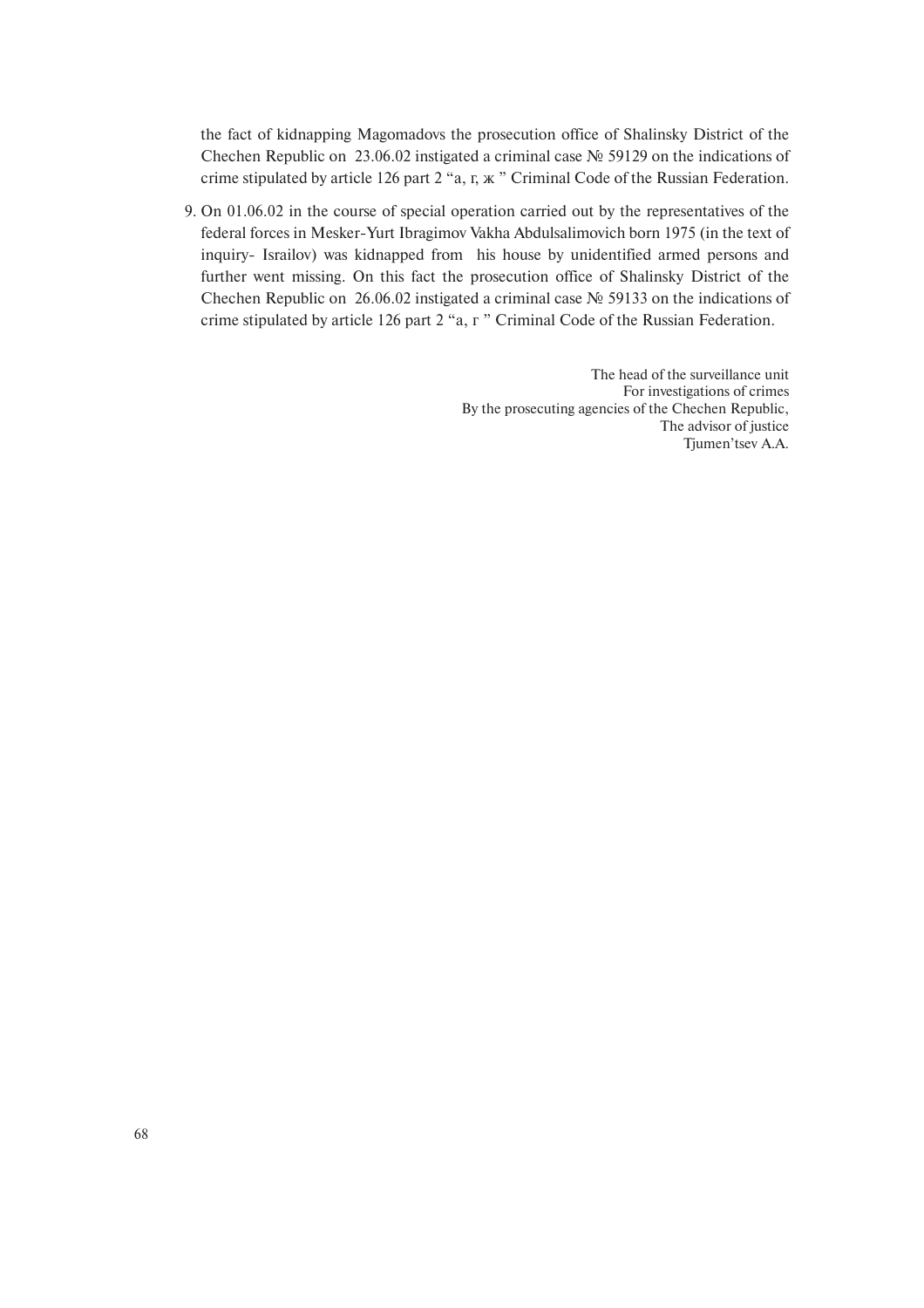#### Расследование дела об «исчезновении» Зелимхана Мурдалова\*

# *Attachment 13*

# **Investigations into the case on the 'disappearance' of Zelimkhan Murdalov**

As was announced by the Prosecutor of the Chechen republic V. Kravchenko in January 2003, the republican Prosecutor's office instigated 1178 criminal cases according to article 126 of the Criminal Code of the Russian Federation on the facts of kidnapping of 1663 persons. Virtually all of these criminal cases have been suspended in compliance with article 195 part 3 of the Criminal-Procedural Code of Russia due to 'impossibility to establish the identity of persons to be tried as the accused'. The only known criminal case instigated according to article 126 where the accusation has been issued was the case № 15004. The accused, Sergei Vladimirovich Lapin, an operational executive of militia from the town of Nizhnevartovsk (Khanty-Mansyisk Autonomous Okrug), is awaiting for trial, however, in the process of investigation, article 126 has been withdrawn from his accusation.

Zelimkhan Murdalov was detained on January 2, 2001 in the Oktyabr'sky district of Grozny by OMON from Khanty-Mansijsk and delivered to Oktyabr'sky VOVD, the base of this special unit. On January, 3 the deputy head of Oktyabr'sky VOVD, major Prilepin, informed the father of Zelimkhan, Astamir Murdalov that his son was among the detained, that marihuana had been found on him, and recommended the father to hire a defender, who would help organize the release of his son. Later one of the representatives of VOVD reported that Zelimkhan was released at 9 a.m., while his father was keeping the duty at the building since 8.20. The parents of Zelimkhan were also told that the head of VOVD colonel Kondakov left for vacation and would only arrive in two weeks. On January, 5 the parents turned to the Prosecutor's office. The Prosecutor of Grozny Ponomarev together with the commandant of Grozny colonel Kolyanov went to Oktyabr'sky VOVD and in the book of records found that Z. Murdalov was allegedly released at 10.45 on January 3, 2001. It turned out that the signature had been falsified by the inspector Zhuravlev. On January 6, Ponomarev reported on the situation to the prosecutor of Chechnya V. Chernov and the military commandant of the republic I. Babichev; on January 7 a criminal case was instigated. I. Babichev went to Grozny to interrogate the personnel of Oktyabr'sky VOVD, including the colonel Kondakov, who was allegedly on vacation at this moment. The personnel insisted that Z. Murdalov had been released.

The prosecution interrogated the employees of Oktyabr'sky VOVD, including colonel Kondakov, major Prilepin and operations executive Lapin. An order for arrest of inspector Zuravlev was issued, he was suspected of forgery of the signature of Z. Murdalov. However the head of Oktyabr'sky VOVD, colonel Kondakov, antedate issued an order sending him back to the place of his permanent service. On January, 17 2001 was issued an order for arresting of Lapin, but in this case again colonel Kondakov prevented his arrest having antedate arranged a business trip for him. During the investigations there arose questions concerning the loss of a significant number of materials on the case by Zhuravlev under unidentified circumstances.

Lapin was arrested only after he issued threats to the journalist Anna Politskovskaya, who published in her article the data collected by Astamir Murdalov. After Lapin gave his testimony to

<sup>\*</sup> Using the materials from the article by Anna Politkovskaya "The Case of cadet: the witnesses- to prison?" (Novaya gazeta N 48 July 8, 2002) and the report of Human Rights Watch "Detained without traces: In Chechnya people continue to 'disappear', April 2002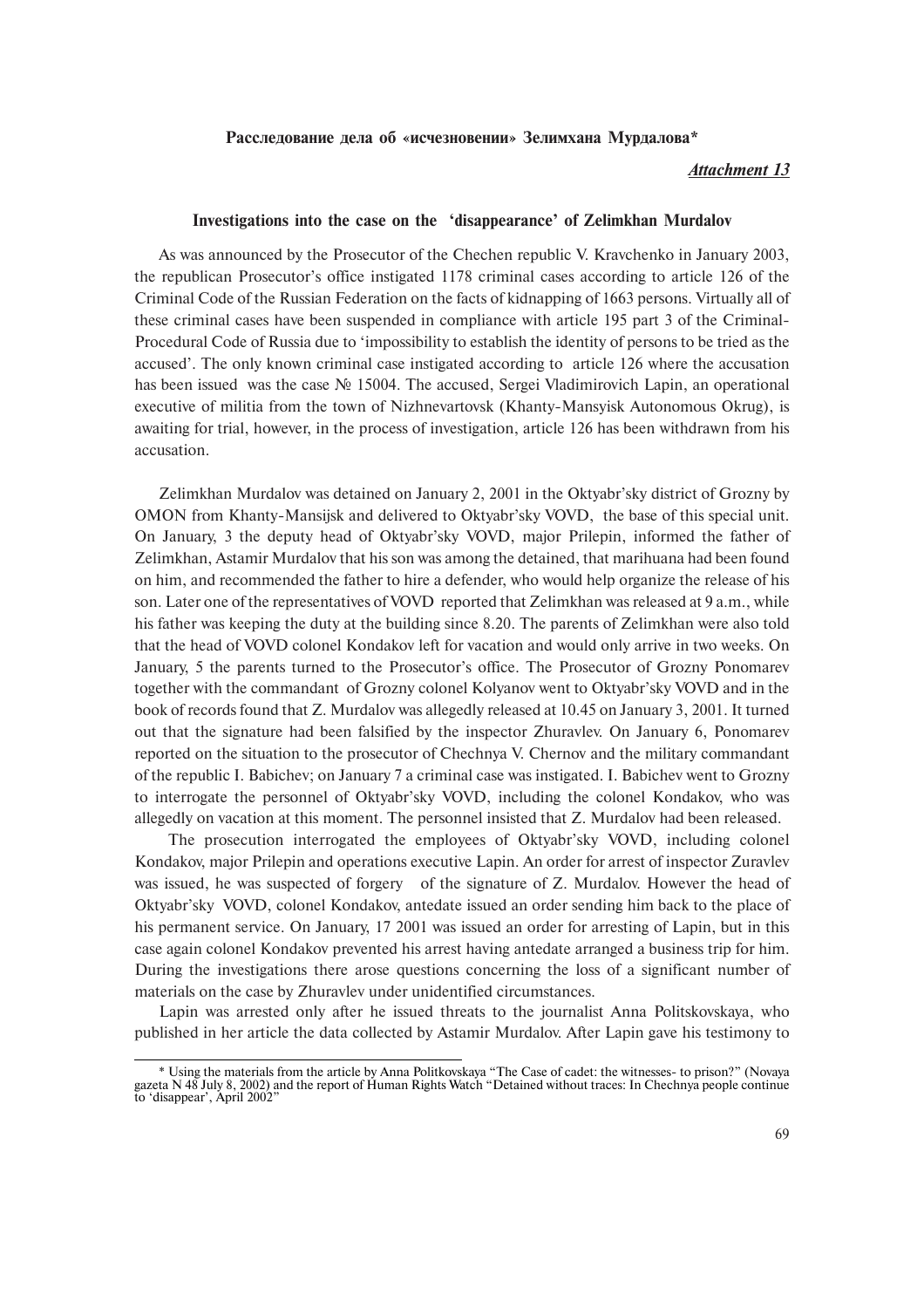the prosecution concerning the circumstances of 'disappearance' of Murdalov and named other participants involved in them, namely of major Prilepin, the latter was not arrested, while Lapin himself was released having given a written undertaking not to leave the place of his residence. Eventually, a part of the accusation of Lapin - article 126 of the Criminal Code of Russia - has disappeared.

*"…Lapin S.V. worked in the capacity of an inspector for investigation of the Criminal Investigation department of the Criminal militia of OVD in the town of Nizhnevartovsk Khanty-Manskjsky Autonomous Okrug; he was sent to Grozny, where in the period of 3.11.200-14.01.2001 worked in the capacity of operations executive.. Lapin was continuously performing the function of the representative of the authority and in compliance with the federal laws "On militia" and "On the basis of civil service in the Russian Federation" and intradepartmental decrees of MVD of the Russian Federation, being allotted power authority exceeded it by use of violence and special means under the following circumstances:* 

*2.1.2001 at about 11 a.m. in the Pavla Musorova street of the Oktyabr'sky district of Grozny.. was detained a resident of Grozny Murdalov Z.S… Lapin brought Murdalov into his office in Oktyabr'sky VOVD… Guided by falsely understood interests of his service, together with some employees of Oktyabs'ky VOVD unidentified by prosecution he started to force Murdalov to accept secret cooperation with the organs.. Having received a refusal from Murdalov, Lapin, acting in the capacity obviously exceeding the framework of his authority in the course of several hours was heavily beating Murdalov, inflicting numerous injuries on different parts of his body with his hands and feet and with a special instrumenta rubber stick PP-73, as a result of which caused physical injuries, such as cranial-brain damage, which caused pathological states endangering life, such as long term loss of consciousness, cramps, infringement of breath, which inflicted heavy damage to health and threat to health in the form of threat to life...After that Lapin accompanied Murdalov to IVS /temporary detainment facility-transl./ and transferred him to the officer on duty… When the personnel of IVS having noticed physical injuries on the body of Murdalov refused to place him in the cell of IVS, Lapin, again exceeding his authority and aiming at concealing the crime committed by him and other unidentified by the prosecution employees against Murdalov, wrote on behalf of the latter an explanation that the given physical injuries he received when falling from his own height and forced Murdalov under the threat of violence to confirm the correctness of the explanation.* 

*In the morning of 3.1.2001… Lapin being afraid that the fact of physical injuries he inflicted to Murdalov would become public, acting in the preliminary agreement with the unidentified employees of Oktyabr'sky VOVD, on behalf of Murdalov signed in the protocol of his detainment and in the resolution of release from IVS…Then the employees unidentified by the prosecution acting upon consent of Lapin, took Murdalov out of IVS and drove him by car into unknown direction…*

*In the sum total of Lapin's actions he is accused in compliance with article 286 part 3 "а" "б" (committing by the official of actions, obviously exceeding his authority which caused essential violation of rights and legal interests of the citizen, performed with resort to violence and threat of violence, using special means ) article 111 part 3 'а' (intentional infliction of heavy damage to health, threatening the life of a person committed by a group of persons according to the preliminary agreement); article 292 of the Criminal Code (forgery in professional issues).*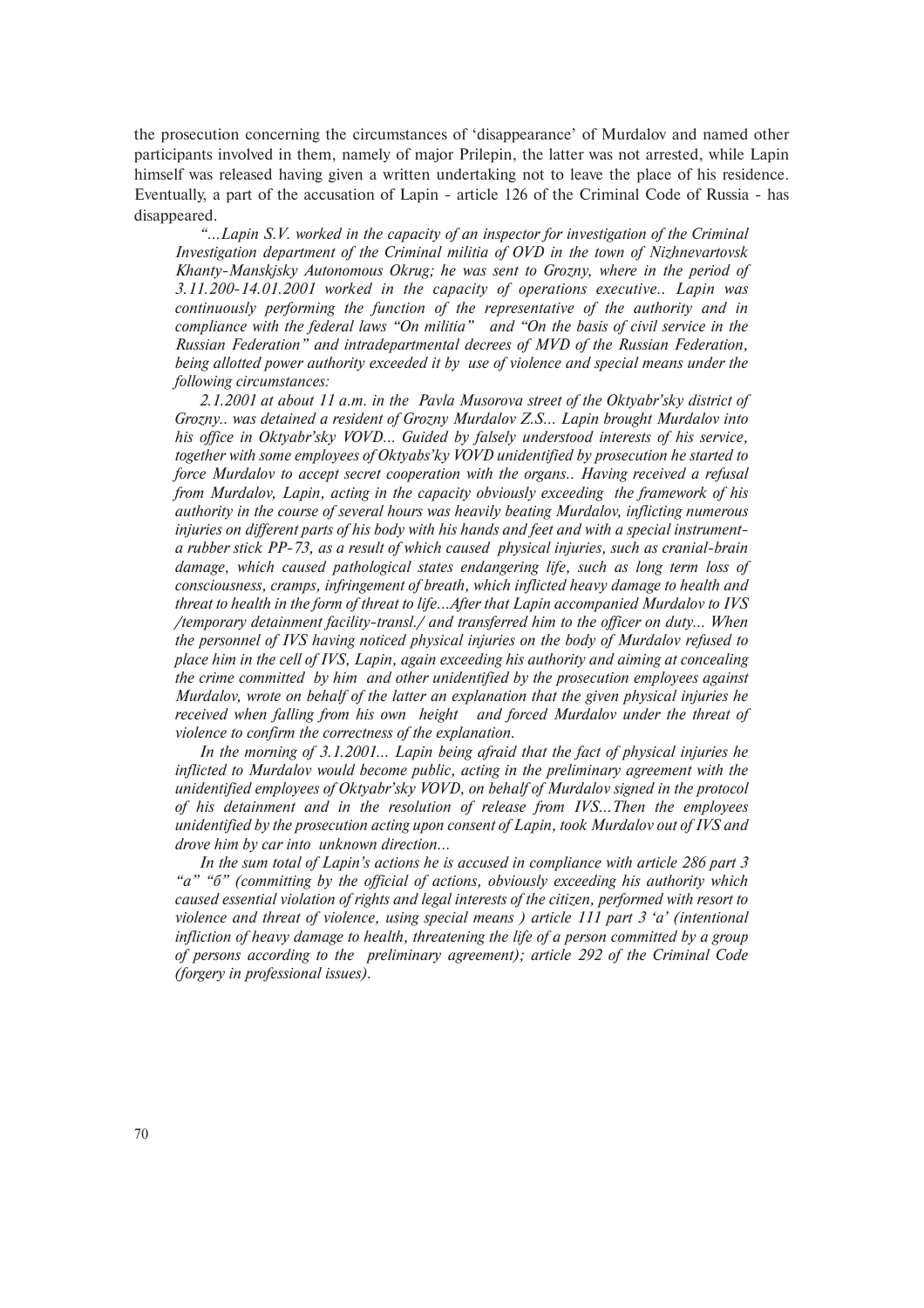*Attachment 14*

Grozny, Lyapidevskogo street, 10 L'yanovoi A.Kh. Tabadzanovoi G. Dombaevoi R.

# **Prosecutor's Office of the Russian Federation**

Prosecutor's Office of Grozny Chechen Republic 18.08.2000 № 1026

I hereby inform that in response to your application on the disappearance of L'yanov M.A, Dombaev I.K and Tabadzanov T.S. the Prosecutor's Office of Grozny has instigated a criminal case № 12113.

As a result of investigation it has been established that these citizens were detained in the course of "ambush" in Sadovaya street of Grozny by the personnel of Pskov OMON and the 8<sup>th</sup> BrON VV RF. At night they were delivered to the base of 8<sup>th</sup> BrON VV RF.

Of today the military servicemen have not been interrogated due to their refusal to participate in the investigation procedures. For this reason the fate of the young men has not been established.

The Prosecutor's office of Grozny has forwarded a separate assignment to the military prosecution.

1st Deputy Prosecutor of the Grozny city Junior advisor of Justice V.B.Mukhamadeev